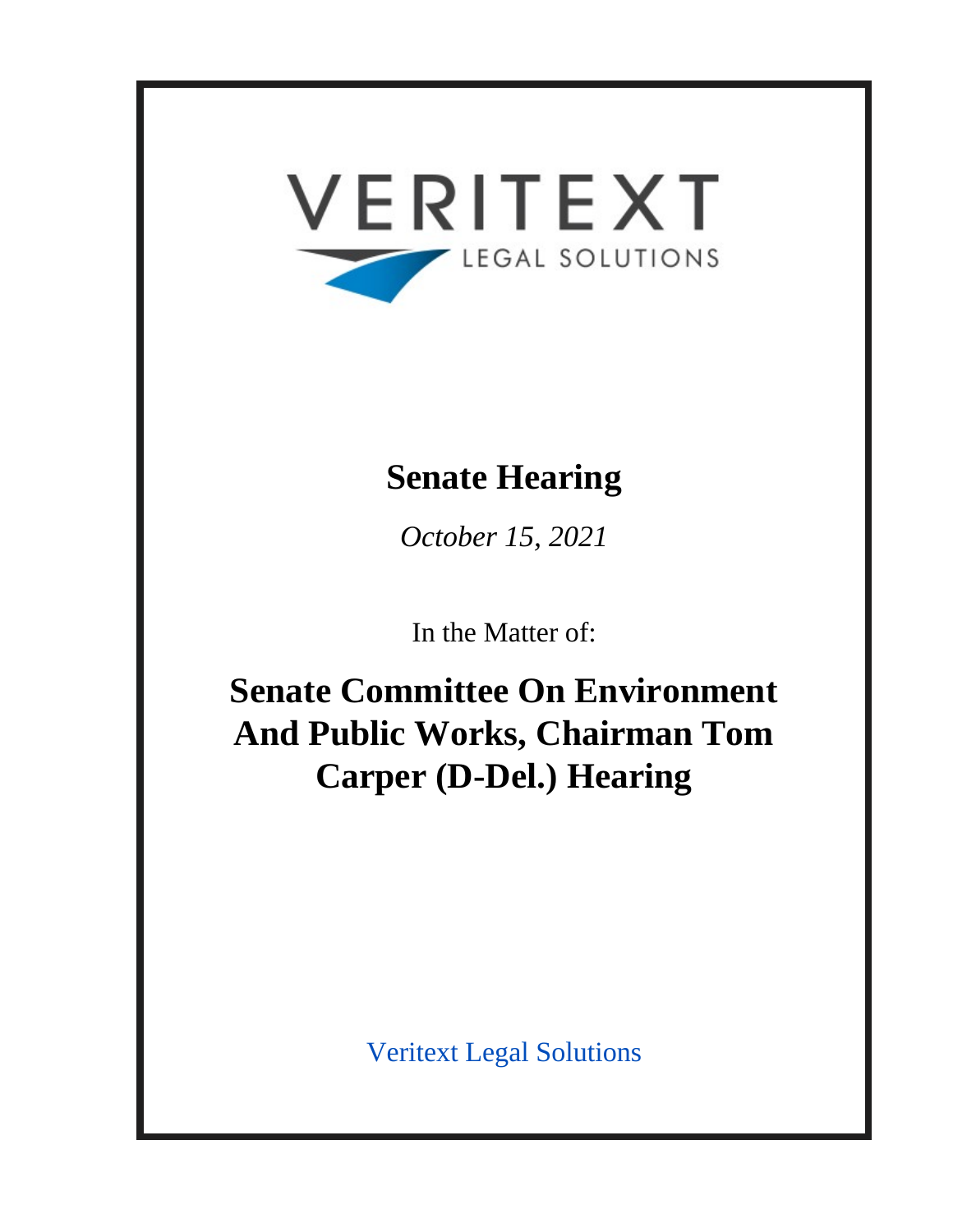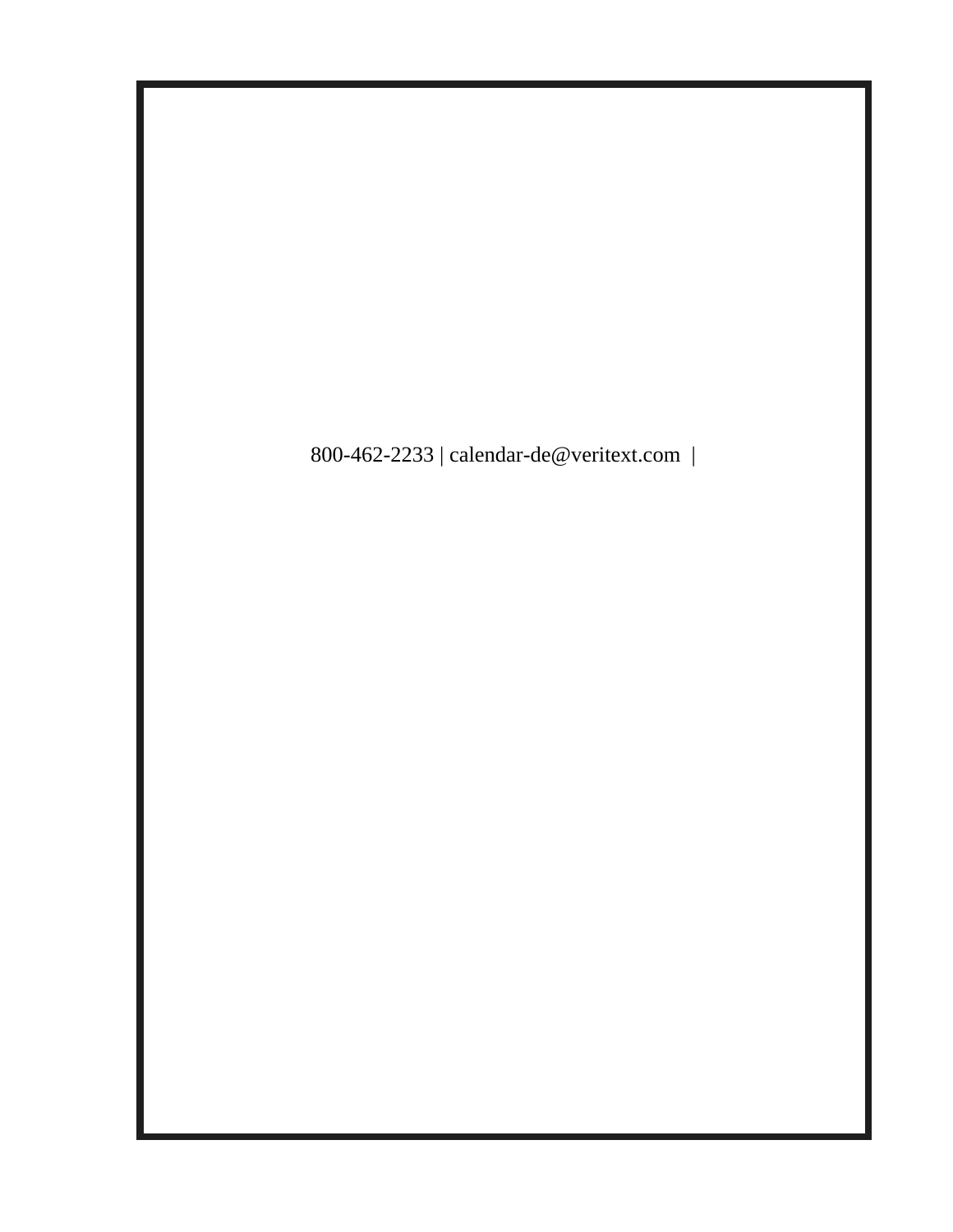<span id="page-2-0"></span>1 2 DENTIFYING UNIQUE CHALLENGES FOR SMALL, 3 RURAL, AND DISADVANTAGED COMMUNITIES 4 IN ACCESSING AND MAINTAINING DRINKING WATER 5 AND WASTEWATER INFRASTRUCTURE ASSISTANCE 6 7 STELL REARING 8 BEFORE THE 9 COMMITTEE ON 10 ENVIRONMENT AND PUBLIC WORKS 11 OCTOBER 15, 2021 12 13 The Committee met, pursuant to notice, at 14 | 11:00 a.m. at Kent County Levy Court, 555 South Bay Road, 15 Dover, Hon. Thomas R. Carper (Chairman of the Committee) 16 presiding. 17 Present: Senators Carper, Capito, and Coons. 18 19 20 21 22 23 24 Page 1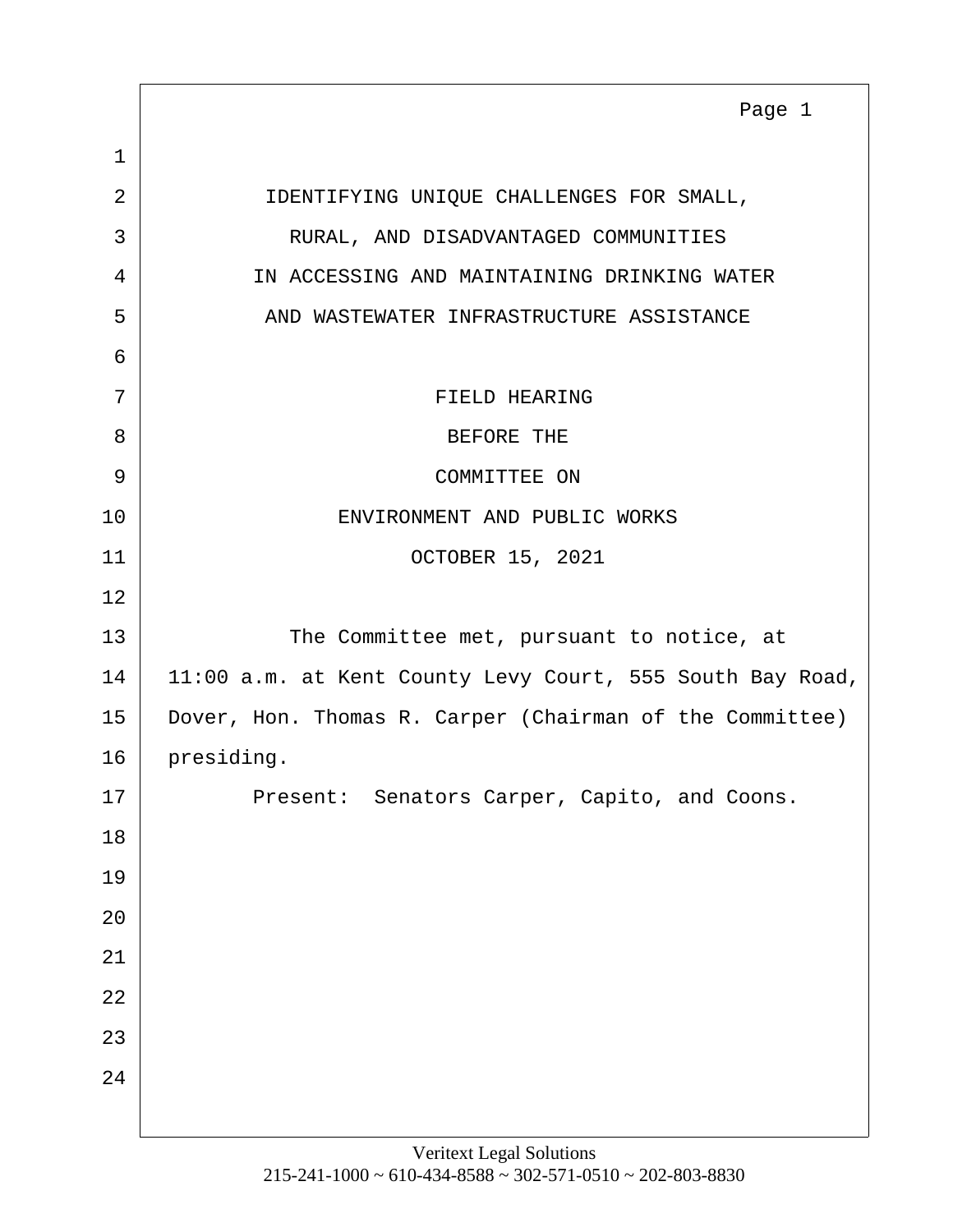<span id="page-3-0"></span>

|                       | Page 2                                                                                                         |           | Page 4                                                                              |
|-----------------------|----------------------------------------------------------------------------------------------------------------|-----------|-------------------------------------------------------------------------------------|
| 1                     |                                                                                                                |           | 1 here in Delaware decided they wanted a capital in Dover.                          |
| $\boldsymbol{2}$<br>3 | CONTENTS                                                                                                       |           | 2 And we have had a capital here for a long time.                                   |
|                       | PAGE                                                                                                           | 3         | We've had an Air Force base here for a                                              |
| 4                     | <b>OPENING STATEMENTS</b>                                                                                      |           | 4 long time as well. And an award was made by the Air                               |
| 5                     |                                                                                                                |           | 5 Force every year as the Commander in Chief's Award for                            |
| 6                     | Carper, Hon. Thomas R., U.S. Senator from the                                                                  |           | 6 the best airlift base on the planet. Dover Air Force                              |
|                       | Capito, Hon. Shelley Moore, U.S. Senator from                                                                  |           | 7 Base, I think, has won it more times than anyone else.                            |
| 7                     | the State of West Virginia14<br>Coons, Hon. Christopher A., U.S. Senator from                                  |           | 8 And also, you know, the site for the remains of our                               |
| 8                     |                                                                                                                |           | 9 fallen heroes, when they come back to this country to be                          |
| 9                     | WITNESSES                                                                                                      |           | 10 united with their family members.                                                |
| 10                    |                                                                                                                | 11        | We have some businesses here. We used to                                            |
|                       | Rochester, Hon. Lisa Blunt, a Representative in<br>11 Congress from the State of Delaware26                    |           | 12 have a -- you used to be able to find in Dover, on                               |
|                       | Codes-Johnson, Cassandra, Associate Deputy Director                                                            |           | 13 certain mornings of the week, it smelled like chocolate                          |
|                       | 12 of the Delaware Division of Public Health37<br>Prettyman, Vikki, State Manager of the Southeast             |           | 14 because we had a chocolate factory, chocolate pudding                            |
|                       | 13 Rural Community Assistance Project Incorporated43                                                           |           | 15 factory. We still have the factory. They make other                              |
| 14                    | Duncan, Richard A., Executive Director of Delaware                                                             |           | 16 things now. And we have, oh, gosh, any number of                                 |
|                       |                                                                                                                |           | 17 businesses that are located here in our state capital.                           |
| 15<br>16              |                                                                                                                | 18        | We also have, part of our national park is                                          |
| 17                    |                                                                                                                |           | 19 here and a couple of great state parks as well. So                               |
| 18<br>19              |                                                                                                                |           | 20 that's just a little bit about Dover.                                            |
| 20                    |                                                                                                                | 21        | I'd like to just also mention that before                                           |
| 21<br>22              |                                                                                                                |           | 22 we had governors, we had presidents in the state, and one                        |
| 23                    |                                                                                                                |           | 23 of our early presidents was a guy named Caesar Rodney.                           |
| 24                    |                                                                                                                |           | 24 And Caesar Rodney's famous for riding his horse a couple                         |
|                       |                                                                                                                |           |                                                                                     |
|                       | Page 3                                                                                                         |           | Page 5                                                                              |
| 1                     | SENATOR CARPER: Good morning, everyone.                                                                        |           | 1 of days before July 4, 1776. He rode his horse from                               |
|                       | 2 I'm Tom Carper, and I have the privilege of serving with                                                     |           | 2 Dover, Delaware to Philadelphia, Pennsylvania and cast                            |
|                       | 3 Senator Capito as the Majority Chair of the Committee on                                                     |           | 3 the tie-breaking vote in favor of the Declaration of                              |
|                       | 4 Environment and Public Works. She's our ranking member                                                       |           | 4 Independence, so I'm proud of that as part of our                                 |
|                       | 5 and she hosted just a terrific field hearing yesterday in                                                    |           | 5 heritage.                                                                         |
|                       | 6 West Virginia. And I just want to thank her and her                                                          | 6         | And on December 7, 1787, after                                                      |
|                       | 7 staff again for your hospitality for putting together                                                        |           | 7 deliberating for about three days, 25 white guys from all                         |
|                       | 8 just a wonderful forum as we look forward to providing                                                       |           | 8 over Delaware had read and debated what was the draft                             |
|                       | 9 better access to drinking water for people throughout                                                        |           | 9 Constitution sent to us from Philadelphia. The day after                          |
|                       | 10 this country and meeting their wastewater treatment needs                                                   |           | 10 debating, they voted unanimously to ratify the                                   |
|                       | 11 as well.                                                                                                    |           | 11 Constitution, thus Delaware became the first state. That                         |
| 12                    | Just by way of introduction, Senator                                                                           |           | 12 happened literally three miles from where we gather here                         |
|                       | 13 Capito, I'm also delighted that my wingman, Senator Chris                                                   | 13 today. |                                                                                     |
| 14                    | Coons, is here. Lisa Blunt-Rochester is going to be                                                            | 14        | And so a little bit about us. And I                                                 |
| 15                    | speaking later. Our at-large congresswoman is here and                                                         |           | 15 just -- we're thrilled to be holding this field hearing                          |
|                       | 16 our witnesses are here. We welcome you all.                                                                 |           | 16 and delighted you could all be here and be with us.                              |
| 17                    | Shelley, just as a way of introduction,                                                                        | 17        | We have, actually, two panels of                                                    |
|                       | 18 Dover's the capital of -- Dover wasn't always the capital                                                   |           | 18 witnesses. One is a one-woman show. So I have our                                |
|                       | 19 of Delaware. In the beginning, there was a place up the                                                     |           | 19 congresswoman, and she'll be followed by Cassandra                               |
| 20                    | road about 40 miles called New Castle by the Delaware                                                          |           | 20 Codes-Johnson.                                                                   |
|                       | 21 River where William Penn came to this country many, many 21                                                 |           | Cassandra, would you raise your hand. All                                           |
| 22                    | years ago and landed, bringing the deeds to the Province<br>23 of Pennsylvania and what would become Delaware. | 23        | 22 right. Thank you. Welcome, Cassandra.<br>Vikki Prettyman, Vikki, would you raise |

2 (Pages 2 - 5)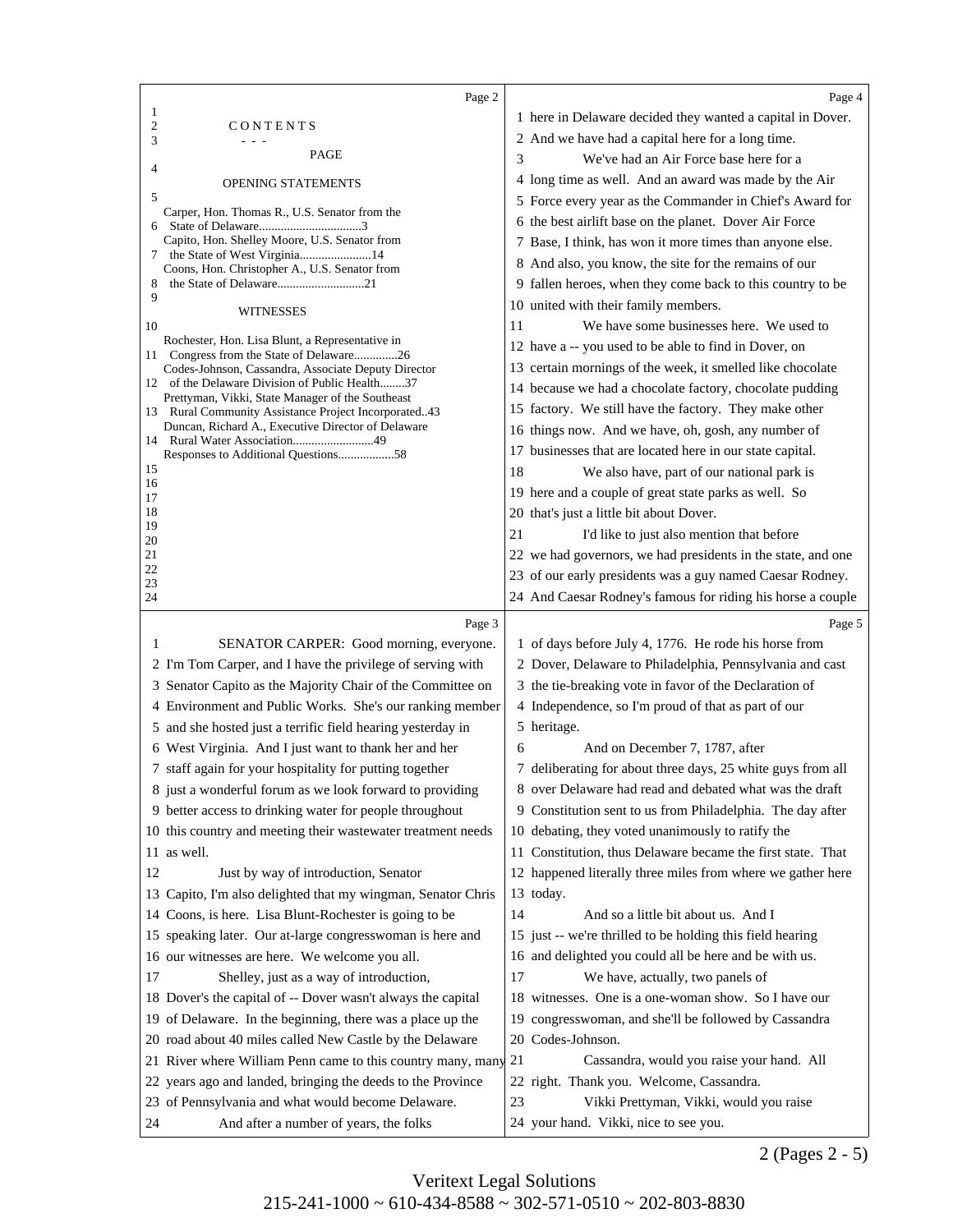<span id="page-4-0"></span>

|    | Page 6                                                                                                                 |                | Page 8                                                                                                                    |
|----|------------------------------------------------------------------------------------------------------------------------|----------------|---------------------------------------------------------------------------------------------------------------------------|
| 1  | And, Rick Duncan. Rick, I said I see Rick                                                                              |                | 1 bananas than any port in the states in the country. So                                                                  |
|    | 2 almost as much as I see my wife. Not quite as much.                                                                  |                | 2 if you're eating chicken and bananas, we're your place.                                                                 |
|    | 3 He's ever-present in my life and I think it's a good                                                                 | 3              | But in Sussex County alone, there's almost                                                                                |
|    | 4 thing. But we're delighted that you're all here.                                                                     |                | 4 100,000 people -- more than half the county's                                                                           |
| 5  | And today we're going to focus on the                                                                                  | 5              | population -- rely on private wells for their drinking                                                                    |
|    | 6 challenges facing our drinking water infrastructure for                                                              | 6              | water. And while some homeowners choose this option,                                                                      |
|    | 7 people in this state, especially particularly in small,                                                              |                | 7 other folks live too far from the municipality to access                                                                |
|    | 8 rural, and disadvantaged communities of Delaware.                                                                    |                | 8 public utilities.                                                                                                       |
| 9  | As the recovering governor of Delaware, I                                                                              | 9              | Some of these Delawarians are finding                                                                                     |
|    | 10 always said --                                                                                                      |                | 10 excess contaminants like nitrates, like iron in the                                                                    |
| 11 | And Shelley's dad was the governor three                                                                               | 11             | water, which we know can contribute to adverse health                                                                     |
|    | 12 terms in West Virginia, so she's the daughter of a                                                                  |                | 12 impacts. And those health impacts are more likely to                                                                   |
|    | 13 recovering governor.                                                                                                | 13             | affect low-income households who cannot afford a home                                                                     |
| 14 | But as the former governor of Delaware, I                                                                              |                | 14 filtration system. And we can and must do more to help                                                                 |
|    | 15 always said that my role was, and is as a United States                                                             | 15             | these families.                                                                                                           |
|    | 16 Senator, to create, to help create a nurturing                                                                      | 16             | Many families in Delaware and across our                                                                                  |
|    | 17 environment for job creation and growth within the First                                                            | 17             | country -- especially those with young children -- are                                                                    |
|    | 18 State. And that's a tall order in and of itself, but one                                                            | 18             | also concerned about the lead in their water. And this                                                                    |
|    | 19 that is nearly impossible to achieve without access to                                                              | 19             | potent contaminant leaches into drinking water from lead                                                                  |
|    | 20 clean and reliable drinking water.                                                                                  | 20             | pipes, from faucets, and fixtures. In children, low                                                                       |
| 21 | Senator Coons knows as a former county                                                                                 | 21             | levels of exposure have been linked to damage to the                                                                      |
|    | 22 executive, and he started as a senator; Senator Rochester                                                           | 22             | central and peripheral nervous system, learning                                                                           |
|    | 23 knows as a Cabinet member many times over, and now as our                                                           | 23             | disabilities, shorter stature, impaired hearing, and                                                                      |
|    | 24 congresswoman, businesses don't want to be in places                                                                |                | 24 impaired formation and function of blood cells. There is                                                               |
|    |                                                                                                                        |                |                                                                                                                           |
|    | Page 7                                                                                                                 |                | Page 9                                                                                                                    |
|    | 1 where the water's not good to drink. And they don't want                                                             |                | 1 no safe level of lead in drinking water.                                                                                |
|    | 2 to be in places where there's not adequate wastewater                                                                | $\overline{2}$ | And while we have not seen lead                                                                                           |
|    | 3 treatment. So this is an incredibly important element as                                                             |                | 3 contamination levels anywhere near those in cities like                                                                 |
|    | 4 we try to create that nurturing environment for job                                                                  |                | 4 Flint, Michigan, drinking water tests in 20 locations in                                                                |
|    | 5 creation and job preservation.                                                                                       |                | 5 Delaware since 2012 revealed lead levels above the                                                                      |
| 6  | When it comes to its drinking water,                                                                                   |                | 6 federal safety threshold. Often, this contamination is                                                                  |
|    | 7 Delawarean folks face a host of contamination issues with                                                            |                | 7 found in communities with small systems. They do not                                                                    |
|    | 8 the water that flows from our taps. There's a lot of                                                                 |                | 8 have sufficient resources to manage their aging water                                                                   |
|    | 9 places, most places in Delaware, the water is just fine.                                                             |                | 9 systems.                                                                                                                |
|    | 10 And a clear majority, vast majority of the water is just                                                            | 10             | Given the damage that even the smallest                                                                                   |
|    | 11 fine, but not every place. And that's a concern to all                                                              | 11             | amount of lead poisoning can cause, especially in                                                                         |
|    | $12$ of us.                                                                                                            |                | 12 children, we must work to ensure that all communities                                                                  |
| 13 | From water pipes that contain lead to                                                                                  |                | 13 would have the knowledge and resources to replace lead                                                                 |
|    | 14 toxic pollutants like PFAS, one of the permanent                                                                    |                | 14 service lines to ensure safe, clean water for their                                                                    |
|    | 15 chemicals that we hear about, communities need a lot of                                                             |                | 15 most -- well, for our most vulnerable citizens.                                                                        |
|    | 16 assistance to address these issues. And, fortunately,                                                               | 16             | We also have problems in Delaware with                                                                                    |
|    | 17 we, those of us that are up here and here can help with                                                             |                | 17 well and groundwater contamination from toxic "forever                                                                 |
|    | 18 that, and we're intent on doing that.                                                                               |                | 18 chemicals" like PFOA, like PFAS. We call them "forever                                                                 |
| 19 | In Sussex County alone -- that's our                                                                                   |                | 19 chemicals" because once they enter our body and once they                                                              |
|    | 20 southernmost county, Shelley. It's one of the largest                                                               | 20             | enter our environment, they can take thousands and                                                                        |
|    | 21 counties in America. They raise more chickens there than                                                            |                | 21 thousands of years to decompose and break down.                                                                        |
|    | 22 any county in America. We raise, in Delaware, 300                                                                   | 22             | We don't have thousands of years to                                                                                       |
|    | 23 chickens for every person who lives in Delaware. So if<br>24 you're -- and we import in the Port of Wilmington more |                | 23 address these issues. We must act quickly to ensure that<br>24 all citizens in Delaware, all citizens in West Virginia |

3 (Pages 6 - 9)

Veritext Legal Solutions 215-241-1000 ~ 610-434-8588 ~ 302-571-0510 ~ 202-803-8830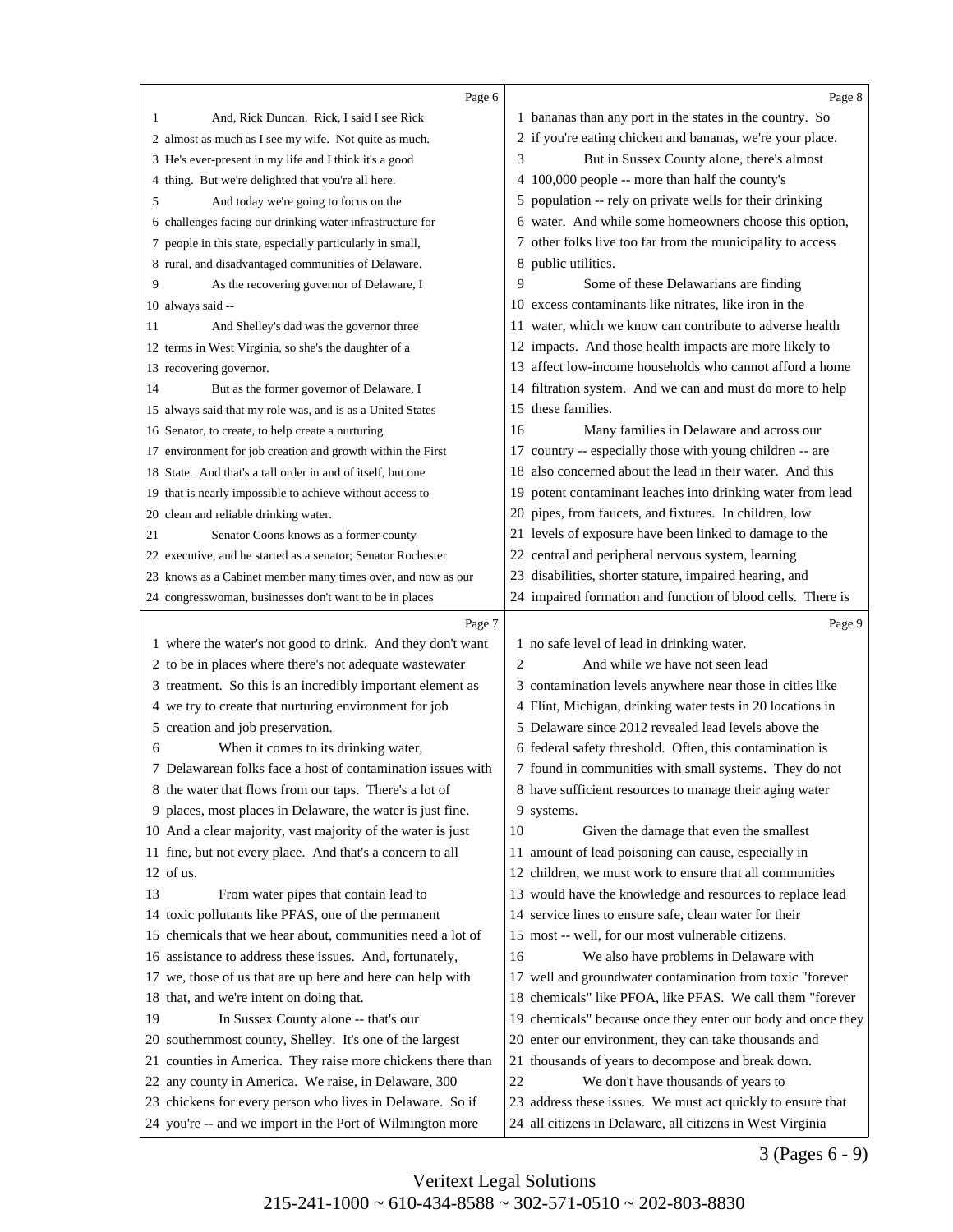<span id="page-5-0"></span>

|       | Page 10                                                                                                              |    | Page 12                                                                                                                   |
|-------|----------------------------------------------------------------------------------------------------------------------|----|---------------------------------------------------------------------------------------------------------------------------|
|       | 1 and beyond our borders have access to clean, safe                                                                  |    | 1 of money.                                                                                                               |
|       | 2 drinking water.                                                                                                    | 2  | There's very real need for these kind of                                                                                  |
| 3     | Together, Senator Capito and I took                                                                                  |    | 3 communities here in Delaware and West Virginia, where                                                                   |
|       | 4 significant steps to address these needs through our                                                               |    | 4 Senator Capito represents, and in every state in our                                                                    |
|       | 5 Drinking Water and Wastewater Infrastructure Act. That                                                             |    | 5 nation. Too many of our fellow citizens don't have clean                                                                |
|       | 6 bill formed the basis for the Senate's Infrastructure                                                              |    | 6 drinking water, and yet they have every right to expect                                                                 |
|       | 7 Investment and Jobs Act, which passed the Senate by a                                                              |    | 7 that they and their children would be able to drink                                                                     |
|       | 8 strong bipartisan majority. My recollection is it was 89                                                           |    | 8 freely and safely from their taps.                                                                                      |
|       | 9 to 2.                                                                                                              | 9  | And with this legislation and the                                                                                         |
| 10    | SENATOR CAPITO: Right.                                                                                               |    | 10 investments it enables, we have the opportunity to right                                                               |
| 11    | SENATOR CARPER: We don't pass many bills                                                                             |    | 11 a terrible wrong, and meet our moral responsibility to                                                                 |
|       | 12 by 89 to 2. They do that in the House, I'm sure. 89 to                                                            |    | 12 ensure all Americans can trust the water that flows                                                                    |
| 13 2. |                                                                                                                      |    | 13 through their faucets.                                                                                                 |
| 14    | This bill provides billions of dollars for                                                                           | 14 | And before I yield and turn to our Ranking                                                                                |
|       | 15 water projects across the country, directly targeting the                                                         |    | 15 Member Senator Capito, I just want to mention -- just                                                                  |
|       | 16 communities with the most need, places like Ellendale                                                             |    | 16 close with this in mind. When William Penn showed up and                                                               |
|       | 17 just south of us here in Sussex County.                                                                           |    | 17 landed right there in New Castle, Delaware, about                                                                      |
| 18    | It took more than three decades, three                                                                               |    | 18 40 miles north of us, bearing the deeds of what would                                                                  |
|       | 19 decades, for Ellendale to pass a referendum that would                                                            |    | 19 become Pennsylvania and Delaware, most of the people then                                                              |
|       | 20 allow low-income neighborhoods to connect to a public                                                             |    | 20 and for centuries after that, they would get their water                                                               |
|       | 21 water system. I'll say that again. It took more than                                                              |    | 21 from streams, or they would get their water from the                                                                   |
|       | 22 three decades for Ellendale to pass a referendum that                                                             |    | 22 wells that they drilled.                                                                                               |
|       | 23 would allow low-income neighborhoods to connect to a                                                              | 23 | Over time, we've developed municipal                                                                                      |
|       | 24 public water system. Funds from this bill will help make                                                          |    | 24 wastewater treatment systems, and that was good for some                                                               |
|       |                                                                                                                      |    |                                                                                                                           |
|       |                                                                                                                      |    |                                                                                                                           |
|       | Page 11                                                                                                              |    | Page 13                                                                                                                   |
|       | 1 sure that no community has to wait 30 years to have clean                                                          |    | 1 people. Other people continued to drink water from wells<br>2 and from streams.                                         |
| 3     | 2 water flow from its taps.                                                                                          | 3  |                                                                                                                           |
|       | Specifically, our bill provides                                                                                      |    | It was 1972, the Clean Water Act was -- I                                                                                 |
|       | 4 \$55 billion to the Drinking Water State Revolving Loan                                                            |    | 4 don't know if it was signed into law. I think it was                                                                    |
|       | 5 Fund, the Clean Water State Revolving Loan Fund, and the                                                           |    | 5 enacted over Richard Nixon's veto, as I recall, but we                                                                  |
|       | 6 Small and Disadvantaged Community Program, which will                                                              |    | 6 began, we created EPA, and EPA began making grants to                                                                   |
|       | 7 help Delaware and other states finance a variety of                                                                |    | 7 states, to communities for wastewater treatment systems                                                                 |
|       | 8 community and statewide water infrastructure projects                                                              | 9  | 8 for drinking water systems.                                                                                             |
| 10    | 9 through grants and through debt forgiveness.                                                                       |    | They did that, I think, until about 1987.                                                                                 |
|       | This legislation provided much more                                                                                  |    | 10 Ronald Reagan became President. I was in the House. And                                                                |
|       | 11 funding for the Assistance for the Small and                                                                      |    | 11 we created a new system. We created for every state two                                                                |
|       | 12 Disadvantaged Communities Grant Program, which improves<br>13 access to clean, safe drinking water, including the |    | 12 distinct state revolving funds, one of them for drinking<br>13 water and the other for water sanitation for wastewater |
|       |                                                                                                                      |    |                                                                                                                           |
|       | 14 purchase of filtration systems. This grant program<br>15 targets assistance to disadvantaged communities from     |    | 14 treatment. And the federal government received each of                                                                 |
|       | 16 across the country.                                                                                               |    | 15 the two revolving funds, and all the 50 states. The<br>16 states would have to match those dollars, and the            |
| 17    |                                                                                                                      |    | 17 entities in the states for their utilities, their                                                                      |
|       | Our bill also provides \$15 billion for<br>18 removal or replacement of lead pipes, a substantial                    | 18 |                                                                                                                           |
|       |                                                                                                                      |    | communities, or counties or whatever cities, if they                                                                      |
|       | 19 downpayment toward the replacement of all lead pipes in<br>20 all of our communities.                             |    | 19 borrowed money from the revolving funds, they had to<br>20 repay the money with interest.                              |
| 21    | A friend of mine who I asked him how he                                                                              | 21 | That worked pretty well for a long time.                                                                                  |
|       | 22 was doing, he says, "Compared to what?" Compared to what                                                          |    | 22 It's still got -- there is a problem. The problem is not                                                               |
|       | 23 we spend and invest in the task of removal and                                                                    |    | 23 every community, like Ellendale, like some of the places                                                               |

4 (Pages 10 - 13)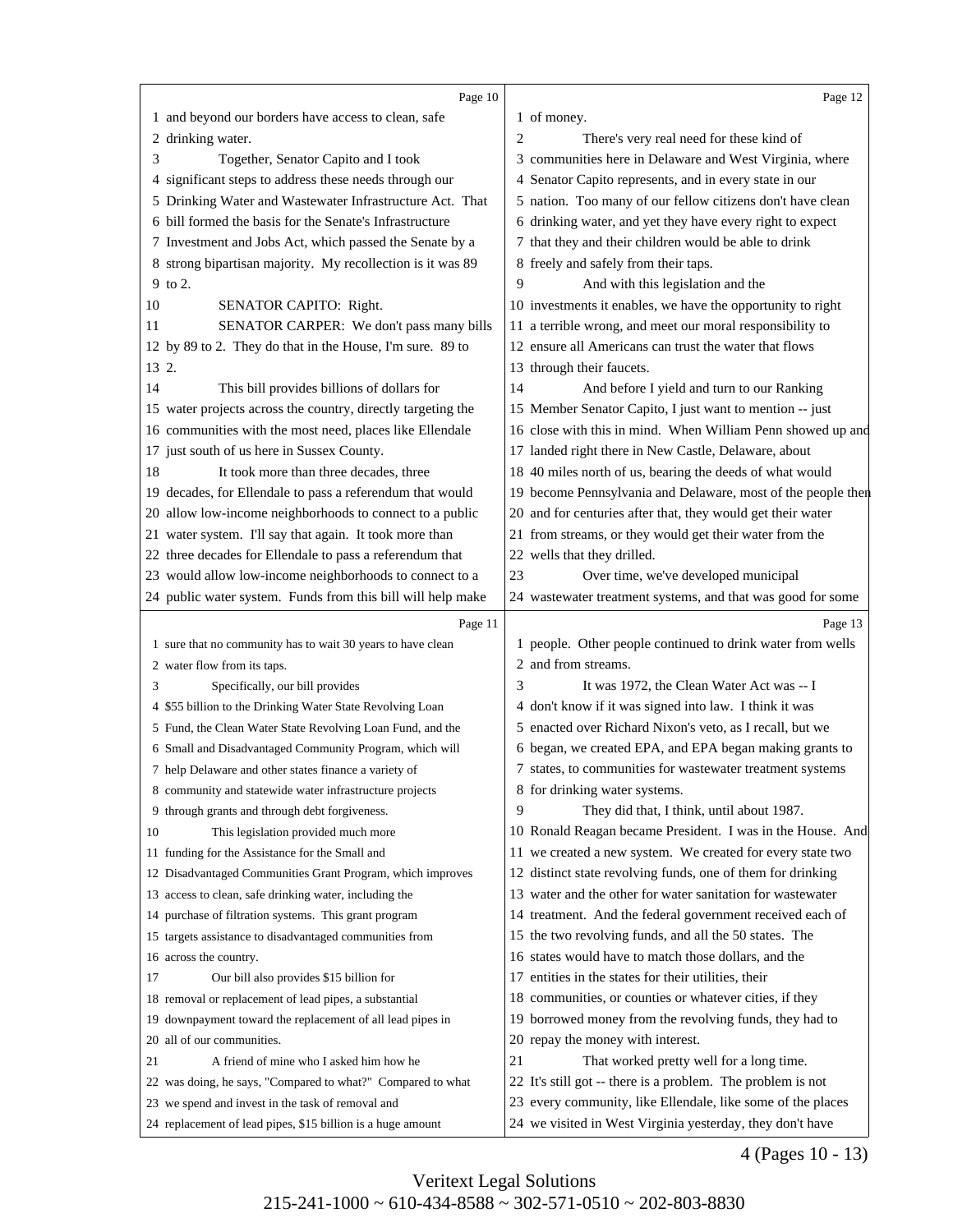<span id="page-6-0"></span>

|    | Page 14                                                                                                |                | Page 16                                                                                                    |
|----|--------------------------------------------------------------------------------------------------------|----------------|------------------------------------------------------------------------------------------------------------|
|    | 1 the ability to repay the money. They just don't have                                                 |                | 1 everybody on their birthday, so that's 99 other people.                                                  |
|    | 2 the -- they have huge need. They need to draw monies                                                 |                | 2 And then I heard today that it's not just us you're                                                      |
|    | 3 down from those two revolving funds. They don't have the                                             |                | 3 calling, so you must be -- you must have had that down by                                                |
|    | 4 ability to repay the money.                                                                          |                | 4 now with the birthday greetings.                                                                         |
| 5  | In the legislation, Senator Capito and I                                                               | 5              | But anyway, it's very much appreciated                                                                     |
|    | 6 made sure we did this. I think I was helpful in that and                                             |                | $6$ and $-$                                                                                                |
|    | 7 my staff, we made sure that our communities in distress,                                             | 7              | SENATOR CARPER: Chuck Grassley says to me                                                                  |
|    | 8 communities in need that certainly don't have that                                                   |                | 8 about every other day, "It's not my birthday today. You                                                  |
|    | 9 wherewithal, they have the ability to get help, too, both                                            |                | 9 don't have to call me today."                                                                            |
|    | 10 on the drinking water side and on the wastewater                                                    | 10             | SENATOR CAPITO: So I'm happy to be here                                                                    |
|    | 11 treatment side.                                                                                     |                | 11 with his leadership and the partnership that we share and                                               |
| 12 | And with that, I'm going to turn to the                                                                |                | 12 to see this in his home state.                                                                          |
|    | 13 Ranking Member Senator Capito with whom I'm privileged to                                           | 13             | I also want to thank the Chairman for his                                                                  |
|    | 14 lead this Committee. Thank you. Welcome.                                                            |                | 14 willingness to work and to address these challenges                                                     |
| 15 | SENATOR CAPITO: Thank you, Senator                                                                     |                | 15 earlier with the bill that he talked about, the Drinking                                                |
|    | 16 Carper. Thank all of you for coming. Thank you, Senator                                             |                | 16 Water and Wastewater Infrastructure Act, and I won't get                                                |
|    | 17 Coons. It's always good to see our fellow Senators in                                               |                | 17 into the details and repeat. But I will repeat that we                                                  |
|    | 18 their home states. Everybody has a little springier                                                 |                | 18 had, not only unanimous vote out of our EPW Committee --                                                |
|    | 19 step, I must admit, than when we're trudging the halls of                                           |                | 19 and we have some pretty disparate-believing members on                                                  |
|    | 20 the United States Capitol.                                                                          |                | 20 that committee. When you can get Bernie Sanders and Jim                                                 |
| 21 | So this is my first visit to Dover,                                                                    |                | 21 Inhofe to make the same vote, you're doing something                                                    |
|    | 22 Delaware. I've been to Delaware before, but when Senator                                            |                | 22 right. And then off the floor at 89 to 2, and this bill,                                                |
|    | 23 Carper mentioned that the aroma of chocolate used to fill                                           |                | 23 this water bill, is what is the basis of what you have                                                  |
|    | 24 this great city, I can think of a lot of worse things                                               |                | 24 heard of and is much discussed as the Bipartisan                                                        |
|    |                                                                                                        |                |                                                                                                            |
|    |                                                                                                        |                |                                                                                                            |
|    | Page 15                                                                                                |                | Page 17                                                                                                    |
|    | 1 that could happen than to have to wake up and smell                                                  | $\overline{2}$ | 1 Infrastructure Package.                                                                                  |
| 3  | 2 chocolate every day. That sounds like a dream to me.<br>We did have a wonderful session in           |                | And our water bill is contained wholly                                                                     |
|    |                                                                                                        |                | 3 within that bill, verbatim, everything that we passed 89                                                 |
|    | 4 Beckley, West Virginia where I'm going to be very                                                    |                | 4 to 2 out of the Senate. So it's a common -- the whole                                                    |
| 6  | 5 interested to see what our similarities are, because I                                               |                | 5 package is a commonsense bipartisan piece of legislation                                                 |
|    | think they're many because, obviously, driving over here,                                              |                | 6 that not just handles water and wastewater, but also                                                     |
|    | 7 the realization that Delaware is a very rural state in                                               |                | 7 roads, bridges, and broadband, which is a very difficult                                                 |
|    | 8 many, many ways, and also probably has some of the                                                   |                | 8 challenge in certain parts of my state, being mountainous<br>9 and rural, it's very much of a challenge. |
|    | 9 economic challenges that we have in the state of West                                                | 10             |                                                                                                            |
|    | 10 Virginia in terms of affordability, and how do you build                                            |                | So I would like to thank our witnesses for                                                                 |
|    | 11 systems and renew systems that were built 50, 60 years                                              |                | 11 being here today and look forward to hearing their                                                      |
|    | 12 ago to meet the challenges of a growing population, but                                             | 13             | 12 perspectives.                                                                                           |
| 14 | 13 also just aging infrastructure.                                                                     |                | Mr. Chairman, I always -- we talk every<br>14 week as he's getting ready to either get on the train or     |
|    | And so I'm really pleased to be here to<br>15 hear how Delaware's coping with these problems. And it's |                | 15 he's on the train or he's thinking about getting on the                                                 |
|    | 16 great to be here with you, Representative Blunt                                                     |                | 16 train to come home. Everyday Americans rely on the                                                      |
|    | 17 Rochester. Actually, I think we met one other time, but                                             |                | 17 infrastructure that supports our drinking water systems.                                                |
|    | 18 I know of her great service in the House.                                                           |                | 18 These are the systems that this nation really has prided                                                |
| 19 | And so I also want to tell you, you've got                                                             |                | 19 itself on. Many of us have traveled all around the world                                                |
|    | 20 two great Senators, but I get to see Senator Carper all                                             |                | 20 and have seen the things that we take for granted in                                                    |
|    | 21 the time, and he is passionate about what he does. He's                                             |                | 21 terms of water are so desperately needed all across, not                                                |
|    | 22 dogged in his determination, and he's a great                                                       |                | 22 just our country, but around the world.                                                                 |
|    | 23 communicator.                                                                                       | 23             | Unfortunately, this nation is facing                                                                       |

5 (Pages 14 - 17)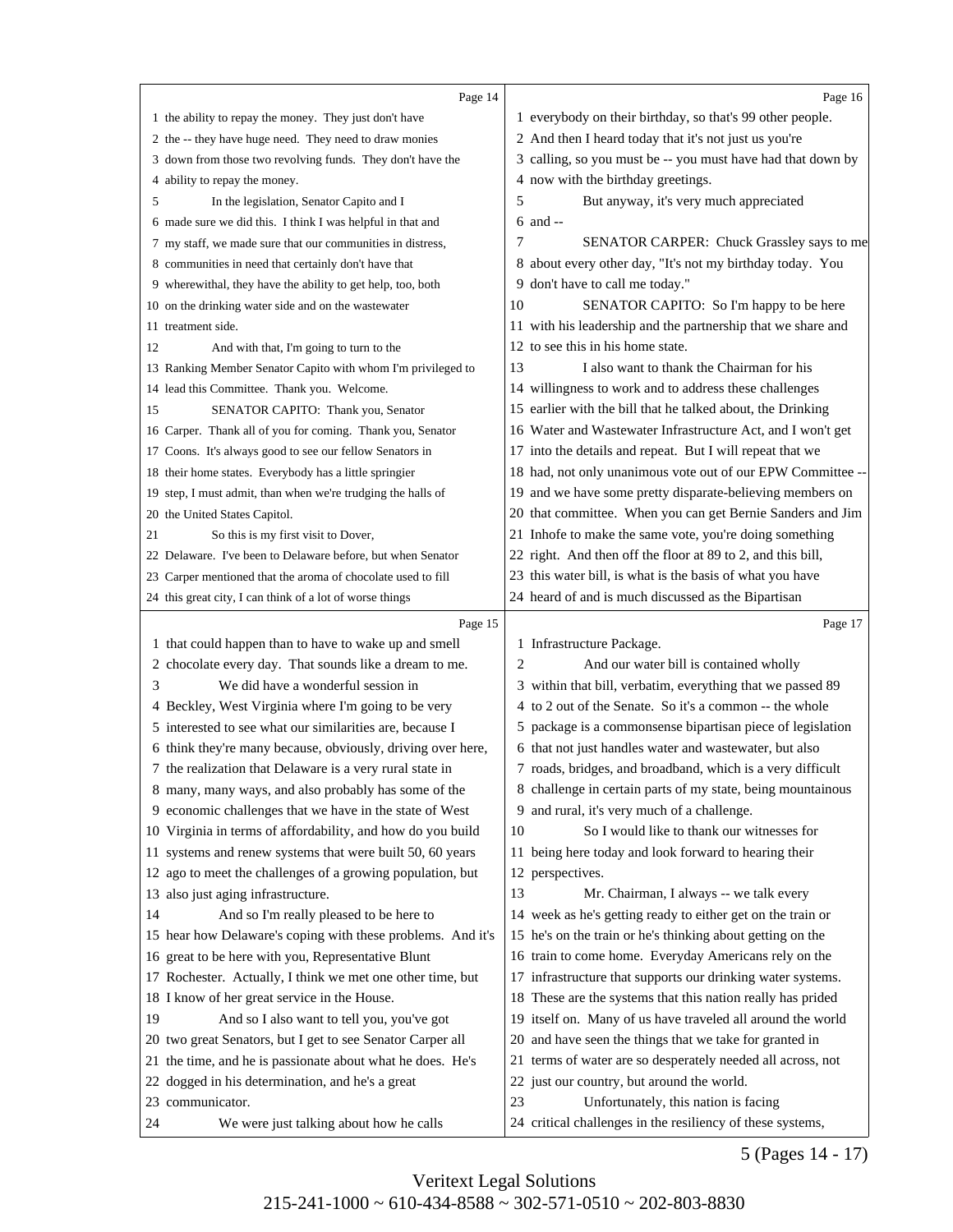<span id="page-7-0"></span>

|    | Page 18                                                                                                                 |    | Page 20                                                                                                            |
|----|-------------------------------------------------------------------------------------------------------------------------|----|--------------------------------------------------------------------------------------------------------------------|
|    | 1 and with many of our small and rural communities                                                                      |    | 1 see a good idea and steal it, and we've stolen that idea.                                                        |
|    | 2 disproportionately affected by the wide array of water                                                                |    | 2 That's really what we're doing on Thursday evenings or by                                                        |
|    | 3 infrastructure challenges. You mentioned some of the                                                                  |    | 3 phone. Sometimes we join them on the road through to                                                             |
|    | 4 chemical challenges, but also, in my state, we have an                                                                |    | 4 West Virginia, I might be on the train, but we still do                                                          |
|    | 5 issue with losing the resource because we have aging                                                                  |    | 5 it.                                                                                                              |
|    | 6 infrastructure. And by the time it goes from the                                                                      | 6  | And we have John Kane. John, would you                                                                             |
|    | 7 treatment plant to the home, we've already lost                                                                       |    | 7 raise your hand. John's also with us here and he's                                                               |
|    | 8 50 percent of our water.                                                                                              |    | 8 worked with the majority of the staff who have run in                                                            |
| 9  | Think of our friends in California what                                                                                 |    | 9 Delaware. And Adam -- Adam?                                                                                      |
|    | 10 they would think about that. I've often wondered if we                                                               | 10 | SENATOR CAPITO: Adam's here. He just                                                                               |
|    | 11 ought to be building a pipeline out there and pipelining                                                             |    | 11 stepped out. He's missing his big moment.                                                                       |
|    | 12 our water. We could make a lot of money on that.                                                                     | 12 | SENATOR CARPER: We'll pause right now                                                                              |
| 13 | Small rural communities are particularly                                                                                |    | 13 until Adam comes back. No, we won't. But Adam usually                                                           |
|    | 14 strained and need additional support, but these are not,                                                             |    | 14 joins us for those conversations.                                                                               |
|    | 15 as I said, unique challenges to just one state. So I'm                                                               | 15 | I think one of the reasons we ended up                                                                             |
|    | 16 committed to addressing these challenges that we are                                                                 |    | 16 putting out, unanimously by committee, water and                                                                |
|    | 17 facing. Reliable, modern water infrastructure is a                                                                   |    | 17 infrastructure legislation, unanimously out of committee,                                                       |
|    | 18 fundamental responsibility of our government.                                                                        |    | 18 roads, highways, and bridges and really provided the                                                            |
| 19 | And I think we did address this in our                                                                                  |    | 19 foundation on which this big infrastructure bill was                                                            |
|    | 20 Drinking Water and Wastewater Infrastructure Bill. As he                                                             |    | 20 written and now needs action in the United States House                                                         |
|    | 21 has said, it provides lots of funding for new programs,                                                              |    | 21 of Representatives with Lisa.                                                                                   |
|    | 22 but also existing ones, ranging from ensuring that -- you                                                            | 22 | And so with that, I've been privileged to                                                                          |
|    | 23 can imagine who put this one in -- systems have pipes                                                                |    | 23 know Chris Coons for a long, long time and his wife for a                                                       |
|    | 24 that don't leak -- there I am -- to ensuring that there                                                              |    | 24 long, long time, even before she was his wife, and that's                                                       |
|    |                                                                                                                         |    |                                                                                                                    |
|    |                                                                                                                         |    |                                                                                                                    |
|    | Page 19                                                                                                                 |    | Page 21                                                                                                            |
|    | 1 is a sustainable water workforce, another passion of                                                                  |    | 1 his wife anyway. But I was thrilled that he ran for the                                                          |
|    | 2 mine, and that can operate continued new infrastructure<br>3 investments.                                             |    | 2 president of New Castle County -- elected -- thrilled he                                                         |
| 4  |                                                                                                                         |    | 3 ran for county executive, and got elected. He did a<br>4 great job in both, and I'm delighted he decided to take |
| 5  | We provided a robust and, yes, I'll say it                                                                              |    |                                                                                                                    |
|    | again, amazingly bipartisan piece of legislation that has<br>6 a toolbox of solutions and alternatives.                 |    | 5 on really big things, and he ran and won election in the<br>6 United States Senate.                              |
| 7  | So I look forward to hearing what you all                                                                               | 7  | There are I don't know how many committees                                                                         |
|    | 8 have to say. Thank you for being so welcoming to me and                                                               |    | 8 in the Senate. How many would you say? 13, 14,                                                                   |
|    | 9 my staff. I want to thank your staff, Senator Carper,                                                                 |    | 9 something like that. He serves on most of them and he is                                                         |
|    |                                                                                                                         |    | 10 just -- he's the hardest working guy in the Capitol.                                                            |
|    | 10 and also the good folks here in the courthouse for<br>11 accommodating us, and it's my honor to be here with all     |    | 11 It's a hard job. He's the hardest working guy I know,                                                           |
|    | 12 of you to hear from the great folks in the great state of                                                            |    | 12 and does a great job. Among the committees he serves on                                                         |
|    | 13 Delaware.                                                                                                            |    | 13 are Foreign Relations.                                                                                          |
| 14 | Thank you.                                                                                                              | 14 | SENATOR CAPITO: You need to put this on.                                                                           |
| 15 | SENATOR CARPER: Welcome. Thank you for                                                                                  | 15 | SENATOR CARPER: Thank you. We'll start                                                                             |
|    |                                                                                                                         |    | 16 over. William Penn -- thank you.                                                                                |
|    | 16 those remarks. When I was moving up in the Senate, we<br>17 had a fellow named Chuck Grassley and a fellow named Max | 17 | In any event, we're thrilled that Senator                                                                          |
|    | 18 Baucus who were two senior people on the Senate Finance                                                              | 18 | Coons was able to adjust his schedule and be with us                                                               |
|    | 19 Committee, which is a committee I'm now privileged to                                                                |    | 19 today. He is an appropriator. We authorize stuff, but                                                           |
|    | 20 serve on. And they used to meet every week. One's a                                                                  | 20 | he actually provides the dollars. He can't provide                                                                 |
|    | 21 Democrat, and one's a Republican, and, eventually, they                                                              |    | 21 dollars without the authorizations, so it's hand in                                                             |
|    | 22 started bringing some of their staff in for meetings.                                                                | 22 | glove. We work really well. He's got great staff.                                                                  |
|    | 23 You'd go to those meetings and you didn't know who worked                                                            | 23 | Welcome, Chris.                                                                                                    |

6 (Pages 18 - 21)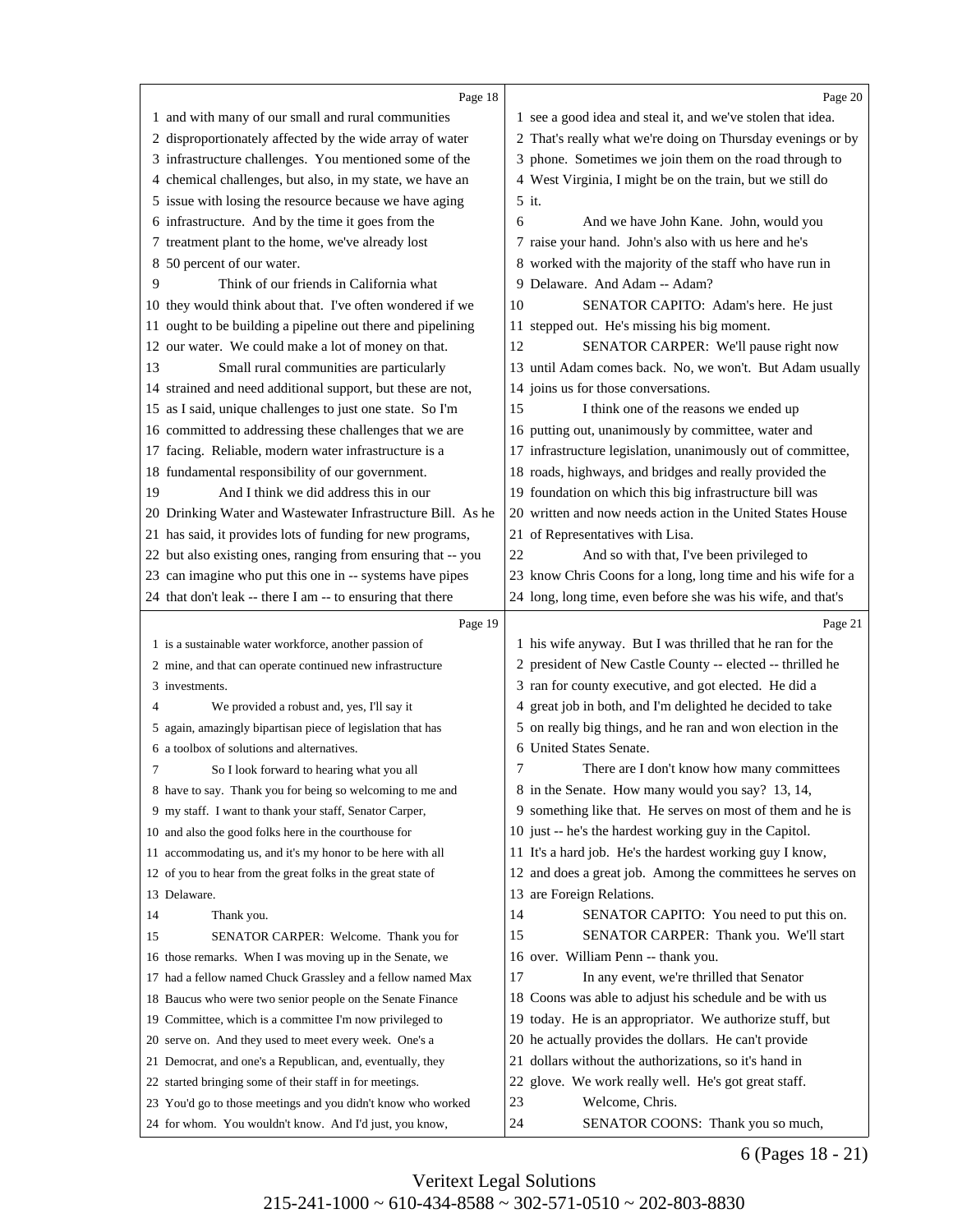<span id="page-8-0"></span>

|    | Page 22                                                       |    | Page 24                                                      |
|----|---------------------------------------------------------------|----|--------------------------------------------------------------|
|    | 1 Chairman Carper, Ranking Member Capito. It is an honor      |    | 1 and said all that. Do you need more time? Thank you.       |
|    | 2 to join you, and to recognize you and thank you for the     |    | 2 Thank you, Senator Coons. Thank you, Chris. Thank you      |
|    | 3 remarkable leadership you've both shown in this             |    | 3 for being my wingman, my colleague, and my friend.         |
|    | 4 absolutely essential work-together in both the way you've   | 4  | Now I'd like to introduce our first                          |
| 5  | approached it and what you've delivered for the American      |    | 5 witness, our Congresswoman Lisa Blunt Rochester. Lisa      |
|    | 6 people.                                                     |    | 6 represents our state in the United States House of         |
| 7  | There are things that tie Delaware and                        |    | 7 Representatives. She is an Assistant Whip.                 |
|    | 8 West Virginia, from Blades to Beckley, from Seaford to      | 8  | Are you still an Assistant Whip?                             |
|    | 9 Parkersburg, parts of our industrial legacy, parts of the   |    | 9 Assistant Whip for House Leadership. She sits on the       |
|    | 10 challenges that small, rural, and disadvantaged            |    | 10 House Committee on Energy and Commerce.                   |
|    | 11 communities face in accessing the workforce, the funding,  | 11 | And what's the tagline on the                                |
|    | 12 the infrastructure to actually deliver the safe and        |    | 12 Commerce Committee? What is it?                           |
|    | 13 accessible reliable drinking water and the wastewater      | 13 | REPRESENTATIVE ROCHESTER: "If it moves,                      |
|    | 14 treatment infrastructure that is critical for our          |    | 14 it's energy. If it stays still, it's commerce. We         |
|    | 15 communities. But the way you go about hammering out        |    | 15 control everything."                                      |
|    | 16 these solutions is inspiring to the rest of us in the      | 16 | SENATOR CARPER: There you go.                                |
|    | 17 Senate and is a model for how every committee should       | 17 | REPRESENTATIVE ROCHESTER: John Dingell,                      |
|    | 18 work.                                                      |    | 18 former Chairman.                                          |
| 19 | Frankly, if every committee worked as well                    | 19 | SENATOR CARPER: He was the Chairman for                      |
|    | 20 as the two of you and your staff have worked together,     |    | 20 life. In the House, I served in the House for, gosh, ten  |
|    | 21 we'd have a whole lot more solutions to the problems       |    | 21 years. I was on a couple of good committees.              |
|    | 22 facing our country. And your leadership on the Drinking    | 22 | Senator Capito, how long were you in the                     |
|    | 23 Water and Wastewater Infrastructure Act, which             |    | 23 House?                                                    |
|    | 24 authorizes, as you said, \$35 billion in critically needed | 24 | <b>SENATOR CAPITO: 14.</b>                                   |
|    | Page 23                                                       |    | Page 25                                                      |
|    | 1 investments, is an absolutely central part of the           | 1  | SENATOR CARPER: 14 years. Were you an                        |
|    | 2 bipartisan infrastructure bill, which we hope will soon     |    | 2 appropriator? What did you serve on?                       |
|    | 3 be journeying to our President's desk.                      | 3  | SENATOR CAPITO: I was on Financial                           |
| 4  | To Congresswoman Blunt Rochester, thank                       | 4  | Services and Transportation.                                 |
|    | 5 you for your leadership on these issues, and in             | 5  | SENATOR CARPER: All right. Those are                         |
|    | 6 particular, your legislative leadership in moving the Low   |    | 6 good committees. I served on Banking. But the committee    |
|    | 7 Income Water Customer Assistance Program Act, a truly       |    | 7 that you serve on is the end-all, be-all, so we're really  |
|    | 8 innovative approach to addressing these key issues.         |    | 8 lucky to have a seat on that committee. The committee      |
| 9  | I look forward to hearing from Vikki and                      |    | 9 has broad jurisdiction, as the Congresswoman said, over,   |
|    | 10 Cassandra and Rick. I recognize that my predecessor as     |    | 10 among other things, healthcare, our environment,          |
|    |                                                               |    | 11 commerce, trade, energy policy, telecommunications,       |
|    | 11 County Council President, Stephanie Hansen, now State      |    |                                                              |
|    | 12 Senator Stephanie Hansen, an environmental lawyer, is      |    | 12 manufacturing, consumer protection, and drinking water -- |
|    | 13 here with us today.                                        |    | 13 great point today.                                        |
| 14 | I was also encouraged to see Seetha                           | 14 | As the Energy and Commerce Committee's                       |
|    | 15 Coleman-Kammula from the Center for PFAS Solutions here.   |    | 15 only former statewide health official, Lisa understands   |
| 16 | I just came from Dover Air Force Base.                        |    | 16 the importance of clean water as it relates to health.    |
|    | 17 All of us know that we have legacy challenges to address   |    | 17 Lisa has spent her time in Energy and Commerce working on |
|    | 18 in our country, both in affordability, quality, and        |    | 18 addressing the disparity in federal services for          |
|    | 19 access of water. No one could craft better solutions       |    | 19 communities of color, and tackling our nation's opioid    |
|    | 20 than the Chair and Ranking Member of this important        |    | 20 and addiction epidemic. She has been an amazing addition  |
|    | 21 committee. Thank you for your tireless dedication to       |    | 21 to the Delaware delegation. We could not ask for a        |
|    | 22 making the environment, the water, the future, better for  |    | 22 better advocate in the House to meet our state's needs,   |
|    | 23 all of us.                                                 |    | 23 and we're delighted you're with us today, Lisa.           |
| 24 | SENATOR CARPER: I'm really glad you came                      | 24 | Please proceed.                                              |

7 (Pages 22 - 25)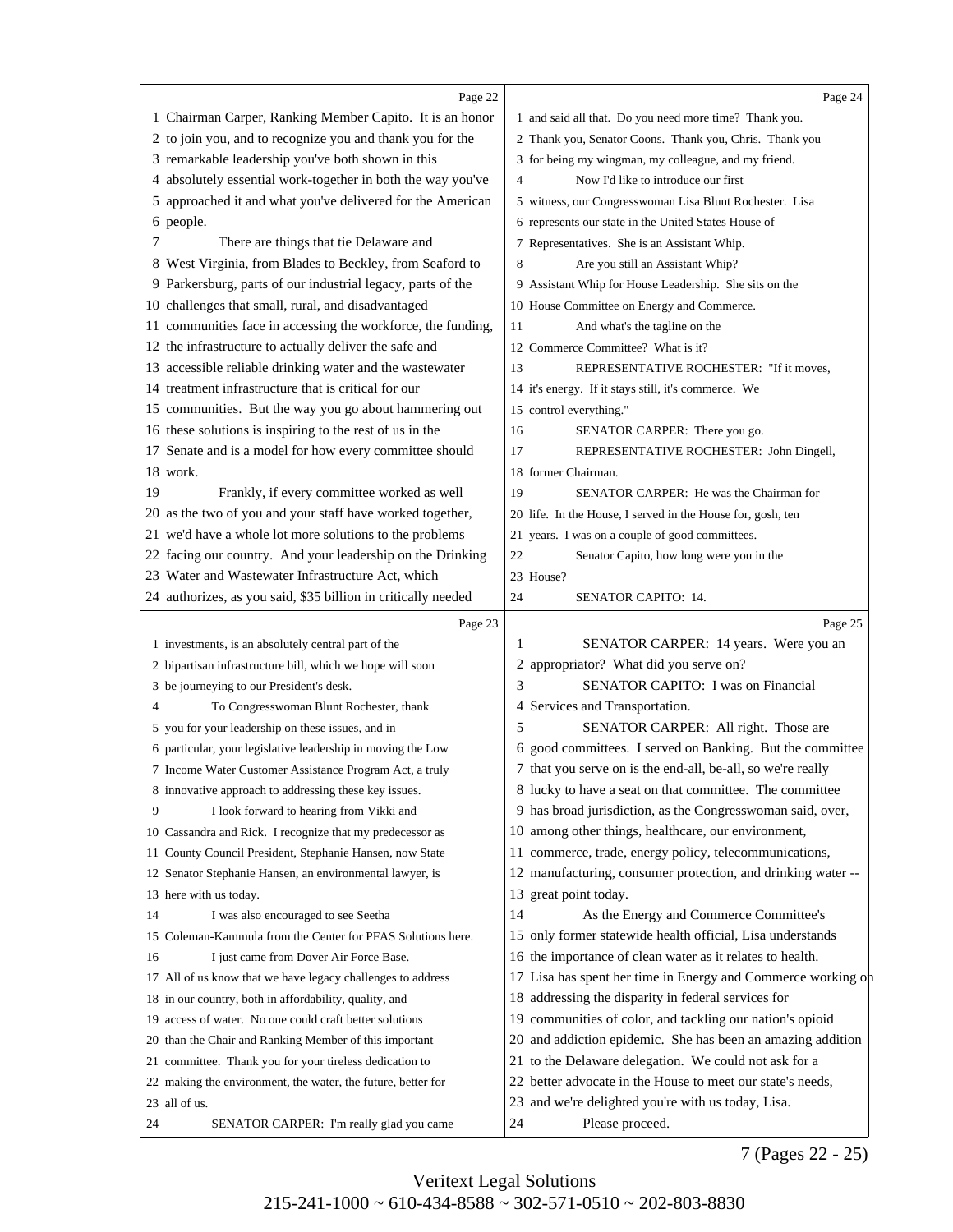<span id="page-9-0"></span>

|    | Page 26                                                      |    | Page 28                                                       |  |
|----|--------------------------------------------------------------|----|---------------------------------------------------------------|--|
| 1  | REPRESENTATIVE ROCHESTER: Thank you so                       |    | 1 contaminated well water for decades, towns like             |  |
|    | 2 much. Good morning, Chairman Carper. Good morning,         |    | 2 Ellendale, a small community in Sussex County with around   |  |
|    | 3 Senator Capito, Ranking Member. Good morning, Senator      |    | 3 500 residents.                                              |  |
| 4  | Coons. It is truly an honor and blessing to be here.         | 4  | Nitrate, iron, and other pollutants in                        |  |
| 5  | Senator Carper mentioned working hand in                     |    | 5 private wells have forced residents in communities such     |  |
|    | 6 glove in the Senate, but we, as a delegation, work hand    |    | 6 as Ellendale to use bottled water, not only to drink, but   |  |
|    | 7 in glove. And as I've said, I think we're the best         |    | 7 to cook, to clean, to bathe. In Delaware, approximately     |  |
|    | 8 delegation in the country. No offense, Senator Capito,     |    | 8 173,000 residents, or nearly 2 in 10 Delawareans use        |  |
|    | 9 but I think we're the best deligation in the country, and  |    | 9 private wells. And in Sussex County, almost half of the     |  |
|    | 10 I am just honored to be here.                             |    | 10 county's residents are dependent on private wells.         |  |
| 11 | Good morning, also, to the witnesses, my                     | 11 | Some communities are in such remote and                       |  |
|    | 12 fellow witnesses. I want to first start off by thanking   |    | 12 rural areas that even if they wanted to connect to a       |  |
|    | 13 the two of you, Senator Carper and Senator Capito, for    |    | 13 public water system, they are unable to do so. Despite     |  |
|    | 14 your leadership. It has been mentioned before, but even   |    | 14 this, and even though more than 13 million households      |  |
|    | 15 calling this important hearing, I think for many of us in |    | 15 rely on private wells for their drinking water, the        |  |
|    | 16 Delaware, but also across the country, this is a great    |    | 16 federal government does not provide recommended standards  |  |
|    | 17 opportunity to speak to the unique challenges that        |    | 17 or criteria for private wells.                             |  |
|    | 18 households and small rural and disadvantaged communities  | 18 | For Ellendale, after fighting for decades                     |  |
|    | 19 face every day to secure clean drinking water and         |    | 19 for access to clean drinking water, a new public water     |  |
|    | 20 wastewater services.                                      |    | 20 system that will provide safe, clean, and reliable water   |  |
| 21 | I also want to thank the Chairman and the                    |    | 21 to the residents is finally in sight, but the problem      |  |
|    | 22 Ranking Member for their strong leadership. It's been     |    | 22 doesn't end when a community has access to a public water  |  |
|    | 23 said a couple of times, you know, your work in a          |    | 23 system.                                                    |  |
|    | 24 bipartisan manner, work that will really have an impact   | 24 | Water must be affordable. Aging                               |  |
|    | Page 27                                                      |    | Page 29                                                       |  |
|    | 1 on the communities across our country as they access       |    | 1 infrastructure and the rising cost of drinking water and    |  |
|    | 2 these services, it is exemplary.                           |    | 2 wastewater services have culminated in rapidly high         |  |
| 3  | As Senator Coons has mentioned, I think we                   |    | 3 rising water bills for public systems, and the COVID-19     |  |
| 4  | all know that if we all worked as well as you two work       |    | 4 pandemic has only exacerbated the problem.                  |  |
|    | 5 together and as well as your committee, we might even      | 5  | In the midst of a public health emergency                     |  |
|    | 6 solve world peace. So we can, first of all, thank you so   |    | 6 of unprecedented scale, access to clean drinking water      |  |
|    | 7 much for your leadership.                                  |    | 7 and sanitation services has never been more important.      |  |
| 8  | You are a true example, your committee, of                   | 8  | Last month, the Energy and Commerce                           |  |
|    | 9 bipartisan work this past year. The Drinking Water and     |    | 9 Committee, on which I am a member, passed a measure to      |  |
|    | 10 Wastewater Infrastructure Act of 2021, which passed the   |    | 10 include \$500 million to assist low-income households with |  |
|    | 11 Senate earlier this year, includes a provision that       |    | 11 their drinking water and wastewater bills during the       |  |
|    | 12 established a pilot program at the U.S. Environmental     |    | 12 ongoing pandemic. But even after the pandemic ends,        |  |
|    | 13 Protection Agency to assist low-income communities with   |    | 13 low-income households will continue to need assistance.    |  |
|    | 14 their drinking water and wastewater utility bills and     | 14 | In almost every part the country, families                    |  |
|    | 15 help fund upgrades to aging drinking water and wastewater |    | 15 are struggling to pay their utility bills, a reality that  |  |
|    | 16 infrastructure. This is an important step to provide      |    | 16 is disproportionately affecting low-wealth communities     |  |
|    | 17 long-needed improvements in water quality and             |    | 17 and communities of color.                                  |  |
|    | 18 accessibility for the communities that need it most.      | 18 | That's why earlier this year, I introduced                    |  |
| 19 | Wastewater accessibility and affordability                   |    | 19 H.R. 3293, the Low-Income Water Customer Assistance        |  |
|    | 20 in the United States have been a mounting crisis for      |    | 20 Programs Act of 2021. This bill would address the          |  |
|    | 21 years. I've seen it firsthand in communities across our   |    | 21 complex problem head-on by establishing a nationwide       |  |
|    | 22 state. During my time with, then Governor Carper,         |    | 22 permanent program to assist low-income households with     |  |
|    | 23 recovering Governor Carper, I've had the opportunity to   |    | 23 their drinking water and wastewater bills. I am proud to   |  |
|    |                                                              |    |                                                               |  |

8 (Pages 26 - 29)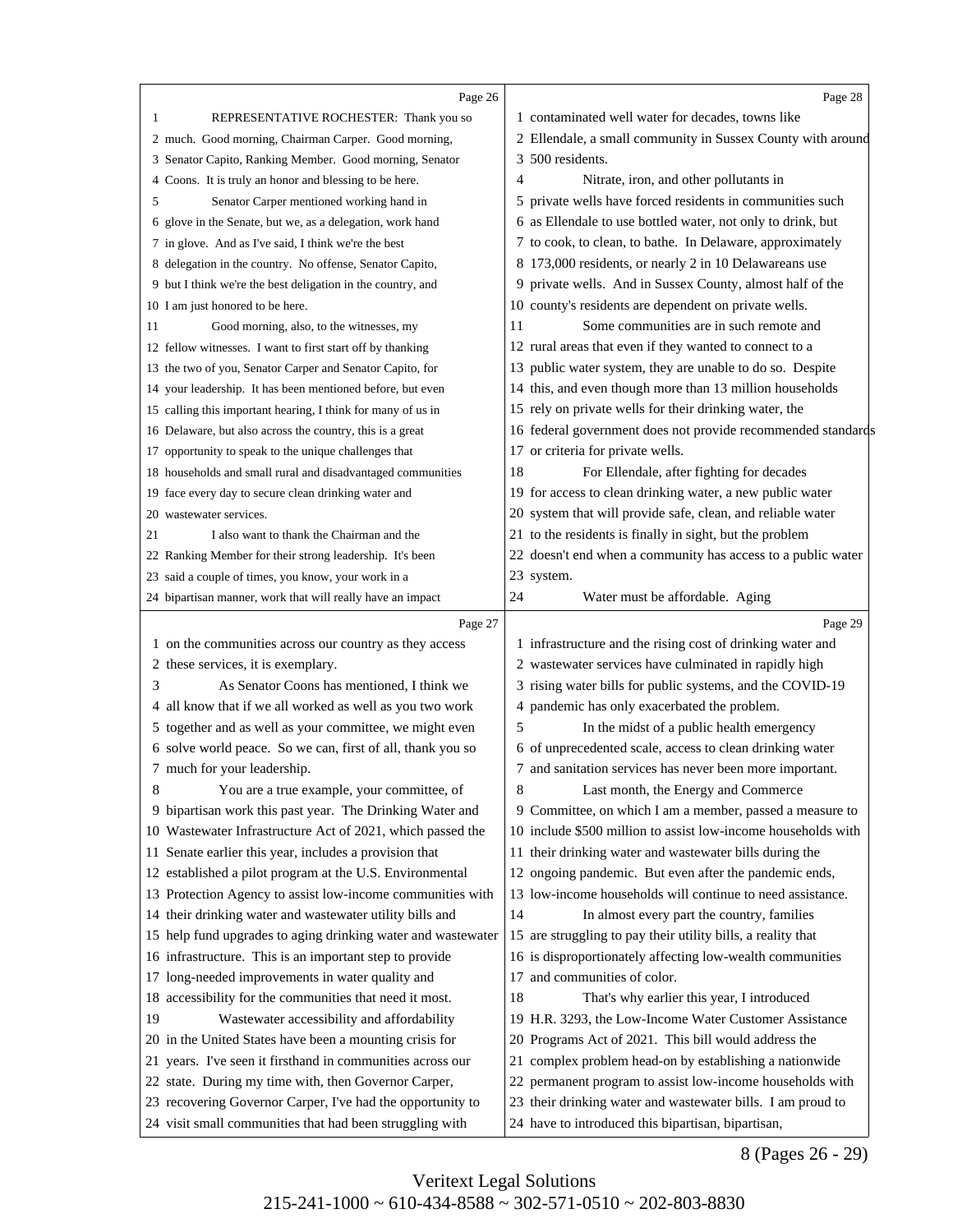<span id="page-10-0"></span>

|    | Page 30                                                                                                                  |    | Page 32                                                      |
|----|--------------------------------------------------------------------------------------------------------------------------|----|--------------------------------------------------------------|
|    | 1 bipartisan legislation with my colleague --                                                                            |    | 1 obligation to do something about it, and we are bound and  |
| 2  | SENATOR CARPER: Did you say bipartisan?                                                                                  |    | 2 determined to do that.                                     |
| 3  | REPRESENTATIVE ROCHESTER: -- from New                                                                                    | 3  | Thank you so much for doing this.                            |
|    | 4 York, Representative John Katko and my colleagues from                                                                 | 4  | REPRESENTATIVE ROCHESTER: Thank you.                         |
| 5  | Michigan, Representatives Debbie Dingell and Rashida                                                                     | 5  | SENATOR CARPER: It was great to see you.                     |
|    | 6 Tlaib.                                                                                                                 |    | 6 I look forward to seeing you soon. Thank you, Lisa.        |
| 7  | I was even prouder when the bill passed                                                                                  | 7  | And then I think we're going to break for                    |
|    | 8 the House of Representatives earlier this year. This                                                                   |    | 8 lunch. We'll come back for the other witnesses later.      |
|    | 9 legislation will provide much needed relief to struggling                                                              |    | 9 No, not really.                                            |
|    | 10 families and give our community water and wastewater                                                                  | 10 | I'm going to ask for our three witnesses                     |
|    | 11 systems the reliable revenue stream needed to plan for                                                                |    | 11 to join us at the table, please. And, somebody, we may    |
|    | 12 and afford regular maintenance and upgrades to keep our                                                               |    | 12 want to change out the nameplates, please. Okay.          |
|    | 13 water and environment safe.                                                                                           | 13 | Thank you, Lisa.                                             |
| 14 | Every Delawarean and every American,                                                                                     | 14 | I am going to go ahead and begin                             |
|    | 15 regardless of race, income, or ZIP code, should have                                                                  |    | 15 introducing our witnesses.                                |
|    | 16 access to clean, safe, reliable, and affordable water.                                                                | 16 | Cassandra, I'm going to introduce you                        |
|    | 17 It is a basic right, and an essential to public health,                                                               |    | 17 first. And, Cassandra Codes, C-O-D-E-S, oh, where did     |
|    | 18 but right now, far too many Americans are being deprived                                                              | 18 | you get that name?                                           |
|    | 19 of it.                                                                                                                | 19 | MS. CODES-JOHNSON: Long story.                               |
| 20 | We have an opportunity to right that                                                                                     |    | 20 Codes-Johnson.                                            |
|    | 21 wrong. We have an opportunity to make real and lasting                                                                | 21 | <b>SENATOR CARPER: Codes?</b>                                |
|    | 22 improvements across our drinking water and wastewater                                                                 | 22 | MS. CODES-JOHNSON: Yes.                                      |
|    | 23 systems. Access to water is a fundamental need, and we                                                                | 23 | SENATOR CARPER: Codes, okay. Is that a                       |
|    | 24 can and should deliver that to all Americans.                                                                         |    | 24 family name?                                              |
|    |                                                                                                                          |    |                                                              |
|    |                                                                                                                          |    |                                                              |
| 1  | Page 31<br>I thank you, Senator Carper. I thank you,                                                                     | 1  | Page 33<br>MS. CODES-JOHNSON: Yes, sir, it is.               |
|    | 2 Senator Capito, for your leadership and for the                                                                        | 2  | SENATOR CARPER: Okay. All right.                             |
| 3  | opportunity to address you today, and I look forward to                                                                  | 3  | Cassandra Codes-Johnson, Associate Deputy                    |
|    | 4 the day when all Americans can have clean, safe,                                                                       |    | 4 Director of the Delaware Division of Public Health. How    |
|    | 5 affordable, reliable drinking water and wastewater                                                                     |    | 5 long have you held that position, Cassandra?               |
|    | 6 services. Thank you again.                                                                                             | 6  | MS. CODES-JOHNSON: I've been with the                        |
| 7  | SENATOR CARPER: And to that, all God's                                                                                   |    | 7 division for eight years now.                              |
|    | 8 people say, "Amen." We have, sitting up here, we have in                                                               | 8  | SENATOR CARPER: Eight, okay.                                 |
|    | 9 Senator Coons and Lisa probably two of the most devout                                                                 | 9  | MS. CODES-JOHNSON: Yes.                                      |
|    | 10 members of any faith in the Congress. And Chris was an                                                                | 10 | SENATOR CARPER: You started right out of                     |
|    | 11 undergraduate major in chemistry, but at Yale he was a                                                                |    | 11 school?                                                   |
|    | 12 double major in divinity and law. And Lisa could be a                                                                 | 12 | MS. CODES-JOHNSON: Yes. We'll say "yes."                     |
|    | 13 minister in any church in the state, and a great one as                                                               | 13 | SENATOR CARPER: In her current role,                         |
|    | 14 well.                                                                                                                 |    | 14 Cassandra provides oversight for over -- is it 700? --    |
| 15 | But for them and for me, as you heard                                                                                    |    | 15 700 dedicated public health staff who provide a variety   |
|    | 16 yesterday in West Virginia, there's a moral imperative, a                                                             |    | 16 of services to protect and promote the health of          |
|    | 17 moral imperative that encourages, requires us to address                                                              |    | 17 Delawareans, including services that protect the drinking |
|    | 18 these issues. I quote, probably more often than I ought                                                               |    | 18 water of our state. Thank you for that.                   |
|    | 19 to, Matthew 25. "When I was thirsty, you gave me a                                                                    | 19 | Where did you grow up?                                       |
|    | 20 drink." And the question is, in too many cases, what we                                                               | 20 | MS. CODES-JOHNSON: I'm a native New                          |
|    | 21 give you to drink. What comes out of faucets of people                                                                |    | 21 Yorker.                                                   |
|    | 22 throughout our country, including West Virginia, and                                                                  | 22 | SENATOR CARPER: Where?                                       |
|    | 23 including too many places in Delaware, is water that's<br>24 really not fit or not safe to drink. And we have a moral | 23 | MS. CODES-JOHNSON: Long Island, New York.                    |

9 (Pages 30 - 33)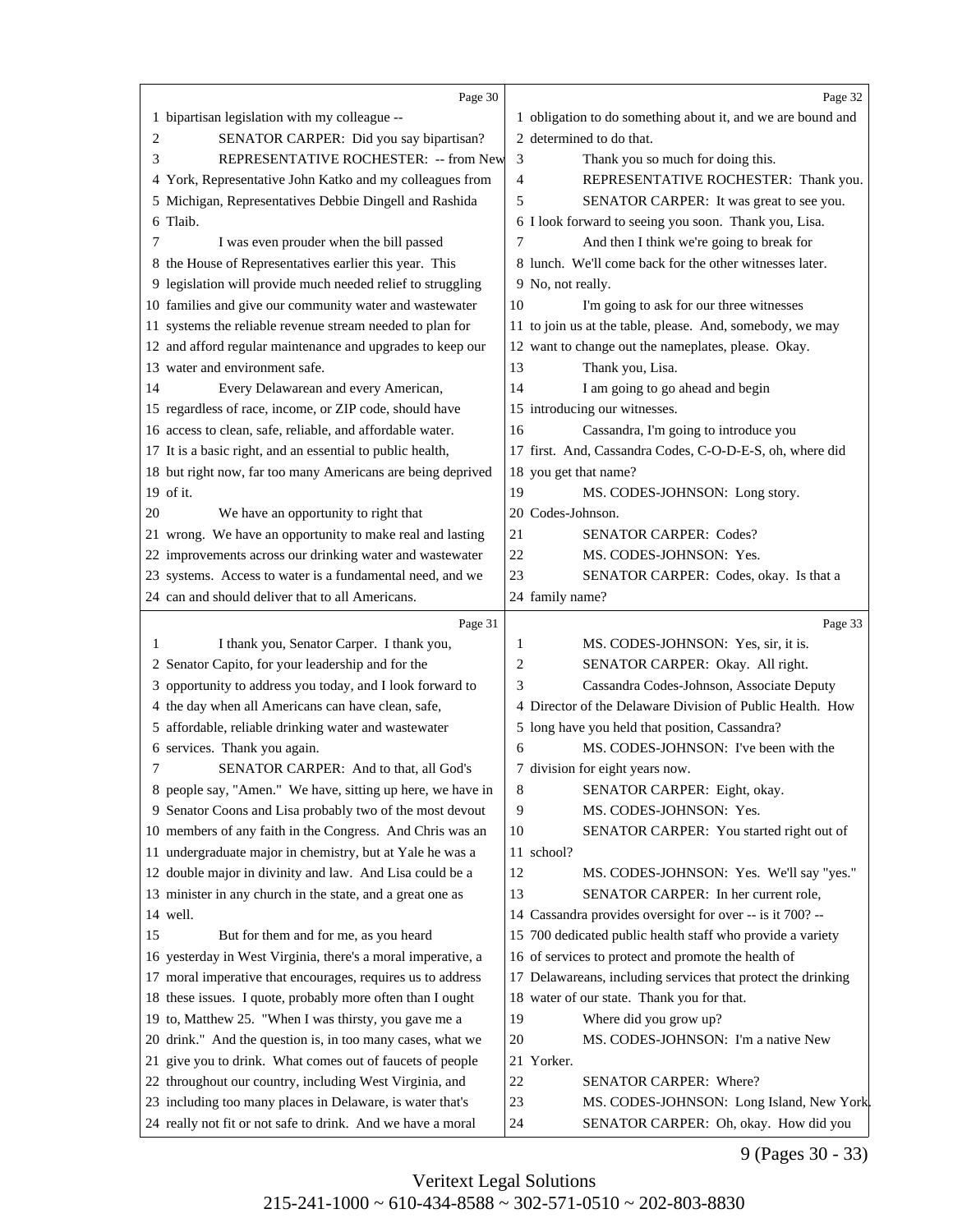<span id="page-11-0"></span>

|    | Page 34                                                      |    | Page 36                                                      |
|----|--------------------------------------------------------------|----|--------------------------------------------------------------|
|    | 1 end up down here?                                          | 1  | Rick began his water career in 1983 as a                     |
| 2  | MS. CODES-JOHNSON: My parents, they                          |    | 2 water distribution operator with the Town of Rehoboth      |
|    | 3 retired from working in New York and moved to the great    |    | 3 Beach. And the word "Rehoboth Beach," not many people      |
|    | 4 state of Delaware, and I would visit with the grandkids    |    | 4 know this, Rick, but the word "Rehoboth" in Rehoboth       |
|    | 5 and decided that this was a place where I wanted to raise  |    | 5 Beach means "room for all." Isn't that nice? Room for      |
|    | 6 my kids.                                                   |    | 6 all.                                                       |
| 7  | SENATOR CARPER: Okay, good. So your                          | 7  | In 1997, Rick was hired by the Town of                       |
|    | 8 parents gave you an assist on the play. That's great.      |    | 8 Selbyville, not too far from Rehoboth, to manage its       |
| 9. | Tell them I said "Thanks."                                   |    | 9 Public Works and Water Filtration and Distribution         |
| 10 | MS. CODES-JOHNSON: Yes.                                      |    | 10 System. In 2000, he was elected as Town Councilman, and   |
| 11 | SENATOR CARPER: The second witness is                        |    | 11 for the past 21 years, continues to serve in that role    |
|    | 12 Vikki Prettyman, State Manager of the Southeast Rural     |    | 12 overseeing Selbyville's water facility, solid waste,      |
|    | 13 Community Assistance Project Incorporated. Vikki has      |    | 13 local streets, and parks and recreation activity.         |
|    | 14 served as the Delaware and Maryland State Manager for the | 14 | And we want to welcome, warmly welcome                       |
|    | 15 organization since, I think, last year --                 |    | 15 each of you here. And we just thank you from the bottom   |
| 16 | MS. PRETTYMAN: June.                                         |    | 16 of our hearts for the work that you do with your lives    |
| 17 | SENATOR CARPER: This year. No, this                          |    | 17 and the leadership that you've provided here in this      |
|    | 18 year.                                                     |    | 18 state.                                                    |
| 19 | MS. PRETTYMAN: June of this year.                            | 19 | And with that, I'm going to ask,                             |
| 20 | SENATOR CARPER: So you've only been at                       |    | 20 Cassandra, would you just lead us off, please. Thank      |
|    | 21 this for about four or five months. In this role, she     |    | 21 you, ma'am.                                               |
|    | 22 oversees a staff of 3,000 Technical Assistance            | 22 | We'll hear from each of our witnesses and                    |
|    | 23 Providers -- actually, three assistance providers,        | 23 | then ask some questions.                                     |
|    | 24 Technical Assistance Providers, multiple water and        | 24 | Please proceed.                                              |
|    |                                                              |    |                                                              |
|    | Page 35                                                      |    | Page 37                                                      |
|    | 1 wastewater treatment projects for communities and          | 1  | MS. CODES-JOHNSON: Thank you. Good                           |
|    | 2 municipalities across Delaware and Maryland, as well as    |    | 2 morning to the entire Senate Committee on Environment and  |
|    | 3 private well and septic homeowner assistance for both      |    | 3 Public Works. Thank you, Senator Capito and Senator        |
|    | 4 states.                                                    |    | 4 Carper, for holding this hearing. Thank you, Senator       |
| 5  | You know, one out of six people                              |    | 5 Coons for being here. Thank you, Representative Lisa       |
|    | 6 in households in Delaware get their water from wells, as   |    | 6 Blunt Rochester, for your very important comments.         |
|    | 7 I recall.                                                  | 7  | My name is Cassandra Codes-Johnson and I                     |
| 8  | MS. PRETTYMAN: Wells.                                        |    | 8 serve as the Associate Deputy Director for the Department  |
| 9  | SENATOR CARPER: Before joining SERCAP,                       |    | 9 of Health and Social Services, Delaware Division of        |
|    | 10 she served as the Town Administrator for Blades for the   |    | 10 Public Health. The Delaware Division of Public Health,    |
|    | 11 past 11 years, where she managed a number of projects,    |    | 11 through our Health Systems Protection Section, regulates  |
|    | 12 which included installation of a backup well to support   |    | 12 drinking water and administers the Delaware Drinking      |
|    | 13 Blades' two existing wells and addressed the PFAS         |    | 13 Water State Revolving Fund, which here -- from here on    |
|    | 14 contamination in Blades' water source close to town.      |    | 14 out will be referred to as "the Fund."                    |
|    | 15 Blades is a town just in the southwestern part of our     | 15 | Each year, the Fund, DWSRF, uses federal                     |
|    | 16 state near Seaford.                                       |    | 16 funds which have been supplemented with state bond bill   |
| 17 | Our third witness is Rick Duncan. Rick is                    |    | 17 funds over the last several years to support drinking     |
|    | 18 the Executive Director of the Delaware Rural Water        |    | 18 water system improvements throughout Delaware.            |
|    | 19 Association. In 2019, under Rick's leadership, the        | 19 | The Fund supports drinking water systems                     |
|    | 20 Delaware Rural Water Association broke ground on their    |    | 20 throughout a combination of grants and loans with funding |
|    | 21 second training facility. Delaware Rural Water is one of  |    | 21 in the last few years specifically focused on             |
|    | 22 the premier training and technical support organizations  |    | 22 disadvantaged communities as identified by the median     |
|    | 23 for small water service operators in the state of         |    | 23 household income of a population. The Fund typically      |

10 (Pages 34 - 37)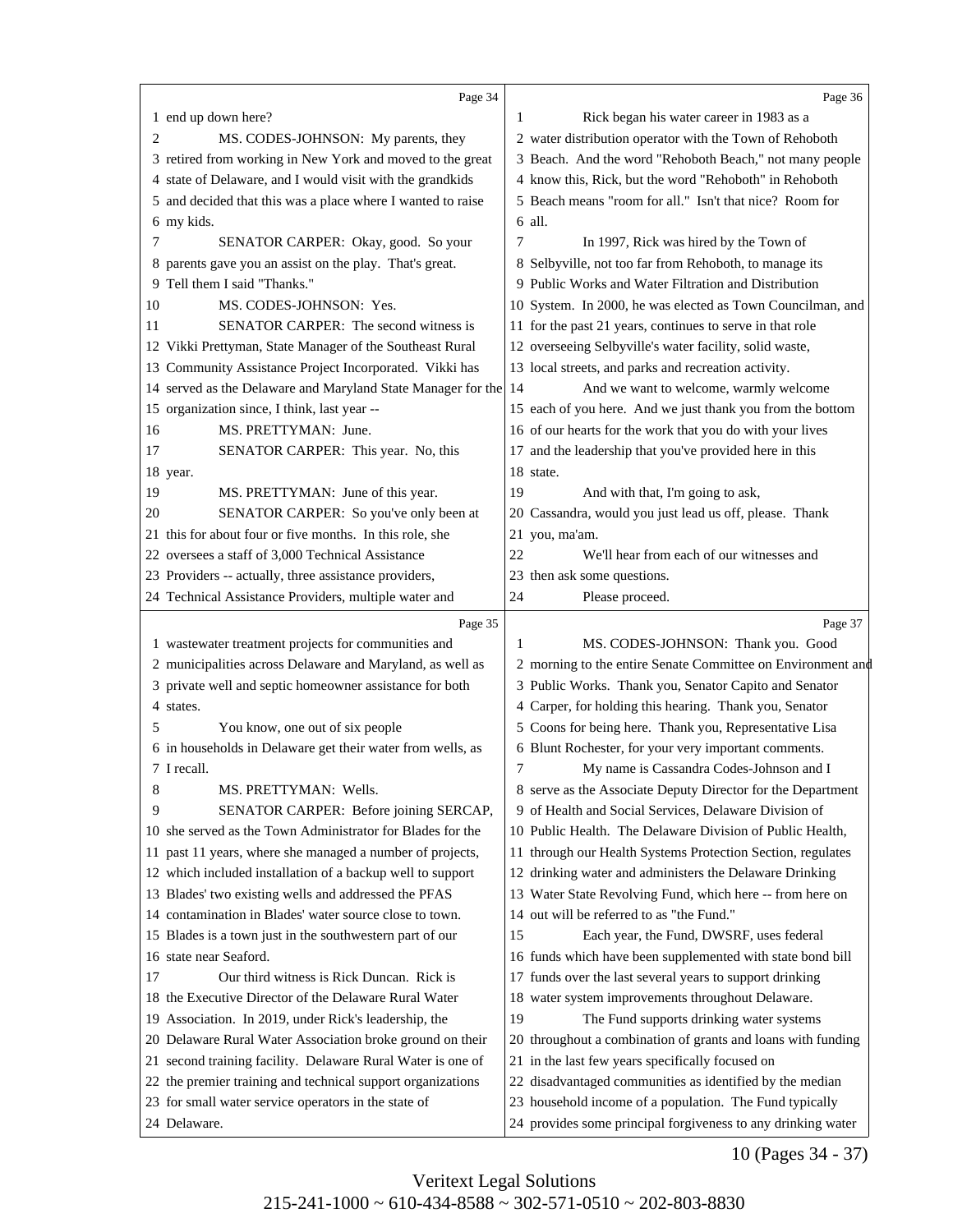<span id="page-12-0"></span>

|    | Page 38                                                                 |    | Page 40                                                                                                         |
|----|-------------------------------------------------------------------------|----|-----------------------------------------------------------------------------------------------------------------|
|    | 1 project that exceeds 1.5 percent of the median household              |    | 1 system improvement project that allowed private well                                                          |
|    | 2 income as additional support for disadvantaged                        |    | 2 owners to connect to the public water system. Well                                                            |
| 3  | communities.                                                            |    | 3 owners often face nitrates and other natural                                                                  |
| 4  | The Division of Public Health has loaned                                |    | 4 contaminants, but can also be impacted by environmental                                                       |
| 5  | out, often with 100 percent principal forgiveness, over                 |    | 5 releases, surface contamination, and other factors that                                                       |
| 6  | \$23 million for water infrastructure investments over the              |    | 6 impact safety and quality of their drinking water.                                                            |
|    | 7 last ten years. As we discuss the work of the Fund in                 |    | 7 Compounding the issue, traditional DWSRF funding is often                                                     |
|    | 8 helping communities access clean, safe drinking water, I              |    | 8 precluded from assisting homeowners with the financial                                                        |
|    | 9 would like to highlight a few recent successes that also              |    | 9 burden of connecting to a nearby system.                                                                      |
|    | 10 illustrate the challenges that communities in Delaware               | 10 | The Distribution System Improvement                                                                             |
| 11 | face in accessing clean, safe drinking water.                           |    | 11 Project allowed the State to provide federal                                                                 |
| 12 | Over the years, the Fund helped the town                                |    | 12 Disadvantaged Community Additional Subsidy, essentially                                                      |
| 13 | of Georgetown replace water mains and service                           | 13 | paying for half of the project costs.                                                                           |
| 14 | connections, including lead service lines, to improve the               | 14 | The projects described have benefited                                                                           |
|    | 15 quality and consistency of water provided to residents.              | 15 | approximately 24,000 Delawareans, almost half of which                                                          |
|    | 16 This Fund also allowed Georgetown to upgrade its water               |    | 16 are persons of color, and many of the projects                                                               |
|    | 17 treatment facilities, including installation of a new                |    | 17 highlighted are located in rural areas of Delaware. Many                                                     |
|    | 18 treatment plant in 2012.                                             |    | 18 rural communities, lower-wealth communities, indigenous                                                      |
| 19 | As one example of public health benefits,                               |    | 19 communities, and communities of color often face greater                                                     |
|    | 20 the additional treatment funded through these state and              |    | 20 numbers of or more dangerous hazards than other                                                              |
|    | 21 federal investments helped to remove trichloroethylene,              |    | 21 communities. The multiple hazards can then aggregate to                                                      |
|    | 22 or TCE, a solvent and known carcinogen from the                      |    | 22 amplify harmful health impacts on these communities.                                                         |
|    | 23 community's drinking water source. This action, together             |    | 23 These cumulative impacts can affect multiple generations                                                     |
|    | 24 with the removal of lead service lines, will benefit the             |    | 24 and place additional weight on already overburdened                                                          |
|    |                                                                         |    |                                                                                                                 |
|    |                                                                         |    |                                                                                                                 |
|    | Page 39                                                                 |    | Page 41                                                                                                         |
|    | 1 public through the reliable delivery, treatment, and                  |    | 1 communities. These communities are often referred to as                                                       |
| 3  | 2 storage of water for the community of Georgetown.                     | 3  | 2 "environmental justice communities."                                                                          |
| 4  | Laurel, Delaware is another example of a                                |    | In Delaware, we're working really hard to                                                                       |
|    | community where state and federal funding programs led to               |    | 4 address these inequities, but require support in this                                                         |
| 5  | public health and safety benefits for residents. Laurel                 |    | 5 effort by the federal government. The President's                                                             |
|    | 6 replaced distribution and service connection lines,                   |    | 6 environmental Justice40 Initiative sets the lofty but                                                         |
|    | 7 including those that contain asbestos. The town upgraded              |    | 7 necessary goal of making sure that 40 percent of all                                                          |
|    | 8 water treatment facilities to remediate high levels of                |    | 8 federal funding is used to provide assistance to                                                              |
|    | 9 nitrates, a widespread groundwater contaminant,                       |    | 9 environmental justice communities that have long suffered                                                     |
|    | 10 especially in Southern Delaware. This is important                   |    | 10 from historic underinvestment in infrastructure,                                                             |
|    | 11 because nitrate contamination has been linked to health              |    | 11 including water infrastructure.                                                                              |
|    | 12 impacts, such thyroid cancer, gastrointestinal issues,               | 12 | We support the passage of the President's                                                                       |
| 14 | 13 miscarriages, and birth defects.                                     |    | 13 Build Back Better agenda, which includes the Drinking                                                        |
|    | Over the years, the town of Milton used                                 |    | 14 Water and Wastewater Infrastructure Act of 2021, as well                                                     |
|    | 15 resources from the Fund to replace water main pipes,                 |    | 15 as additional funding for water infrastructure projects,                                                     |
|    | 16 create loops within the pipe system, and eliminate dead              |    | 16 lead and PFAS remediation, and support for small, rural,                                                     |
|    | 17 ends to reduce the amount of water remaining in lines for            | 18 | 17 and disadvantaged communities.                                                                               |
|    | 18 extended periods, which improved water quality. The town             |    | Specifically, the Drinking Water and                                                                            |
|    | 19 has also provided treatment upgrades at the water                    |    | 19 Wastewater Infrastructure Act of 2021 supports these                                                         |
|    | 20 treatment facility, as well as helped citizens that                  |    | 20 communities by authorizing more than 35 billion for water                                                    |
|    | 21 cannot connect to the public water system upgrade or                 |    | 21 resource development projects across the country with a                                                      |
| 23 | 22 install private wells.<br>In the spring of 2010, the city of Seaford |    | 22 focus on upgrading aging infrastructure, addressing the<br>23 threat of climate change, and investing in new |

11 (Pages 38 - 41)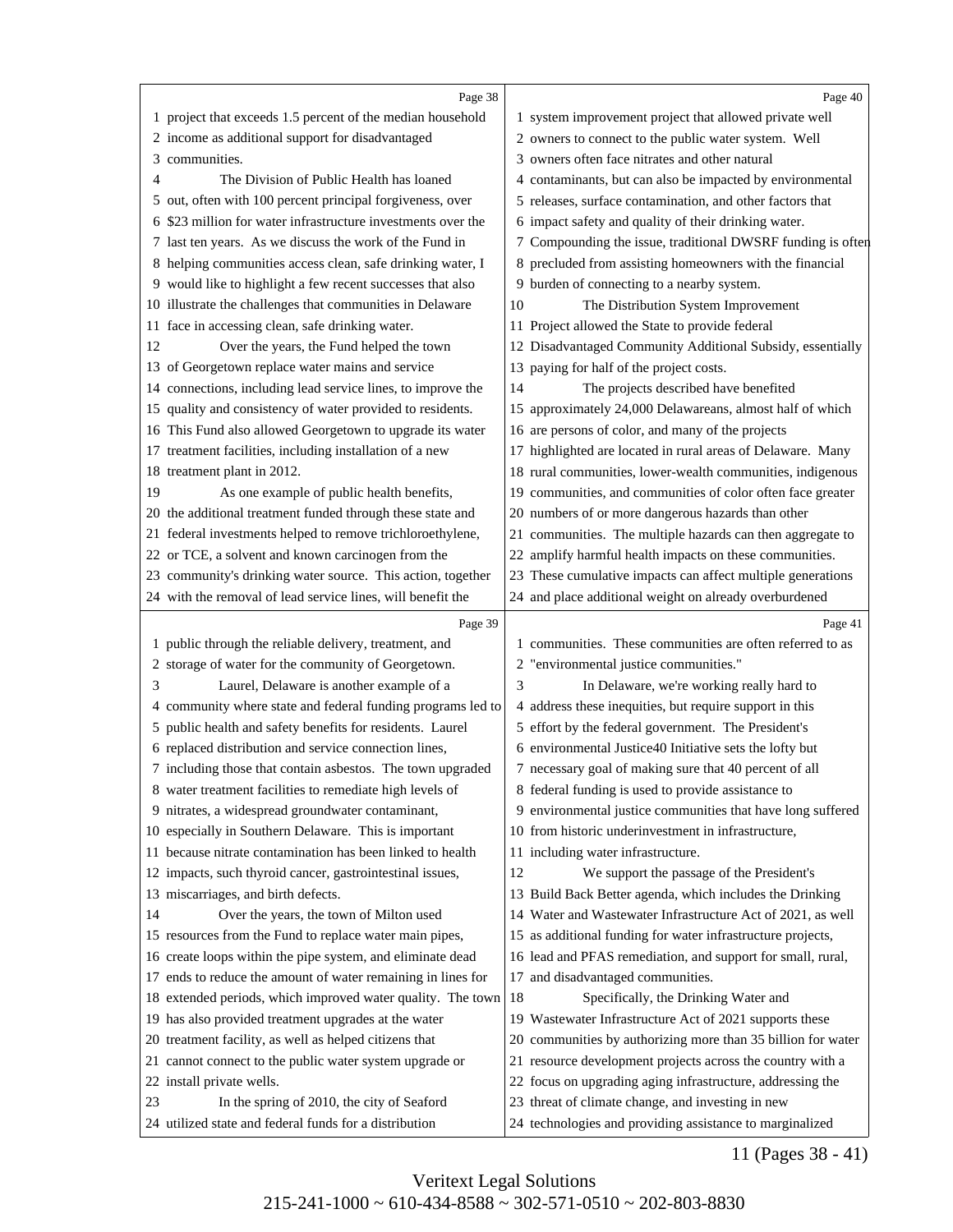<span id="page-13-0"></span>

|        | Page 42                                                                                                                  |    | Page 44                                                                                                 |
|--------|--------------------------------------------------------------------------------------------------------------------------|----|---------------------------------------------------------------------------------------------------------|
|        | 1 communities.                                                                                                           | 1  | Water and sewer service is a driving                                                                    |
| 2      | In closing, I would like to thank the                                                                                    |    | 2 factor for economic growth. Of the approximately 150,000                                              |
|        | 3 entire U.S. Senate Environment and Public Works Committee                                                              |    | 3 public water systems across the country, 97 percent serve                                             |
|        | 4 for working to invest in our nation's water                                                                            |    | 4 small communities, and 72 percent serve communities of                                                |
|        | 5 infrastructure with a focus on equity, and look forward                                                                |    | 5 500 or less. Small communities are challenged by the                                                  |
|        | 6 to continuing to work with you all to better meet the                                                                  |    | 6 ever-increasing cost of operations over a smaller,                                                    |
|        | 7 drinking water needs of the people of Delaware.                                                                        |    | 7 sometimes dwindling, customer base.                                                                   |
| 8      | Thank you.                                                                                                               | 8  | COVID has further exacerbated the                                                                       |
| 9      | SENATOR CARPER: Thank you very, very                                                                                     |    | 9 challenges rural communities face with many suffering a                                               |
|        | 10 much, Cassandra. Thanks for doing this. I appreciate                                                                  |    | 10 significant drop in revenue when employers shut down                                                 |
| 11 it. |                                                                                                                          |    | 11 businesses and some customers were unable to pay their                                               |
| 12     | Vikki Prettyman, please proceed.                                                                                         |    | 12 bills. With the mounting financial losses, communities                                               |
| 13     | MS. PRETTYMAN: Thank you, Chairman                                                                                       |    | 13 were forced to defer infrastructure projects, adding to                                              |
|        | 14 Carper, and Ranking Member Capito.                                                                                    |    | 14 the more than 1 trillion that EPA estimates the water                                                |
| 15     | SENATOR CARPER: You want to make sure                                                                                    |    | 15 sector needs. The burden largely falls on communities                                                |
|        | 16 your mic is on. Is it on?                                                                                             |    | 16 with federal funding reduced from 63 percent 59 years ago                                            |
| 17     | MS. PRETTYMAN: Is that better? Oh. Can                                                                                   |    | 17 to 3 1/2 percent today.                                                                              |
|        | 18 you hear me now?                                                                                                      | 18 | Small systems in our two states coped with                                                              |
| 19     | SENATOR CARPER: It should have a green                                                                                   |    | 19 COVID and reduced revenue in a variety of ways. One                                                  |
|        | 20 light.                                                                                                                |    | 20 Delaware town estimated its revenue loss of \$375,000 per                                            |
| 21     | MS. PRETTYMAN: There we go. Sorry.                                                                                       |    | 21 month and requested temporary forbearance on their USDA                                              |
| 22     | SENATOR CARPER: Thank you.                                                                                               |    | 22 loans. While it's safe to say that all systems suffered                                              |
| 23     | MS. PRETTYMAN: Thank you, Chairman.                                                                                      |    | 23 some impact of COVID, it hit the small systems the                                                   |
| 24     | SENATOR CARPER: We want to hear every                                                                                    |    | 24 hardest.                                                                                             |
|        | Page 43                                                                                                                  |    | Page 45                                                                                                 |
|        | 1 word.                                                                                                                  | 1  | There are many rural communities that are                                                               |
| 2      | MS. PRETTYMAN: Thank you, Chairman Carper                                                                                |    | 2 not connected to wastewater systems at all, resulting in                                              |
| 3      | and Ranking Member Capito, Senator Coons, for this                                                                       |    | 3 raw sewage in yards and waterways, contaminated drinking                                              |
| 4      | opportunity to address the needs of water systems in                                                                     |    | 4 water for residents, and the threat of associated                                                     |
|        | 5 small, rural, and tribal communities.                                                                                  |    | 5 diseases, trapping people in a vicious cycle of poverty.                                              |
| 6      | My name is Vikki Prettyman, and I am the                                                                                 | 6  | I want to thank Senators Capito, Booker,                                                                |
|        | 7 Delaware and Maryland State Manager for SERCAP, the                                                                    |    | 7 and former Senator Jones for introducing a bill that                                                  |
|        | 8 Southeast Rural Community Assistance Project.                                                                          |    | 8 would create a grant program to address these challenges.                                             |
| 9      | SENATOR CARPER: You're saying SERCAP.                                                                                    | 9  | There's great need in rural communities                                                                 |
| 10     | MS. PRETTYMAN: I'm sorry?                                                                                                |    | 10 for a permanent nationwide low-income customer assistance                                            |
| 11     | SENATOR CARPER: Go ahead and explain what 11 program. A pilot program was included in the                                |    |                                                                                                         |
|        | 12 SERCAP is.                                                                                                            |    | 12 Infrastructure Investment and Jobs Act, but a 40 utility                                             |
| 13     | MS. PRETTYMAN: SERCAP is technical                                                                                       |    | 13 pilot program, 10 being small community systems, doesn't                                             |
|        | 14 assistance from -- SERCAP serves Delaware all the way                                                                 |    | 14 begin to address the need for low-income families                                                    |
|        |                                                                                                                          |    |                                                                                                         |
|        | 15 down to Florida, and we help rural and small communities                                                              |    | 15 nationwide. We have assistance programs for low-income                                               |
|        | 16 with water and wastewater and stormwater needs.                                                                       |    | 16 Americans for food, shelter, heat, and healthcare, but no                                            |
| 17     | SENATOR CARPER: Good. Thank you.                                                                                         |    | 17 such program for water.                                                                              |
| 18     | MS. PRETTYMAN: Thank you.                                                                                                | 18 | I thank Representative Blunt Rochester for                                                              |
| 19     | The Southeast Rural Community Assistance                                                                                 |    | 19 her work with Representative Capito along with Senators                                              |
|        | 20 Project, we are the regional partner of our Rural                                                                     |    | 20 Cardin and Wicker for introducing bipartisan legislation.                                            |
|        | 21 Community Assistance Partnership. Last year, RCAP served 21                                                           |    | And thank you, Senators Carper and Capito,                                                              |
|        | 22 more than 3.4 million rural and tribal residents, more                                                                |    | 22 for your leadership.                                                                                 |
|        | 23 than 2,000 of the smallest, most distressed communities,<br>24 including 46 active projects in Maryland and Delaware. | 23 | While we are sincerely grateful for all<br>24 the hard work you have done advocating for this program's |

12 (Pages 42 - 45)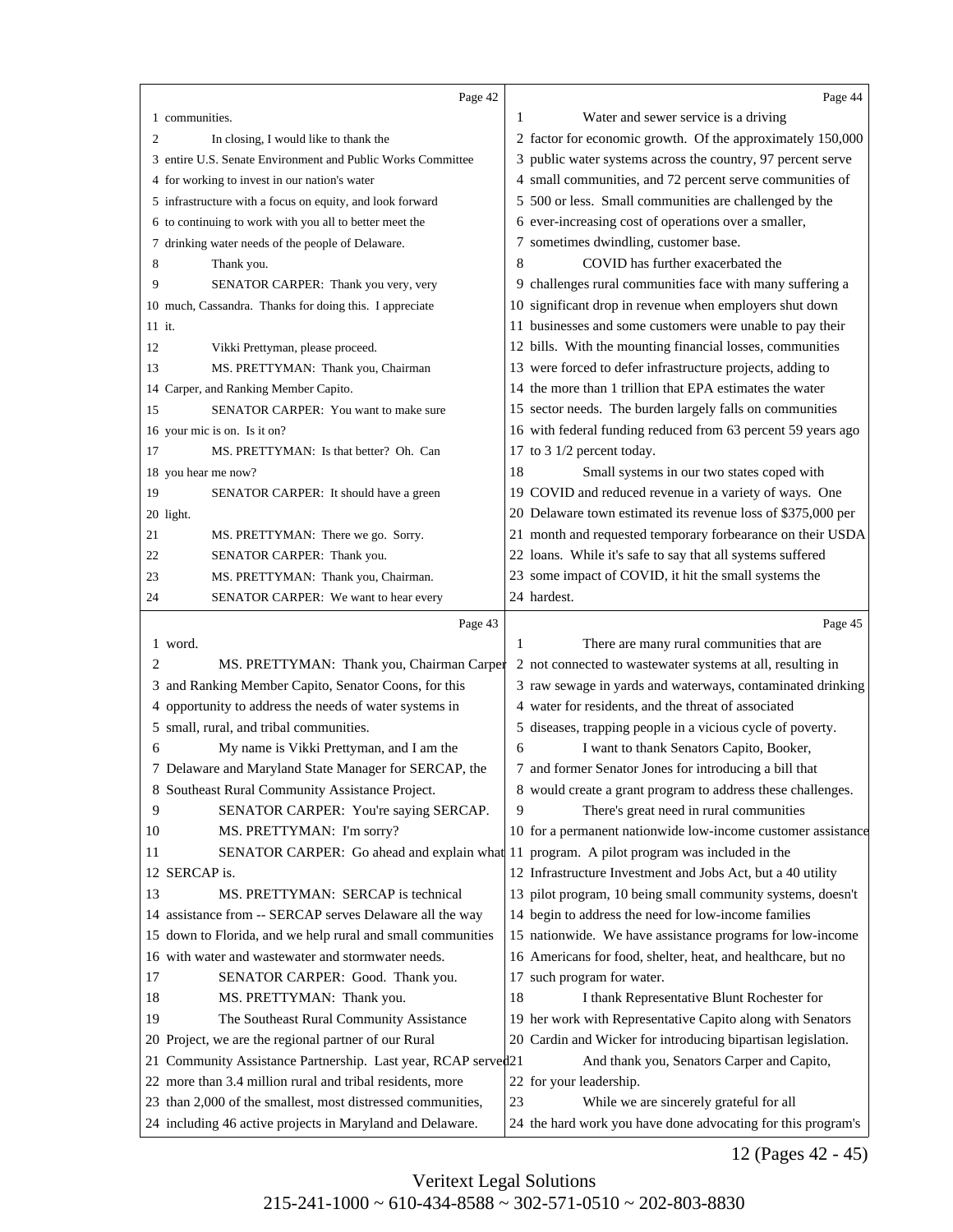<span id="page-14-0"></span>

|    | Page 46                                                      |                | Page 48                                                     |
|----|--------------------------------------------------------------|----------------|-------------------------------------------------------------|
|    | 1 inclusion, we urge the Committee to create a nationwide    |                | 1 priorities are passed into law.                           |
|    | 2 permanent program housed at EPA in the budget              | $\overline{2}$ | I'll leave you with this one quote from                     |
|    | 3 reconciliation package.                                    |                | 3 the former U.S. surgeon general in 1952. "Water is        |
| 4  | Civic and religious charity organizations                    |                | 4 essential to life -- the life of a city, as well as the   |
|    | 5 are seeing a decrease in corporate and personal            |                | 5 life of human beings. Without water, a person dies.       |
|    | 6 donations, but an increase in requests for assistance,     | 6              | Without water, a community faces the same fate."            |
|    | 7 particularly assistance to pay utility bills. The basic    | 7              | Thank you very much.                                        |
|    | 8 need -- particularly assistance to pay water bills after   | 8              | SENATOR CARPER: Who was the surgeon                         |
|    | 9 the shutoff moratorium was lifted.                         | 9              | general in 1952? Go ahead. You can make it up. We           |
| 10 | The basic need for water has never been                      |                | 10 won't know.                                              |
|    | 11 more highlighted as it has been during this pandemic. A   | 11             | MS. PRETTYMAN: I should have written that                   |
|    | 12 Delaware nonprofit focusing on the needs of our most      |                | 12 down. I'm sorry.                                         |
|    | 13 marginalized community members saw requests for           | 13             | SENATOR CARPER: That's all right. While                     |
|    | 14 assistance with water bills more than double. Before      |                | 14 Rick's testifying you can --                             |
|    | 15 COVID, requests for assistance to pay a water bill of     | 15             | SENATOR CAPITO: Wasn't that you?                            |
|    | 16 \$60 -- now they're seeing requests to pay water bills of | 16             | SENATOR CARPER: I'm sure you can find it.                   |
|    | 17 600 or more to avoid being shut off.                      | 17             | SENATOR CAPITO: Weren't you the surgeon                     |
| 18 | Water systems are universally concerned                      | 18             | general then?                                               |
|    | 19 about emerging contaminants. The many compounds that      | 19             | <b>SENATOR CARPER:</b> It was not me.                       |
|    | 20 fall under the umbrella of PFAS have already been         | 20             | MS. PRETTYMAN: It does begin with an L.                     |
|    | 21 detected in a couple of locations in Delaware. I happen   | 21             | SENATOR CARPER: I was an admiral, not a                     |
|    | 22 to have been the town administrator of one of those       | 22             | general. No, I was not an admiral. All right.               |
|    | 23 towns. The town was helped out financially and            | 23             | With that, Rick, you have two tough acts                    |
|    | 24 technically by state and federal agencies, but once the   |                | 24 to follow, don't you think? I'm sure you're up to it, so |
|    |                                                              |                |                                                             |
|    | Page 47                                                      |                | Page 49                                                     |
|    | 1 public health crisis was resolved with a new filtration    |                | 1 please proceed. Delighted to hear you. Thank you.         |
|    | 2 system, the cost of operating and maintaining that system  | $\overline{c}$ | MR. DUNCAN: Good morning. Welcome,                          |
|    | 3 resides solely with the town.                              |                | 3 Senator Capito, to Delaware.                              |
| 4  | For a town of about 1,500 residents, a                       | 4              | SENATOR CAPITO: Thank you.                                  |
|    | 5 poverty rate of more than 22 percent, this can be a        | 5              | MR. DUNCAN: Chairman Carper, Senator                        |
|    | 6 crushing burden indeed. Replacement of the filter media    |                | 6 Coons, it's good to see you again. I think we met last    |
|    | 7 alone can cost more than \$30,000, a task that is required |                | 7 at the opening of our aeration treatment plant in         |
|    | 8 every three -- could be required every three to            |                | 8 Selbyville years ago, so we look forward to --            |
|    | 9 six years. There is an added issue of disposal of the      | 9              | It's an honor to appear before you today                    |
|    | 10 old media as hazardous waste and increased operations     |                | 10 and have you at the Senate Committee on Environment and  |
|    | 11 cost of the new treatment system.                         |                | 11 Public Works hold its field office hearing here in Dover |
| 12 | Our citizens should not bear the financial                   |                | 12 to talk about Delaware water issues.                     |
|    | 13 burden and increase to their water bills due to           | 13             | I am Rick Duncan, the Executive Director                    |
|    | 14 remediation of these pollutants. Federal investment is    |                | 14 of the Delaware Rural Water Association where I've       |
|    | 15 needed to address those emerging issues. SERCAP works     |                | 15 enjoyed working for my past 31 years. As Senator Carper  |
|    | 16 with communities and partners across Delaware and         |                | 16 said, I'm also an elected official for the past 22 years |
|    | 17 Maryland and the entire Southeast U.S. to advocate for    |                | 17 in the town of Selbyville, which is a small municipality |
|    | 18 and generate economic opportunities and improved quality  |                | 18 55 miles south of Dover here.                            |
|    | 19 of life in rural areas. The services provided through     | 19             | Delaware Rural Water is a nonprofit                         |
| 20 | these programs deliver critical assistance in the small      |                | 20 association of small and rural communities with over 240 |
| 21 | and disadvantaged communities where it is most needed.       |                | 21 members. Our critical part of our mission at the Rural   |
| 22 | I thank the Committee for inviting me to                     |                | 22 Water Association is to travel directly into our small,  |
|    | 23 testify today and look forward to working with you and    |                | 23 rural communities and assist them with operating,        |

13 (Pages 46 - 49)

Veritext Legal Solutions 215-241-1000 ~ 610-434-8588 ~ 302-571-0510 ~ 202-803-8830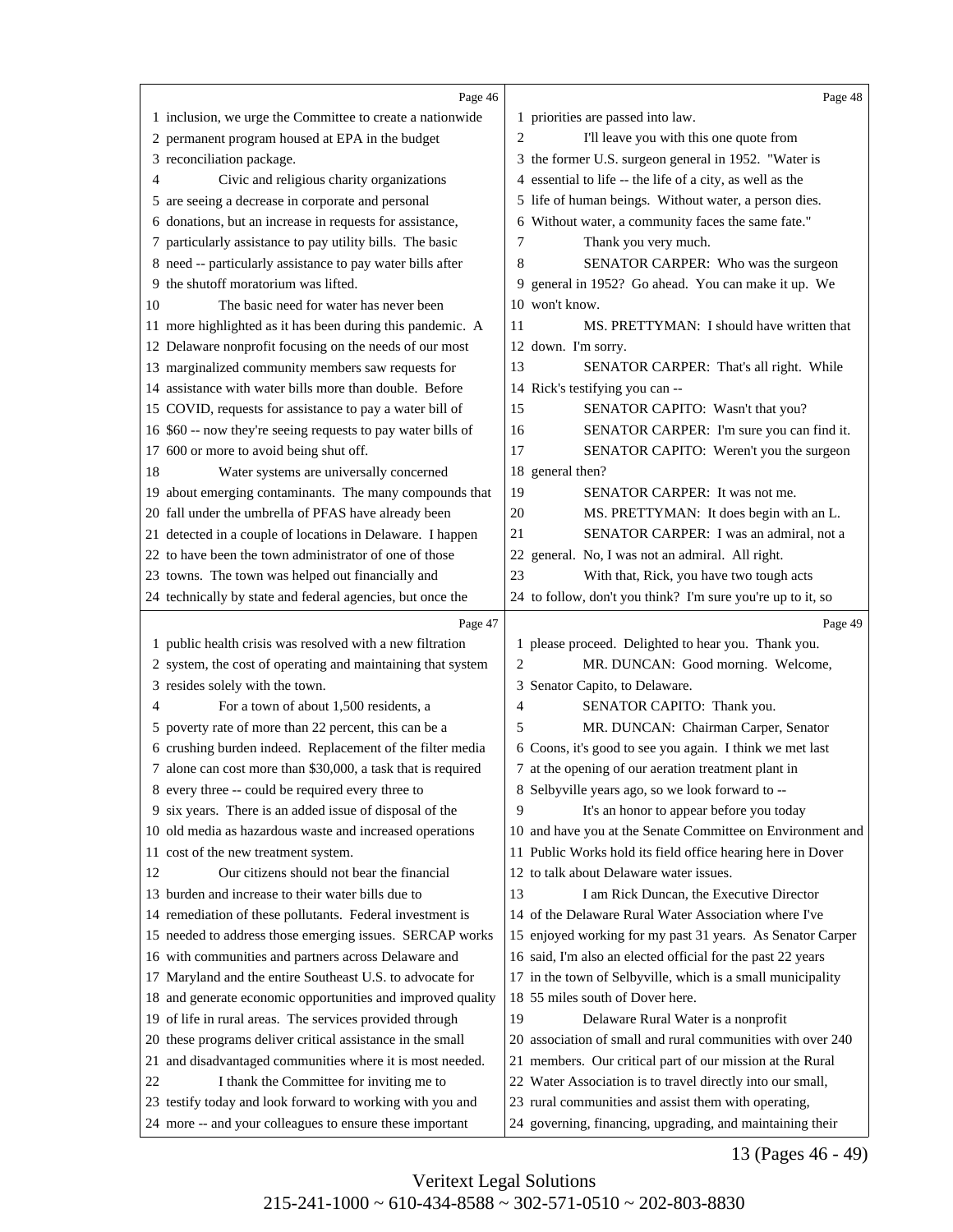<span id="page-15-0"></span>

|    | Page 50                                                                           |    | Page 52                                                                                  |
|----|-----------------------------------------------------------------------------------|----|------------------------------------------------------------------------------------------|
|    | 1 water and wastewater infrastructure. This includes                              |    | 1 Rescue Act. Selbyville received approximately 1.4                                      |
|    | 2 compliance with an abundance of federal Clean Water and                         |    | 2 million from this legislation. We will be using a                                      |
|    | 3 Safe Water Act regulations, as well as all the training                         |    | 3 significant portion of this funding for drinking water                                 |
|    | 4 needed to keep local officials, operators certified and                         |    | 4 and wastewater infrastructure updates, including a new                                 |
|    | 5 educated on the latest rules, regulations, and                                  |    | 5 storage facility, filter backwash recovery, and other                                  |
|    | 6 technologies.                                                                   |    | 6 urgent needs.                                                                          |
| 7  | It would be not be an exaggeration to say                                         | 7  | The main concern in Delaware's small and                                                 |
|    | 8 that I have traveled through every community water system                       |    | 8 disadvantaged communities is aging water infrastructure.                               |
|    | 9 in the state, and mostly all the public water systems,                          |    | 9 Much of the water infrastructure around the state is many                              |
|    | 10 providing on-site, hands-on technical assistance over my                       |    | 10 decades old and experience chronic failures causing                                   |
|    | 11 31 years, and I have done this probably more than one                          |    | 11 noncompliance. Pipe materials have reached their                                      |
|    | 12 time.                                                                          |    | 12 intended use age and are crumbling and failing. This                                  |
| 13 | Delaware has 482 public water systems, of                                         |    | 13 deterioration is occurring while we are witnessing                                    |
|    | 14 which, 207 are community water systems. Only three of                          |    | 14 dynamic increases in the cost of materials like pipe,                                 |
|    | 15 these water utilities serve populations of over 100,000                        |    | 15 hydrants, meters, fixtures, and treatment chemicals.                                  |
|    | 16 people, and only 34 serve a population between 3,300 and                       | 16 | This adverse trend is compounded by                                                      |
|    | 17 10,000. That means 448 of these total 482 public water                         |    | 17 another problematic trend. Our communities cannot fill                                |
|    | 18 systems serve fewer than 3,300 persons.                                        |    | 18 their demand for new water and wastewater operators. We                               |
| 19 | Small rural communities have more                                                 |    | 19 need help. Our experience in Selbyville is similar to                                 |
|    | 20 difficulty affording public drinking water and wastewater                      |    | 20 many small rural communities in the state.                                            |
|    | 21 service due to the lack of population density and the                          |    | 21 Unfortunately, many are smaller, including numerous                                   |
|    | 22 lack of economies of scale. This challenge is compounded                       |    | 22 mobile home parks where, due to the limited economies of                              |
|    | 23 by the fact that rural communities have lower average                          |    | 23 scale, there is no ability to solve their water                                       |
|    | 24 median household incomes and often have higher rates of                        |    | 24 infrastructure challenges without grant-rich subsidies.                               |
|    |                                                                                   |    |                                                                                          |
|    |                                                                                   |    |                                                                                          |
|    | Page 51                                                                           |    | Page 53                                                                                  |
|    | 1 poverty. Many small communities have only one operator                          | 1  | In addition to funding assistance through                                                |
|    | 2 with multiple duties, not just water treatment, while a                         |    | 2 state revolving funds, small and rural communities need                                |
|    | 3 large community may have a team of technical experts                            |    | 3 help with hands-on technical assistance in training with                               |
|    | 4 including engineers, chemists, and highly trained                               |    | 4 funding applications, understanding all the complicated                                |
| 6  | 5 operators as part of their full-time staff.<br>On behalf of all the small rural |    | 5 EPA rules, including the new Lead and Copper Rule, and<br>6 training of new operators. |
|    | 7 communities in the state, thank you, Senator Carper and                         | 7  | Lack of water and wastewater operators in                                                |
|    | 8 Senator Capito, for crafting and passing in the Senate                          |    | 8 the workforce remains one of the most troubling trends in                              |
|    | 9 the Drinking Water and Wastewater Infrastructure Act. We                        |    | 9 Delaware. We have many experienced operators retiring                                  |
|    | 10 enthusiastically support enactment of the bill and                             |    | 10 and very few new operators coming into the field.                                     |
|    | 11 appreciate the many helpful and beneficial provisions for                      |    | 11 Currently, Delaware Rural Water collaborates with                                     |
|    | 12 rural America in your water legislation, including the                         |    | 12 Polytech and the state's Pathway education programs who                               |
|    | 13 expansion of technical assistance and grants targeting                         |    | 13 train high school students who are not college-bound to                               |
|    | 14 communities with the greatest need, which should help us                       |    | 14 be trained in basic water operations. This has been a                                 |
|    | 15 address rural environmental justice, sustainability of                         |    | 15 great success for us here at Delaware Rural Water. And                                |
|    | 16 water infrastructure, protecting the public from PFAS                          |    | 16 today, we welcome William Penn High School, which has                                 |
|    | 17 contamination, compliance with the new Lead and Copper                         |    | 17 joined us, with Rural Water in our training program for                               |
|    | 18 Rule revisions, reducing nutrient concentrations into                          |    | 18 high school students.                                                                 |
|    | 19 source water, improving the country's water workforce,                         | 19 | Rural Water is grateful for the 55 billion                                               |
|    | 20 defending against cyber attacks on water supplies, and                         |    | 20 in water infrastructure funding in the Bipartisan                                     |
|    | 21 other priorities.                                                              |    | 21 Infrastructure Framework legislation, which is more EPA                               |
| 22 | The town of Selbyville and municipalities                                         |    | 22 water infrastructure funding than anyone could imagine.                               |
|    | 23 in Delaware would like to sincerely thank Congress for                         |    | 23 Rural Water is committed to working with the state                                    |

14 (Pages 50 - 53)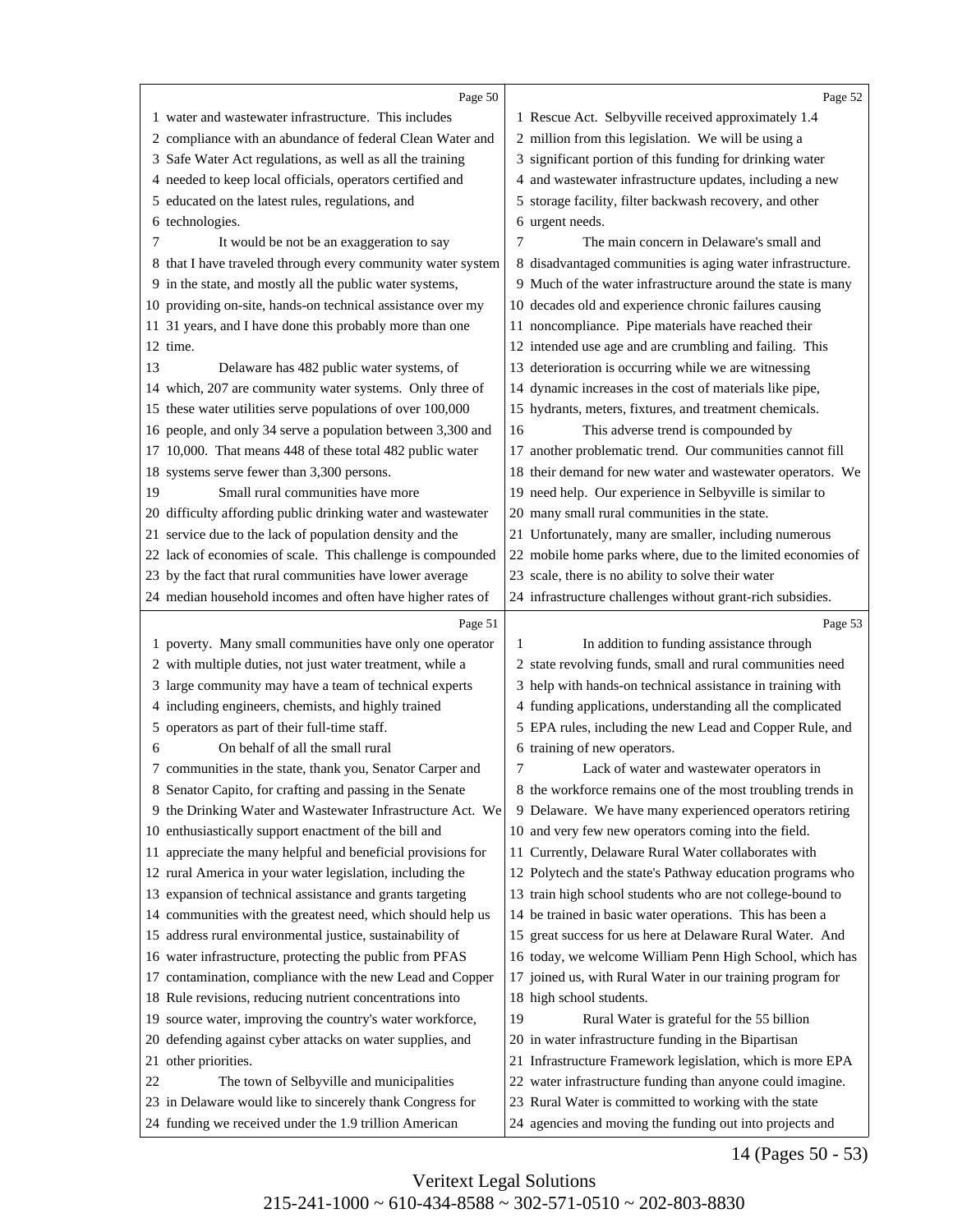<span id="page-16-0"></span>

|    | Page 54                                                      |    | Page 56                                                      |
|----|--------------------------------------------------------------|----|--------------------------------------------------------------|
|    | 1 helping all the communities in Delaware to apply and       | 1  | Senator Capito, would you like to lead us                    |
|    | 2 secure the funding. It will be a quite welcome challenge   |    | 2 off?                                                       |
|    | 3 to move the funding from program dollars to approved       | 3  | I want to just mention something if I can                    |
|    | projects. Rural Water foresees a great demand for            |    | 4 while Rick is sitting here. He's from Selbyville,          |
| 4  |                                                              |    |                                                              |
| 5  | on-site technical assistance in the application process,     |    | 5 elected for 21 years, did you say? One of the things       |
|    | 6 project design, and education of the new funding for all   |    | 6 that is different in Delaware than when I first came here  |
| 7  | our state's rural communities.                               |    | 7 a million years ago right out of the Navy, one of the      |
| 8  | Thank you, Mr. Chairman, and members of                      |    | 8 things that's different is we've become -- people come     |
|    | 9 the committee for the honor to testify for rural America,  |    | 9 here for a variety of reasons as tourists, national park,  |
|    | 10 and we are grateful that you have included a voice for    |    | 10 our wildlife refugees. People come here for our beaches.  |
|    | 11 rural America at this hearing. In addition, we deeply     |    | 11 People come here because we have tax-free shopping.       |
|    | 12 appreciate the numerous opportunities this committee has  | 12 | But one of the things that increasingly                      |
|    | 13 provided rural America to be included in crafting of      |    | 13 people come here for is because of music. And it was      |
|    | 14 federal water and environmental legislation and the       |    | 14 weeks ago, we had the Firefly concert just up the road at |
|    | 15 policies. Thank you.                                      |    | 15 the Dover Downs. I think there were 75,000 people there.  |
| 16 | SENATOR CARPER: Thanks very, very much                       |    | 16 It's about the tenth year that we've done it. We've had   |
|    | 17 for all you do and certainly for being here today and     |    | 17 huge acts, like, you know, Paul McCartney, just some of   |
|    | 18 sharing those thoughts with us.                           |    | 18 the biggest acts in the country.                          |
| 19 | Senator Coons had to modify his schedule                     | 19 | You can find, from all the way down to all                   |
|    | 20 in order to be able to join us here for an hour. I just   |    | 20 the way north to Wilmington, the Grand Opera House, the   |
|    | 21 want to say thank you, not just for being here, but for   |    | 21 Freeman Stage, University of Delaware, Carpenter Hall;    |
|    | 22 being where we really need you, especially in the         |    | 22 it's just all up and down, including here in Dover. In    |
|    | 23 Appropriations Committee to make sure that the work that  |    | 23 Selbyville, there's a place called Freeman Stage. Take    |
|    | 24 Senator Capito and I are doing with our colleagues on our |    | 24 just a second. My recollection is something magical is    |
|    |                                                              |    |                                                              |
|    | Page 55                                                      |    | Page 57                                                      |
|    | 1 committee -- you know, we can authorize programs,          |    | 1 happening at Freeman Stage in terms of, I think, 1,500     |
| 2  | authorize spending from now until the cows come home, or     |    | 2 people, I think, can show up in the summers from Memorial  |
|    | 3 the chickens come home, and it would be for not if we      |    | 3 Day through Labor Day for concerts, some of the biggest    |
|    | 4 don't have the appropriations, and Senator Coons           |    | 4 acts around. But I think they're building, creating        |
|    | 5 delivers. So thank you, Chris.                             |    | 5 something like a pavilion or something really exciting.    |
| 6  | SENATOR COONS: Thank you so much,                            | 6  | Would you just take a minute on that,                        |
|    | 7 Chairman. Thank you, Ranking Member Capito. And thank      |    | 7 Rick.                                                      |
|    | 8 you to the witnesses who've spoken so movingly about the   | 8  | MR. DUNCAN: Freeman Stage is -- we've                        |
|    | 9 urgent need for more funding, for more technical           |    | 9 attended several concerts there. It's a great addition     |
|    | 10 assistance, for more training, and a stronger workforce.  |    | 10 in Selbyville. It draws and attracts a lot of people and  |
| 11 | When I was county executive, I was                           |    | 11 stuff like that. So they host a lot of good events there  |
|    | 12 responsible for a wastewater treatment system that served |    | 12 and stuff like that, so we welcome them as much as we     |
|    | 13 half a million people and had 1,800 miles of sanitary     |    | 13 can, so they provide great shows.                         |
|    | 14 sewer and 75 lift stations, and we did have that team of  | 14 | SENATOR CARPER: People have been coming                      |
|    | 15 engineers and technical advisors. The challenges that     |    | 15 to our beaches and they're good ones. They're some of     |
|    | 16 you face in rural and disadvantaged communities is far    |    | 16 cleanest, loveliest beaches around. And folks like to     |
|    | 17 greater than I had previously appreciated, so I am        | 17 | shop and we have good food -- but music, and I think         |
|    | 18 grateful for your testimony.                              |    | 18 they're going to be able to seat 4,500 people at the      |
| 19 | Thank you so much for accommodating me and                   |    | 19 Freeman Stage in the next development.                    |
|    | 20 allowing me to join you today. And I look forward to      | 20 | Do you recall the statewide stages?                          |
|    | 21 funding anything that you appropriate now and in the      |    | 21 Remember the statewide stages legislature which was       |
|    | 22 future. Thank you.                                        |    | 22 designed to help especially music venues that were        |
| 23 | SENATOR CARPER: Thank you, Chris. All                        |    | 23 hard-hit by the pandemic? And one of the most helped is   |

15 (Pages 54 - 57)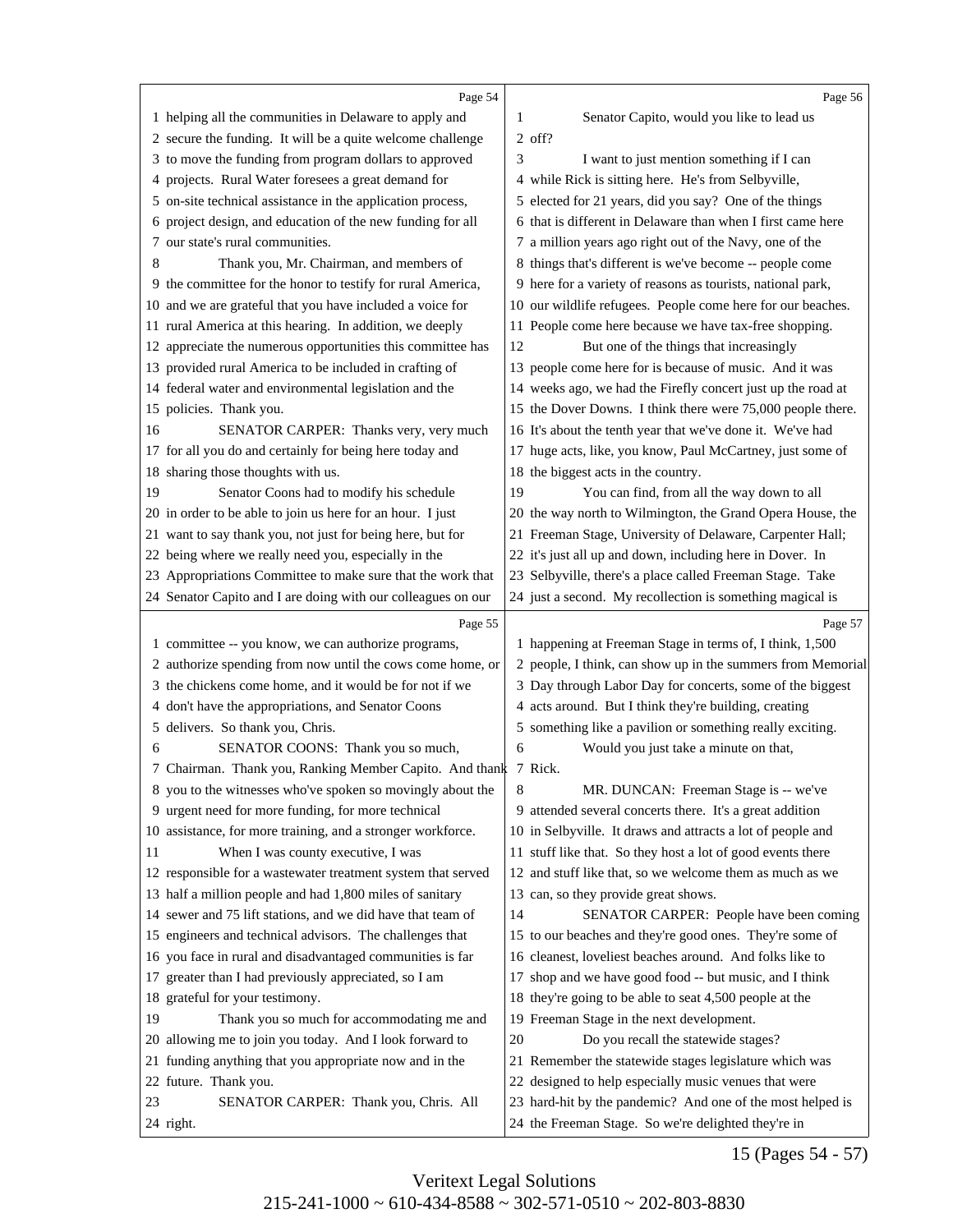<span id="page-17-0"></span>

|    | Page 58                                                      |    | Page 60                                                      |
|----|--------------------------------------------------------------|----|--------------------------------------------------------------|
|    | 1 business, up and running.                                  |    | 1 charge of those issues. Both the Chairman and I have       |
| 2  | MR. DUNCAN: Up and running.                                  |    | 2 been very aggressive on that in terms of pushing for some  |
| 3  | SENATOR CARPER: They provide great, great                    |    | 3 kind of safe drinking level. And, hopefully, we're going   |
| 4  | entertainment. Thank you.                                    |    | 4 to get some more definitive answers from the EPA. That's   |
| 5  | I'm going to yield to Senator Capito for                     |    | 5 been something that's -- a lot of interest everywhere,     |
|    | 6 the first round of questions, and we'll just take it from  |    | 6 but certainly for the two of us most assuredly.            |
| 7  | there.                                                       | 7  | Let me ask you, Mr. Duncan, just so I                        |
| 8  | SENATOR CAPITO: Thank you. Thank all of                      |    | 8 understand the structure here, I know what our             |
|    | 9 you. Very interesting perspectives, a lot of               |    | 9 structure -- you have all these rural systems. You have    |
|    | 10 similarities, and a few differences, and probably many    |    | 10 a couple big systems. Do you have, like, public service   |
|    | 11 more similarities between our two states. And thank you   |    | 11 districts like we have in West Virginia? Or who runs      |
|    | 12 for what you do for the citizens of Delaware.             |    | 12 those rural services? Are they municipalities? I know     |
| 13 | Let me ask a question of Ms. Codes-Johnson                   |    | 13 you only have three towns.                                |
|    | 14 on the health perspectives in the PFAS area. Have you     | 14 | MR. DUNCAN: They're municipalities.                          |
|    | 15 had to -- and lead. I want to know what is the            |    | 15 They're areas -- service areas. We also have privately    |
|    | 16 pervasiveness of this in Delaware as far as you know.     |    | 16 owned, which is under the PSC.                            |
|    | 17 And are lead pipes a big issue here, and what are you     | 17 | SENATOR CAPITO: Okay.                                        |
|    | 18 seeing there?                                             | 18 | MR. DUNCAN: The Public Service                               |
| 19 | MS. CODES-JOHNSON: Yes. Well, I can                          |    | 19 Commission.                                               |
|    | 20 respond more in detail on the record later for that, but, | 20 | SENATOR CAPITO: Right.                                       |
|    | 21 yes, we do have a problem with lead pipes here in         | 21 | MR. DUNCAN: Stuff like that.                                 |
|    | 22 Delaware, again, due to aging infrastructure, right, in   | 22 | SENATOR CAPITO: So when you're putting                       |
|    | 23 certain communities, and we have a pretty robust lead     |    | 23 together an improvement, and we talked about costs of all |
|    | 24 program, right, to actually do testing.                   |    | 24 of this. When you're putting together a system that       |
|    |                                                              |    |                                                              |
|    | Page 59                                                      |    | Page 61                                                      |
| 1  | SENATOR CAPITO: State program?                               |    | 1 needs improved, we have an Infrastructure and Jobs         |
| 2  | MS. CODES-JOHNSON: State program,                            |    | 2 Council that sort of ranks these, and then tries to pull   |
| 3  | State-funded lead program to help with testing of kids,      |    | 3 funding from EDA and USDA and all this because not one     |
| 4  | right, to actually be able to determine and catch early,     |    | 4 entity can afford all of this, the cost of one. I mean,    |
| 5  | you know, levels of lead.                                    |    | 5 some of them can, but not normally in rural areas.         |
| 6  | SENATOR CAPITO: Have you found that                          | 6  | Do you have that kind of a system here in                    |
|    | 7 that's an issue? I mean, obviously, with Flint,            |    | 7 Delaware where you have a coordinating body that helps to  |
|    | 8 Michigan, that was a big issue that we found -- finding    |    | 8 get to the affordability? Because what I'm trying to get   |
|    | 9 that it's high, low, or it seems to be something that's    |    | 9 to is the issue of raising rates. Is it as big an issue    |
|    | 10 been managed?                                             |    | 10 in Delaware as it is in West Virginia? It's certainly at  |
| 11 | MS. CODES-JOHNSON: We do have an issue                       |    | 11 the lower end, it's got to be, but just in general, our   |
|    | 12 with lead for kids here in Delaware that we're working    |    | 12 communities haven't raised their rates, many of them, for |
|    | 13 really hard to address, and I know Senator Hansen, who's  |    | 13 many, many, many, many years.                             |
|    | 14 also here, and others are really helping to lead that     | 14 | MR. DUNCAN: As a councilperson, we never                     |
|    | 15 issue. There is a legislative body here in Delaware that  |    | 15 want to raise rates, but we have to.                      |
|    | 16 is looking at the lead issue. There's a committee that    | 16 | SENATOR CAPITO: Right. Of course you                         |
|    | 17 is established by the governor that is working on looking |    | 17 don't, yeah.                                              |
|    | 18 at how we can strengthen both the testing and remediation | 18 | MR. DUNCAN: We don't want to, and so --                      |
|    | 19 for lead for kids here in Delaware.                       |    | 19 it doesn't get us elected so -- but we do have the Water  |
| 20 | SENATOR CAPITO: Good, thank you. I                           |    | 20 Infrastructure Advisory Council. We do have a program     |
|    | 21 would -- just FYI, those of you who are interested in the |    | 21 set aside there that we can offset funding for water and  |
|    | 22 PFAS issue, I know there's some in the audience that are  |    | 22 wastewater utilities to do an asset management program,   |
|    | 23 interested in that, we're going to be having a hearing on |    | 23 capital improvements program, and stuff like that to help |

16 (Pages 58 - 61)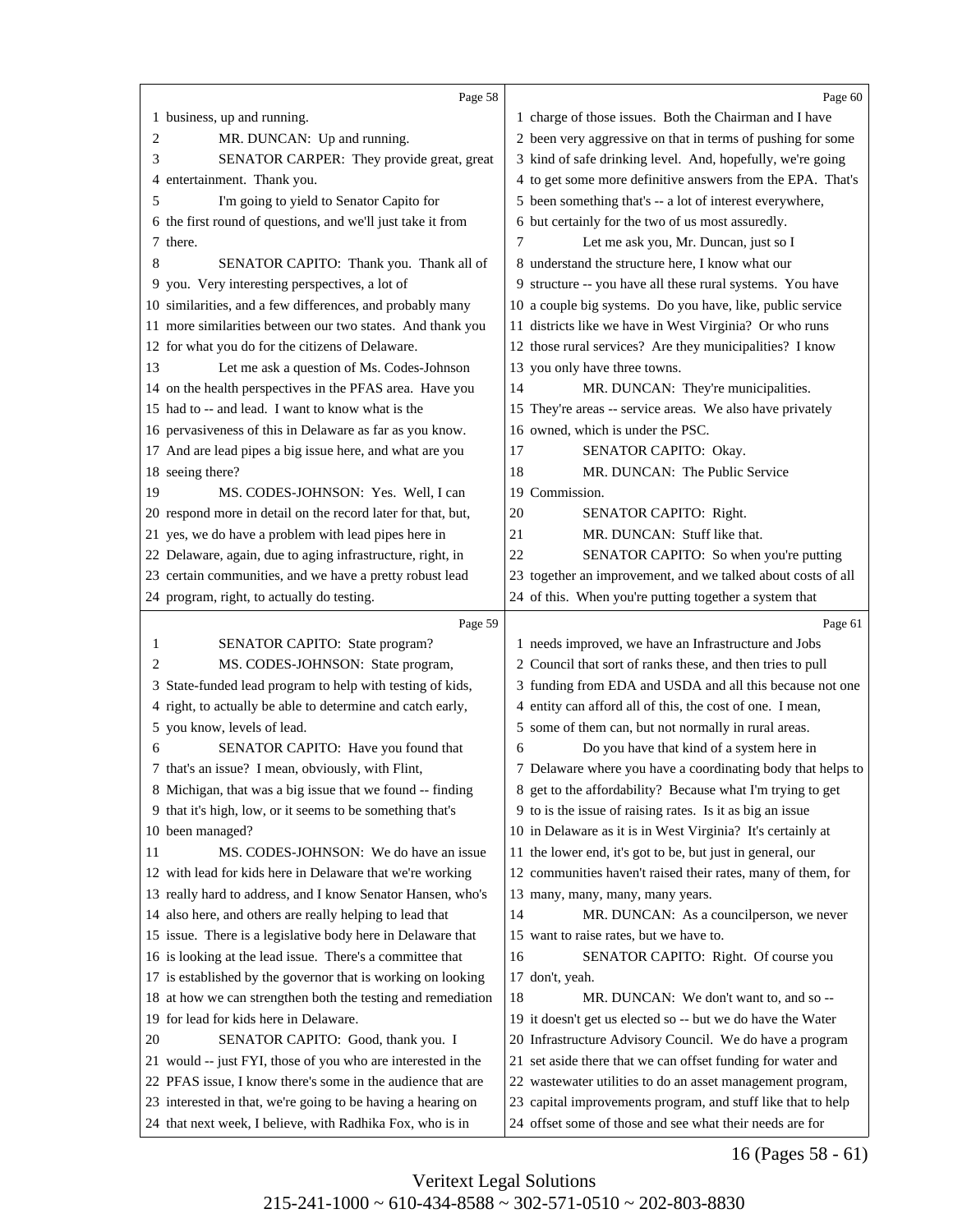<span id="page-18-0"></span>

|    | Page 62                                                     | Page 64                                                      |
|----|-------------------------------------------------------------|--------------------------------------------------------------|
|    | 1 rate recovery, capital improvements, and so forth like    | 1<br>MR. DUNCAN: And it's a lot of work trying               |
|    | 2 that.                                                     | 2 to identify where these pipes are --                       |
| 3  | <b>SENATOR CAPITO:</b> You mentioned the asset              | 3<br>SENATOR CAPITO: Right.                                  |
| 4  | management issue as something that the Chairman and I       | MR. DUNCAN: -- without drilling test<br>4                    |
| 5  | dealt with in this bill so you can identify where your      | 5 holes and stuff like that so it's a big number, you        |
|    | 6 assets are. Some of -- okay. I know I'm in the first      | $6 \;$ know --                                               |
|    | 7 city of the first state, right?                           | 7<br>SENATOR CAPITO: Right.                                  |
| 8  | SENATOR CARPER: No. Lewes was the first                     | MR. DUNCAN: -- to do that. So<br>8                           |
|    | 9 town.                                                     | 9<br>SENATOR CAPITO: Right.                                  |
| 10 | MR. DUNCAN: Lewes.                                          | 10<br>Ms. Codes-Johnson, what would you say your             |
| 11 | SENATOR CAPITO: Oh, Lewes.                                  | biggest challenges are for public health? I mean, we<br>11   |
| 12 | SENATOR CARPER: 400 years ago. 400 years                    | 12 talked about lead; we talked about PFAS. But is there     |
|    | 13 ago.                                                     | 13 anything else there? Obviously, lack of drinking water,   |
| 14 | SENATOR CAPITO: Oh, okay. Sorry, I got                      | 14 I mean, obviously, it's got to impact education and       |
|    | 15 that wrong.                                              | 15 younger children, ability to economically develop certain |
| 16 | SENATOR CARPER: The people in Lewes --                      | 16 areas. Do you want to expound on that a little bit from   |
| 17 | SENATOR CAPITO: That gentleman right                        | the public health perspective?<br>17                         |
|    | 18 there told me --                                         | 18<br>MS. CODES-JOHNSON: It was mentioned                    |
| 19 | SENATOR CARPER: The people in Lewes will                    | 19 earlier, I think, in Representative Lisa Blunt            |
|    | 20 be upset if we --                                        | 20 Rochester's comments and also, I think, others have       |
| 21 | SENATOR CAPITO: I know. He's right                          | 21 talked about this. We are very concerned about our        |
|    | 22 there. Sorry. A city in the first state, how about       | 22 private well owners here, here in our state, and how we   |
|    | 23 that? But some of your infrastructure's got to be very,  | 23 can support them because, oftentimes, they don't live     |
|    | 24 very old because you've obviously developed early as a   | 24 close enough to get drinking water from a public, right,  |
|    |                                                             |                                                              |
|    | Page 63                                                     | Page 65                                                      |
|    | 1 state.                                                    | 1 from a public utility. And the inability to have access    |
| 2  | Do you have a pretty good idea of where                     | 2 to that public source of water means that there's no       |
| 3  | all your infrastructure is? I mean, I know it's a small     | 3 mandatory monitoring, right, or treatment for any          |
|    | 4 state, but I'd be interested to know, particularly in the | 4 contaminants, right, that may be in that water so -- and,  |
|    | 5 rural areas, if this asset management piece that we've    | 5 you know, and we promote recommendations for inexpensive   |
|    | 6 put in is going to be of help to Delaware.                | 6 well testing and things of that nature.                    |
| 7  | MR. DUNCAN: The Office of Drinking Water,                   | 7<br>But really less than 2 percent, is what                 |
|    | 8 several years ago, had a subcontractor work with Rural    | 8 we're seeing, of people with private wells actually, you   |
|    | 9 Water and other agencies to help to identify these, go    | 9 know, do that on a regular basis. And so private well      |
|    | 10 out, and studying every town, municipality and just find | 10 contaminants affect low-income and environmental justice  |
| 11 | out what that figure was going to cost and where all the    | 11 communities, we know, right, at a disproportionate rate.  |
|    | 12 aging infrastructure was, stuff like that. A lot of our  | 12 And in the same token, you know, these residents often    |
|    | 13 municipalities have taken advantage of the grants that   | 13 struggle to be able to afford the bottled water that they |
|    | 14 they can get through the Water Infrastructure Advisory   | 14 need, right, on a daily basis --                          |
|    | 15 Council to narrow the scope down, I guess, of what they  | 15<br>SENATOR CAPITO: Right.                                 |
|    | 16 need, so, yes.                                           | 16<br>MS. CODES-JOHNSON: -- to support their                 |
| 17 | SENATOR CAPITO: But there's still a need                    | 17 families. So that's a challenge that we see. And we       |
|    | 18 there for --                                             | 18 think things like promoting regionalization, you know,    |
| 19 | MR. DUNCAN: There's always a need.                          | 19 where we can and offering well rehabilitation services    |
| 20 | SENATOR CAPITO: -- more delineations and                    | 20 and more education for private rural owners in our rural  |
|    | 21 clarity.                                                 | 21 parts of the state are some things, in addition to        |
| 22 | MR. DUNCAN: Yeah. You can't see what's                      | 22 maintaining the disadvantaged community's additional      |
|    | 23 buried. So --                                            | 23 subsidies are necessary to help in that area.             |

17 (Pages 62 - 65)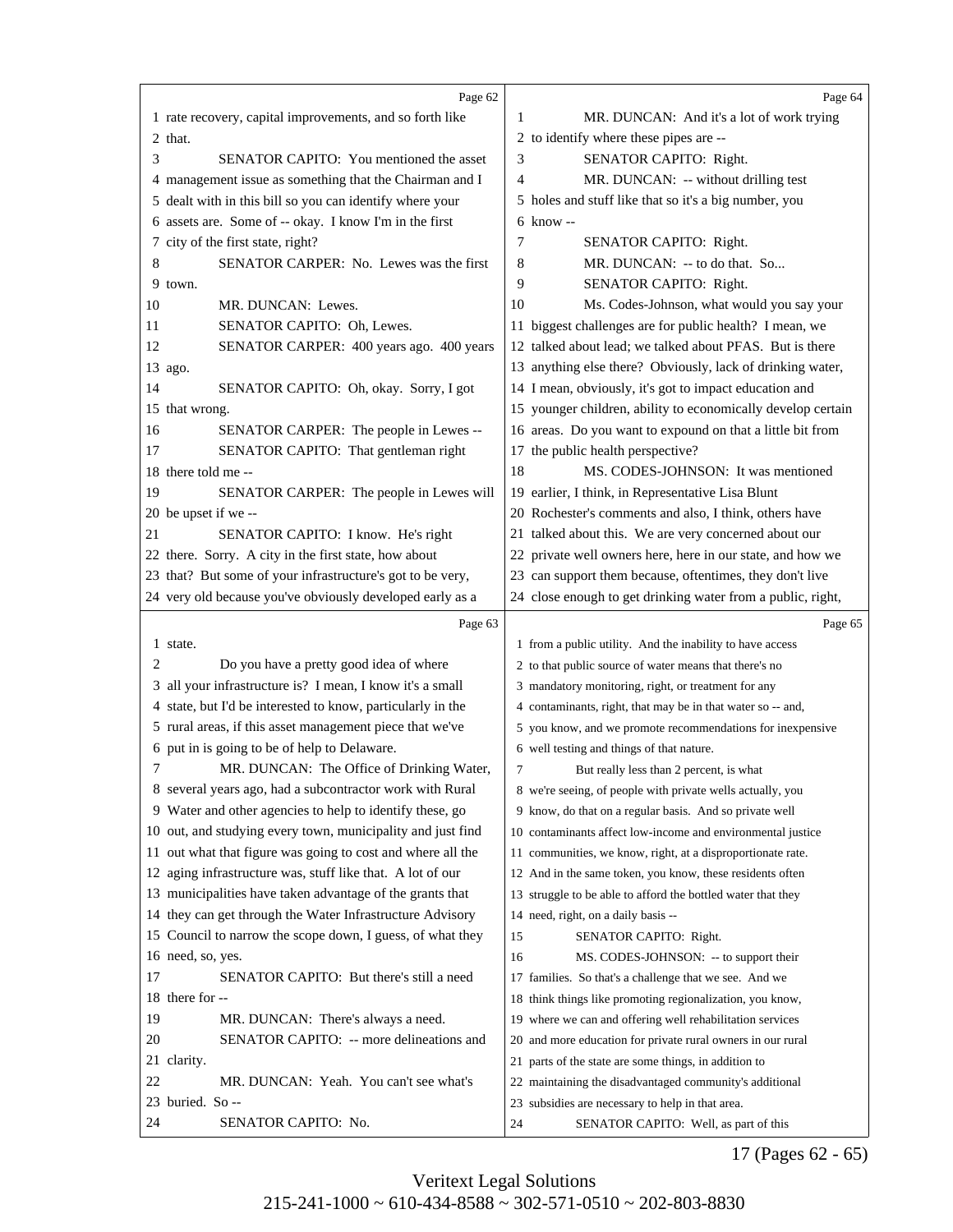<span id="page-19-0"></span>

|     | Page 66                                                                                               |    | Page 68                                                                      |
|-----|-------------------------------------------------------------------------------------------------------|----|------------------------------------------------------------------------------|
|     | 1 bill that we've been talking about that we hope gets to                                             |    | 1 which is just down the street. One of them is the C-17,                    |
|     | 2 the President's desk soon as part of the bigger                                                     |    | 2 a more modern aircraft for a big plane. But the much                       |
|     | 3 infrastructure package, we did put, I believe,                                                      |    | 3 bigger plane is the C-5. A C-5 carries twice as much as                    |
|     | 4 \$50 million into decentralized systems such as what                                                |    | 4 a C-17, flies twice as far -- actually carries three                       |
| 5   | you're talking about.                                                                                 |    | 5 times as much, I think. So I think what we're hearing is                   |
| 6   | But where I was coming from this week with                                                            |    | 6 C-5s flying in the balance pattern flying overhead.                        |
|     | 7 Senator Booker, it kind of surprised me, being from what                                            | 7  | I was about -- gosh, seven, eight years                                      |
|     | 8 I consider a very rural state, he's impressed upon me                                               |    | 8 ago, Senator Capito -- I was driving literally right by                    |
|     | 9 that New Jersey still has very, very rural areas, which                                             |    | 9 this building on my way to Southern Delaware coming right                  |
|     | 10 I'm sure that they do. But, you know, we've got these                                              |    | 10 down that Route 113. And there was a traffic backup                       |
| 11. | septic systems that have been around for way too long.                                                |    | 11 about a half mile north of the base. And I wonder what                    |
|     | 12 They can't be replaced -- well, they could be replaced;                                            |    | 12 this is. And I got a phone call from my staff on my cell                  |
| 13  | they're too expensive to be --                                                                        |    | 13 phone and said a C-5 has gone and crashed just south of                   |
| 14  | MS. CODES-JOHNSON: Right.                                                                             |    | 14 the base.                                                                 |
| 15  | SENATOR CAPITO: -- replaced. So this                                                                  | 15 | And what happened is one of the largest                                      |
| 16  | will have some assistance with that to be able to hit                                                 |    | 16 airplanes in the world -- the C-5 owns more aircraft                      |
| 17  | exactly what you're talking -- these systems that aren't                                              |    | 17 records, I think, than any aircraft in the world. You                     |
|     | 18 connected to anybody and to be able to give some                                                   |    | 18 know, they're an incredibly reliable aircraft. And I                      |
|     | 19 assistance through the State to that individual resident                                           |    | 19 came there, and I spent a lot years of my life as a naval                 |
|     | 20 rather than to a municipality or a county system.                                                  |    | 20 flight officer. C-5, they're getting ready to fly, I                      |
| 21  | So you said one word that we heard a lot                                                              |    | 21 think, over the top of the world, you know. They land                     |
|     | 22 yesterday, and it's hard in a small state because we take                                          |    | 22 maybe in Afghanistan with a full bag of fuel, a full                      |
|     | 23 ownership of all of our small communities every -- you                                             |    | 23 order of cargo.                                                           |
|     | 24 know, you mentioned you're on the city council of your                                             | 24 | And the C-5 has four engines. And C-5,                                       |
|     |                                                                                                       |    |                                                                              |
|     |                                                                                                       |    |                                                                              |
|     | Page 67                                                                                               |    | Page 69                                                                      |
|     | 1 small community. There's a lot of pride there, so it's                                              |    | 1 they preflight it, they board the plane, gassed it up,                     |
|     | 2 hard to say we need to regionalize because you feel like                                            |    | 2 and they were taxiing, got the clearance, and down the                     |
|     | 3 you're going to give up your governance or your ability                                             |    | 3 runway, hit refusal speed, took off. And as they climbed                   |
|     | 4 to make decisions for your own citizens. But, you know,                                             |    | 4 out, one of the things that the flight engineer checks on                  |
|     | 5 to get more bang for your buck, that's really the way to                                            |    | 5 is engine warning lights to make sure the four engines                     |
|     | 6 go.                                                                                                 |    | 6 are okay. And they got, out of the four engines, they                      |
| 7   | And certainly with the technology, as it's                                                            |    | 7 got one engine warning light, which is not good. And the                   |
|     | 8 moving forward, you can maybe help a little bit with the                                            |    | 8 flight engineer, rather than turning off, shutting down                    |
|     | 9 workforce issue if you can regionalize and then have your                                           |    | 9 that engine, shut down the wrong engine. And a plane                       |
|     | 10 technical expertise, or even if you went into more modern                                          |    | 10 that was flying with a full bag of fuel, full load of                     |
|     | 11 ways of monitoring than the old meters and everything                                              |    | 11 cargo, instead of flying on four engines, all of a sudden                 |
|     | 12 that we used to have, or we still have, I think that                                               |    | 12 was flying on two.                                                        |
|     | 13 could be a way for rural America to really be more                                                 | 13 | And they tried as hard as they could to                                      |
|     | 14 effective in this area.                                                                            |    | 14 get back around to come back and try to land on the                       |
| 15  | So thank you, Mr. Chairman.                                                                           |    | 15 runway they had just taken off on, and they ended up                      |
| 16  | SENATOR CARPER: Thank you. Senator                                                                    |    | 16 about a mile short. And by that time, the rescue crews                    |
|     | 17 Capito, thank you so much.                                                                         |    | 17 on the base had been warned, notified, and they were                      |
| 18  | Senator Capito has been a leader on the                                                               |    | 18 summoned, and they just got as fast as they could down to                 |
| 20  | 19 PFAS, PFOA, permanent chemicals, clean water and clean                                             |    | 19 where the crash site was, covered it with foam, covered                   |
| 21  | drinking water standards and continues to do that and I'm                                             |    | 20 the aircraft with foam, put out whatever fire was there,                  |
| 22  | privileged to help with that.                                                                         | 22 | 21 and, at the end of the day, everybody lived.                              |
|     | Every now and then, people are probably<br>23 hearing a noise outside overhead. We had a couple of -- | 23 | SENATOR CAPITO: Oh, that's great.<br>SENATOR CARPER: Everybody lived. It was |

18 (Pages 66 - 69)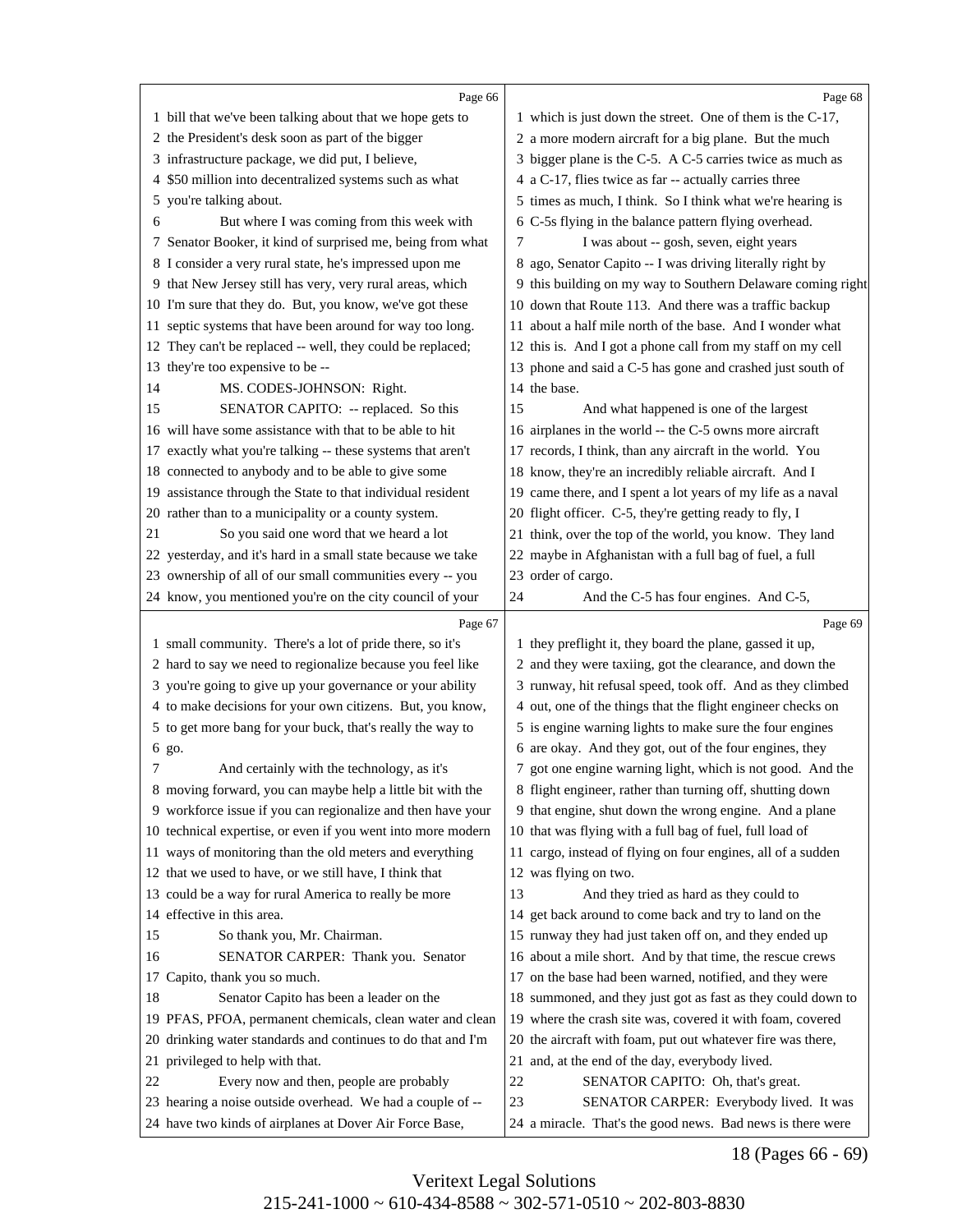<span id="page-20-0"></span>

|    | Page 70                                                                                                               |                | Page 72                                                                                                           |
|----|-----------------------------------------------------------------------------------------------------------------------|----------------|-------------------------------------------------------------------------------------------------------------------|
|    | 1 several communities around Dover Air Force Base. They                                                               |                | 1 Dover nearby Dover Air Force Base that have seen their                                                          |
|    | 2 have PFOA, PFAS pollution in their water.                                                                           |                | 2 groundwater polluted by PFOA or PFAS are now getting                                                            |
| 3  | And I remember another time when I was a                                                                              |                | 3 access to public water, which is a good thing.                                                                  |
| 4  | naval flight officer stationed out in Moffitt Hill,                                                                   | 4              | The private well contamination affects all                                                                        |
| 5  | California close to Palo Alto, driving to work one                                                                    |                | 5 kinds of folks, including low-income folks the most,                                                            |
|    | 6 morning. And I had to have had an early flight so it was                                                            |                | 6 because they can't afford home filtration systems in many                                                       |
|    | 7 about 8:00 in the morning, driving down the 101 to the                                                              |                | 7 instances that eliminate pollutions, including nitrates.                                                        |
|    | 8 base, and I can see black smoke coming up from my base                                                              |                | 8 We have a lot of nitrate pollution.                                                                             |
|    | 9 off in the distance. I had no idea what was going on. I                                                             | 9              | You know, in Southern Delaware, we raise                                                                          |
|    | 10 got closer and closer. I went in the gates, the main                                                               |                | 10 all these chickens. And what I think I said earlier, we                                                        |
|    | 11 gate, and the person at the main gate, the guard said,                                                             |                | 11 have, I think, 300 chickens for every person in Delaware.                                                      |
|    | 12 "We had a crash here." He said, "It's a" -- we had, at                                                             |                | 12 That's a good thing. We sell a lot of chickens around                                                          |
|    | 13 the field, we had a NOLA -- or NASA, rather, NASA                                                                  |                | 13 the world. They also create a lot of manure, which is a                                                        |
|    | 14 aircraft, big airplanes. And we have the P-3s, which are                                                           |                | 14 high phosphorus, high nitrogen fertilizer. But if you                                                          |
|    | 15 pretty big four-engine airplanes, but not as big as the                                                            |                | 15 put too much on the land, it can seep into the                                                                 |
|    | 16 NASA planes. And we had dual runway flights, a parallel                                                            |                | 16 groundwater and even to our surface water, so that's a                                                         |
|    | 17 runway, so you can have two airplanes landing                                                                      | 17             | challenge as well. Nitrates is a real problem for us.                                                             |
|    | 18 side-by-side, literally on different runways.                                                                      | 18             | A question I would have, just really for                                                                          |
| 19 | And the air traffic controller made a                                                                                 |                | 19 the whole panel, if I could, what more can Congress and                                                        |
|    | 20 human error, and he allowed the large NASA plane to                                                                |                | 20 the federal government do to ensure safe, clean water for                                                      |
|    | 21 literally land on top of the Navy plane. I think 18                                                                |                | 21 individuals who rely on private wells for their drinking                                                       |
|    | 22 people died. And during that, immediately, when the                                                                |                | 22 water?                                                                                                         |
|    | 23 crash occurred, the rescue trucks came out, and they                                                               | 23             | Rick, would you like to take that one                                                                             |
|    | 24 sprayed down the aircraft. They were going to save as                                                              |                | 24 first?                                                                                                         |
|    |                                                                                                                       |                |                                                                                                                   |
|    |                                                                                                                       |                |                                                                                                                   |
|    | Page 71                                                                                                               |                | Page 73                                                                                                           |
|    | 1 many people as they could.                                                                                          | 1              | MR. DUNCAN: What more --                                                                                          |
| 2  | And there's an irony here that the                                                                                    | $\overline{c}$ | SENATOR CARPER: What more can Congress                                                                            |
| 3  | chemical ingredients that were used to try to save lives                                                              |                | 3 and the federal government do to ensure safe, clean water                                                       |
|    | 4 in both of those crews have now threatened lives in terms                                                           |                | 4 for individuals who --                                                                                          |
|    | 5 of the drinking water that we have. The question is --                                                              | 5              | MR. DUNCAN: Rural Water --                                                                                        |
|    | 6 and this has occurred especially in military bases around                                                           | 6              | SENATOR CARPER: -- rely on private wells                                                                          |
|    | 7 the country and also at airports, we have a lot of                                                                  |                | 7 for their drinking water?                                                                                       |
|    | 8 groundwater contamination. The question is what do you                                                              | 8              | MR. DUNCAN: Rural Water works with all                                                                            |
|    | 9 do about it? How do we clean it up? Who's going to pay                                                              |                | 9 entities, whether they be private, municipal, and so                                                            |
|    | 10 for it? What kind of standards are going to be set for                                                             |                | 10 forth. So, and at the end of the day, we're there to                                                           |
|    | 11 what is safe? And what is the levels for the presence of                                                           |                | 11 help provide clean, safe, potable drinking water. We                                                           |
|    | 12 these chemicals in our water? What's safe and we're able                                                           |                | 12 often get calls at Rural Water about, you know, nitrates                                                       |
|    | 13 to drink and not have to worry about damaging our health?                                                          |                | 13 and water and stuff on how we can rectify the problems of                                                      |
| 14 | So these are the kinds of issues that we                                                                              |                | 14 water. So, you know, we work close with the Office of                                                          |
|    | 15 get to deal with, and Senator Capito has been a huge                                                               |                | 15 Drinking Water, and they offer different test kits and so                                                      |
|    | 16 leader on this stuff already, and I'm pleased to be able                                                           |                | 16 forth. So we also have, as members of the Rural Water                                                          |
|    | 17 to help with that. And that's just an example, real life                                                           |                | 17 Association in Delaware, members who have units that can                                                       |
|    | 18 example from right here, of what can happen with creating                                                          |                | 18 kind of extract the nitrates and so forth and provide                                                          |
|    | 19 hazards for our drinking water.                                                                                    |                | 19 that service and stuff like that.                                                                              |
| 20 | And in Delaware, I think I said one out of                                                                            | 20             | So we feel that we do a fantastic job, you                                                                        |
|    | 21 six Delawareans depend on a well for their drinking                                                                |                | 21 know, working with the ones that are having nitrate                                                            |
|    | 22 water. That would be about 170-, 175,000 people in all,                                                            |                | 22 issues. I know we can't catch them all, but there are                                                          |
|    | 23 and they use private wells. They don't have access to a<br>24 public water system. Some of the communities here in |                | 23 ways to resolve and help work through the nitrate<br>24 problems and so forth, so -- but it is going to happen |

19 (Pages 70 - 73)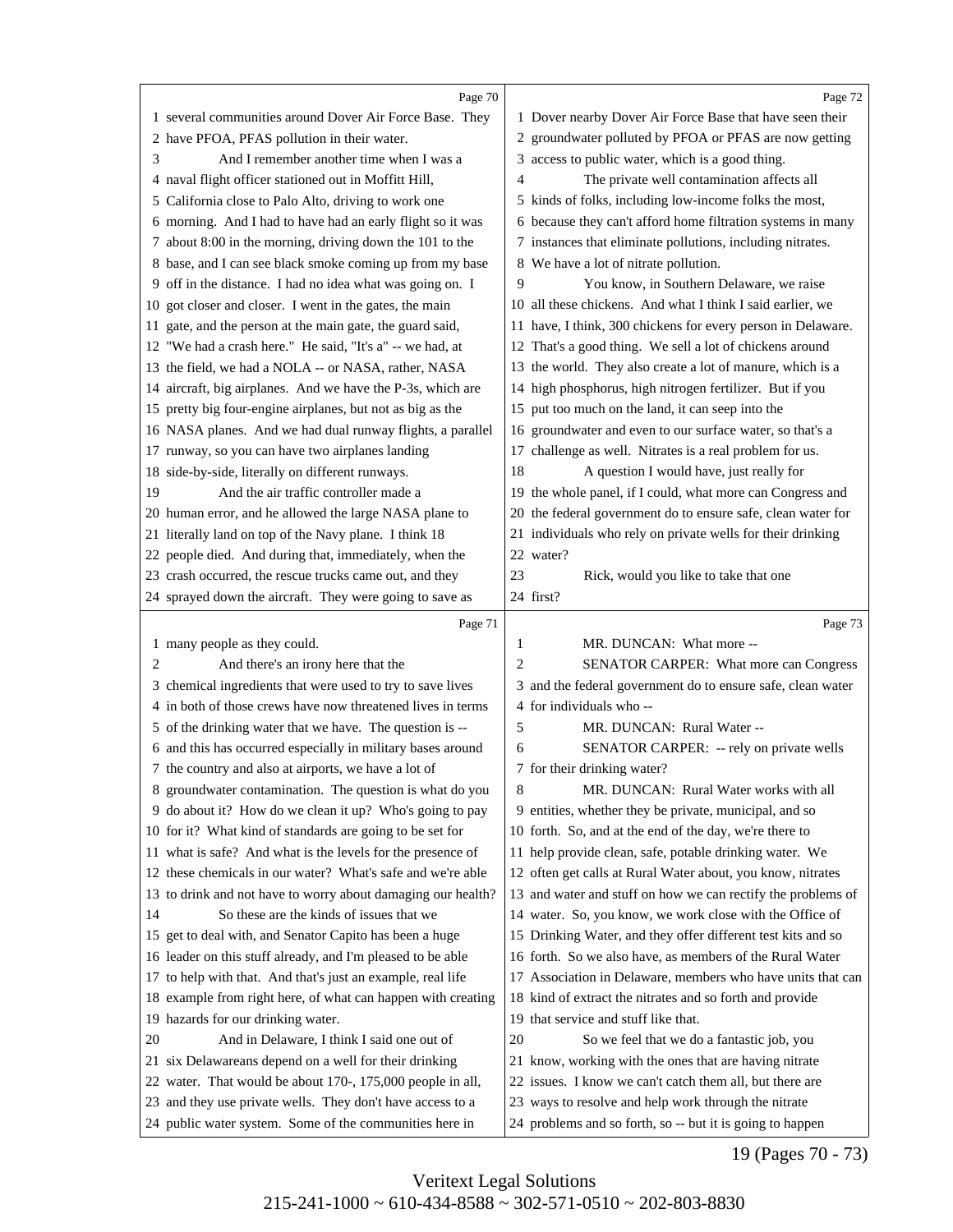<span id="page-21-0"></span>

|    | Page 74                                                                | Page 76                                                      |
|----|------------------------------------------------------------------------|--------------------------------------------------------------|
|    | 1 here in Delaware. You know, we are farmland and stuff                | 1 with the panel. I think offering a more robust system      |
|    | 2 like that, so I think with additional funding and so                 | 2 for well rehabilitation services, providing more public    |
|    | 3 forth to help eliminate some of these and corrective                 | 3 health-lead programs for provision of education, right,    |
|    | 4 actions and so forth and come up with programs, and we               | 4 for families who are well owners, education and tools and  |
| 5  | can conquer the problem.                                               | 5 resources to support them. I believe the funding that      |
| 6  | SENATOR CARPER: Thank you.                                             | 6 Senator Capito mentioned will go a long way as well in     |
| 7  | Vikki, same question. What more can                                    | 7 helping to support our private well owners in our state.   |
|    | 8 Congress and the federal government do to ensure safe,               | 8<br>SENATOR CARPER: I could be mistaken on                  |
|    | 9 clean water for individuals who rely on wells for their              | 9 this. I've asked John Kane, who's our lead staff member    |
|    | 10 drinking water?                                                     | 10 on EPW with respect to water issues, to check with our    |
| 11 | MS. PRETTYMAN: Thank you for the                                       | 11 team, but I believe last time I checked, here in          |
|    | 12 question, Senator Carper.                                           | 12 Delaware, we have a Department of Health and Social       |
| 13 | First, I'd like to say that there is a                                 | 13 Services, and Lisa used to be the deputy secretary of     |
|    | 14 private well -- for private well owners, there's a                  | 14 that department. She was a member of the Administration.  |
|    | 15 private well class. There's also the National                       | 15<br>But we have, within the Department of                  |
|    | 16 Groundwater Association that provides technical                     | 16 Health and Social Services, a Division of Public Health,  |
|    | 17 assistance along with RCAP, and our many programs, and              | 17 and I think we have the capability, the Division of       |
|    | 18 SERCAP within the state of Delaware.                                | 18 Public Health has the capability to provide, for a couple |
| 19 | It's important to private well owners that                             | 19 of dollars, the testing of water that's the drinking      |
|    | 20 they understand their well. We offer private well                   | 20 water for folks who don't have a public system. What do   |
|    | 21 assessments that we come out to their home and can show             | 21 we have? It's \$4? Yeah, \$4.                             |
|    | 22 them where their well was located, print out the                    | 22<br>MS. PRETTYMAN: \$4.                                    |
|    | 23 information from DNREC giving them the depths, when it              | 23<br>SENATOR CARPER: \$4. And a pretty good,                |
|    | 24 was installed, and educate them on the ways that their              | 24 pretty good price for a lot of certainty and reassurance. |
|    |                                                                        |                                                              |
|    |                                                                        | Page 77                                                      |
|    | Page 75<br>1 well could be contaminated by visually looking at the     | This question -- let's see.<br>1                             |
|    | 2 wellhead and advising them on what should be there and               | $\overline{2}$<br>Cassandra, had you finished? I think you   |
|    | 3 what shouldn't. I think it's critical that continued                 | 3 had.                                                       |
|    | 4 funding for these programs continue.                                 | 4<br>MS. CODES-JOHNSON: Yes.                                 |
| 5  | The contamination issue with their -- if                               | 5<br>SENATOR CARPER: Yeah, yeah. Thank you.                  |
|    | 6 they do have a broken septic, if they have a leaking                 | Rick, I'm going to come back to you if I<br>6                |
|    | 7 septic and understand that those -- the septic tank being            | 7 could. The issue, and I'm sure Senator Capito remembers    |
|    | 8 in disrepair can affect their drinking water is very                 | 8 it, the issue of worker retention, worker training keeps   |
|    | 9 important. Nitrates, you know, they -- it's not                      | 9 coming up.                                                 |
|    | 10 something that you can see. You can't smell it. They                | 10<br>We just had, earlier this week, a                      |
|    | 11 don't know that it, you know, it's in their water. And              | 11 celebration down in Georgetown, which is the county seat  |
|    | 12 they think that if it tastes good, it smells good, it               | 12 of our southernmost county, Sussex County. And at Del     |
|    | 13 looks good, then it's good; it's great water, and that's            | 13 Tech, which is one of the finest community colleges in    |
|    | 14 not necessarily the truth. And they think if something              | 14 America, we had the dedication of the Automotive Center   |
|    | 15 is contaminated, that boiling it can get rid of that                | 15 for Excellence, and it was a partnership between Del      |
|    | 16 contamination. And we know with nitrates that boiling it            | 16 Tech, which is largely state sponsored. There's money     |
|    | 17 concentrates the nitrates.                                          | 17 that was -- literally, the idea was to train people who   |
| 18 | So I think education is so important and                               | 18 can fix cars, trucks, vans, big cars, big trucks, and     |
|    | 19 continued funding to technical assistance programs like             | 19 small ones as well. And, eventually, they'll be either    |
|    | 20 SERCAP and RCAP is very important.                                  | 20 trained to work on electric-powered vehicles, and maybe   |
| 21 | SENATOR CARPER: All right. Thank you,                                  | 21 eventually, after that, hydrogen-powered vehicles.        |
|    | 22 Vikki.                                                              | 22<br>One of the challenges that our automotive              |
| 23 | Cassandra, same question.<br>MS. CODES-JOHNSON: I wholeheartedly agree | 23 dealers in this state have had for years is finding       |

20 (Pages 74 - 77)

Veritext Legal Solutions  $215-241-1000 \sim 610-434-8588 \sim 302-571-0510 \sim 202-803-8830$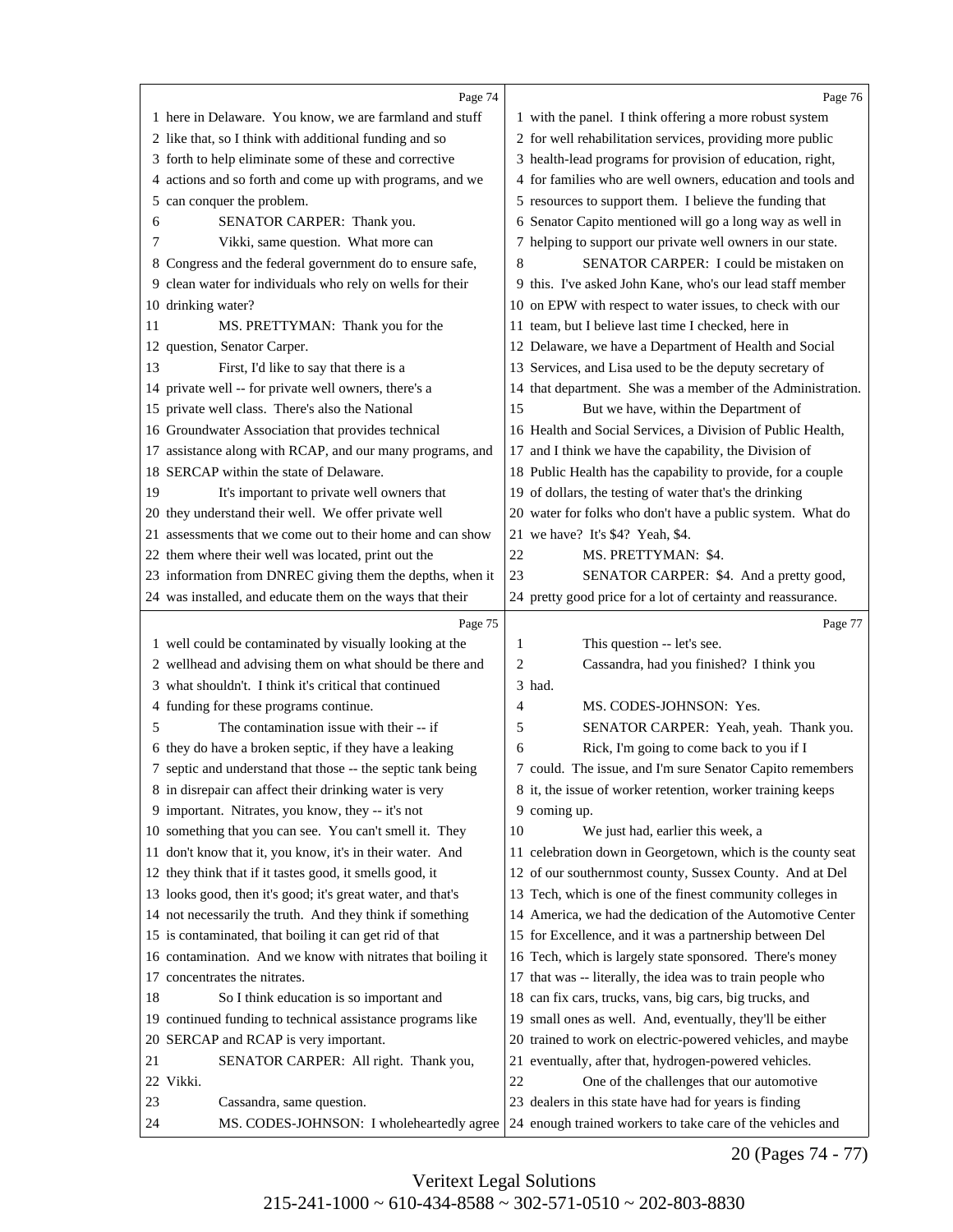<span id="page-22-0"></span>

|    | Page 78                                                      |    | Page 80                                                      |
|----|--------------------------------------------------------------|----|--------------------------------------------------------------|
|    | 1 make sure that they're working. And I remember going       |    | 1 throughout the country, 30 to 50 percent will be retiring  |
|    | 2 into an auto dealership down just about 20 miles south of  |    | 2 within the next five to ten years. These operators serve   |
|    | 3 here in the town of Milford about ten years ago when we    |    | 3 as public health officials and are also, not only          |
|    | 4 got the first Chevrolet. They had a press conference. I    |    | 4 personally responsible for complying with all the          |
|    | 5 wanted people to know we had an electric vehicle, it was   |    | 5 applicable federal, state drinking water Clean Water Act   |
|    | 6 a hybrid, and I wanted people to know about it. That's     |    | 6 regulations for supplying the small communities in safe    |
| 7. | why we did a great press event on that.                      |    | 7 drinking water and sanitation every second of the day.     |
| 8  | Then I went and did a tour of the shops,                     | 8  | Again, unfortunately, a vast majority of                     |
|    | 9 the repair shops. It was a Saturday. And the fellow who    |    | 9 the Delaware small community water systems have been       |
|    | 10 owned i.g. Burton said, "One of our biggest challenges is |    | 10 unable to attract, train, and retain the next generation  |
|    | 11 just having people trained who come here and work, do     |    | 11 of workforce due to the lack of career path, coupled by   |
|    | 12 this work, and we lose them." And I said, "Well, maybe    |    | 12 low salary levels and population density. At Delaware     |
|    | 13 you should pay them more money." And he said -- I said    |    | 13 Rural Water, we've seen this need to act quickly and      |
|    | 14 it at one point, you know, joking. But he said, "We       |    | 14 partnered with the National Rural Water and the Delaware  |
|    | 15 started -- we paid people to start" -- this was a decade  |    | 15 Department of Labor to initiate our water and wastewater  |
|    | 16 ago -- he said, "30 or 40,000." He said, "One person, we  |    | 16 systems operator apprenticeship program back in 2019, and |
| 17 | pay almost \$100,000 to be a technician to fix cars." And    |    | 17 we were very proud of the work to address this urgent     |
|    | 18 I said, "Well, that's a lot."                             |    | 18 need. And, in fact, we just had our first graduating      |
| 19 | But as it turns out, almost every auto                       |    | 19 class this past spring.                                   |
|    | 20 dealer has the same problem. All three integrators had    | 20 | Delaware Rural Water apprenticeship                          |
| 21 | the same problem. And what we've done is created this        |    | 21 program leverages workforce development activities,       |
|    | 22 partnership with Del Tech, state, county, something       |    | 22 including career path and modern systematic apprentice    |
|    | 23 called the Economic Development Administration entity     |    |                                                              |
|    |                                                              |    | 23 model for 4,000 hours of on-the-job training at a work -- |
|    | 24 that Senator Capito and I work with very closely. We      |    | 24 at a water or wastewater system, 288 hours of formal      |
|    | Page 79                                                      |    | Page 81                                                      |
|    | 1 have jurisdiction over them, and they invest in projects   |    | 1 classroom training, instruction, and additional guidance   |
|    | 2 just like this, just like that one.                        |    | 2 from Delaware's subject matter. Some of the benefits       |
| 3  | And what we had to do for the auto                           |    | 3 operators get for an apprenticeship program include        |
|    | 4 dealers, for the poultry integrators, is make sure they    |    | 4 expanded job opportunities in rural America by including   |
|    | 5 had a workforce; make sure they had a workforce. And it    |    | 5 access to pre-apprenticeship youth outreach and            |
|    | 6 wasn't that the workforce was aging. They just didn't      |    | 6 mentorship programs. We've established a systematic        |
|    | 7 have -- they just couldn't keep them, just couldn't keep   |    | 7 training method for water and wastewater utilities.        |
|    | 8 them. We have a similar problem all over the country, I    | 8  | We've also improved the workforce                            |
|    | 9 hear, with worker retention. You know, we've got a bunch   |    | 9 participation and retention of water workers in small      |
|    | 10 of these small utilities and some of them have just one   |    | 10 communities. We certify our water workers' proficiency    |
|    | 11 employee, maybe a couple. And they're not getting any     |    | 11 with an identifiable career path. We've modernized the    |
|    | 12 younger like some of my colleagues in the Senate.         |    | 12 water industry's approach to workforce development. We    |
| 13 | I mentioned Chuck Grassley earlier; he's                     |    | 13 also enhanced professionalism and upscaled the incumbent  |
|    | 14 88. He's going to run for reelection. And I think         |    | 14 worker, increased the recognition of the public benefit   |
|    | 15 Dianne Feinstein's 88. And who else is 80? Richard        |    | 15 that water and wastewater systems deliver to the          |
|    | 16 Shelby. And I told Chuck Grassley, when he announced he   |    | 16 communities. We always work with the employers on         |
|    | 17 was going to run for the election, I said, "When I'm 88,  |    | 17 scheduling of wage increases, and it's to provide the     |
|    | 18 I'm not going to be going through reelection." And I      |    | 18 sophisticated and advanced technologies these system      |
|    | 19 said, "I just hope I know who I am, where I am." I'll be  |    | 19 operators need every day. So we're proud of our           |
|    | 20 happy with that.                                          |    | 20 apprenticeship programs and working with the Department   |
| 21 | But retention, workforce retention, each                     |    | 21 of Labor here in Delaware.                                |
|    | 22 of you, if you'd give us some thoughts on that.           | 22 | SENATOR CAPITO: Can I just ask a quick                       |
| 23 | Rick, why don't you lead us off.                             |    | 23 question? I'm going to jump in real quick. How many       |
| 24 | MR. DUNCAN: 380,000 wastewater operators                     |    | 24 people have you had go through that program?              |
|    |                                                              |    |                                                              |

21 (Pages 78 - 81)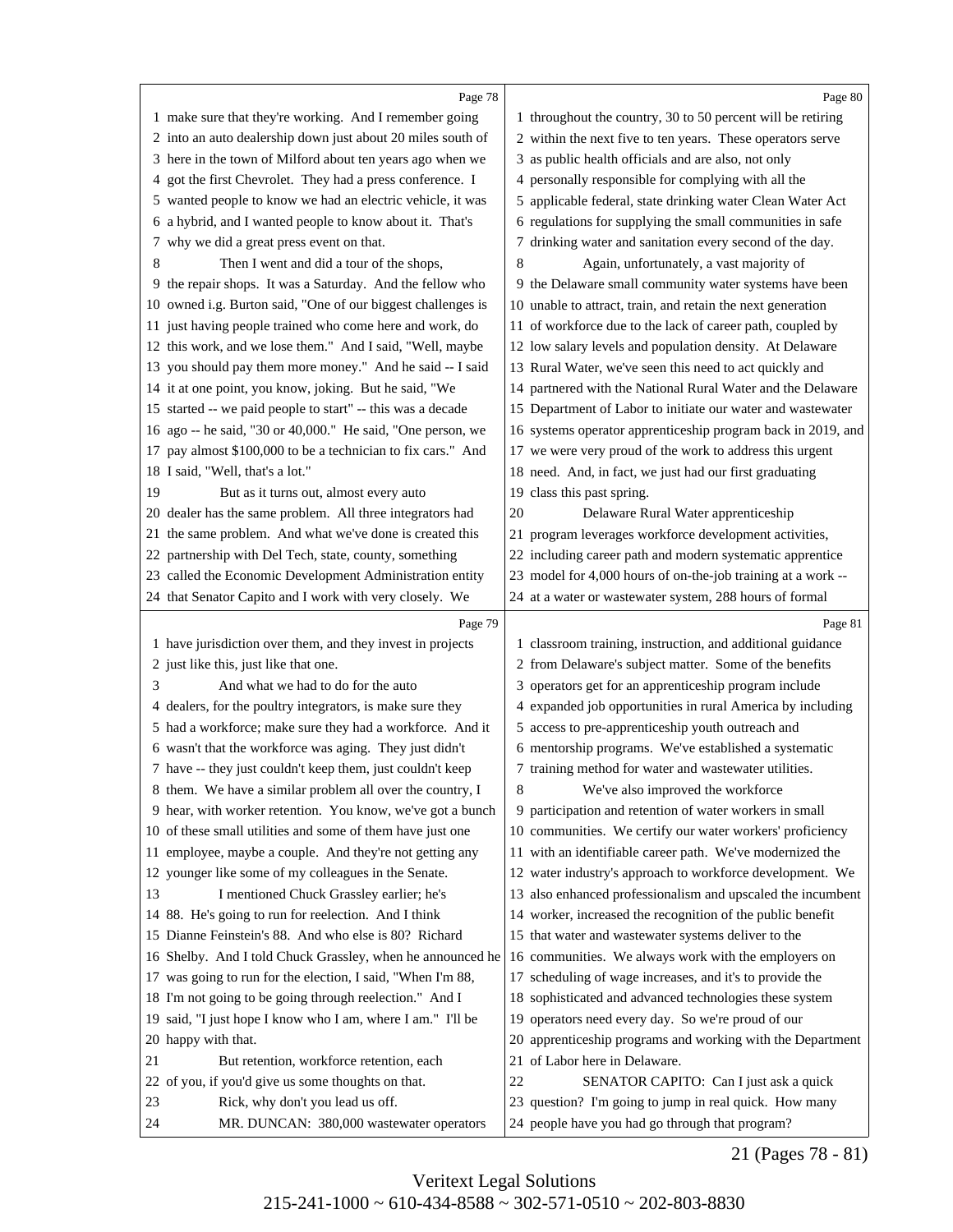<span id="page-23-0"></span>

|    | Page 82                                                      |    | Page 84                                                      |
|----|--------------------------------------------------------------|----|--------------------------------------------------------------|
| 1  | MR. DUNCAN: We've had 20 in our                              |    | 1 So I'm really happy to hear that this program is in        |
|    | 2 apprenticeship program now.                                |    | 2 Delaware and Delaware Rural Water is doing this and hope   |
| 3  | SENATOR CAPITO: How do you recruit them?                     |    | 3 that there's an opportunity to spread and scale it.        |
| 4  | MR. DUNCAN: We have our apprenticeship                       | 4  | SENATOR CARPER: Not everybody needs to go                    |
|    | 5 coordinator go out to municipalities. We work with our     |    | 5 to college, as you know, not everybody. And sometimes we   |
|    | 6 career path, our Pathways people and so forth. We do a     |    | 6 think you've got to go to college in order to get a good   |
|    | 7 lot of advertising, TV advertising, so forth. If you       |    | 7 job. Not true. Not true. And some of the jobs most in      |
|    | 8 want to change your career, you want a new path at life,   |    | 8 demand pay well and don't require a four-year degree, may  |
|    | 9 we go out and research and we just, you know -- we just    |    | 9 not require a two-year associate's degree. Del Tech is     |
|    | 10 put the information out there that, you know, we're       |    | 10 our community college here in Delaware. They have         |
|    | 11 getting ready to be starting our vets program up. You     |    | 11 something called the SEED program, and for folks who,     |
|    | 12 know, we're doing apprenticeship for vets coming back and |    | 12 actually students, who have a, like, B, B minus average   |
|    | 13 so forth. So it's -- a lot of it is word of mouth, but    |    | 13 or something coming out of high school, right after       |
|    | 14 we're outside in municipalities, communities doing job    |    | 14 graduation from high school, they end up -- they can take |
|    | 15 fairs and so forth like that.                             |    | 15 advantage of the SEED scholarship and go to a two-year    |
| 16 | SENATOR CAPITO: Thank you.                                   |    | 16 college free; free. And a lot of them can get a           |
| 17 | SENATOR CARPER: For anybody, with respect                    |    | 17 certificate if they get an associate's degree. They can   |
|    | 18 to retention, we have a lot of utilities, really small,   |    | 18 get a certificate that can be transferrable and used      |
|    | 19 many of them have one employee, one or two employees, and |    | 19 around the state, around the country.                     |
|    | 20 in some places there, we're seeing consolidation, almost  | 20 | The other thing, a couple of our witnesses                   |
|    | 21 a merger, between small utilities. Is that part of the    |    | 21 have mentioned the Pathways Program. Jack Markel,         |
|    | 22 answer to worker retention to give them the ability to    |    | 22 remember Jack Markel, who's our governor?                 |
|    | 23 actually pay more money? Is that part of what needs to    | 23 | SENATOR CAPITO: Uh-huh.                                      |
|    | 24 be done, or can it help address this problem?             | 24 | SENATOR CARPER: A very good governor; I'd                    |
|    | Page 83                                                      |    | Page 85                                                      |
| 1  | MR. DUNCAN: We're fortunate in Delaware,                     |    | 1 like to say he was one of the two or three best governors  |
|    | 2 most of our municipalities have more than one. We do       |    | 2 we ever had. I wish he could hear me say that. But one     |
|    | 3 have some, we would call it circuit rider water operators  |    | 3 of the things that they launched in his administration     |
|    | 4 that take care of multiple systems, so forth. Yeah.        |    | 4 was a Pathways program. So we've got all our kids          |
| 5  | SENATOR CARPER: Okay. Let me ask our                         |    | 5 graduating from high school. Some are going to go to       |
|    | 6 other witnesses, any thoughts on worker retention or       |    | 6 two-year college; some are going to go into four-year      |
|    | 7 workforce retention? If you don't have anything for us     |    | 7 college; some will go in the military, and some will just  |
|    | 8 on this, there are plenty of other questions we have.      |    | 8 wonder, what do I do now. And the idea of the Pathways     |
|    | 9 Anything you want to mention? Workforce retention.         |    | 9 Program was to create 20, 25 pathways for students to      |
|    | 10 Going? Going?                                             |    | 10 start working on throughout their time in high school.    |
| 11 | MS. CODES-JOHNSON: I'll --                                   |    | 11 We started, I think, with 27 kids in the first year that  |
| 12 | SENATOR CARPER: Yeah, go ahead.                              |    | 12 we did it. Now we've got about 25,000, which may not      |
| 13 | MS. CODES-JOHNSON: I just want to -- I                       |    | 13 sound like a lot, but in little Delaware, that's a lot of |
|    | 14 just, you know, want to say that the infrastructure that  |    | 14 people. That's a lot of students, and so we're very       |
|    | 15 Delaware has built with our Pathways Programs, right, in  |    | 15 proud of that program.                                    |
|    | 16 our schools is a really good opportunity, right, to look  | 16 | MR. DUNCAN: I'd just like to comment that                    |
|    | 17 at growing economies in places, right, where we need      |    | 17 I wrote a 12-week program and took it into the Indian     |
|    | 18 additional expertise for the long run and to actually     |    | 18 River High School District and talked with the career     |
|    | 19 start to engage with these schools really early, right,   |    | 19 paths coordinator, and she provided me with ten students. |
|    | 20 start to engage with youth really early for them to       |    | 20 By the time we ended the 12 weeks, we were down to eight  |
|    | 21 understand that there are different career paths, right,  |    | 21 students, taking those on field trips and so forth and    |
|    | 22 that they can have an opportunity to engage with. That,   |    | 22 giving them exams, having the municipality city managers  |
|    | 23 you know, a college degree, right, may not be the pathway |    | 23 come in, public works directors quiz these kids while     |

they were taking tours, and every one of them were on

22 (Pages 82 - 85)

Veritext Legal Solutions  $215-241-1000 \sim 610-434-8588 \sim 302-571-0510 \sim 202-803-8830$ 

for everyone, and to expose them to other opportunities.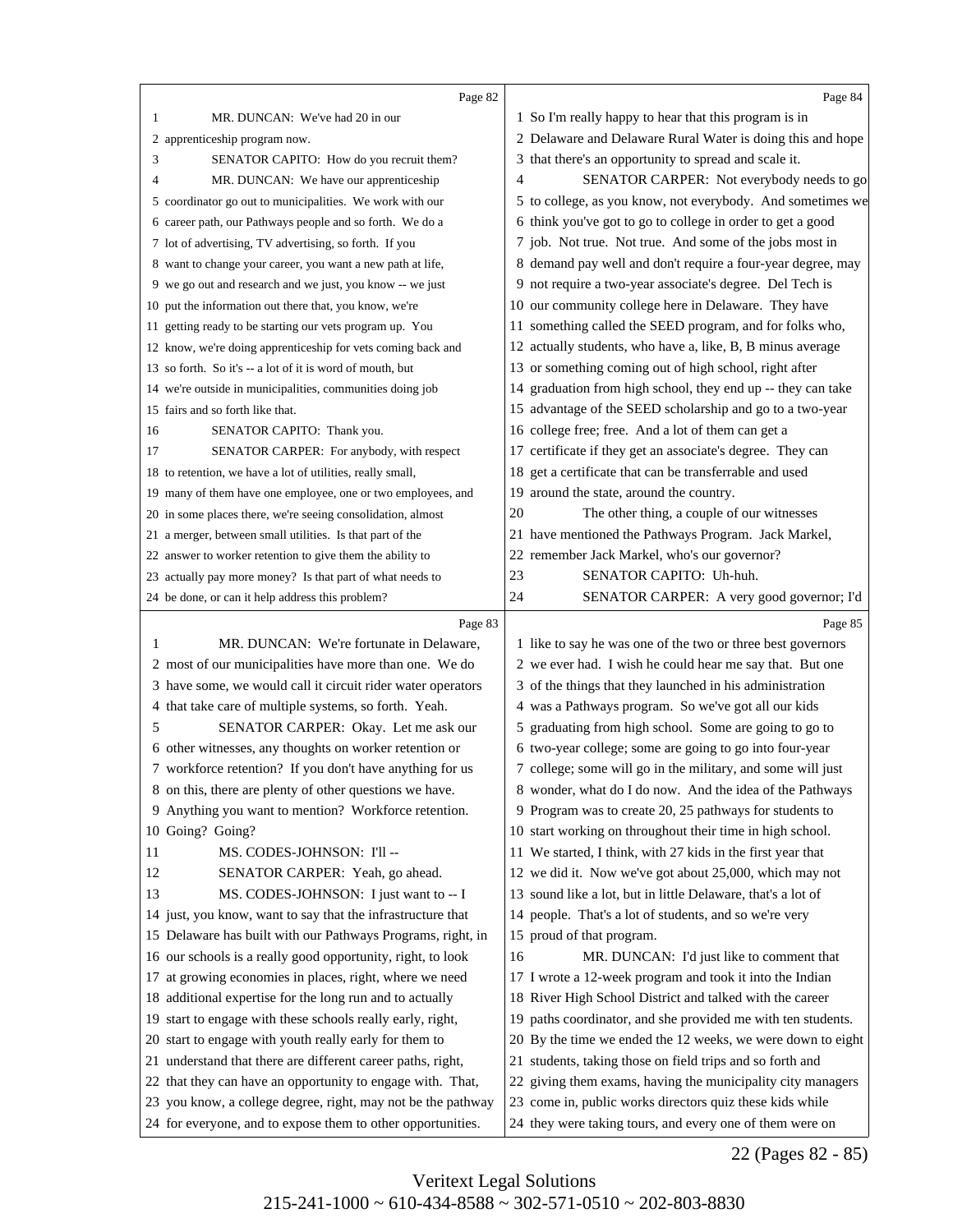<span id="page-24-0"></span>

|    | Page 86                                                      |    | Page 88                                                      |
|----|--------------------------------------------------------------|----|--------------------------------------------------------------|
|    | 1 spot with the 12-week.                                     |    | 1 to actually be able to be more resilient as it relates to  |
| 2  | And we're proud to say that upon                             |    | 2 these storms.                                              |
| 3  | graduation, three of these students were hired by            | 3  | Recently, you may have heard, Senator                        |
|    | 4 municipalities as soon as they graduated: two in the       |    | 4 Capito, that here in our great state just in Wilmington,   |
| 5. | wastewater field, one's in the water field now. So we're     |    | 5 due to Hurricane Ida, right, we are still dealing with     |
| 6  | proud of that work that we did there in the schools.         |    | 6 and still reeling from the floodwaters that have damaged   |
| 7  | <b>SENATOR CARPER: Good.</b>                                 |    | 7 over 200 homes right in the city of Wilmington. And        |
| 8  | MR. DUNCAN: And like I said, we just                         |    | 8 there are then additional repercussions as it relates,     |
|    | 9 started this program up in the William Penn High School    |    | 9 right, to the water system in those communities. So we     |
|    | 10 starting this week, so we're proud of that.               |    | 10 really do need, from a public health perspective, and     |
| 11 | SENATOR CARPER: William Penn High School                     |    | 11 also from an infrastructure perspective, right -- I don't |
|    | 12 is the largest high school in Delaware.                   |    | 12 know what comes first, the chicken or the egg, right?     |
| 13 | MR. DUNCAN: Yep.                                             |    | 13 For us, looking at Wilmington, I think it's more -- it's  |
| 14 | SENATOR CARPER: Bigger than some                             |    | 14 an infrastructure perspective first, really being able to |
|    | 15 colleges. All right.                                      |    | 15 identify those neighborhoods that need -- that have --    |
| 16 | Senator Capito, I have a couple more                         |    | 16 that need better drainage systems, right, to be built,    |
|    | 17 questions, but why don't you take over.                   |    | 17 like, yesterday that will then support their public       |
| 18 | SENATOR CAPITO: Yeah. I have one final                       |    | 18 health needs in the long term.                            |
|    | 19 question for everybody. I talked about resilience a       | 19 | SENATOR CAPITO: Good. Thank you.                             |
|    | 20 little bit in my opening statement. You know,             | 20 | Ms. Prettyman?                                               |
|    | 21 infrastructure needs to be resilient in terms of being    | 21 | MS. PRETTYMAN: Thank you for the                             |
|    | 22 able to withstand extreme weather events, whether it's    |    | 22 question --                                               |
|    | 23 climate change or something like that. I'm sure, being    | 23 | <b>SENATOR CAPITO: Sure.</b>                                 |
|    | 24 on the coast, your weather events are different than      | 24 | MS. PRETTYMAN: -- Senator Capito. With                       |
|    | Page 87                                                      |    | Page 89                                                      |
|    | 1 ours. But I think it can encompass more of that in terms   |    | 1 AWIA, the requirement was 3,300 in population and above,   |
|    | 2 of resiliency.                                             |    | 2 you needed to have your risk resilience assessment and     |
| 3  | So we can start over here with -- I'll                       |    | 3 your emergency response plan. Most municipalities right    |
|    | 4 just call you Cassandra, if that's okay. You know, when    |    | 4 at that 3,000 population may not have the staff to be      |
| 5. | you think about the different stressors that can test a      |    | 5 able to complete those. And so I think technical           |
|    | 6 water system's resiliency, what stressors are at the       |    | 6 assistance providers being able to come in and assist      |
|    | 7 forefront, and especially with respect to protecting our   |    | 7 them is very important.                                    |
|    | 8 public health?                                             | 8  | But also, the populations below 3,000, the                   |
| 9  | MS. CODES-JOHNSON: So, you know, there                       |    | 9 smaller systems still see the same issues from intense     |
|    | 10 are many stressors, you know, that we can think of. So    |    | 10 rain events, flooding. So I think it's important that we  |
|    |                                                              |    |                                                              |
|    | 11 things like, you know, more frequent storms, right, due   |    | 11 be able to also provide them with that assistance to do a |
|    | 12 to climate change. You know, I think that's a big thing   |    | 12 short-form type of risk and resilience assessment.        |
|    | 13 here with us seeing more and more frequent storms and the | 13 | COVID showed us a lot about where some                       |
|    | 14 unpredictability of those storms is -- and then the       |    | 14 municipalities fall short, especially with the            |
|    | 15 issues that then occur as it relates to our water systems |    | 15 municipalities that have only that one operator. And if   |
|    | 16 as a result.                                              |    | 16 that operator fell sick with COVID, you know, it was hard |
| 17 | SENATOR CAPITO: Right.                                       |    | 17 to be able to maintain the testing that is required to be |
| 18 | MS. CODES-JOHNSON: Right.                                    |    | 18 done on a daily basis if something were to happen with    |
| 19 | SENATOR CAPITO: Yeah. That's what I                          |    | 19 the drinking water.                                       |
|    | 20 thought about, yeah.                                      | 20 | So understanding where you're more                           |
| 21 | MS. CODES-JOHNSON: Yeah. As a result                         |    | 21 vulnerable at is very important, and we need to educate   |
|    | 22 of -- as a result of those storms. So, you know, I think  |    | 22 our municipalities, and I believe even the smaller ones   |
|    | 23 from a public health perspective, really working to       |    | 23 below the 3,000, it's very important for them to be able  |

23 (Pages 86 - 89)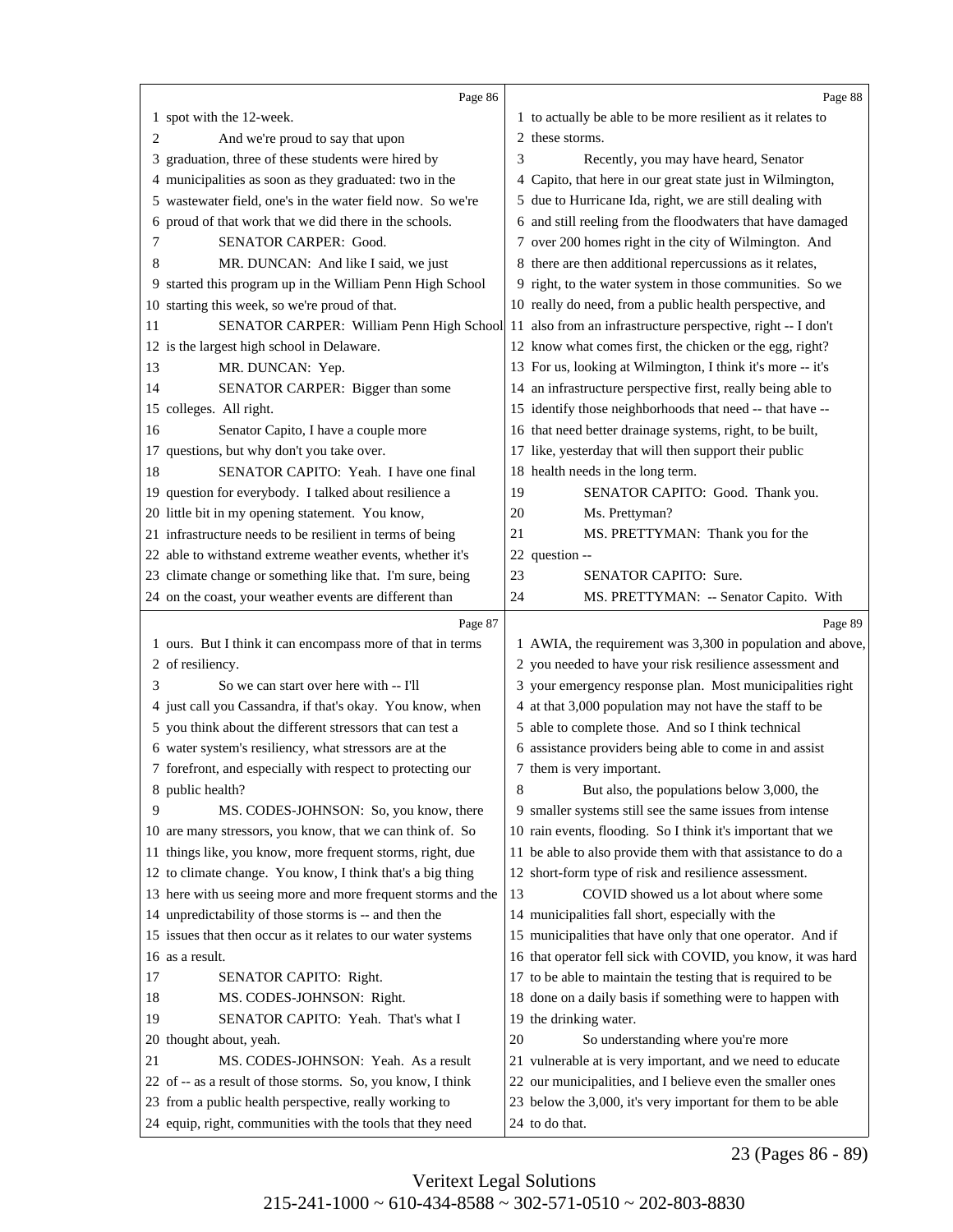<span id="page-25-0"></span>

|    | Page 90                                                      |    | Page 92                                                      |
|----|--------------------------------------------------------------|----|--------------------------------------------------------------|
| 1  | SENATOR CAPITO: Okay.                                        |    | 1 this water that's smelling like this. And even though      |
| 2  | MS. PRETTYMAN: Thank you.                                    |    | 2 they said, "Oh, go ahead. You can take a shower." Well,    |
| 3  | SENATOR CAPITO: Mr. Duncan?                                  |    | 3 you know, who wants to shower in licorice-smelling water   |
| 4  | MR. DUNCAN: We've been working with risk                     |    | 4 that you're not really sure what it is?                    |
|    | 5 and resilience for 31 years as I've been there. Every      | 5  | So I think all the answers that you've put                   |
| 6  | water system is under some type of risk, and has some        |    | 6 forward, after having lived through an experience like     |
|    | 7 type of resistance. Towns in the north have different      |    | 7 that, I think you're right on it. It's just enacting it.   |
|    | 8 issues, have different risks than our coastal towns. You   |    | 8 And I do agree with when you get into the smaller          |
|    | 9 know, we, in the coastal side, we deal with saltwater      |    | 9 systems, it is hard for people. So a short form, you       |
|    | 10 intrusion, you know, we monitor that. In the north, we    |    | 10 know, that's the answer there to help them. And then,     |
|    | 11 had PFAS more heavily than we do in the southern part.    |    | 11 obviously, more technical expertise as they go along.     |
|    | 12 So we work with the water systems very close, and making  | 12 | But, thank you, that's the end of my                         |
|    | 13 sure they are up-to-date on their EPA guidelines and so   |    | 13 questions.                                                |
|    | 14 forth. They follow the project and make sure they're      | 14 | SENATOR CARPER: All righty. I have one                       |
|    | 15 reporting those forms and so forth.                       |    | 15 more quick question, and this will be for you, Vikki.     |
| 16 | We also want to make sure they have their                    |    | 16 And I would just ask you to take just a minute or two.    |
|    | 17 emergency response plans up-to-date, so you've got to     |    | 17 You could probably spend the afternoon talking about it,  |
|    | 18 have those. But in doing that, you have to maintain that  |    | 18 but I don't want you to do that. Just take a couple of    |
|    | 19 data, you know. Like we're saying, 30 to 50 percent of    |    | 19 minutes and tell us a little bit more about the ongoing   |
|    | 20 the workforce is retiring. So the next operator that      |    | 20 work related to PFAS contamination in Delaware, and how   |
|    | 21 comes in may not have that knowledge of completing a risk |    | 21 the contamination has impacted communities, especially    |
|    | 22 resilience program, so providing technical assistance is  |    | 22 small communities with limited resources. We're           |
|    | 23 a plus. We've got to have those providers out there       |    | 23 especially interested in your personal perspective in     |
|    | 24 working with these systems, making sure they understand   |    | 24 dealing with these contaminants in Blades, just a couple  |
|    |                                                              |    |                                                              |
|    | Page 91                                                      |    | Page 93                                                      |
|    | 1 the rules and regulations of risk and resilience.          |    | 1 of years ago. Keep it brief, but you can give us those     |
| 2  | SENATOR CAPITO: Well, thank you. I think                     |    | 2 thoughts. Thank you.                                       |
|    | 3 I will say, my anecdotal story is living in Charleston,    | 3  | MS. PRETTYMAN: Well, you're right. I                         |
|    | 4 West Virginia. We had a chemical -- you'll remember        |    | 4 probably could talk for days on it.                        |
|    | 5 this, maybe -- massive chemical spill into our main water  | 5  | SENATOR CARPER: Yeah.                                        |
|    | 6 provider, and about 600,000 people and affected my own     | 6  | MS. PRETTYMAN: First, the impact that                        |
|    | 7 home. And, you know, when you've lived through something   |    | 7 PFAS has on a community can be devastating, and I do want  |
|    | 8 like that, you really realize, number one, what's the      |    | 8 to thank you and your team for being there in our time of  |
|    | 9 emergency plan. Well, I'm not sure we really knew what     |    | 9 crisis. It, indeed, was a learn-on-the-fly experience.     |
|    | 10 that was. What is this chemical that has been spilled     |    | 10 I had never heard of PFAS prior to being told by the EPA  |
|    | 11 into our water and what kind of health effects does it    |    | 11 that it's present in your drinking water and you're well  |
|    | 12 have? Didn't have that answer.                            |    | 12 above the HAL. It was, you know, a lot of learning        |
| 13 | And it goes really to the question you're                    |    | 13 about -- again, this was several years ago, so we know a  |
|    | 14 saying. You need to pre-identify your risks. I mean,      |    | 14 lot more now -- but what best filtration system, what     |
|    | 15 this chemical tank that leaked was an eighth of a mile up |    | 15 will work best with just the existing plant. We had so    |
|    | 16 river from the intake. I mean, somebody should have been  |    | 16 many questions. Do we interconnect with our -- with       |
|    | 17 able, you know -- that should have -- they should have    |    | 17 Seaford? Do we -- will the machine -- will the            |
|    | 18 known that. You would think they would ask the question,  |    | 18 filtration system that we did go with be built and        |
|    | 19 What's in those tanks? And what could possibly --         | 19 | delivered on time, the components and the equipment          |
| 20 | MR. DUNCAN: Right.                                           |    | 20 that's needed to install it? So it was a lot of           |
| 21 | SENATOR CAPITO: And, honestly, we had --                     |    | 21 questions, and we were very fortunate to have a           |
|    | 22 it ended up to not be a big health issue as much as you   |    | 22 municipality from up north that had recently been through |
|    | 23 could smell it in your water. And so it just erodes your  |    | 23 it come down and assist. They even lent the town hoses    |

24 (Pages 90 - 93)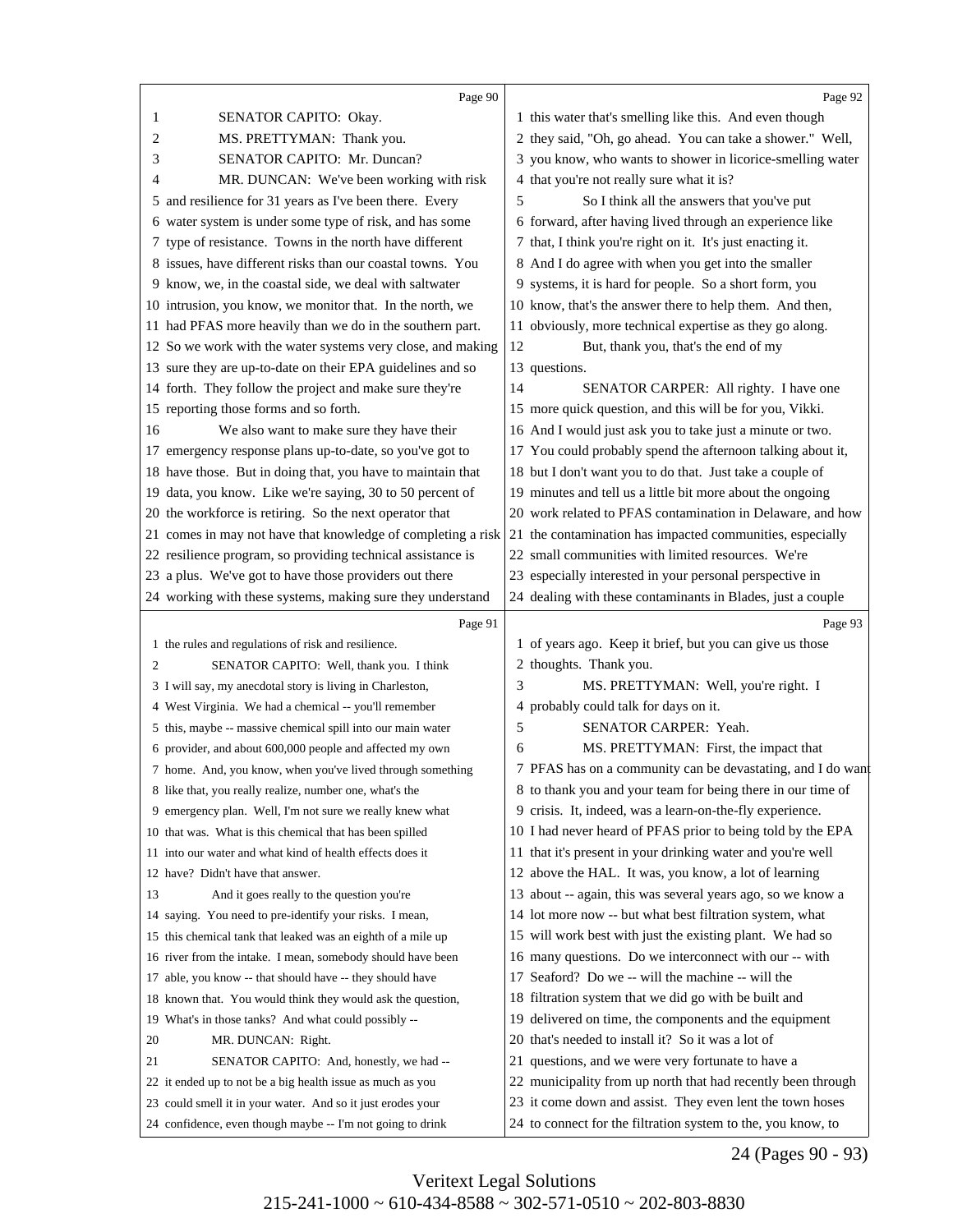<span id="page-26-0"></span>

|    | Page 94                                                      |    | Page 96                                                                                              |
|----|--------------------------------------------------------------|----|------------------------------------------------------------------------------------------------------|
|    | 1 the existing plant.                                        |    | 1 Senator Manchin, from West Virginia, and maybe a couple                                            |
| 2  | My -- it was great that the state was                        |    | 2 of others, and the leader of the House, Nancy Pelosi, to                                           |
|    | 3 there and we were able to get HSPA funds to assist with    |    | 3 see if we can't find agreement on the second piece,                                                |
|    | 4 the financial side. You know, the filtration system        |    | 4 another package, a belated package for the reconciliation                                          |
|    | 5 costs well over \$300,000 to purchase, ship it, install    |    | 5 that helps families in a lot of good ways. It focuses on                                           |
|    | 6 it. But could you imagine that on a municipality of        |    | 6 climate change. But they've got to have agreement on                                               |
|    | 7 1,500 with a more than 22 percent poverty rate, the        |    | 7 that piece so we can move forward.                                                                 |
|    | 8 operations and maintenance cost that it will be? I had     | 8  | We've got to get this infrastructure bill                                                            |
|    | 9 mentioned earlier that it was over \$30,000 to replace the |    | 9 passed. There is a great, great need in West Virginia,                                             |
|    | 10 media. And when you're first at it, you don't know if     |    | 10 in this state, and 48 other states as well. And the                                               |
|    | 11 the media needs to be replaced every three years or every |    | 11 legislation that we've developed and have literally                                               |
|    | 12 six years, so there's testing that has to be done several |    | 12 waiting to go in the House, it would change lives, save                                           |
|    | 13 times a year in order to see how that media is taking out |    | 13 lives, and there's a great sense of urgency for that.                                             |
|    | 14 the PFAS.                                                 |    | 14 And we want to just underscore that here today.                                                   |
| 15 | And so those expenses are incurred on a                      | 15 | I just really want to thank you for being                                                            |
|    | 16 municipality, and it simply isn't fair for a municipality |    | 16 here. Thank you for your life's work. Thank you for                                               |
|    | 17 of that size, or any municipality, to have to bear the    |    | 17 your caring about the people of this state and other                                              |
|    | 18 costs of those testing -- of the media replacement and    |    | 18 states as well, and keep up the good work.                                                        |
|    | 19 the disposal of the media because it has to be disposed   | 19 | Before we adjourn, a little bit of                                                                   |
|    | 20 of as a hazardous material, so there's all that cost      |    | 20 housekeeping. I want to ask for unanimous consent to                                              |
|    | 21 that's involved. The citizens should not bear the burden  |    | 21 submit for the record a variety of materials that include                                         |
|    | 22 of that financial situation, and we need to make the      |    | 22 letters from stakeholders and other materials that relate                                         |
|    | 23 polluters pay. So that's my                               |    | 23 to today's hearing. We ask for unanimous consent, and                                             |
| 24 |                                                              |    | SENATOR CARPER: Thank you. Thank you for 24 you listen to see if anybody's going to object. Nobody's |
|    | Page 95                                                      |    | Page 97                                                                                              |
|    | 1 those words of wisdom.                                     |    | 1 going to object hearing this, so we're good to go.                                                 |
| 2  | MS. PRETTYMAN: Thank you.                                    | 2  | Additionally, the senators will be allowed                                                           |
| 3  | SENATOR CARPER: Let me close with this.                      |    | 3 to submit questions for the record through the close of                                            |
| 4  | Senator Capito and I work with every Democrat and            |    | 4 business on Friday, October 29th, and we will compile                                              |
|    | 5 Republican member of our committee, ultimately, on this    |    | 5 those questions, we'll send them to our witnesses. We                                              |
|    | 6 to write legislation dealing with clean drinking water,    |    | 6 ask the witnesses to reply by Friday, November 12th.                                               |
|    | 7 was tewater treatment, and providing other infrastructure: | 7  | In closing, again, we want to thank all of                                                           |
|    | 8 roads, highways, bridges, and on and on and on. We put     |    | 8 you for your testimony, for your responses to our                                                  |
|    | 9 out the legislation unanimously out of committee. The      |    | 9 questions, the work that you do, and for doing so much                                             |
|    | 10 full Senate passed the legislation 89 to 2. That          |    | 10 for the people of our state to provide for them essential                                         |
|    | 11 provided really the building block on which the rest of   |    | 11 utility services. And, really, you provide for them                                               |
|    | 12 the infrastructure package was loaded.                    |    | 12 life, life and health. You can't do much more for people                                          |
| 13 | While all this was going on, Shelley,                        |    | 13 than that, so thank you.                                                                          |
|    | 14 Senator Capito, was negotiating with the President of the | 14 | And with that, this hearing is adjourned.                                                            |
|    | 15 United States, right from Delaware, to try to find common | 15 | Again, Senator Capito, thank you. I want                                                             |
|    | 16 ground between the Congress and the Administration on the |    | 16 to thank you, staff.                                                                              |
|    | 17 infrastructure issues, and I think she, through her       | 17 | John Kane, John, would you raise your                                                                |
|    | 18 personal efforts, really helped to create an environment  |    | 18 hand. And the other members of our team, John Kane's                                              |
|    | 19 where a consensus could be developed in the Senate that   |    | 19 team. Anybody else here?                                                                          |
|    | 20 led to a 69, and I think, to 30 vote in favor of a very   | 20 | Danny, thank you so much.                                                                            |
|    | 21 broad bipartisan infrastructure package that includes the | 21 | And, Travis, would you just raise your                                                               |
|    | 22 water issues that we're talking about.                    |    | 22 hand.                                                                                             |
| 23 | That legislation is over in the House now.                   | 23 | SENATOR CAPITO: And Jess and Will.                                                                   |
|    | 24 And we're waiting for a negotiation to bear fruit between | 24 | SENATOR CARPER: Jess and Will, would you                                                             |

25 (Pages 94 - 97)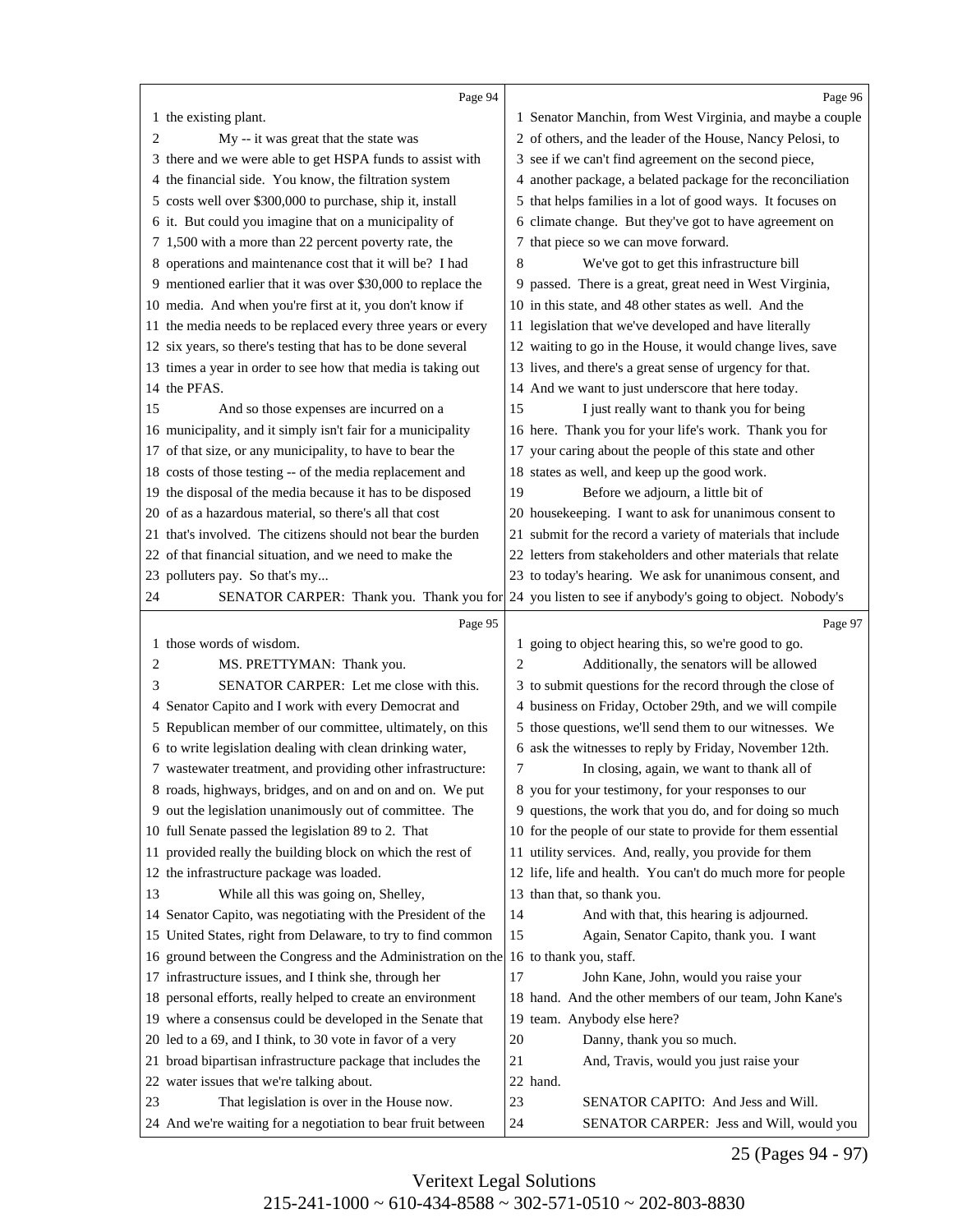<span id="page-27-0"></span>

|          | Page 98                                                     |  |
|----------|-------------------------------------------------------------|--|
|          | 1 guys raise your hands. Thank you so much.                 |  |
| 2        | This is a team that works together. We're                   |  |
|          | 3 workhorses. We're proud to be able to serve all of you,   |  |
|          |                                                             |  |
|          | 4 our states, and the rest of this country. And with that,  |  |
| 5        | this hearing is adjourned. Thank you.                       |  |
| 6        | (The hearing concluded at 12:59 p.m.)                       |  |
| 7        |                                                             |  |
| 8        |                                                             |  |
| 9        |                                                             |  |
| 10       |                                                             |  |
| 11       |                                                             |  |
| 12       |                                                             |  |
| 13       |                                                             |  |
| 14       |                                                             |  |
| 15       |                                                             |  |
| 16       |                                                             |  |
| $17\,$   |                                                             |  |
| 18       |                                                             |  |
| 19       |                                                             |  |
| 20       |                                                             |  |
| 21       |                                                             |  |
| 22       |                                                             |  |
| 23       |                                                             |  |
|          |                                                             |  |
| 24       |                                                             |  |
|          |                                                             |  |
|          | Page 99                                                     |  |
| 1        | CERTIFICATE                                                 |  |
| 2        |                                                             |  |
| 3        |                                                             |  |
| 4        | I do hereby certify that the foregoing hearing was          |  |
|          | 5 taken before me, pursuant to notice, at the time and      |  |
|          | 6 place indicated; that the statements of participants were |  |
|          | 7 correctly recorded in machine shorthand by me and         |  |
|          | 8 thereafter transcribed under my supervision with          |  |
|          | 9 computer-aided transcription; that the transcript is a    |  |
|          | 10 true record of the statements made by the participants;  |  |
| 11       | and that I am neither of counsel nor kin to any party in    |  |
|          | 12 said action, nor interested in the outcome thereof.      |  |
| 13       |                                                             |  |
| 14       | WITNESS my hand this 22nd day of October, 2021.             |  |
| 15       |                                                             |  |
| 16       |                                                             |  |
| $17\,$   |                                                             |  |
| $18\,$   |                                                             |  |
| 19       |                                                             |  |
| 20       | Tanie Elizabeth Gold                                        |  |
|          | Notary Public                                               |  |
| 21       |                                                             |  |
| $22\,$   |                                                             |  |
| 23<br>24 |                                                             |  |

26 (Pages 98 - 99)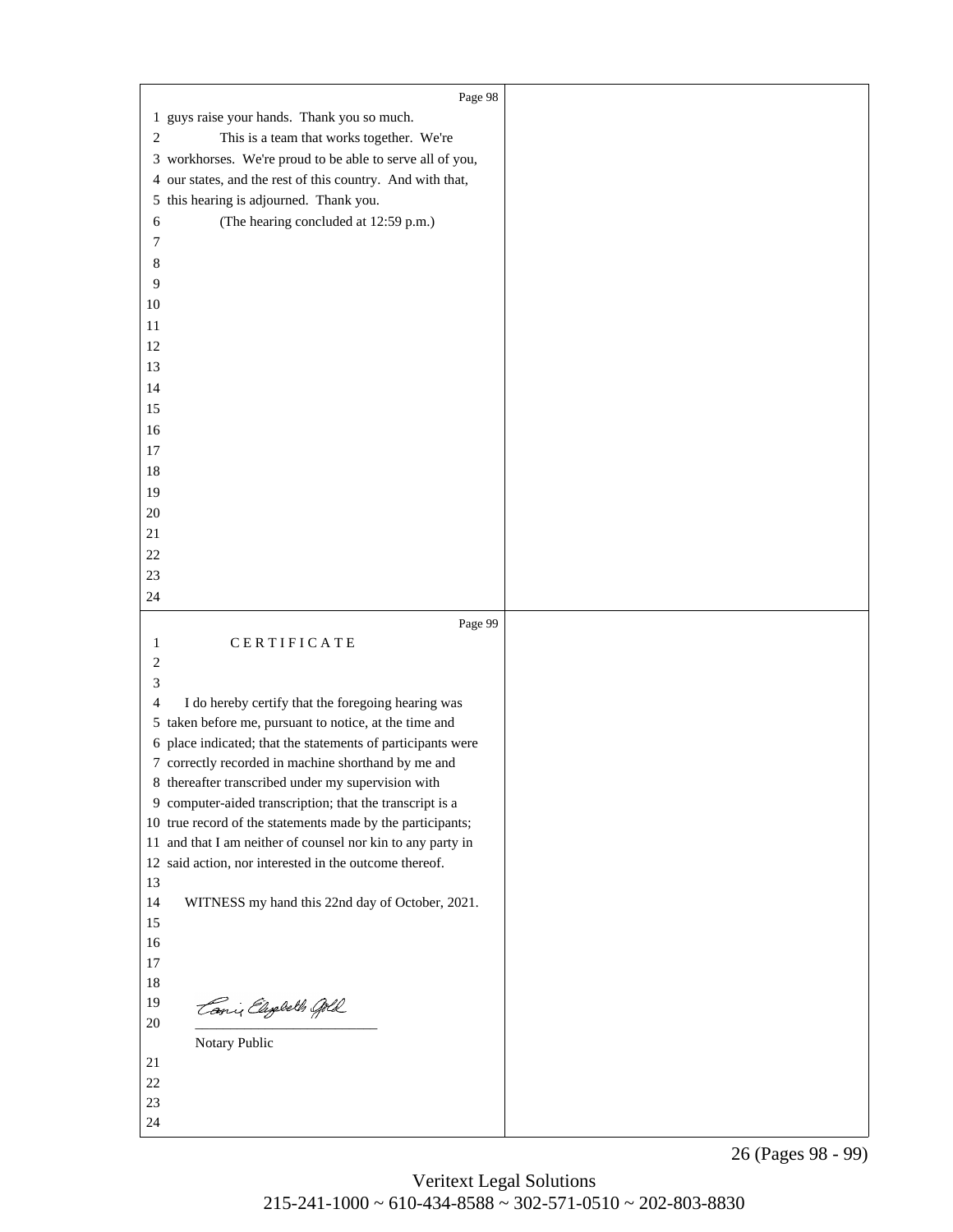# $[1 - \mathrm{access}]$

| $\mathbf{1}$                  | $\overline{2}$            | 300,000 94:5            | 6                                      |
|-------------------------------|---------------------------|-------------------------|----------------------------------------|
| 1 $44:14$                     | 2 10:9,12,13 16:22        | 31 49:15 50:11          | 60 15:11 46:16                         |
| 1,500 $47:457:1$              | 17:4 28:8 65:7            | 90:5                    | 600 46:17                              |
| 94:7                          | 95:10                     | 3293 29:19              | 600,000 91:6                           |
| 1,800 55:13                   | $2,000$ 43:23             | 34 50:16                | 63 44:16                               |
| 1.4 $52:1$                    | 20 $9:478:282:1$          | 35 22:24 41:20          | 69 95:20                               |
| 1.5 $38:1$                    | 85:9                      | 37 $2:12$               | 7                                      |
| 1.9 $51:24$                   | 200 88:7                  | 375,000 44:20           | 7 $5:6$                                |
| $1/2$ 44:17                   | 2000 36:10                | 380,000 79:24           | 700 33:14,15                           |
| 10 $28:845:13$                | 2010 39:23                | 3s $70:14$              | 72 44:4                                |
| 10,000 50:17                  | 2012 9:5 38:18            | $\overline{\mathbf{4}}$ | 75 55:14                               |
| 100 38:5                      | 2019 35:19 80:16          | 4 5:1 76:21,21,22       | 75,000 56:15                           |
| 100,000 8:4 50:15             | 2021 1:11 27:10           | 76:23                   |                                        |
| 78:17                         | 29:20 41:14,19            | 4,000 80:23             | 8                                      |
| 101 70:7                      | 99:14                     | 4,500 57:18             | 80 79:15                               |
| 11 35:11                      | $207 \quad 50:14$         | 40 3:20 12:18 41:7      | 88 79:14,15,17                         |
| 113 68:10                     | 21 2:8 36:11 56:5         | 45:12                   | 89 10:8,12,12                          |
| 11850 99:19                   | 22 47:5 49:16 94:7        | 40,000 78:16            | 16:22 17:3 95:10                       |
| 11:00 $1:14$                  | 22nd 99:14                | 400 62:12,12            | 8:00 70:7                              |
| 12 85:17,20 86:1              | 23 38:6                   | 43 2:13                 | 9                                      |
| 12:59 98:6                    | 24,000 40:15              | 448 50:17               | 97 44:3                                |
| <b>12th</b> 97:6              | 240 49:20                 | 46 43:24                | 99<br>16:1                             |
| 13 21:8 28:14                 | 25 5:7 31:19 85:9         | 48 96:10                | a                                      |
| 14 2:7 21:8 24:24             | 25,000 85:12              | 482 50:13,17            |                                        |
| 25:1                          | $26 \quad 2:11$           | 49 2:14                 | a.m. 1:14                              |
| 15 1:11 11:17,24              | 27 85:11                  | 5                       | ability $14:1,4,9$<br>52:23 64:15 67:3 |
| 150,000 44:2                  | 288 80:24                 | 5 $68:3,3,13,16,20$     | 82:22                                  |
| 17 68:1,4                     | 29th 97:4                 | 68:24,24                | <b>able</b> 4:12 12:7                  |
| 170 71:22                     | 3                         | 50 13:15 15:11          | 21:18 54:20 57:18                      |
| 173,000 28:8                  | 3 $2:644:17$              | 18:8 66:4 80:1          | 59:4 65:13 66:16                       |
| 175,000 71:22                 | <b>3,000</b> 34:22 89:4,8 | 90:19                   | 66:18 71:12,16                         |
| 1776 $5:1$                    | 89:23                     | 500 28:3 29:10          | 86:22 88:1,14                          |
| 1787 5:6                      | 3,300 50:16,18            | 44:5                    | 89:5,6,11,17,23                        |
| 18 70:21                      | 89:1                      | 55 11:4 49:18           | 91:17 94:3 98:3                        |
| 19 $29:3$                     | 3.4 $43:22$               | 53:19                   | absolutely 22:4                        |
| 1952 48:3,9                   | 30 11:1 78:16 80:1        | 555 1:14                | 23:1                                   |
| 1972<br>13:3                  | 90:19 95:20               | 58 2:14                 | abundance 50:2                         |
| <b>1983</b> 36:1<br>1987 13:9 | <b>30,000</b> 47:7 94:9   | 59 $44:16$              | access 3:9 6:19 8:7                    |
| 1997 36:7                     | 300 7:22 72:11            | 5s 68:6                 | 10:1 11:13 23:19                       |
|                               |                           |                         | 27:1 28:19,22                          |
|                               |                           |                         |                                        |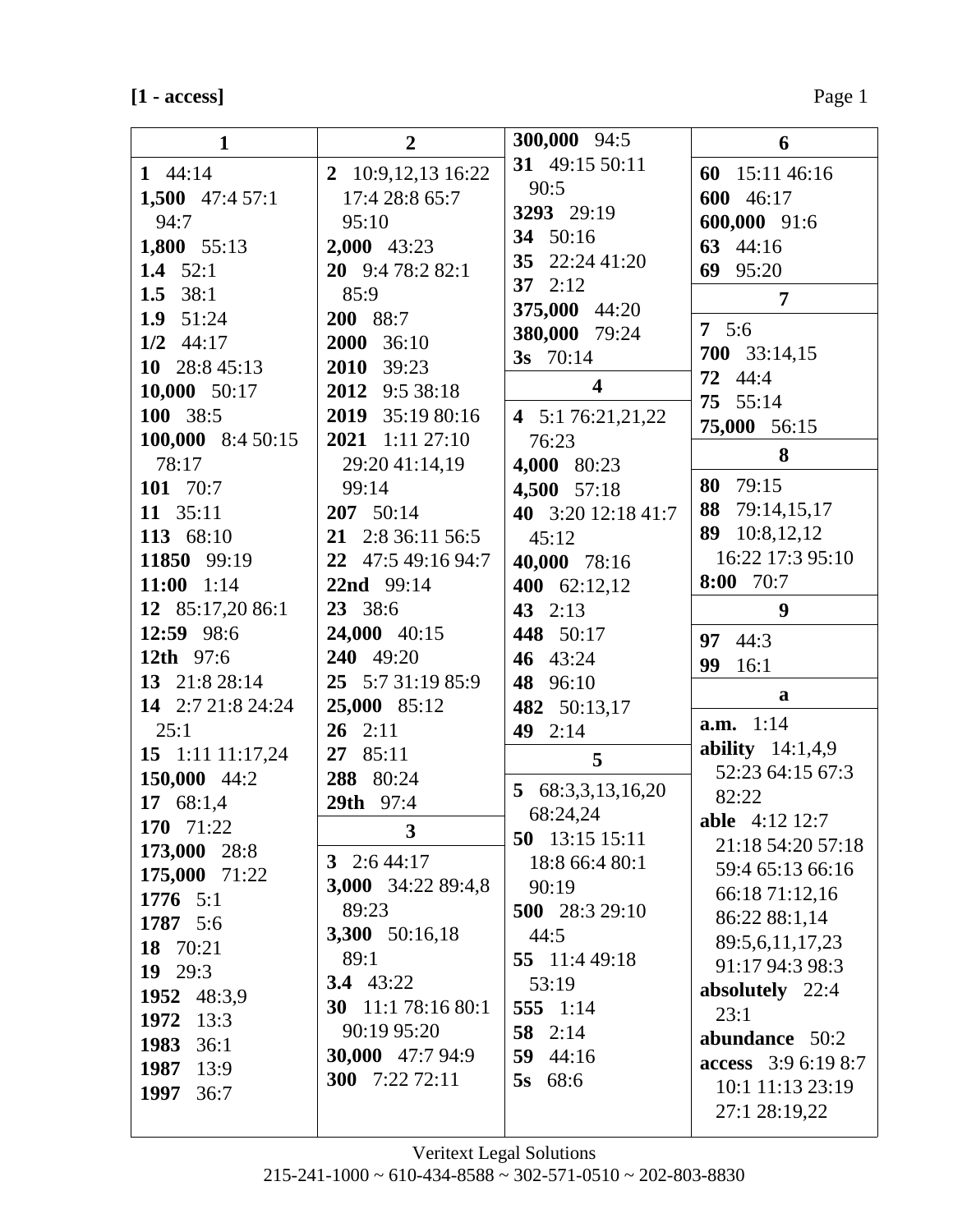# **[access - approach]** Page 2

 $\overline{\mathsf{L}}$ 

| 29:6 30:16,23             | 23:17 29:20 31:3         | 61:8                     | allowing 55:20           |
|---------------------------|--------------------------|--------------------------|--------------------------|
| 38:8 65:1 71:23           | 31:17 41:4 43:4          | affordable 28:24         | alternatives 19:6        |
| 72:3 81:5                 | 45:8,14 47:15            | 30:16 31:5               | <b>alto</b> 70:5         |
| accessibility 27:18       | 51:15 59:13 80:17        | affording 50:20          | amazing $25:20$          |
| 27:19                     | 82:24                    | afghanistan 68:22        | amazingly 19:5           |
| accessible 22:13          | addressed 35:13          | afternoon 92:17          | <b>amen</b> 31:8         |
| $accessing$ 1:4           | addressing 18:16         | age 52:12                | america $7:21,22$        |
| 22:11 38:11               | 23:8 25:18 41:22         | agencies 46:24           | 51:12 54:9,11,13         |
| accommodating             | adequate 7:2             | 53:24 63:9               | 67:13 77:14 81:4         |
| 19:11 55:19               | adjourn 96:19            | agency $27:13$           | american 22:5            |
| achieve 6:19              | adjourned 97:14          | agenda $41:13$           | 30:14 51:24              |
| act $9:2310:5,7$          | 98:5                     | aggregate 40:21          | americans 12:12          |
| 13:3 16:16 22:23          | adjust $21:18$           | aggressive 60:2          | 17:16 30:18,24           |
| 23:7 27:10 29:20          | administers 37:12        | aging 9:8 15:13          | 31:4 45:16               |
| 41:14,19 45:12            | administration           | 18:5 27:15 28:24         | amount 9:11              |
| 50:3 51:9 52:1            | 76:14 78:23 85:3         | 41:22 52:8 58:22         | 11:24 39:17              |
| 80:5,13                   | 95:16                    | 63:12 79:6               | amplify $40:22$          |
| <b>action</b> 20:20 38:23 | administrator            | ago 3:22 15:12           | anecdotal 91:3           |
| 99:12                     | 35:10 46:22              | 44:16 49:8 56:7          | announced 79:16          |
| actions 74:4              | <b>admiral</b> 48:21,22  | 56:14 62:12,13           | answer $82:22$           |
| active $43:24$            | <b>admit</b> 14:19       | 63:8 68:8 78:3,16        | 91:12 92:10              |
| activities 80:21          | advanced 81:18           | 93:1,13                  | <b>answers</b> 60:4 92:5 |
| activity 36:13            | advantage 63:13          | agree 75:24 92:8         | anybody 66:18            |
| acts 48:23 56:17          | 84:15                    | agreement 96:3,6         | 82:17 97:19              |
| 56:18 57:4                | adverse 8:11             | <b>ahead</b> 32:14 43:11 | anybody's 96:24          |
| adam 20:9,9,13,13         | 52:16                    | 48:9 83:12 92:2          | anyway 16:5 21:1         |
| adam's $20:10$            | advertising 82:7,7       | <b>aided</b> 99:9        | appear 49:9              |
| <b>added</b> 47:9         | advising 75:2            | air $4:3,4,6$ 23:16      | applicable 80:5          |
| addiction 25:20           | advisors 55:15           | 67:24 70:1,19            | application 54:5         |
| adding $44:13$            | advisory 61:20           | 72:1                     | applications 53:4        |
| addition 25:20            | 63:14                    | aircraft 68:2,16,17      | apply $54:1$             |
| 53:1 54:11 57:9           | advocate 25:22           | 68:18 69:20 70:14        | appreciate $42:10$       |
| 65:21                     | 47:17                    | 70:24                    | 51:11 54:12              |
| additional 2:14           | advocating 45:24         | airlift $4:6$            | appreciated 16:5         |
| 18:14 38:2,20             | aeration 49:7            | airplanes 67:24          | 55:17                    |
| 40:12,24 41:15            | <b>affect</b> 8:13 40:23 | 68:16 70:14,15,17        | apprentice 80:22         |
| 65:22 74:2 81:1           | 65:10 75:8               | airports 71:7            | apprenticeship           |
| 83:18 88:8                | <b>afford</b> 8:13 30:12 | <b>allow</b> 10:20,23    | 80:16,20 81:3,5,20       |
| additionally 97:2         | 61:4 65:13 72:6          | allowed 38:16            | 82:2,4,12                |
| <b>address</b> 7:16 9:23  | affordability            | 40:1,11 70:20            | approach 23:8            |
| 10:4 16:14 18:19          | 15:10 23:18 27:19        | 97:2                     | 81:12                    |
|                           |                          |                          |                          |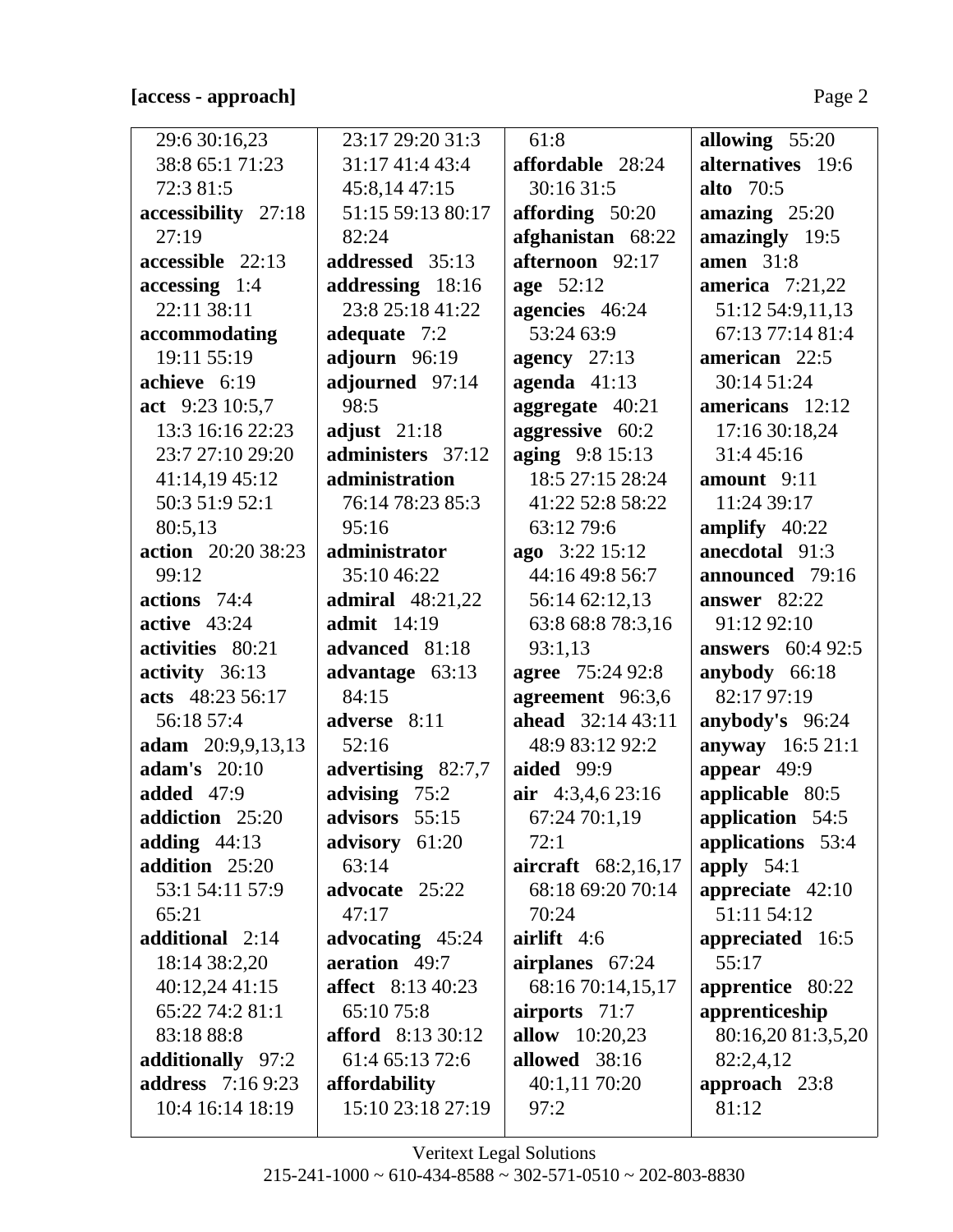## **[approached - blades]** Page 3

| approached 22:5         | 89:11 90:22              | <b>bag</b> $68:2269:10$   | <b>better</b> $3:923:19$    |
|-------------------------|--------------------------|---------------------------|-----------------------------|
| appropriate 55:21       | assistant $24:7,8,9$     | balance 68:6              | 23:22 25:22 41:13           |
| appropriations          | assisting $40:8$         | bananas $8:1,2$           | 42:6,17 88:16               |
| 54:23 55:4              | associate 2:11           | bang $67:5$               | beyond $10:1$               |
| appropriator            | 33:3 37:8                | banking $25:6$            | big $20:11,1921:5$          |
| 21:19 25:2              | associate's 84:9,17      | base 4:3,6,7 23:16        | 58:17 59:8 60:10            |
| approved 54:3           | associated 45:4          | 44:7 67:24 68:11          | 61:9 64:5 68:2              |
| approximately           | association 2:14         | 68:14 69:17 70:1          | 70:14,15,15 77:18           |
| 28:7 40:15 44:2         | 35:19,20 49:14,20        | 70:8,872:1                | 77:18 87:12 91:22           |
| 52:1                    | 49:22 73:17 74:16        | bases $71:6$              | <b>bigger</b> $66:268:3$    |
| area 58:14 65:23        | assuredly 60:6           | <b>basic</b> 30:17 46:7   | 86:14                       |
| 67:14                   | attacks 51:20            | 46:10 53:14               | <b>biggest</b> 56:18 57:3   |
| areas 28:12 40:17       | attended 57:9            | <b>basis</b> 10:6 16:23   | 64:11 78:10                 |
| 47:19 60:15,15          | attract 80:10            | 65:9,14 89:18             | <b>bill</b> 10:6,14,24      |
| 61:5 63:5 64:16         | attracts $57:10$         | bathe $28:7$              | 11:3,17 16:15,22            |
| 66:9                    | audience 59:22           | baucus $19:18$            | 16:23 17:2,3                |
| $\textbf{aroma}$ 14:23  | authorizations           | bay $1:14$                | 18:20 20:19 23:2            |
| array 18:2              | 21:21                    | <b>beach</b> 36:3,3,5     | 29:20 30:7 37:16            |
| asbestos 39:7           | authorize 21:19          | beaches 56:10             | 45:7 46:15 51:10            |
| aside $61:21$           | 55:1,2                   | 57:15,16                  | 62:5 66:1 96:8              |
| <b>asked</b> 11:21 76:9 | authorizes 22:24         | <b>bear</b> $47:1294:17$  | <b>billion</b> $11:4,17,24$ |
| assessment 89:2         | authorizing 41:20        | 94:21 95:24               | 22:24 41:20 53:19           |
| 89:12                   | <b>auto</b> 78:2,19 79:3 | bearing $12:18$           | billions $10:14$            |
| assessments 74:21       | automotive 77:14         | <b>beckley</b> 15:4 22:8  | <b>bills</b> $10:11\ 27:14$ |
| asset 61:22 62:3        | 77:22                    | <b>began</b> 13:6,6 36:1  | 29:3,11,15,23               |
| 63:5                    | average 50:23            | beginning $3:19$          | 44:12 46:7,8,14,16          |
| assets $62:6$           | 84:12                    | behalf $51:6$             | 47:13                       |
| assist 27:13 29:10      | avoid 46:17              | beings 48:5               | bipartisan 10:8             |
| 29:22 34:8 49:23        | award $4:4,5$            | <b>belated</b> 96:4       | 16:24 17:5 19:5             |
| 89:6 93:23 94:3         | <b>awia</b> 89:1         | <b>believe</b> 59:24 66:3 | 23:2 26:24 27:9             |
| assistance $1:52:13$    | $\mathbf b$              | 76:5,11 89:22             | 29:24,24 30:1,2             |
| $7:16$ 11:11,15         | <b>b</b> 84:12,12        | <b>believing</b> 16:19    | 45:20 53:20 95:21           |
| 23:7 29:13,19           | <b>back</b> 4:9 20:13    | beneficial 51:11          | birth $39:13$               |
| 34:13,22,23,24          | 32:8 41:13 69:14         | benefit 38:24             | birthday $16:1,4,8$         |
| 35:3 41:8,24 43:8       | 69:14 77:6 80:16         | 81:14                     | bit $4:205:1464:16$         |
| 43:14,19,21 45:10       |                          | <b>benefited</b> 40:14    | 67:8 86:20 92:19            |
| 45:15 46:6,7,8,14       | 82:12                    | benefits 38:19            | 96:19                       |
| 46:15 47:20 50:10       | backup $35:12$           | 39:5 81:2                 | <b>black</b> 70:8           |
| 51:13 53:1,3 54:5       | 68:10                    | <b>bernie</b> $16:20$     | <b>blades</b> 22:8 35:10    |
| 55:10 66:16,19          | backwash 52:5            | <b>best</b> 4:6 26:7,9    | 35:13,14,15 92:24           |
| 74:17 75:19 89:6        | <b>bad</b> 69:24         | 85:1 93:14,15             |                             |
|                         |                          |                           |                             |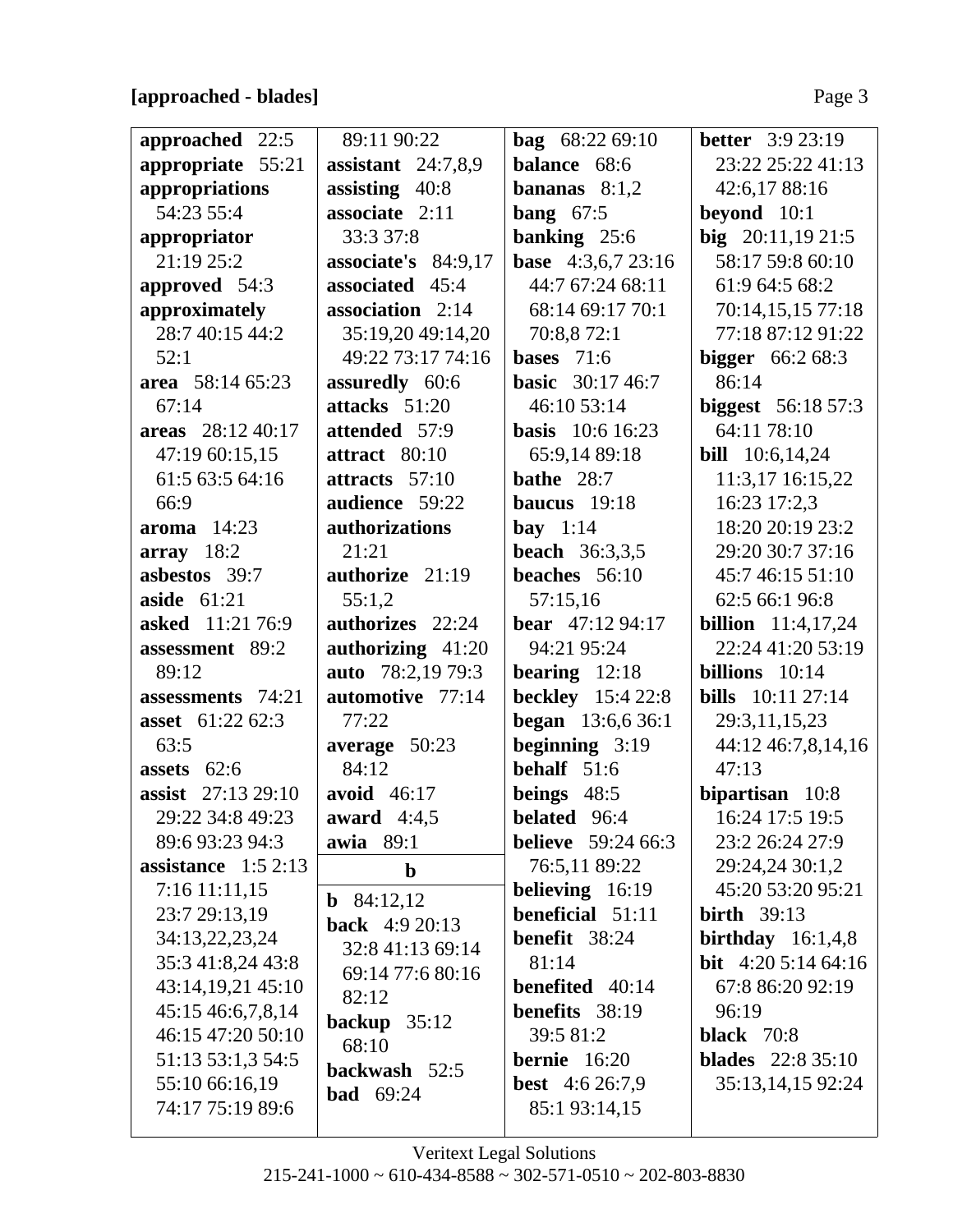# [blessing - challenge]

|--|--|--|

| blessing $26:4$           | business $58:197:4$  | 82:3,16 84:23      | 97:24                     |
|---------------------------|----------------------|--------------------|---------------------------|
| <b>block</b> 95:11        | businesses $4:11,17$ | 86:16,18 87:17,19  | carries 68:3,4            |
| <b>blood</b> 8:24         | 6:24 44:11           | 88:4,19,23,24 90:1 | cars 77:18,18             |
| <b>blunt</b> 2:10 3:14    | $\mathbf c$          | 90:3 91:2,21 95:4  | 78:17                     |
| 15:16 23:4 24:5           | c $2:232:1768:1,3$   | 95:14 97:15,23     | cases $31:20$             |
| 37:6 45:18 64:19          | 68:3,4,6,13,16,20    | capitol $14:20$    | cassandra 2:11            |
| board $69:1$              | 68:24,24 99:1,1      | 21:10              | 5:19,21,22 23:10          |
| <b>body</b> 9:19 59:15    | cabinet 6:23         | carcinogen 38:22   | 32:16,17 33:3,5,14        |
| 61:7                      | caesar $4:23,24$     | cardin $45:20$     | 36:20 37:7 42:10          |
| boiling $75:15,16$        | california 18:9      | care 77:24 83:4    | 75:23 77:2 87:4           |
| <b>bond</b> 37:16         | 70:5                 | career 36:1 80:11  | cast $5:2$                |
| <b>booker</b> 45:6 66:7   | call 9:18 16:9       | 80:22 81:11 82:6   | castle 3:20 12:17         |
| borders 10:1              | 68:12 83:3 87:4      | 82:8 83:21 85:18   | 21:2                      |
| borrowed 13:19            | called 3:20 56:23    | cargo 68:23 69:11  | catch 59:4 73:22          |
| <b>bottled</b> 28:6 65:13 | 78:23 84:11          | caring $96:17$     | cause 9:11                |
| <b>bottom</b> $36:15$     | calling 16:3 26:15   | carpenter 56:21    | causing $52:10$           |
| <b>bound</b> 32:1 53:13   | calls 15:24 73:12    | carper 1:15,17 2:5 | celebration 77:11         |
| <b>break</b> 9:21 32:7    | cancer 39:12         | 3:1,2 10:11 14:16  | cell 68:12                |
| breaking 5:3              | capability 76:17     | 14:23 15:20 16:7   | cells $8:24$              |
| <b>bridges</b> 17:7 20:18 | 76:18                | 19:9,15 20:12      | center 23:15 77:14        |
| 95:8                      | capital 3:18,184:1   | 21:15 22:1 23:24   | <b>central</b> 8:22 23:1  |
| <b>brief</b> $93:1$       | $4:2,17$ 61:23 62:1  | 24:16,19 25:1,5    | centuries 12:20           |
| bringing $3:22$           | capito 1:17 2:6 3:3  | 26:2,5,13 27:22,23 | certain 4:13 17:8         |
| 19:22                     | 3:13 10:3,10 12:4    | 30:2 31:1,7 32:5   | 58:23 64:15               |
| <b>broad</b> 25:9 95:21   | 12:15 14:5,13,15     | 32:21,23 33:2,8,10 | certainly 14:8            |
| broadband 17:7            | 16:10 20:10 21:14    | 33:13,22,24 34:7   | 54:17 60:6 61:10          |
| <b>broke</b> 35:20        | 22:1 24:22,24        | 34:11,17,20 35:9   | 67:7                      |
| broken 75:6               | 25:3 26:3,8,13       | 37:4 42:9,14,15,19 | certainty 76:24           |
| buck $67:5$               | 31:2 37:3 42:14      | 42:22,24 43:2,9,11 | certificate 84:17         |
| budget $46:2$             | 43:3 45:6,19,21      | 43:17 45:21 48:8   | 84:18                     |
| <b>build</b> $15:1041:13$ | 48:15,17 49:3,4      | 48:13,16,19,21     | certified 50:4            |
| building $18:11$          | 51:8 54:24 55:7      | 49:5,15 51:7       | <b>certify</b> 81:10 99:4 |
| 57:4 68:9 95:11           | 56:1 58:5,8 59:1,6   | 54:16 55:23 57:14  | chair 3:3 23:20           |
| <b>built</b> 15:11 83:15  | 59:20 60:17,20,22    | 58:3 62:8,12,16,19 | chairman 1:15             |
| 88:16 93:18               | 61:16 62:3,11,14     | 67:16 69:23 73:2   | 16:13 17:13 22:1          |
| bunch $79:9$              | 62:17,21 63:17,20    | 73:6 74:6,12       | 24:18,19 26:2,21          |
| <b>burden</b> 40:9 44:15  | 63:24 64:3,7,9       | 75:21 76:8,23      | 42:13,23 43:2             |
| 47:6,13 94:21             | 65:15,24 66:15       | 77:5 82:17 83:5    | 49:5 54:8 55:7            |
| buried $63:23$            | 67:17,18 68:8        | 83:12 84:4,24      | 60:1 62:4 67:15           |
| burton $78:10$            | 69:22 71:15 76:6     | 86:7,11,14 92:14   | challenge 17:8,9          |
|                           | 77:7 78:24 81:22     | 93:5 94:24 95:3    | 50:22 54:2 65:17          |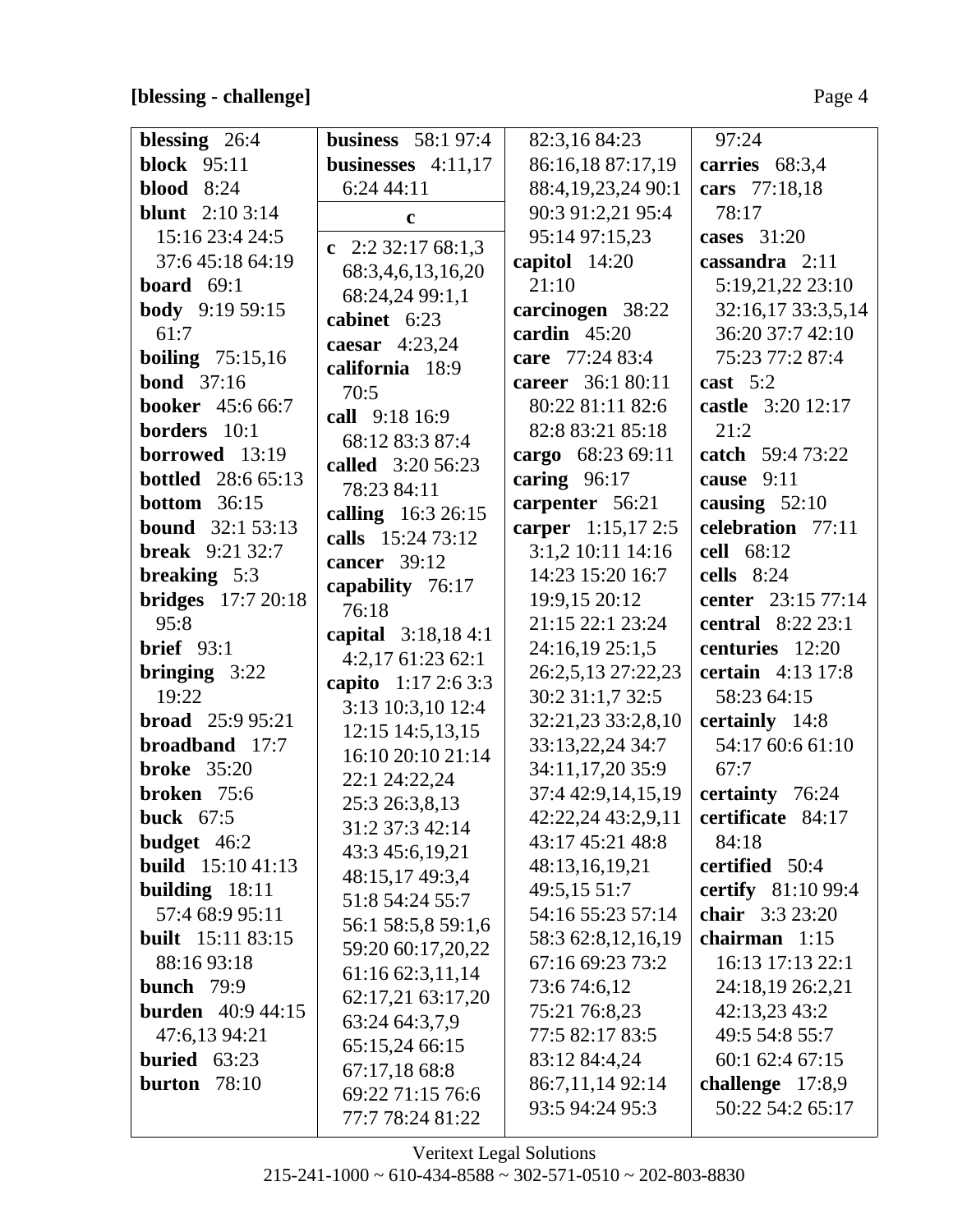## **[challenge - communities]** Page 5

| 72:17               | <b>chuck</b> 16:7 19:17 | 32:23 33:1,3,6,9   | 25:17 29:8        |
|---------------------|-------------------------|--------------------|-------------------|
| challenged 44:5     | 79:13,16                | 33:12,20,23 34:2   | commission 60:19  |
| challenges $1:26:6$ | church $31:13$          | 34:10 37:1,7       | committed 18:16   |
| 15:9,12 16:14       | circuit 83:3            | 58:13,19 59:2,11   | 53:23             |
| 17:24 18:3,4,15,16  | cities 9:3 13:18        | 64:10,18 65:16     | committee 1:9,13  |
| 22:10 23:17 26:17   | citizens $9:15,24,24$   | 66:14 75:24 77:4   | 1:15 3:3 14:14    |
| 38:10 44:9 45:8     | 12:5 39:20 47:12        | 83:11,13 87:9,18   | 16:18,20 19:19,19 |
| 52:24 55:15 64:11   | 58:12 67:4 94:21        | 87:21              | 20:16,17 22:17,19 |
| 77:22 78:10         | city $14:2439:23$       | coleman $23:15$    | 23:21 24:10,12    |
| change $32:12$      | 48:4 62:7,22            | collaborates 53:11 | 25:6,8,8 27:5,8   |
| 41:23 82:8 86:23    | 66:24 85:22 88:7        | colleague 24:3     | 29:9 37:2 42:3    |
| 87:12 96:6,12       | civic $46:4$            | 30:1               | 46:1 47:22 49:10  |
| charge $60:1$       | clarity $63:21$         | colleagues 30:4    | 54:9,12,23 55:1   |
| charity 46:4        | class 74:15 80:19       | 47:24 54:24 79:12  | 59:16 95:5,9      |
| charleston 91:3     | classroom 81:1          | college $53:13$    | committee's 25:14 |
| <b>check</b> 76:10  | clean $6:209:14$        | 83:23 84:5,6,10,16 | committees 21:7   |
| checked 76:11       | $10:1$ 11:1,5,13        | 85:6,7             | 21:12 24:21 25:6  |
| checks 69:4         | 12:5 13:3 25:16         | colleges $77:13$   | common 17:4       |
| chemical 18:4       | 26:19 28:7,19,20        | 86:15              | 95:15             |
| 71:3 91:4,5,10,15   | 29:6 30:16 31:4         | color 25:19 29:17  | commonsense       |
| chemicals 7:15      | 38:8,11 50:2            | 40:16,19           | 17:5              |
| 9:18,1952:15        | 67:19,19 71:9           | combination        | communicator      |
| 67:19 71:12         | 72:20 73:3,11           | 37:20              | 15:23             |
| chemistry 31:11     | 74:9 80:5 95:6          | come 4:9 17:16     | communities 1:3   |
| chemists 51:4       | cleanest 57:16          | 32:8 55:2,3 56:8   | 6:8 7:15 9:7,12   |
| chevrolet 78:4      | clear $7:10$            | 56:10,11,13 69:14  | 10:16 11:12,15,20 |
| chicken 8:2 88:12   | clearance 69:2          | 74:4,21 77:6       | 12:3 13:7,18 14:7 |
| chickens 7:21,23    | climate $41:23$         | 78:11 85:23 89:6   | 14:8 18:1,13      |
| 55:3 72:10,11,12    | 86:23 87:12 96:6        | 93:23              | 22:11,15 25:19    |
| chief's $4:5$       | climbed $69:3$          | comes 7:6 20:13    | 26:18 27:1,13,18  |
| children $8:17,20$  | close 12:16 35:14       | 31:21 88:12 90:21  | 27:21,24 28:5,11  |
| 9:12 12:7 64:15     | 64:24 70:5 73:14        | coming $14:16$     | 29:16,17 35:1     |
| chocolate $4:13,14$ | 90:12 95:3 97:3         | 53:10 57:14 66:6   | 37:22 38:3,8,10   |
| 4:14 14:23 15:2     | closely $78:24$         | 68:9 70:8 77:9     | 40:18,18,19,19,21 |
| choose 8:6          | closer 70:10,10         | 82:12 84:13        | 40:22 41:1,1,2,9  |
| chris 3:13 20:23    | closing $42:297:7$      | commander 4:5      | 41:17,20 42:1     |
| 21:23 24:2 31:10    | <b>coast</b> 86:24      | comment 85:16      | 43:5,15,23 44:4,4 |
| 55:5,23             | coastal $90:8,9$        | comments 37:6      | 44:5,9,12,15 45:1 |
| christopher 2:7     | code 30:15              | 64:20              | 45:9 47:16,21     |
| chronic 52:10       | codes 2:11 5:20         | commerce $24:10$   | 49:20,23 50:19,23 |
|                     | 32:17,19,20,21,22       | 24:12,14 25:11,14  | 51:1,7,14 52:8,17 |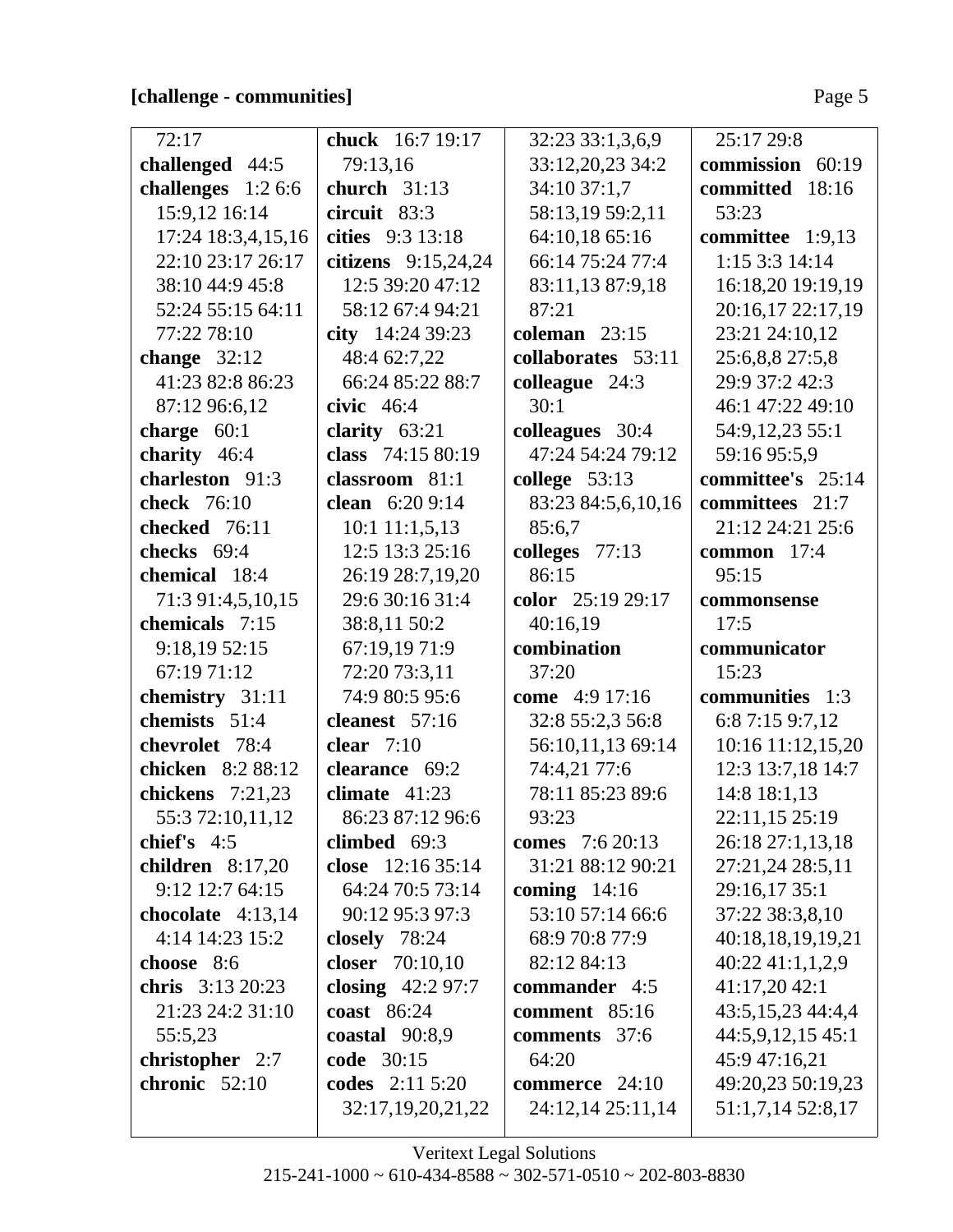## **[communities - create]** Page 6

| 52:20 53:2 54:1,7        | concert $56:14$          | 71:8 72:4 75:5,16         | counsel 99:11      |
|--------------------------|--------------------------|---------------------------|--------------------|
| 55:16 58:23 61:12        | concerts 57:3,9          | 92:20,21                  | counties 7:21      |
| 65:11 66:23 70:1         | concluded 98:6           | continue 29:13            | 13:18              |
| 71:24 80:6 81:10         | conference<br>78:4       | 75:4                      | country $3:10,21$  |
| 81:16 82:14 87:24        | confidence 91:24         | continued 13:1            | 4:9 8:1,17 10:15   |
| 88:9 92:21,22            | congress $2:11$          | 19:2 75:3,19              | 11:16 17:22 22:22  |
| community 2:13           | 31:10 51:23 72:19        | continues 36:11           | 23:18 26:8,9,16    |
| 11:1,6,8 13:23           | 73:2 74:8 95:16          | 67:20                     | 27:1 29:14 31:22   |
| 28:2,22 30:10            | congresswoman            | continuing $42:6$         | 41:21 44:3 56:18   |
| 34:13 39:2,4             | 3:15 5:19 6:24           | contribute 8:11           | 71:7 79:8 80:1     |
| 40:12 43:8,19,21         | 23:4 24:5 25:9           | control $24:15$           | 84:19 98:4         |
| 45:13 46:13 48:6         | <b>connect</b> 10:20,23  | controller 70:19          | country's $51:19$  |
| 50:8,14 51:3 67:1        | 28:12 39:21 40:2         | conversations             | county 1:14 6:21   |
| 77:13 80:9 84:10         | 93:24                    | 20:14                     | 7:19,20,22 8:3     |
| 93:7                     | connected 45:2           | <b>cook</b> 28:7          | 10:17 21:2,3       |
| community's              | 66:18                    | coons $1:172:7$           | 23:11 28:2,9       |
| 38:23 65:22              | connecting 40:9          | 3:14 6:21 14:17           | 55:11 66:20 77:11  |
| compared 11:22           | connection 39:6          | 20:23 21:18,24            | 77:12,12 78:22     |
| 11:22                    | connections 38:14        | 24:2 26:4 27:3            | county's 8:4 28:10 |
| compile 97:4             | conquer $74:5$           | 31:9 37:5 43:3            | couple 4:19,24     |
| complete 89:5            | consensus 95:19          | 49:6 54:19 55:4,6         | 24:21 26:23 46:21  |
| completing 90:21         | <b>consent</b> 96:20,23  | coordinating 61:7         | 60:10 67:23 76:18  |
| complex 29:21            | consider 66:8            | coordinator 82:5          | 79:11 84:20 86:16  |
| compliance 50:2          | consistency 38:15        | 85:19                     | 92:18,24 96:1      |
| 51:17                    | consolidation            | coped $44:18$             | coupled $80:11$    |
| complicated 53:4         | 82:20                    | coping $15:15$            | course $61:16$     |
| complying 80:4           | constitution 5:9         | copper 51:17 53:5         | court 1:14         |
| components 93:19         | 5:11                     | corporate 46:5            | courthouse 19:10   |
| compounded               | consumer 25:12           | corrective 74:3           | covered 69:19,19   |
| 50:22 52:16              | <b>contain</b> 7:13 39:7 | correctly 99:7            | covid 29:3 44:8,19 |
| compounding              | contained 17:2           | cost 29:1 44:6 47:2       | 44:23 46:15 89:13  |
| 40:7                     | contaminant 8:19         | 47:7,11 52:14             | 89:16              |
| compounds 46:19          | 39:9                     | 61:4 63:11 94:8           | cows $55:2$        |
| computer 99:9            | contaminants 8:10        | 94:20                     | craft $23:19$      |
| concentrates             | 40:4 46:19 65:4          | costs $40:1360:23$        | crafting $51:8$    |
| 75:17                    | 65:10 92:24              | 94:5,18                   | 54:13              |
| concentrations           | contaminated             | <b>council</b> 23:11 61:2 | crash 69:19 70:12  |
| 51:18                    | 28:1 45:3 75:1,15        | 61:20 63:15 66:24         | 70:23              |
| <b>concern</b> 7:11 52:7 | contamination 7:7        | councilman 36:10          | crashed $68:13$    |
| concerned 8:18           | 9:3,6,17 35:14           | councilperson             | create 6:16,167:4  |
| 46:18 64:21              | 39:11 40:5 51:17         | 61:14                     | 39:16 45:8 46:1    |
|                          |                          |                           |                    |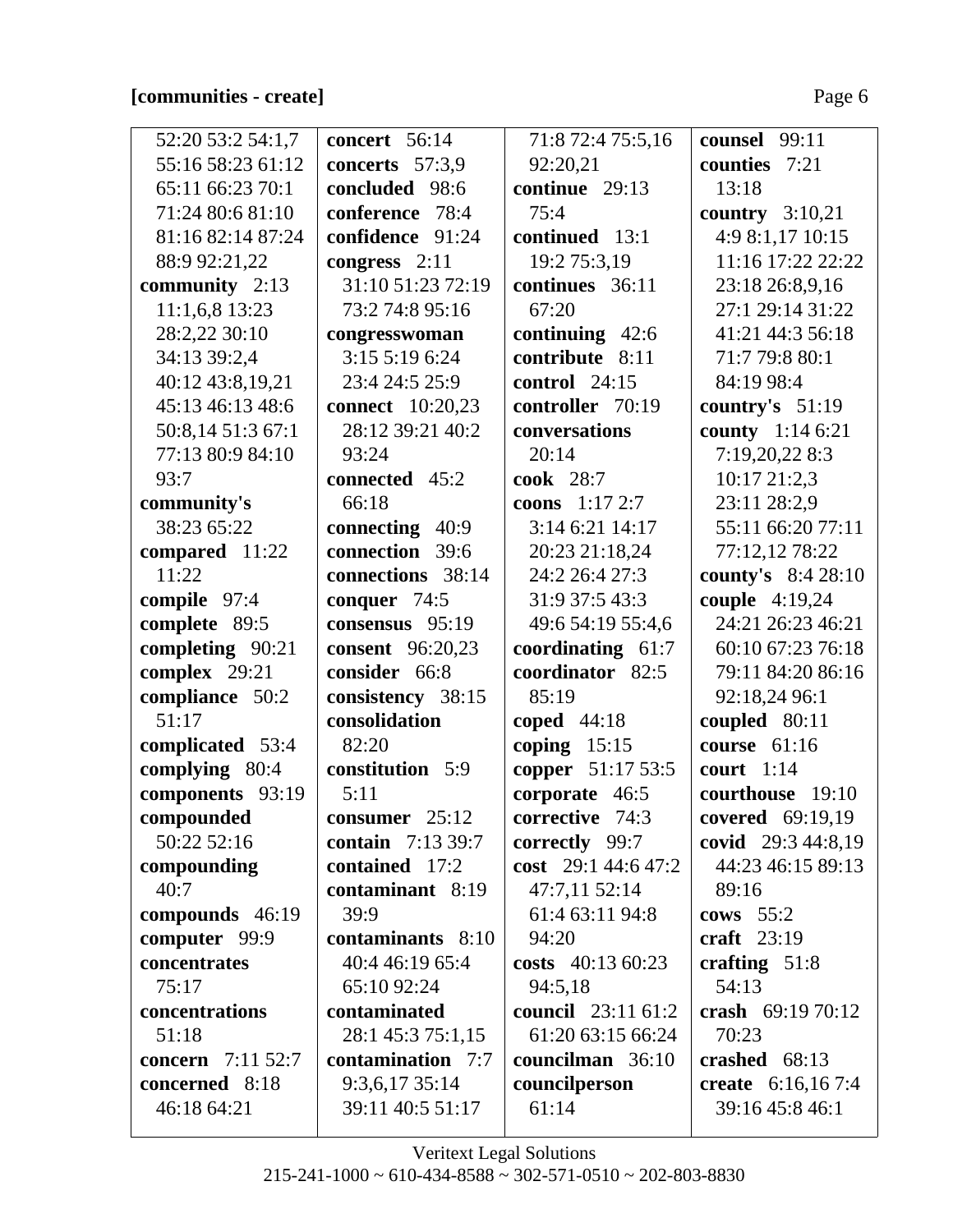# **[create - developed]** Page 7

| 72:13 85:9 95:18          | days $5:1,793:4$          | 6:14 7:9,22,23     | delineations 63:20      |
|---------------------------|---------------------------|--------------------|-------------------------|
| <b>created</b> 13:6,11,11 | <b>dead</b> 39:16         | 8:16 9:5,16,24     | deliver $22:12$         |
| 78:21                     | deal 71:15 90:9           | 11:7 12:3,17,19    | 30:24 47:20 81:15       |
| creating $57:4$           | dealer 78:20              | 14:22,22 15:7      | delivered 22:5          |
| 71:18                     | dealers 77:23 79:4        | 19:13 20:9 22:7    | 93:19                   |
| creation $6:177:5$        | dealership 78:2           | 25:21 26:16 28:7   | delivers 55:5           |
| crews 69:16 71:4          | <b>dealing</b> 88:5 92:24 | 31:23 33:4 34:4    | delivery 39:1           |
| crisis $27:2047:1$        | 95:6                      | 34:14 35:2,6,18,20 | demand 52:18            |
| 93:9                      | dealt $62:5$              | 35:21,24 37:9,10   | 54:4 84:8               |
| criteria 28:17            | debated 5:8               | 37:12,18 38:10     | democrat 19:21          |
| critical 17:24            | debating $5:10$           | 39:3,10 40:17      | 95:4                    |
| 22:14 47:20 49:21         | debbie 30:5               | 41:3 42:7 43:7,14  | density 50:21           |
| 75:3                      | <b>debt</b> 11:9          | 43:24 44:20 46:12  | 80:12                   |
| critically 22:24          | decade 78:15              | 46:21 47:16 49:3   | department 37:8         |
| crumbling $52:12$         | decades 10:18,19          | 49:12,14,19 50:13  | 76:12,14,15 80:15       |
| crushing 47:6             | 10:22 28:1,18             | 51:23 53:9,11,15   | 81:20                   |
| culminated 29:2           | 52:10                     | 54:1 56:6,21       | depend $71:21$          |
| cumulative 40:23          | december 5:6              | 58:12,16,22 59:12  | dependent 28:10         |
| current $33:13$           | decentralized 66:4        | 59:15,19 61:7,10   | deprived 30:18          |
| currently 53:11           | decided $4:121:4$         | 63:6 68:9 71:20    | depths $74:23$          |
| customer 23:7             | 34:5                      | 72:9,11 73:17      | <b>deputy</b> 2:11 33:3 |
| 29:19 44:7 45:10          | decisions 67:4            | 74:1,18 76:12      | 37:8 76:13              |
| customers 44:11           | declaration 5:3           | 80:9,12,14,20      | described 40:14         |
| cyber $51:20$             | decompose 9:21            | 81:21 83:1,15      | design $54:6$           |
| cycle $45:5$              | decrease 46:5             | 84:2,2,10 85:13    | designed 57:22          |
| d                         | dedicated 33:15           | 86:12 92:20 95:15  | desk 23:3 66:2          |
| <b>d</b> 32:17            | dedication 23:21          | delaware's 15:15   | desperately 17:21       |
| dad $6:11$                | 77:14                     | 52:7 81:2          | despite 28:13           |
| daily 65:14 89:18         | deeds 3:22 12:18          | delawarean 7:7     | detail 58:20            |
| damage 8:21 9:10          | deeply $54:11$            | 30:14              | details 16:17           |
| damaged 88:6              | defects 39:13             | delawareans 28:8   | detected 46:21          |
| damaging $71:13$          | defending $51:20$         | 33:17 40:15 71:21  | deterioration           |
| dangerous 40:20           | defer $44:13$             | delawarians 8:9    | 52:13                   |
| <b>danny</b> 97:20        | definitive 60:4           | delegation 25:21   | determination           |
| data 90:19                | <b>degree</b> 83:23 84:8  | 26:6,8             | 15:22                   |
| <b>date</b> 90:13,17      | 84:9,17                   | deliberating 5:7   | determine 59:4          |
| daughter $6:12$           | del 77:12,15 78:22        | deligation 26:9    | determined 32:2         |
| day $5:915:216:8$         | 84:9                      | delighted 3:13     | devastating 93:7        |
| 26:19 31:4 57:3,3         | delaware $2:6,8,11$       | 5:16 6:4 21:4      | develop $64:15$         |
| 69:21 73:10 80:7          | 2:12,13 3:19,20,23        | 25:23 49:1 57:24   | developed 12:23         |
| 81:19 99:14               | 4:15:2,8,116:8,9          |                    | 62:24 95:19 96:11       |
|                           |                           |                    |                         |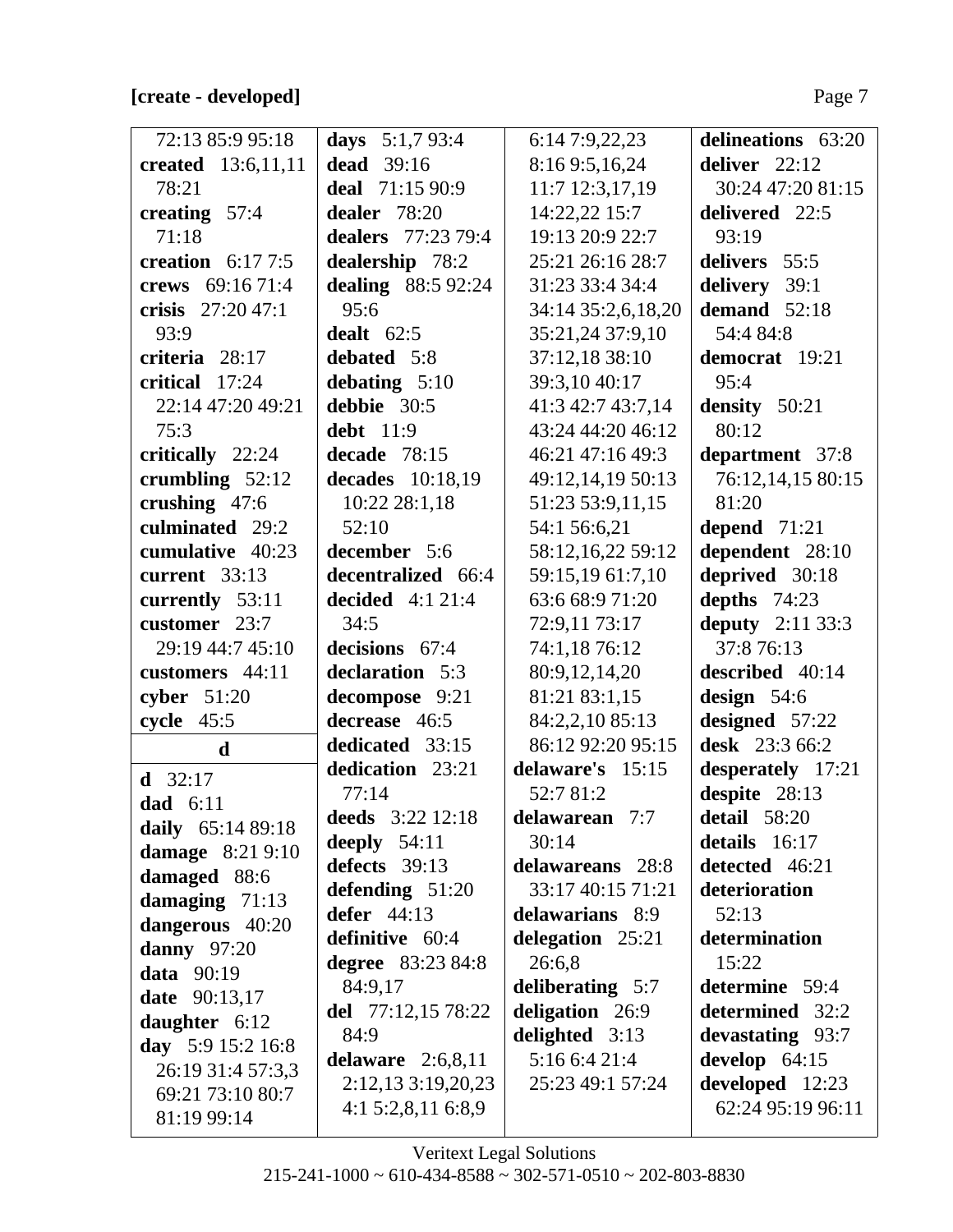#### [development - elected]

| development         | distance 70:9        | drilled $12:22$    | 90:3,4 91:20                |
|---------------------|----------------------|--------------------|-----------------------------|
| 41:21 57:19 78:23   | distinct $13:12$     | drilling $64:4$    | duties $51:2$               |
| 80:21 81:12         | distress 14:7        | drink 7:1 12:7     | dwindling $44:7$            |
| devout 31:9         | distressed 43:23     | 13:1 28:6 31:20    | dwsrf 37:15 40:7            |
| dianne $79:15$      | distribution 36:2    | 31:21,24 71:13     | dynamic $52:14$             |
| died $70:22$        | 36:9 39:6,24         | 91:24              | e                           |
| <b>dies</b> 48:5    | 40:10                | drinking $1:43:9$  | e $2:232:1799:1,1$          |
| differences 58:10   | district 85:18       | 6:6,207:68:5,19    | earlier 16:15               |
| different 56:6,8    | districts 60:11      | 9:1,4 10:2,5 11:4  | 27:11 29:18 30:8            |
| 70:18 73:15 83:21   | divinity $31:12$     | 11:13 12:6 13:8    | 64:19 72:10 77:10           |
| 86:24 87:5 90:7,8   | division $2:12$ 33:4 | 13:12 14:10 16:15  | 79:13 94:9                  |
| difficult 17:7      | 33:7 37:9,10 38:4    | 17:17 18:20 22:13  | early 4:23 59:4             |
| difficulty 50:20    | 76:16,17             | 22:22 25:12 26:19  | 62:24 70:6 83:19            |
| dingell $24:1730:5$ | dnrec $74:23$        | 27:9,14,15 28:15   | 83:20                       |
| directly 10:15      | dogged $15:22$       | 28:19 29:1,6,11,23 |                             |
| 49:22               | doing 7:18 11:22     | 30:22 31:5 33:17   | eating 8:2<br>economic 15:9 |
| director $2:11,13$  | 16:21 20:2 32:3      | 37:12,12,17,19,24  | 44:2 47:18 78:23            |
| 33:4 35:18 37:8     | 42:10 54:24 82:12    | 38:8,11,23 40:6    | economically                |
| 49:13               | 82:14 84:2 90:18     | 41:13,1842:7       | 64:15                       |
| directors 85:23     | 97:9                 | 45:3 50:20 51:9    | economies 50:22             |
| disabilities 8:23   | dollars $10:14$      | 52:3 60:3 63:7     | 52:22 83:17                 |
| disadvantaged 1:3   | 13:16 21:20,21       | 64:13,24 67:20     | <b>eda</b> 61:3             |
| 6:8 11:6,12,15      | 54:3 76:19           | 71:5,19,21 72:21   | educate 74:24               |
| 22:10 26:18 37:22   | donations 46:6       | 73:7,11,15 74:10   | 89:21                       |
| 38:2 40:12 41:17    | double $31:12$       | 75:8 76:19 80:5,7  | educated 50:5               |
| 47:21 52:8 55:16    | 46:14                | 89:19 93:11 95:6   | education 53:12             |
| 65:22               | dover 1:15 3:18      | driving $15:644:1$ | 54:6 64:14 65:20            |
| discuss 38:7        | 4:1,6,12,205:2       | 68:8 70:5,7        | 75:18 76:3,4                |
| discussed 16:24     | 14:21 23:16 49:11    | $drop \quad 44:10$ | effective 67:14             |
| diseases $45:5$     | 49:18 56:15,22       | <b>dual</b> 70:16  | effects 91:11               |
| disparate 16:19     | 67:24 70:1 72:1,1    | due $47:13\,50:21$ | effort 41:5                 |
| disparity 25:18     | dover's $3:18$       | 52:22 58:22 80:11  | efforts 95:18               |
| disposal 47:9       | downpayment          | 87:11 88:5         | egg 88:12                   |
| 94:19               | 11:19                | duncan $2:136:1$   | eight 33:7,8 68:7           |
| disposed 94:19      | downs $56:15$        | 35:17 49:2,5,13    | 85:20                       |
| disproportionate    | draft $5:8$          | 57:8 58:2 60:7,14  | eighth $91:15$              |
| 65:11               | drainage 88:16       | 60:18,21 61:14,18  | either 17:14 77:19          |
| disproportionately  | draw $14:2$          | 62:10 63:7,19,22   | elected $21:2,3$            |
| 18:2 29:16          | draws $57:10$        | 64:1,4,8 73:1,5,8  | 36:10 49:16 56:5            |
| disrepair 75:8      | dream $15:2$         | 79:24 82:1,4 83:1  | 61:19                       |
|                     |                      | 85:16 86:8,13      |                             |
|                     |                      |                    |                             |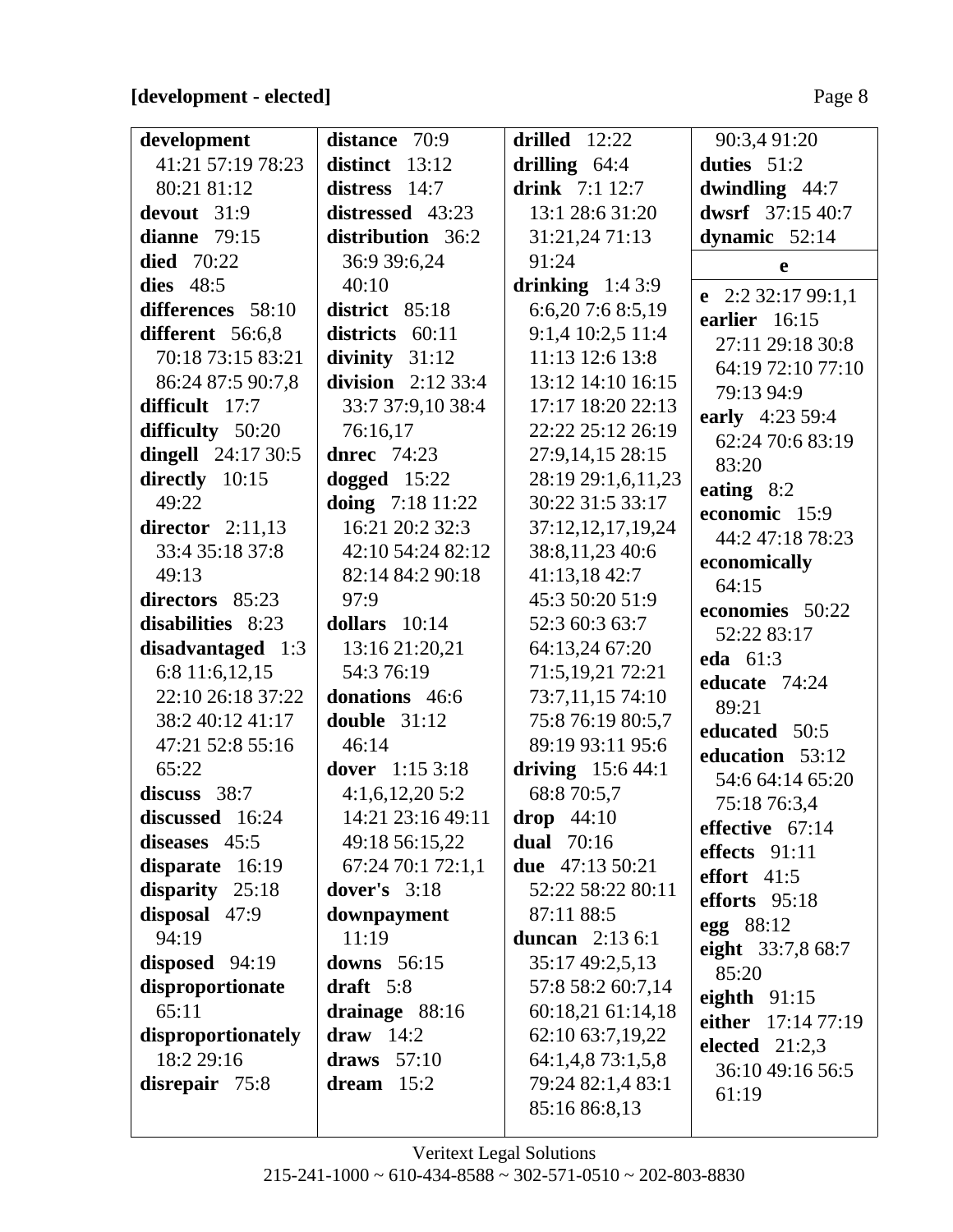## **[election - famous]** Page 9

| election 21:5          | enjoyed 49:15        | established 27:12  | experienced 53:9          |
|------------------------|----------------------|--------------------|---------------------------|
| 79:17                  | ensure 9:12,14,23    | 59:17 81:6         | expertise 67:10           |
| electric 77:20 78:5    | 12:12 47:24 72:20    | establishing 29:21 | 83:18 92:11               |
| element 7:3            | 73:3 74:8            | estimated 44:20    | experts 51:3              |
| eliminate 39:16        | ensuring $18:22,24$  | estimates 44:14    | explain 43:11             |
| 72:7 74:3              | enter 9:19,20        | evenings 20:2      | expose 83:24              |
| ellendale $10:16,19$   | entertainment        | event 21:17 78:7   | exposure 8:21             |
| 10:22 13:23 28:2       | 58:4                 | events 57:11 86:22 | expound 64:16             |
| 28:6,18                | enthusiastically     | 86:24 89:10        | extended 39:18            |
| emergency 29:5         | 51:10                | eventually 19:21   | extract 73:18             |
| 89:3 90:17 91:9        | entire 37:2 42:3     | 77:19,21           | extreme 86:22             |
| emerging 46:19         | 47:17                | everybody 14:18    | f                         |
| 47:15                  | entities 13:17 73:9  | 16:1 69:21,23      | $f$ 99:1                  |
| employee 79:11         | entity 61:4 78:23    | 84:4,5 86:19       | face 7:7 22:11            |
| 82:19                  | environment 1:10     | everyday 17:16     | 26:19 38:11 40:3          |
| employees 82:19        | 3:4 6:17 7:4 9:20    | exacerbated 29:4   | 40:19 44:9 55:16          |
| employers 44:10        | 23:22 25:10 30:13    | 44:8               |                           |
| 81:16                  | 37:2 42:3 49:10      | exactly 66:17      | faces $48:6$              |
| enables $12:10$        | 95:18                | exaggeration 50:7  | facilities 38:17          |
| enacted 13:5           | environmental        | example 27:8       | 39:8                      |
| enacting 92:7          | 23:12 27:12 40:4     | 38:19 39:3 71:17   | facility 35:21            |
| enactment 51:10        | 41:2,6,9 51:15       | 71:18              | 36:12 39:20 52:5          |
| encompass 87:1         | 54:14 65:10          | exams $85:22$      | facing $6:6$ 17:23        |
| encouraged 23:14       | epa 13:6,6 44:14     | exceeds 38:1       | 18:17 22:22               |
| encourages 31:17       | 46:2 53:5,21 60:4    | excellence 77:15   | fact 50:23 80:18          |
| ended 20:15 69:15      | 90:13 93:10          | $excess$ 8:10      | factor $44:2$             |
| 85:20 91:22            | epidemic 25:20       | exciting $57:5$    | factors 40:5              |
| ends 29:12 39:17       | epw 16:18 76:10      | executive 2:13     | factory $4:14,15,15$      |
| energy 24:10,14        | <b>equip</b> 87:24   | 6:22 21:3 35:18    | failing $52:12$           |
| 25:11,14,17 29:8       | equipment 93:19      | 49:13 55:11        | failures $52:10$          |
| <b>engage</b> 83:19,20 | equity $42:5$        | exemplary 27:2     | fair $94:16$              |
| 83:22                  | erodes 91:23         | existing 18:22     | fairs $82:15$             |
| engine 69:5,7,9,9      | <b>error</b> 70:20   | 35:13 93:15 94:1   | faith $31:10$             |
| 70:15                  | especially $6:78:17$ | expanded 81:4      | fall $46:2089:14$         |
| engineer $69:4,8$      | 9:11 39:10 54:22     | expansion 51:13    | fallen 4:9                |
| engineers 51:4         | 57:22 71:6 87:7      | expect 12:6        | falls $44:15$             |
| 55:15                  | 89:14 92:21,23       | expenses 94:15     | families $8:15,16$        |
| engines 68:24 69:5     | essential 22:4       | expensive 66:13    | 29:14 30:10 45:14         |
| 69:6,11                | 30:17 48:4 97:10     | experience 52:10   | 65:17 76:4 96:5           |
| enhanced 81:13         | essentially 40:12    | 52:19 92:6 93:9    | <b>family</b> $4:1032:24$ |
|                        |                      |                    | famous $4:24$             |
|                        |                      |                    |                           |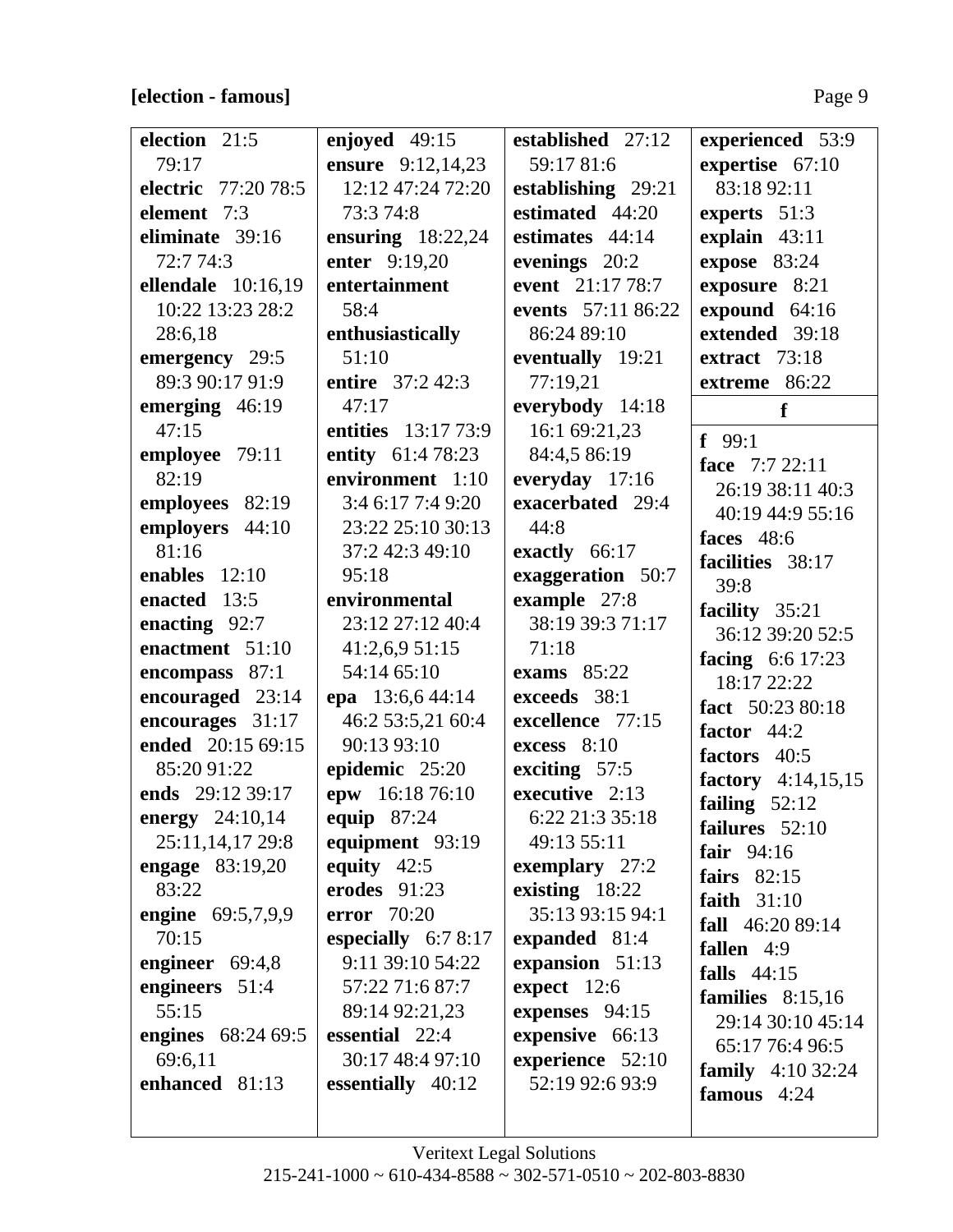## [fantastic - funds]

| fantastic 73:20             | <b>financially</b> 46:23    | <b>focus</b> $6:541:22$    | 32:6 42:5 47:23            |
|-----------------------------|-----------------------------|----------------------------|----------------------------|
| far $8:730:1836:8$          | financing $49:24$           | 42:5                       | 49:8 55:20 67:8            |
| 55:16 58:16 68:4            | find $4:12\,48:16$          | focused 37:21              | 92:6 96:7                  |
| farmland 74:1               | 56:19 63:10 95:15           | focuses 96:5               | <b>found</b> 9:7 59:6,8    |
| fast 69:18                  | 96:3                        | focusing $46:12$           | foundation 20:19           |
| <b>fate</b> 48:6            | finding $8:959:8$           | folks $3:247:78:7$         | <b>four</b> $34:2168:24$   |
| <b>faucets</b> 8:20 12:13   | 77:23                       | 19:10,12 57:16             | 69:5,6,11 70:15            |
| 31:21                       | <b>fine</b> 7:9,11          | 72:5,5 76:20               | 84:8 85:6                  |
| favor $5:395:20$            | finest $77:13$              | 84:11                      | fox $59:24$                |
| <b>federal</b> 9:6 13:14    | finished $77:2$             | <b>follow</b> $48:2490:14$ | framework 53:21            |
| 25:18 28:16 37:15           | fire $69:20$                | followed 5:19              | frankly $22:19$            |
| 38:21 39:4,24               | firefly $56:14$             | food $45:1657:17$          | free 56:11 84:16           |
| 40:11 41:5,8                | <b>first</b> $5:116:17$     | forbearance 44:21          | 84:16                      |
| 44:16 46:24 47:14           | 14:21 24:4 26:12            | force $4:3,5,6$ 23:16      | freely $12:8$              |
| 50:2 54:14 72:20            | 27:6 32:17 56:6             | 67:24 70:1 72:1            | <b>freeman</b> $56:21,23$  |
| 73:3 74:8 80:5              | 58:6 62:6,7,8,22            | forced 28:5 44:13          | 57:1,8,19,24               |
| feel 67:2 73:20             | 72:24 74:13 78:4            | forefront 87:7             | frequent $87:11,13$        |
| feinstein's 79:15           | 80:18 85:11 88:12           | foregoing 99:4             | friday $97:4,6$            |
| <b>fell</b> 89:16           | 88:14 93:6 94:10            | foreign $21:13$            | <b>friend</b> $11:21$ 24:3 |
| <b>fellow</b> 12:5 14:17    | firsthand $27:21$           | foresees 54:4              | friends 18:9               |
| 19:17,17 26:12              | $fit$ 31:24                 | <b>forever</b> 9:17,18     | fruit $95:24$              |
| 78:9                        | five $34:2180:2$            | forgiveness 11:9           | fuel 68:22 69:10           |
| fertilizer 72:14            | $fix$ 77:18 78:17           | 37:24 38:5                 | full $51:568:22,22$        |
| <b>fewer</b> 50:18          | fixtures 8:20               | form $89:1292:9$           | 69:10,10 95:10             |
| field $1:73:55:15$          | 52:15                       | formal $80:24$             | function 8:24              |
| 49:11 53:10 70:13           | flies $68:4$                | formation 8:24             | fund $11:5,527:15$         |
| 85:21 86:5,5                | <b>flight</b> $68:2069:4,8$ | formed 10:6                | 37:13,14,15,19,23          |
| fighting $28:18$            | 70:4,6                      | former $6:14,21$           | 38:7, 12, 16 39:15         |
| figure $63:11$              | flights $70:16$             | 24:18 25:15 45:7           | fundamental                |
| <b>fill</b> $14:2352:17$    | <b>flint</b> $9:459:7$      | 48:3                       | 18:18 30:23                |
| <b>filter</b> $47:652:5$    | flooding 89:10              | forms $90:15$              | <b>funded</b> 38:20 59:3   |
| <b>filtration</b> 8:14      | floodwaters 88:6            | <b>forth</b> $62:173:10$   | funding $11:11$            |
| 11:14 36:9 47:1             | floor $16:22$               | 73:16,18,24 74:3,4         | 18:21 22:11 37:20          |
| 72:6 93:14,18,24            | florida $43:15$             | 82:6,7,13,15 83:4          | 39:4 40:7 41:8,15          |
| 94:4                        | flow $11:2$                 | 85:21 90:14,15             | 44:16 51:24 52:3           |
| <b>final</b> 86:18          | flows $7:812:12$            | fortunate 83:1             | 53:1,4,20,22,24            |
| finally $28:21$             | fly $68:2093:9$             | 93:21                      | 54:2,3,6 55:9,21           |
| <b>finance</b> 11:7 19:18   | flying $68:6,669:10$        | fortunately 7:16           | 61:3,21 74:2 75:4          |
| <b>financial</b> $25:340:8$ | 69:11,12                    | forum $3:8$                | 75:19 76:5                 |
| 44:12 47:12 94:4            | foam $69:19,20$             | <b>forward</b> 3:8 17:11   | funds $10:24$ 13:12        |
| 94:22                       |                             | 19:7 23:9 31:3             | 13:15,19 14:3              |
|                             |                             |                            |                            |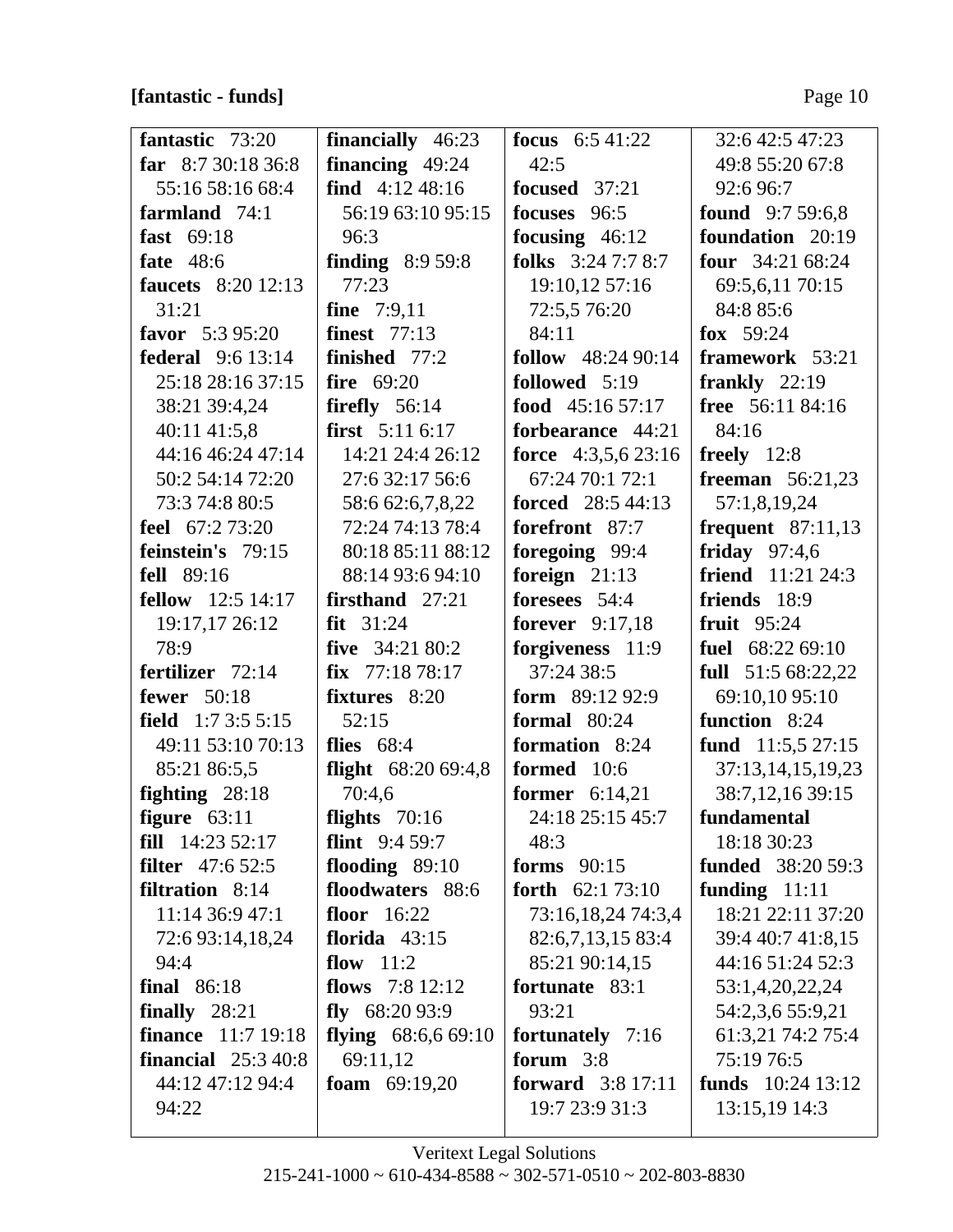## [funds - health]

| 37:16,17 39:24            | goes 18:6 91:13        | grand $56:20$            | guys 5:7 98:1            |
|---------------------------|------------------------|--------------------------|--------------------------|
| 53:2 94:3                 | <b>going</b> $3:146:5$ | grandkids 34:4           | $\mathbf h$              |
| further 44:8              | 14:12 15:4 32:7        | grant $11:12,14$         | <b>h.r.</b> 29:19        |
| <b>future</b> 23:22 55:22 | 32:10,14,16 36:19      | 45:8 52:24               | <b>hal</b> 93:12         |
| fyi 59:21                 | 57:18 58:5 59:23       | granted 17:20            | half $8:428:940:13$      |
| g                         | 60:3 63:6,11 67:3      | grants 11:9 13:6         | 40:15 55:13 68:11        |
| gassed 69:1               | 70:9,24 71:9,10        | 37:20 51:13 63:13        | <b>hall</b> 56:21        |
| gastrointestinal          | 73:24 77:6 78:1        | grassley 16:7            | <b>halls</b> 14:19       |
| 39:12                     | 79:14,17,18,18         | 19:17 79:13,16           | hammering 22:15          |
| gate 70:11,11             | 81:23 83:10,10         | $grateful$ 45:23         | hand 5:21,24 20:7        |
| gates $70:10$             | 85:5,691:24            | 53:19 54:10 55:18        | 21:21 26:5,6             |
| gather $5:12$             | 95:13 96:24 97:1       | great 4:19 14:24         | 97:18,22 99:14           |
| general 48:3,9,18         | good 3:1 6:3 7:1       | 15:16,18,20,22           | handles 17:6             |
| 48:22 61:11               | 12:24 14:17 19:10      | 19:12,12 21:4,12         | <b>hands</b> $50:1053:3$ |
| generate 47:18            | 20:1 24:21 25:6        | 21:22 25:13 26:16        | 98:1                     |
| generation 80:10          | 26:2,2,3,11 34:7       | 31:13 32:5 34:3,8        | <b>hansen</b> $23:11,12$ |
| generations 40:23         | 37:1 43:17 49:2,6      | 45:9 53:15 54:4          | 59:13                    |
| gentleman $62:17$         | 57:11,15,17 59:20      | 57:9,13 58:3,3           | happen 15:1 46:21        |
| georgetown 38:13          | 63:2 69:7,24 72:3      | 69:22 75:13 78:7         | 71:18 73:24 89:18        |
| 38:16 39:2 77:11          | 72:12 75:12,12,13      | 88:4 94:2 96:9,9         | happened 5:12            |
| getting 17:14,15          | 75:13 76:23,24         | 96:13                    | 68:15                    |
| 68:20 72:2 79:11          | 83:16 84:6,24          | greater $40:19$          | happening 57:1           |
| 82:11                     | 86:7 88:19 96:5        | 55:17                    | happy 16:10 79:20        |
| give 30:10 31:21          | 96:18 97:1             | greatest 51:14           | 84:1                     |
| 66:18 67:3 79:22          | gosh 4:16 24:20        | green $42:19$            | <b>hard</b> $21:1141:3$  |
| 82:22 93:1                | 68:7                   | greetings 16:4           | 45:24 57:23 59:13        |
| given $9:10$              | governance 67:3        | $ground$ 35:20           | 66:22 67:2 69:13         |
| giving 74:23 85:22        | governing 49:24        | 95:16                    | 89:16 92:9               |
| glad 23:24                | government 13:14       | groundwater 9:17         | <b>hardest</b> 21:10,11  |
| glove 21:22 26:6,7        | 18:18 28:16 41:5       | 39:9 71:8 72:2,16        | 44:24                    |
| go $19:232:15$            | 72:20 73:3 74:8        | 74:16                    | $harmful 40:22$          |
| 24:16 32:14 42:21         | governor $6:9,11$      | $\textbf{grow}$ 33:19    | hazardous 47:10          |
| 43:11 48:9 63:9           | 6:13,14 27:22,23       | growing $15:12$          | 94:20                    |
| 67:676:681:24             | 59:17 84:22,24         | 83:17                    | hazards $40:20,21$       |
| 82:5,9 83:12 84:4         | governors 4:22         | <b>growth</b> $6:1744:2$ | 71:19                    |
| 84:6,15 85:5,6,7          | 85:1                   | guard $70:11$            | <b>head</b> 29:21        |
| 92:2,11 93:18             | graduated 86:4         | guess $63:15$            | <b>health</b> $2:128:11$ |
| 96:12 97:1                | graduating 80:18       | guidance 81:1            | 8:12 25:15,16            |
| $goal \quad 41:7$         | 85:5                   | guidelines 90:13         | 29:5 30:17 33:4          |
| $\text{god's}$ 31:7       | graduation 84:14       | guy 4:23 21:10,11        | 33:15,16 37:9,10         |
|                           | 86:3                   |                          | 37:10,11 38:4,19         |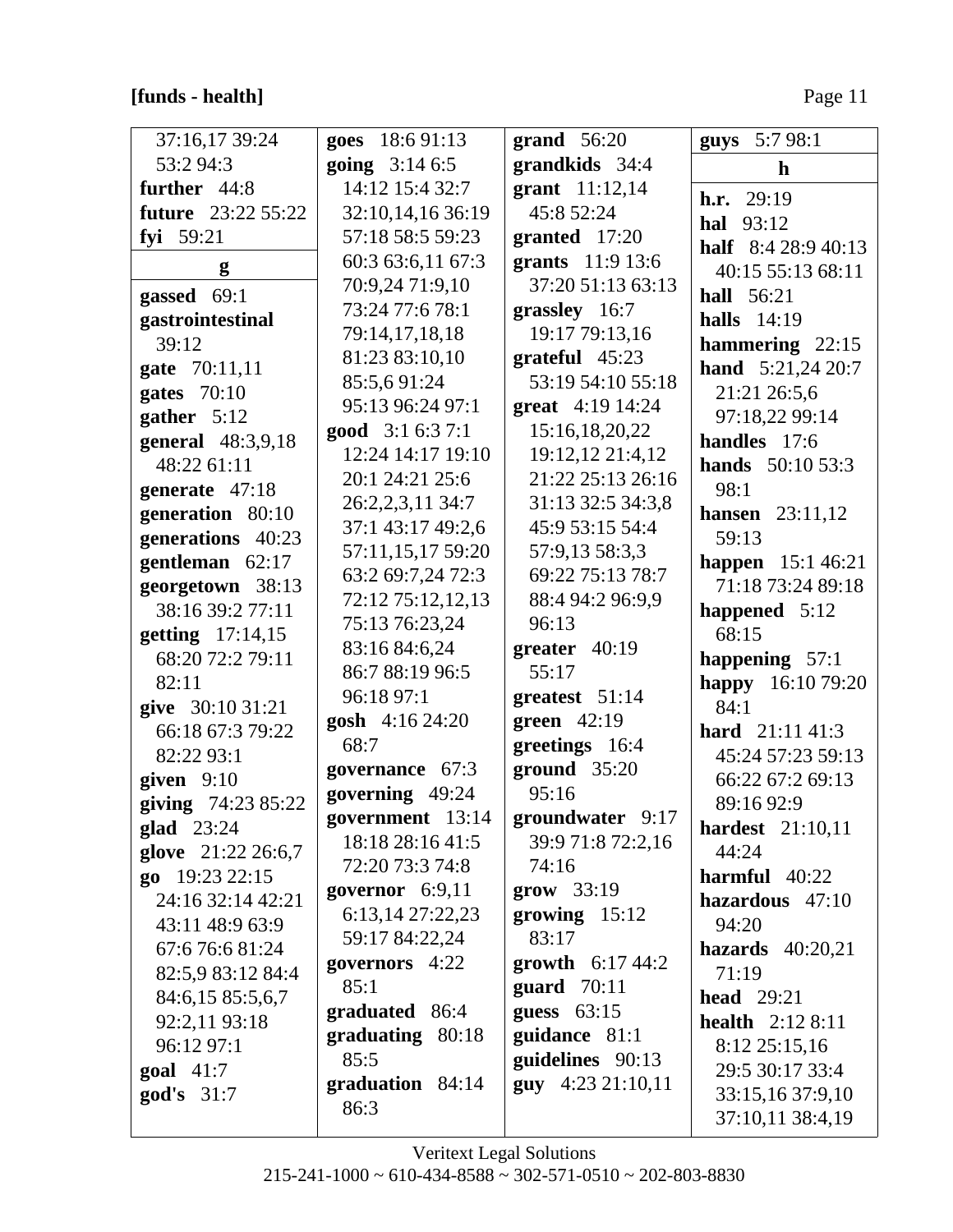# **[health - includes]** Page 12

| 39:5,11 40:22              | helping $38:854:1$            | hopefully 60:3            | <b>illustrate</b> 38:10   |
|----------------------------|-------------------------------|---------------------------|---------------------------|
| 47:1 58:14 64:11           | 59:14 76:7                    | <b>horse</b> $4:245:1$    | imagine $18:23$           |
| 64:17 71:13 76:3           | <b>helps</b> 61:7 96:5        | hoses $93:23$             | 53:22 94:6                |
| 76:12,16,16,18             | heritage 5:5                  | hospitality 3:7           | immediately 70:22         |
| 80:3 87:8,23               | heroes 4:9                    | host $7:757:11$           | <b>impact</b> 26:24 40:6  |
| 88:10,18 91:11,22          | high $29:239:8$               | hosted 3:5                | 44:23 64:14 93:6          |
| 97:12                      | 53:13,16,18 59:9              | hour $54:20$              | impacted 40:4             |
| healthcare 25:10           | 72:14,14 84:13,14             | <b>hours</b> $80:23,24$   | 92:21                     |
| 45:16                      | 85:5,10,18 86:9,11            | <b>house</b> 10:12 13:10  | impacts $8:12,12$         |
| <b>hear</b> $7:15$ 15:15   | 86:12                         | 15:18 20:20 24:6          | 39:12 40:22,23            |
| 19:12 36:22 42:18          | higher $50:24$                | 24:9,10,20,20,23          | impaired 8:23,24          |
| 42:24 49:1 79:9            | highlight 38:9                | 25:22 30:8 56:20          | imperative 31:16          |
| 84:1 85:2                  | highlighted 40:17             | 95:23 96:2,12             | 31:17                     |
| heard $16:2,24$            | 46:11                         | housed 46:2               | import 7:24               |
| 31:15 66:21 88:3           | highly $51:4$                 | household 37:23           | importance 25:16          |
| 93:10                      | highways 20:18                | 38:1 50:24                | important 7:3             |
| hearing $1:73:5$           | 95:8                          | households 8:13           | 23:20 26:15 27:16         |
| 5:15 8:23 17:11            | <b>hill</b> 70:4              | 26:18 28:14 29:10         | 29:7 37:6 39:10           |
| 19:7 23:9 26:15            | <b>hired</b> 36:7 86:3        | 29:13,22 35:6             | 47:24 74:19 75:9          |
| 37:4 49:11 54:11           | historic $41:10$              | housekeeping              | 75:18,20 89:7,10          |
| 59:23 67:23 68:5           | hit $44:23\,57:23$            | 96:20                     | 89:21,23                  |
| 96:23 97:1,14              | 66:16 69:3                    | hspa $94:3$               | impossible 6:19           |
| 98:5,6 99:4                | <b>hold</b> 49:11             | huge $11:2414:2$          | impressed 66:8            |
| hearts $36:16$             | <b>holding</b> $5:1537:4$     | 56:17 71:15               | improve 38:14             |
| heat $45:16$               | holes $64:5$                  | <b>huh</b> 84:23          | improved 39:18            |
| heavily $90:11$            | <b>home</b> $8:13$ 14:18      | <b>human</b> $48:570:20$  | 47:18 61:1 81:8           |
| <b>held</b> 33:5           | 16:12 17:16 18:7              | hurricane 88:5            | improvement 40:1          |
| help $6:167:17$            | 52:22 55:2,3 72:6             | hybrid 78:6               | 40:10 60:23               |
| 8:14 10:24 11:7            | 74:21 91:7                    | hydrants 52:15            | improvements              |
| 14:9 27:15 43:15           | homeowner 35:3                | hydrogen 77:21            | 27:17 30:22 37:18         |
| 51:14 52:19 53:3           | homeowners 8:6                | i                         | 61:23 62:1                |
| 57:22 59:3 61:23           | 40:8                          | i.g. $78:10$              | $improves$ 11:12          |
| 63:6,9 65:23 67:8          | homes $88:7$                  | ida 88:5                  | improving $51:19$         |
| 67:21 71:17 73:11          | <b>hon</b> $1:152:5,6,7$      | idea $20:1,163:2$         | inability 65:1            |
| 73:23 74:3 82:24           | 2:10                          | 70:9 77:17 85:8           | <b>include</b> 29:10 81:3 |
| 92:10                      | honestly $91:21$              | <b>identifiable</b> 81:11 | 96:21                     |
| <b>helped</b> 38:12,21     | honor 19:11 22:1              | <b>identified</b> 37:22   | included 35:12            |
| 39:20 46:23 57:23          | 26:4 49:9 54:9                | <b>identify</b> 62:5 63:9 | 45:11 54:10,13            |
| 95:18                      | honored $26:10$               | 64:2 88:15 91:14          | includes 27:11            |
| <b>helpful</b> $14:651:11$ | hope $23:266:1$<br>79:19 84:2 | <b>identifying</b> 1:2    | 41:13 50:1 95:21          |
|                            |                               |                           |                           |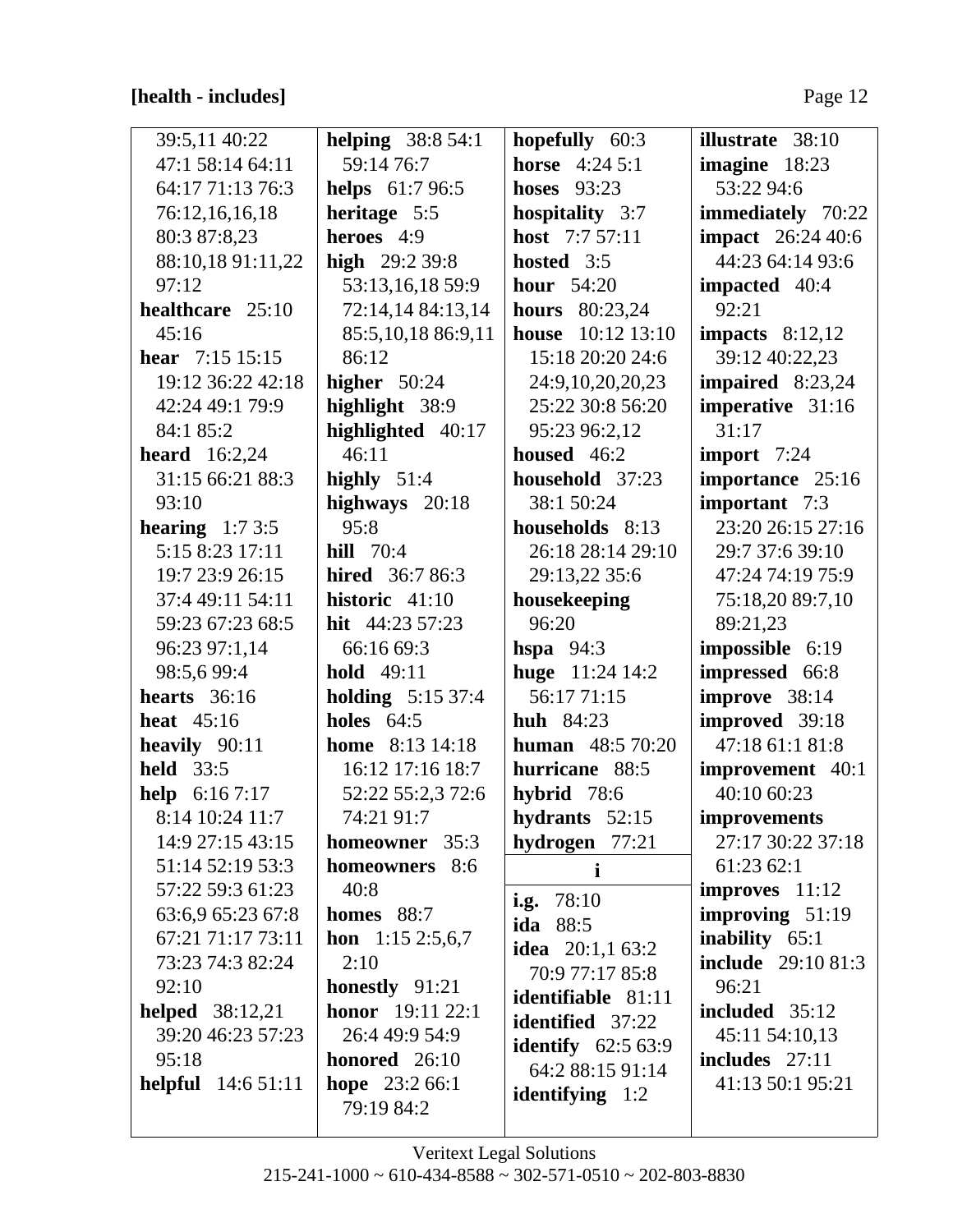# **[including - justice40]** Page 13

| including $11:13$        | information 74:23          | interconnect               | j                         |
|--------------------------|----------------------------|----------------------------|---------------------------|
| 31:22,23 33:17           | 82:10                      | 93:16                      | <b>jack</b> 84:21,22      |
| 38:14,17 39:7            | infrastructure 1:5         | <b>interest</b> 13:20 60:5 | jersey 66:9               |
| 41:11 43:24 51:4         | 6:6 10:5,6 11:8            | interested 15:5            | jess 97:23,24             |
| 51:12 52:4,21            | 15:13 16:16 17:1           | 59:21,23 63:4              | $\lim$ 16:20              |
| 53:5 56:22 72:5,7        | 17:17 18:3,6,17,20         | 92:23 99:12                | job 6:17 7:4,5 21:4       |
| 80:22 81:4               | 19:2 20:17,19              | interesting 58:9           | 21:11,12 73:20            |
| inclusion 46:1           | 22:12,14,23 23:2           | introduce 24:4             | 80:23 81:4 82:14          |
| <b>income</b> 8:13 10:20 | 27:10,16 29:1              | 32:16                      | 84:7                      |
| 10:23 23:7 27:13         | 38:641:10,11,14            | introduced 29:18           | <b>jobs</b> $10:745:12$   |
| 29:10,13,19,22           | 41:15,19,22 42:5           | 29:24                      | 61:1 84:7                 |
| 30:15 37:23 38:2         | 44:13 45:12 50:1           | introducing 32:15          | <b>john</b> $20:6,624:17$ |
| 45:10,14,15 65:10        | 51:9,16 52:4,8,9           | 45:7,20                    | 30:4 76:9 97:17           |
| 72:5                     | 52:24 53:20,21,22          | introduction 3:12          | 97:17,18                  |
| incomes 50:24            | 58:22 61:1,20              | 3:17                       | <b>john's</b> 20:7        |
| incorporated 2:13        | 63:3, 12, 14 66:3          | intrusion 90:10            | <b>johnson</b> 2:11 5:20  |
| 34:13                    | 83:14 86:21 88:11          | <b>invest</b> 11:23 42:4   | 32:19,20,22 33:1,3        |
| increase 46:6            | 88:14 95:7,12,17           | 79:1                       | 33:6,9,12,20,23           |
| 47:13                    | 95:21 96:8                 | investing $41:23$          | 34:2,10 37:1,7            |
| increased 47:10          | infrastructure's           | investment 10:7            | 58:13,19 59:2,11          |
| 81:14                    | 62:23                      | 45:12 47:14                | 64:10,18 65:16            |
| increases 52:14          | ingredients 71:3           | investments 12:10          | 66:14 75:24 77:4          |
| 81:17                    | <b>inhofe</b> 16:21        | 19:3 23:1 38:6,21          | 83:11,13 87:9,18          |
| increasing 44:6          | initiate 80:15             | inviting $47:22$           | 87:21                     |
| increasingly 56:12       | initiative 41:6            | involved 94:21             | <b>join</b> 20:3 22:2     |
| incredibly 7:3           | innovative 23:8            | iron $8:1028:4$            | 32:11 54:20 55:20         |
| 68:18                    | inspiring $22:16$          | irony $71:2$               | joined $53:17$            |
| incumbent 81:13          | <b>install</b> 39:22 93:20 | island $33:23$             | joining 35:9              |
| incurred 94:15           | 94:5                       | <b>issue</b> 18:5 40:7     | joins $20:14$             |
| independence 5:4         | installation 35:12         | 47:9 58:17 59:7,8          | <b>joking</b> 78:14       |
| indian $85:17$           | 38:17                      | 59:11,15,16,22             | jones $45:7$              |
| indicated 99:6           | <b>installed</b> 74:24     | 61:9,9 62:4 67:9           | journeying 23:3           |
| indigenous 40:18         | <b>instances</b> 72:7      | 75:5 77:7,8 91:22          | july $5:1$                |
| individual 66:19         | instruction 81:1           | <b>issues</b> $7:7,169:23$ | jump 81:23                |
| individuals 72:21        | intake $91:16$             | 23:5,8 31:18               | <b>june</b> 34:16,19      |
| 73:4 74:9                | integrators 78:20          | 39:12 47:15 49:12          | jurisdiction 25:9         |
| <b>industrial</b> 22:9   | 79:4                       | 60:1 71:14 73:22           | 79:1                      |
| industry's $81:12$       | intended 52:12             | 76:10 87:15 89:9           | justice $41:2,9$          |
| <b>inequities</b> 41:4   | intense 89:9               | 90:8 95:17,22              | 51:15 65:10               |
| inexpensive 65:5         | intent 7:18                |                            | justice 40 $41:6$         |
|                          |                            |                            |                           |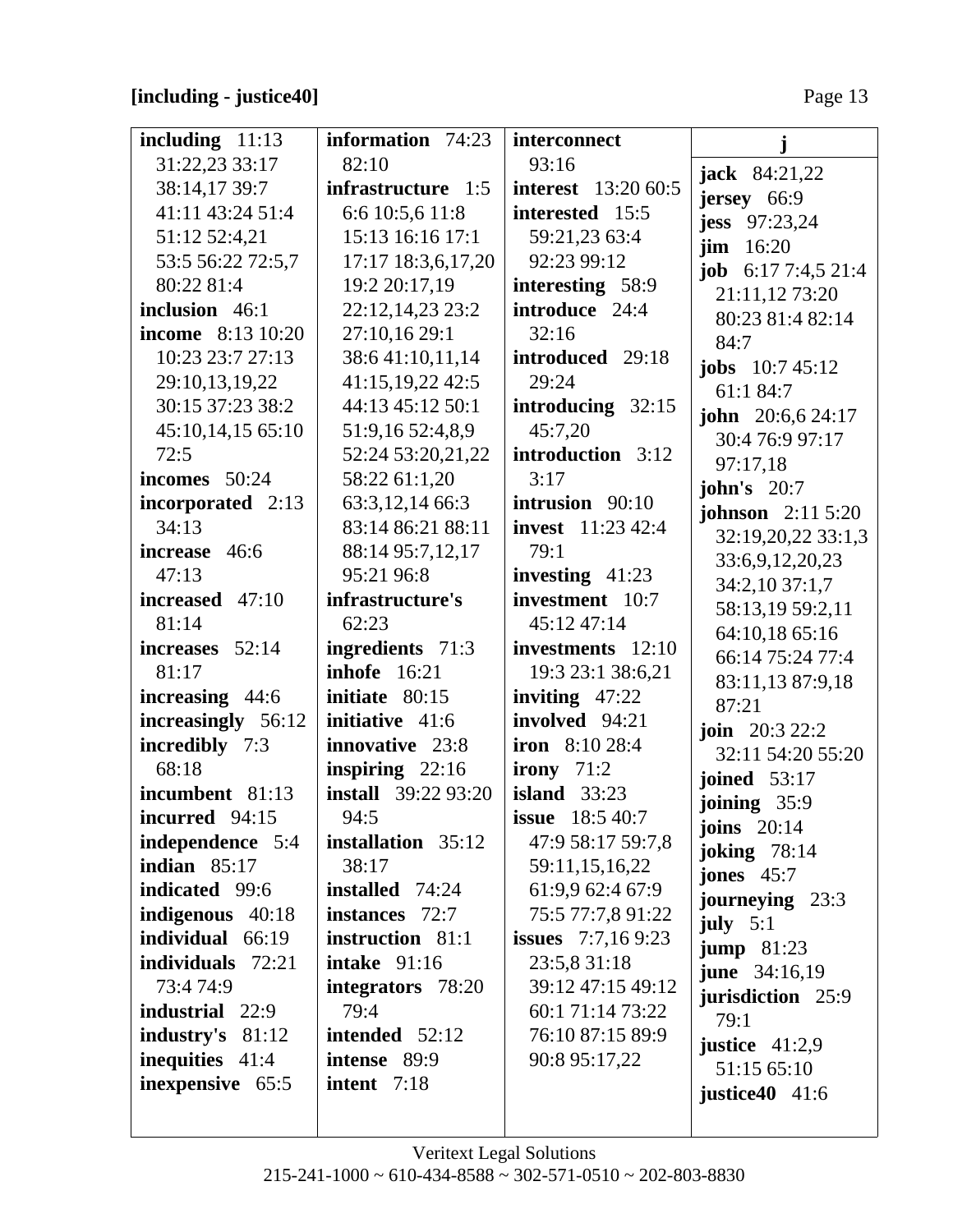## [kammula - lofty]

| $\bf k$                   | 90:10,19 91:7,17          | <b>leader</b> 67:18 71:16              | <b>life's</b> 96:16                  |
|---------------------------|---------------------------|----------------------------------------|--------------------------------------|
| kammula 23:15             | 92:3,10 93:12,13          | 96:2                                   | lift $55:14$                         |
| <b>kane</b> 20:6 76:9     | 93:24 94:4,10             | leadership 16:11                       | lifted $46:9$                        |
| 97:17                     | knowledge 9:13            | 22:3,22 23:5,6                         | light $42:2069:7$                    |
| <b>kane's</b> 97:18       | 90:21                     | 24:9 26:14,22                          | lights $69:5$                        |
| katko $30:4$              | known 38:22               | 27:7 31:2 35:19                        | limited 52:22                        |
| <b>keep</b> 30:12 50:4    | 91:18                     | 36:17 45:22                            | 92:22                                |
| 79:7,7 93:1 96:18         | <b>knows</b> $6:21,23$    | <b>leak</b> 18:24                      | lines $9:14\,38:14,24$               |
| keeps 77:8                | $\mathbf{l}$              | leaked $91:15$                         | 39:6,17                              |
| <b>kent</b> 1:14          | 148:20                    | leaking 75:6                           | linked 8:21 39:11                    |
| <b>key</b> 23:8           | labor 57:3 80:15          | learn $93:9$                           | <b>lisa</b> $2:103:14$               |
| kids 34:6 59:3,12         | 81:21                     | learning 8:22                          | 20:21 24:5,5                         |
| 59:19 85:4,11,23          | lack 50:21,22 53:7        | 93:12                                  | 25:15,17,23 31:9                     |
| <b>kin</b> $99:11$        | 64:13 80:11               | leave $48:2$                           | 31:12 32:6,13                        |
| <b>kind</b> $12:260:3$    | land 68:21 69:14          | <b>led</b> 39:4 95:20                  | 37:5 64:19 76:13                     |
| 61:6 66:7 71:10           | 70:21 72:15               | legacy $22:923:17$                     | <b>listen</b> 96:24                  |
| 73:18 91:11               | <b>landed</b> 3:22 12:17  | legislation 11:10                      | literally $5:1268:8$                 |
| <b>kinds</b> $67:2471:14$ | landing $70:17$           | 12:9 14:5 17:5                         | 70:18,21 77:17                       |
| 72:5                      | large 3:15 51:3           | 19:5 20:17 30:1,9                      | 96:11                                |
| kits $73:15$              | 70:20                     | 45:20 51:12 52:2                       | <b>little</b> $4:205:14$             |
| knew $91:9$               | largely $44:15$           | 53:21 54:14 95:6                       | 14:18 64:16 67:8                     |
| know 4:8 8:11             | 77:16                     | 95:9,10,23 96:11                       | 85:13 86:20 92:19                    |
| 13:4 15:18 19:23          | <b>largest</b> 7:20 68:15 | legislative 23:6                       | 96:19                                |
| 19:24,24 20:23            | 86:12                     | 59:15                                  | live $8:764:23$                      |
| 21:7,11 23:17             | lasting $30:21$           | legislature 57:21<br><b>lent</b> 93:23 | <b>lived</b> $69:21,23$<br>91:7 92:6 |
| 26:23 27:4 35:5           | latest 50:5               | letters 96:22                          | lives $7:2336:16$                    |
| 36:4 48:10 55:1           | launched 85:3             | <b>level</b> 9:1 60:3                  |                                      |
| 56:17 58:15,16            | <b>laurel</b> 39:3,5      | levels $8:219:3,5$                     | 71:3,4 96:12,13<br>living $91:3$     |
| 59:5,13,22 60:8,12        | law $13:431:12$           | 39:8 59:5 71:11                        | load $69:10$                         |
| 62:6,21 63:3,4            | 48:1                      | 80:12                                  | loaded $95:12$                       |
| 64:6 65:5,9,11,12         | lawyer $23:12$            | leverages 80:21                        | <b>loan</b> $11:4,5$                 |
| 65:18 66:10,24            | leaches $8:19$            | levy $1:14$                            | loaned 38:4                          |
| 67:4 68:18,21             | <b>lead</b> 7:13 8:18,19  | lewes $62:8,10,11$                     | <b>loans</b> $37:2044:22$            |
| 72:9 73:12,14,21          | 9:1,2,5,11,13             | 62:16,19                               | <b>local</b> $36:1350:4$             |
| 73:22 74:1 75:9           | 11:18,19,24 14:14         | licorice 92:3                          | <b>located</b> $4:17\,40:17$         |
| 75:11,11,16 78:5,6        | 36:20 38:14,24            | <b>life</b> $6:324:20$                 | 74:22                                |
| 78:14 79:9,19             | 41:16 51:17 53:5          | 47:19 48:4,4,5                         | <b>locations</b> 9:4                 |
| 82:9,10,12 83:14          | 56:1 58:15,17,21          | 68:19 71:17 82:8                       | 46:21                                |
| 83:23 84:5 86:20          | 58:23 59:3,5,12,14        | 97:12,12                               | lofty $41:6$                         |
| 87:4,9,10,11,12,22        | 59:16,19 64:12            |                                        |                                      |
| 88:12 89:16 90:9          | 76:3,9 79:23              |                                        |                                      |

Veritext Legal Solutions  $215 - 241 - 1000 \sim 610 - 434 - 8588 \sim 302 - 571 - 0510 \sim 202 - 803 - 8830$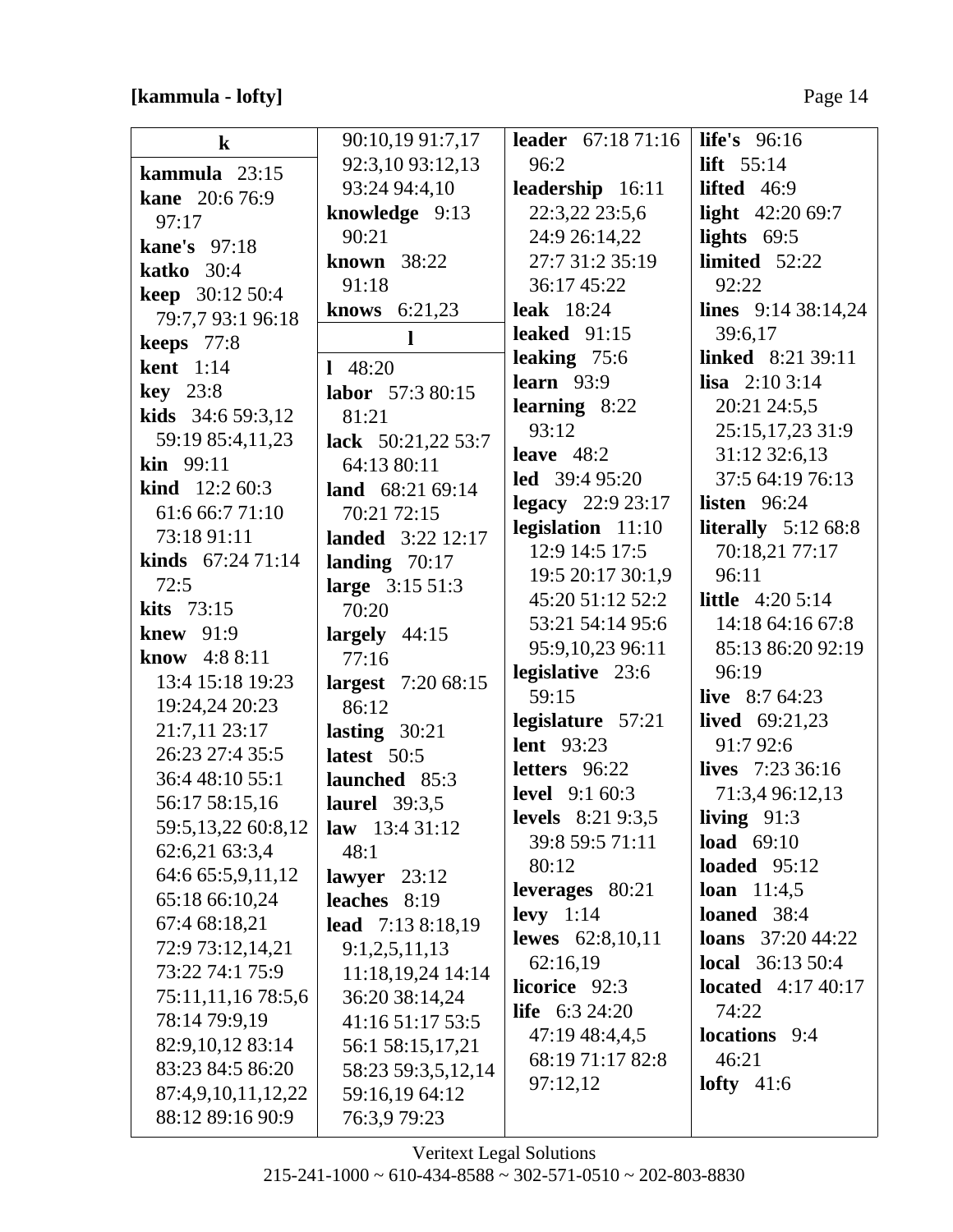# **[long - modernized]** Page 15

| long $4:2,4$ 13:21          |                          | massive 91:5             | mentorship 81:6          |
|-----------------------------|--------------------------|--------------------------|--------------------------|
|                             | m                        |                          |                          |
| 20:23,23,24,24              | ma'am 36:21              | <b>match</b> 13:16       | merger $82:21$           |
| 24:22 27:17 32:19           | machine 93:17            | material 94:20           | met 1:13 15:17           |
| 33:5,23 41:9                | 99:7                     | materials $52:11,14$     | 49:6                     |
| 66:11 76:6 83:18            | magical 56:24            | 96:21,22                 | meters $52:15$           |
| 88:18                       | main 39:15 52:7          | matter 81:2              | 67:11                    |
| look $3:817:11$             | 70:10,11 91:5            | matthew $31:19$          | method 81:7              |
| 19:7 23:9 31:3              | mains 38:13              | max 19:17                | mic 42:16                |
| 32:6 42:5 47:23             | maintain 89:17           | mccartney 56:17          | michigan $9:430:5$       |
| 49:8 55:20 83:16            | 90:18                    | <b>mean</b> 59:7 61:4    | 59:8                     |
| <b>looking</b> 59:16,17     | maintaining $1:4$        | 63:3 64:11,14            | $mids$ 29:5              |
| 75:188:13                   | 47:2 49:24 65:22         | 91:14,16                 | mile 68:11 69:16         |
| <b>looks</b> 75:13          | maintenance              | <b>means</b> 36:5 50:17  | 91:15                    |
| <b>loops</b> 39:16          | 30:12 94:8               | 65:2                     | miles 3:20 5:12          |
| <b>lose</b> 78:12           |                          | measure 29:9             | 12:18 49:18 55:13        |
| losing $18:5$               | major 31:11,12           | <b>media</b> 47:6,10     | 78:2                     |
| $loss$ 44:20                | majority $3:37:10$       | 94:10,11,13,18,19        | milford 78:3             |
| <b>losses</b> 44:12         | 7:10 10:8 20:8           | <b>median</b> 37:22 38:1 | military $71:685:7$      |
| <b>lost</b> 18:7            | 80:8                     | 50:24                    | million $28:14$          |
| <b>lot</b> $7:8,15$ 14:24   | <b>making</b> 13:6 23:22 | meet 12:11 15:12         | 29:10 38:6 43:22         |
| 18:12 22:21 57:10           | 41:7 90:12,24            | 19:20 25:22 42:6         | 52:2 55:13 56:7          |
| 57:11 58:9 60:5             | manage 9:8 36:8          | meeting $3:10$           | 66:4                     |
| 63:12 64:1 66:21            | managed 35:11            | meetings 19:22,23        | milton $39:14$           |
|                             | 59:10                    | <b>member</b> 3:4 6:23   | <b>mind</b> 12:16        |
| 67:1 68:19 71:7             | management               |                          |                          |
| 72:8,12,13 76:24            | 61:22 62:4 63:5          | 12:15 14:13 22:1         | mine 11:21 19:2          |
| 78:18 82:7,13,18            | manager 2:12             | 23:20 26:3,22            | minister 31:13           |
| 84:16 85:13,13,14           | 34:12,14 43:7            | 29:9 42:14 43:3          | minus $84:12$            |
| 89:13 93:12,14,20           | managers 85:22           | 55:7 76:9,14 95:5        | <b>minute</b> 57:6 92:16 |
| 96:5                        | manchin 96:1             | <b>members</b> $4:10$    | minutes $92:19$          |
| $\textbf{lots} \quad 18:21$ | mandatory 65:3           | 16:19 31:10 46:13        | miracle 69:24            |
| loveliest $57:16$           | <b>manner</b> 26:24      | 49:21 54:8 73:16         | miscarriages             |
| low $8:13,2010:20$          | manufacturing            | 73:17 97:18              | 39:13                    |
| 10:23 23:6 27:13            | 25:12                    | memorial 57:2            | $missing$ 20:11          |
| 29:10,13,16,19,22           | manure $72:13$           | mention 4:21             | $mission$ 49:21          |
| 45:10,14,15 59:9            | marginalized             | 12:15 56:3 83:9          | mistaken 76:8            |
| 65:10 72:5 80:12            | 41:24 46:13              | mentioned 14:23          | <b>mobile</b> 52:22      |
| <b>lower</b> 40:18 50:23    |                          | 18:3 26:5,14 27:3        | <b>model</b> 22:17 80:23 |
| 61:11                       | <b>markel</b> 84:21,22   | 62:3 64:18 66:24         | <b>modern</b> 18:17      |
| lucky $25:8$                | maryland 34:14           | 76:6 79:13 84:21         | 67:10 68:2 80:22         |
| lunch $32:8$                | 35:2 43:7,24             | 94:9                     | modernized 81:11         |
|                             | 47:17                    |                          |                          |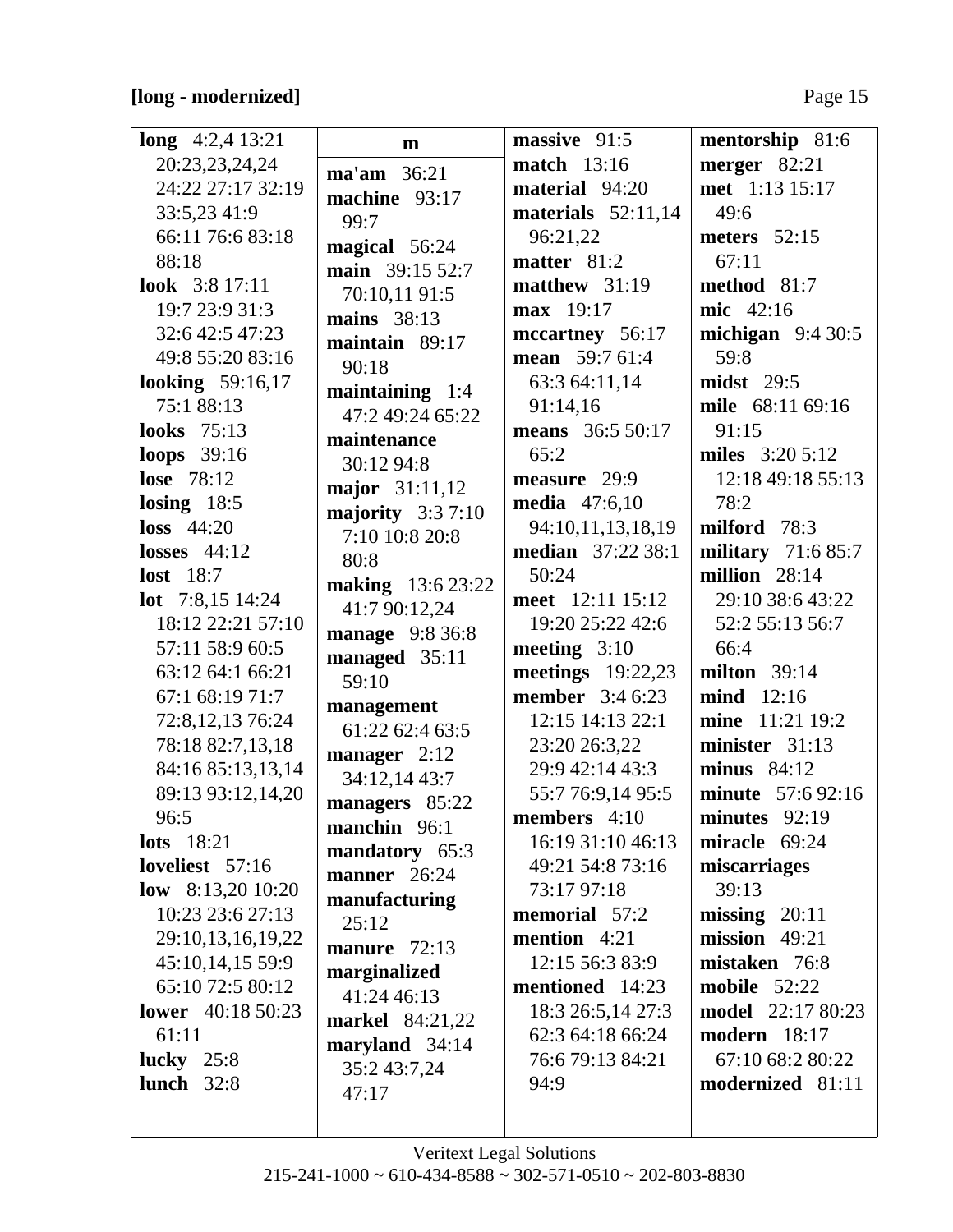**[modify - offering]** Page 16

| modify $54:19$                         | municipality 8:7          | 51:14 52:19 53:2                    | nitrogen $72:14$         |
|----------------------------------------|---------------------------|-------------------------------------|--------------------------|
| moffitt 70:4                           | 49:17 63:10 66:20         | 54:22 55:9 63:16                    | nixon's $13:5$           |
| <b>moment</b> 20:11                    | 85:22 93:22 94:6          | 63:17,19 65:14                      | nobody's 96:24           |
| money 12:1 13:19                       | 94:16,16,17               | 67:2 80:13,18                       | <b>noise</b> 67:23       |
| 13:20 14:1,4                           | music 56:13 57:17         | 81:19 83:17 87:24                   | nola 70:13               |
| 18:12 77:16 78:13                      | 57:22                     | 88:10,15,16 89:21                   | noncompliance            |
| 82:23                                  | $\mathbf n$               | 91:14 94:22 96:9                    | 52:11                    |
| monies 14:2                            |                           | <b>needed</b> 17:21                 | nonprofit 46:12          |
| monitor 90:10                          | $n \quad 2:2,2$           | 22:24 27:17 30:9                    | 49:19                    |
| monitoring 65:3                        | name 32:18,24             | 30:11 47:15,21                      | normally 61:5            |
| 67:11                                  | 37:7 43:6                 | 50:4 89:2 93:20                     | north 12:18 56:20        |
| month 29:8 44:21                       | <b>named</b> 4:23 19:17   | <b>needs</b> 3:10 10:4              | 68:11 90:7,10            |
| <b>months</b> 34:21                    | 19:17                     | 20:20 25:22 42:7                    | 93:22                    |
| moore 2:6                              | nameplates 32:12          | 43:4,16 44:15                       | notary $99:20$           |
| moral 12:11 31:16                      | nancy 96:2                | 46:12 52:6 61:1                     | notice 1:13 99:5         |
| 31:17,24                               | narrow $63:15$            | 61:24 82:23 84:4                    | notified $69:17$         |
| moratorium 46:9                        | nasa 70:13,13,16          | 86:21 88:18 94:11                   | november 97:6            |
| morning $3:126:2$                      | 70:20                     | negotiating 95:14                   | number 3:24 4:16         |
| 26:2,3,11 37:2                         | nation 12:5 17:18         | negotiation 95:24                   | 35:11 64:5 91:8          |
| 49:2 70:6,7                            | 17:23                     | neighborhoods                       | numbers 40:20            |
| mornings 4:13                          | nation's 25:19            | 10:20,23 88:15                      | numerous 52:21           |
| mountainous 17:8                       | 42:4                      | neither 99:11                       | 54:12                    |
|                                        | <b>national</b> 4:18 56:9 | nervous 8:22                        |                          |
| mounting 27:20<br>44:12                | 74:15 80:14               |                                     | nurturing $6:167:4$      |
| <b>mouth</b> 82:13                     | nationwide 29:21          | never 29:7 46:10                    | nutrient 51:18           |
|                                        | 45:10,15 46:1             | 61:14 93:10                         | $\bf{0}$                 |
| move 54:3 96:7                         | native 33:20              | new 3:20 12:17                      | $\mathbf{0}$ 2:2 32:17   |
| moved 34:3                             | natural 40:3              | 13:11 18:21 19:2<br>21:2 28:19 30:3 | object 96:24 97:1        |
| moves 24:13                            | nature 65:6               |                                     | obligation 32:1          |
| <b>moving</b> 19:16 23:6<br>53:24 67:8 | <b>naval</b> 68:19 70:4   | 33:20,23 34:3<br>38:17 41:23 47:1   | obviously 15:6           |
|                                        | navy 56:7 70:21           | 47:11 51:17 52:4                    | 59:7 62:24 64:13         |
| movingly 55:8                          | <b>near</b> 9:3 35:16     |                                     | 64:14 92:11              |
| multiple 34:24                         | <b>nearby</b> 40:9 72:1   | 52:18 53:5,6,10<br>54:6 66:9 82:8   | occur $87:15$            |
| 40:21,23 51:2                          | <b>nearly</b> 6:19 28:8   |                                     | occurred 70:23           |
| 83:4                                   | necessarily 75:14         | <b>news</b> 69:24,24                | 71:6                     |
| municipal 12:23                        | $necessary$ 41:7          | nice 5:24 36:5                      | occurring $52:13$        |
| 73:9                                   | 65:23                     | <b>nitrate</b> 28:4 39:11           | <b>october</b> 1:11 97:4 |
| municipalities                         | <b>need</b> 7:15 10:16    | 72:8 73:21,23                       | 99:14                    |
| 35:2 51:22 60:12                       | $12:2$ 14:2,2,8           | <b>nitrates</b> 8:10 39:9           | offense 26:8             |
| 60:14 63:13 82:5                       | 18:14 21:14 24:1          | 40:3 72:7,17                        | offer 73:15 74:20        |
| 82:14 83:2 86:4                        | 27:18 29:13 30:23         | 73:12,18 75:9,16                    | offering $65:19$         |
| 89:3,14,15,22                          | 45:9,14 46:8,10           | 75:17                               | 76:1                     |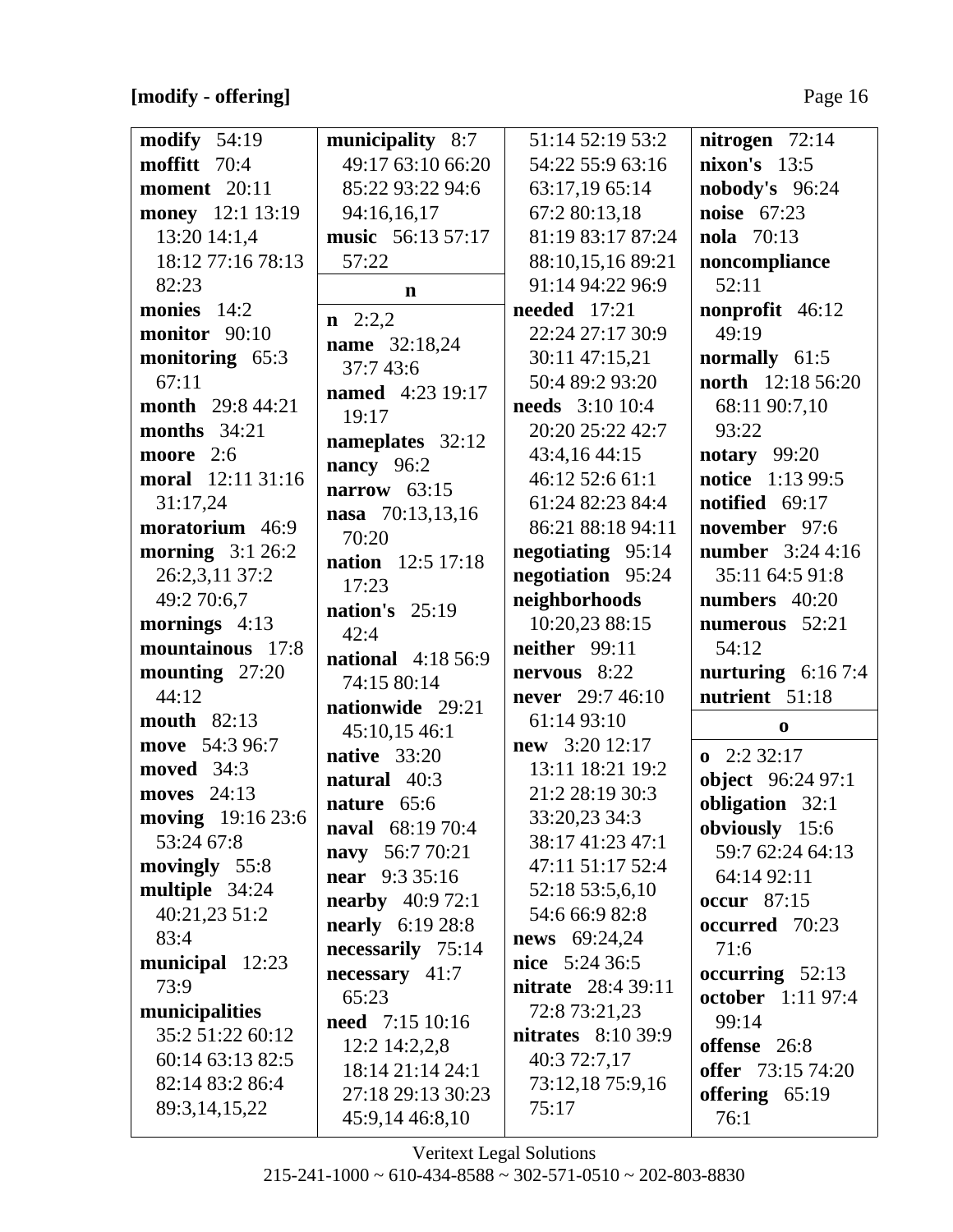## [office - percent]

| <b>office</b> 49:11 63:7  | opioid $25:19$        | page 2:3                  | paths 83:21 85:19         |
|---------------------------|-----------------------|---------------------------|---------------------------|
| 73:14                     | opportunities         | paid 78:15                | pathway 53:12             |
| <b>officer</b> 68:20 70:4 | 47:18 54:12 81:4      | <b>palo</b> 70:5          | 83:23                     |
| official 25:15            | 83:24                 | pandemic 29:4,12          | pathways 82:6             |
| 49:16                     | opportunity 12:10     | 29:12 46:11 57:23         | 83:15 84:21 85:4          |
| officials $50:480:3$      | 26:17 27:23 30:20     | <b>panel</b> 72:19 76:1   | 85:8,9                    |
| offset 61:21,24           | 30:21 31:3 43:4       | panels 5:17               | pattern 68:6              |
| oftentimes 64:23          | 83:16,22 84:3         | parallel 70:16            | paul 56:17                |
| oh $4:1632:17$            | option 8:6            | parents 34:2,8            | <b>pause</b> 20:12        |
| 33:24 42:17 62:11         | order 6:18 54:20      | <b>park</b> 4:18 56:9     | pavilion 57:5             |
| 62:14 69:22 92:2          | 68:23 84:6 94:13      | parkersburg 22:9          | pay 29:15 44:11           |
| <b>okay</b> 32:12,23      | organization          | <b>parks</b> 4:19 36:13   | 46:7,8,15,16 71:9         |
| 33:2,8,24 34:7            | 34:15                 | 52:22                     | 78:13,1782:23             |
| 60:17 62:6,14             | organizations         | <b>part</b> 4:18 5:4 23:1 | 84:8 94:23                |
| 69:6 83:5 87:4            | 35:22 46:4            | 29:14 35:15 49:21         | paying 40:13              |
| 90:1                      | ought 18:11 31:18     | 51:5 65:24 66:2           | peace $27:6$              |
| old $47:1052:10$          | outcome 99:12         | 82:21,23 90:11            | pelosi 96:2               |
| 62:24 67:11               | outreach 81:5         | participants 99:6         | <b>penn</b> 3:21 12:16    |
| once 9:19,19 46:24        | outside 67:23         | 99:10                     | 21:16 53:16 86:9          |
| one's 19:20,21            | 82:14                 | participation 81:9        | 86:11                     |
| 86:5                      | overburdened          | particular 23:6           | pennsylvania 3:23         |
| ones 18:22 57:15          | 40:24                 | particularly 6:7          | 5:2 12:19                 |
| 73:21 77:19 89:22         | overhead 67:23        | 18:13 46:7,8 63:4         | <b>people</b> 3:9 6:7 8:4 |
| ongoing $29:12$           | 68:6                  | partner 43:20             | 12:19 13:1,1 16:1         |
| 92:19                     | overseeing 36:12      | partnered 80:14           | 19:18 22:6 31:8           |
| opening $2:449:7$         | oversees 34:22        | partners 47:16            | 31:21 35:5 36:3           |
| 86:20                     | oversight 33:14       | partnership 16:11         | 42:7 45:5 50:16           |
| <b>opera</b> 56:20        | <b>owned</b> 60:16    | 43:21 77:15 78:22         | 55:13 56:8,10,11          |
| operate 19:2              | 78:10                 | parts 17:8 22:9,9         | 56:13,15 57:2,10          |
| operating 47:2            | owners $40:2,3$       | 65:21                     | 57:14,18 62:16,19         |
| 49:23                     | 64:22 65:20 74:14     | <b>party</b> 99:11        | 65:8 67:22 70:22          |
| operations 44:6           | 74:19 76:4,7          | <b>pass</b> 10:11,19,22   | 71:1,22 77:17             |
| 47:10 53:14 94:8          | ownership 66:23       | passage 41:12             | 78:5,6,11,15 81:24        |
| <b>operator</b> 36:2 51:1 | 68:16<br>owns         | <b>passed</b> 10:7 17:3   | 82:6 85:14 91:6           |
| 80:16 89:15,16            | $\mathbf{p}$          | 27:10 29:9 30:7           | 92:9 96:17 97:10          |
| 90:20                     | 70:14<br>$\mathbf{p}$ | 48:1 95:10 96:9           | 97:12                     |
| operators 35:23           | <b>p.m.</b> 98:6      | passing 51:8              | <b>percent</b> 18:8 38:1  |
| 50:4 51:5 52:18           | package $17:1,5$      | passion 19:1              | 38:5 41:7 44:3,4          |
| 53:6,7,9,10 79:24         | 46:3 66:3 95:12       | passionate 15:21          | 44:16,17 47:5             |
| 80:2 81:3,19 83:3         | 95:21 96:4,4          | <b>path</b> 80:11,22      | 65:7 80:1 90:19           |
|                           |                       | 81:11 82:6,8              | 94:7                      |
|                           |                       |                           |                           |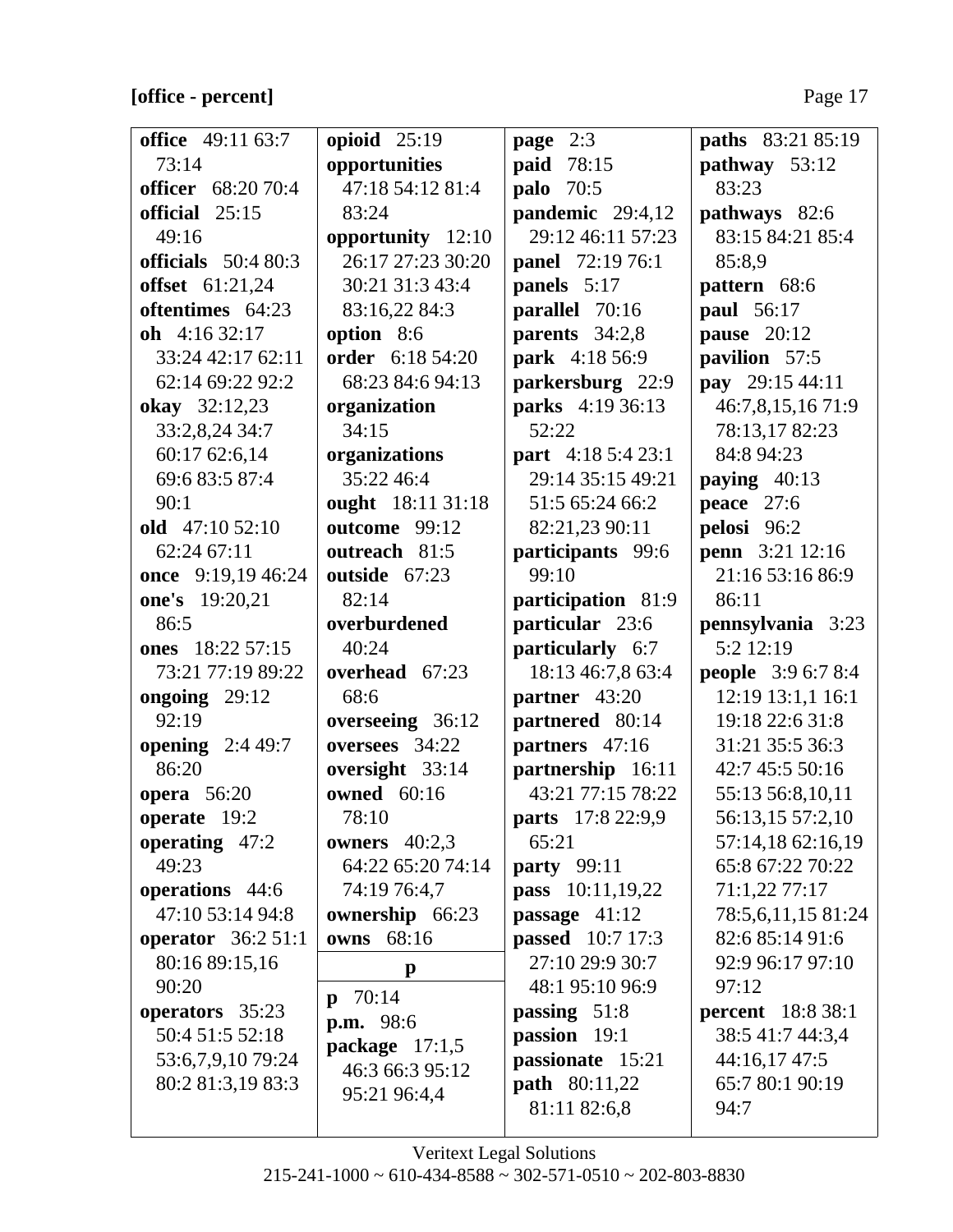## [periods - proficiency]

| periods 39:18           | pipes 7:13 8:20     | 50:21 80:12 89:1          | previously 55:17        |
|-------------------------|---------------------|---------------------------|-------------------------|
| peripheral 8:22         | 11:18,19,24 18:23   | 89:4                      | <b>price</b> 76:24      |
| permanent 7:14          | 39:15 58:17,21      | populations 50:15         | pride $67:1$            |
| 29:22 45:10 46:2        | 64:2                | 89:8                      | prided 17:18            |
| 67:19                   | place 3:19 7:11 8:2 | <b>port</b> 7:24 8:1      | principal 37:24         |
| <b>person</b> 7:23 48:5 | 34:5 40:24 56:23    | portion 52:3              | 38:5                    |
| 70:11 72:11 78:16       | 99:6                | position 33:5             | <b>print</b> 74:22      |
| <b>personal</b> 46:5    | places 6:24 7:2,9,9 | possibly 91:19            | prior $93:10$           |
| 92:23 95:18             | 10:16 13:23 31:23   | potable 73:11             | priorities 48:1         |
| personally 80:4         | 82:20 83:17         | potent 8:19               | 51:21                   |
| persons $40:16$         | plan 30:11 89:3     | poultry 79:4              | private 8:5 28:5,9      |
| 50:18                   | 91:9                | <b>poverty</b> 45:5 47:5  | 28:10,15,17 35:3        |
| perspective 64:17       | plane 68:2,3 69:1   | 51:1 94:7                 | 39:22 40:1 64:22        |
| 87:23 88:10,11,14       | 69:9 70:20,21       | powered 77:20,21          | 65:8,9,20 71:23         |
| 92:23                   | planes $70:16$      | pre 81:5 91:14            | 72:4,21 73:6,9          |
| perspectives 17:12      | planet 4:6          | precluded 40:8            | 74:14,14,15,19,20       |
| 58:9,14                 | plans $90:17$       | predecessor 23:10         | 76:7                    |
| pervasiveness           | plant 18:7 38:18    | preflight 69:1            | privately 60:15         |
| 58:16                   | 49:7 93:15 94:1     | premier 35:22             | privilege 3:2           |
| <b>pfas</b> $7:149:18$  | <b>play</b> 34:8    | presence 71:11            | privileged 14:13        |
| 23:15 35:13 41:16       | please 25:24 32:11  | present $1:176:3$         | 19:19 20:22 67:21       |
| 46:20 51:16 58:14       | 32:12 36:20,24      | 93:11                     | probably 15:8           |
| 59:22 64:12 67:19       | 42:12 49:1          | preservation 7:5          | 31:9,18 50:11           |
| 70:2 72:2 90:11         | pleased 15:14       | president 13:10           | 58:10 67:22 92:17       |
| 92:20 93:7,10           | 71:16               | 21:2 23:11 95:14          | 93:4                    |
| 94:14                   | plenty 83:8         | president's 23:3          | <b>problem</b> 13:22,22 |
| pfoa $9:1867:19$        | <b>plus</b> 90:23   | 41:5,12 66:2              | 28:21 29:4,21           |
| 70:2 72:2               | point 25:13 78:14   | presidents 4:22,23        | 58:21 72:17 74:5        |
| philadelphia $5:2,9$    | poisoning 9:11      | presiding 1:16            | 78:20,21 79:8           |
| <b>phone</b> 20:3 68:12 | policies 54:15      | <b>press</b> 78:4,7       | 82:24                   |
| 68:13                   | policy $25:11$      | <b>pretty</b> 13:21 16:19 | problematic 52:17       |
| phosphorus 72:14        | pollutants 7:14     | 58:23 63:2 70:15          | problems 9:16           |
| piece 17:5 19:5         | 28:4 47:14          | 76:23,24                  | 15:15 22:21 73:13       |
| 63:5 96:3,7             | polluted 72:2       | prettyman $2:12$          | 73:24                   |
| pilot 27:12 45:11       | polluters 94:23     | 5:23 34:12,16,19          | proceed $25:24$         |
| 45:13                   | pollution 70:2      | 35:8 42:12,13,17          | 36:24 42:12 49:1        |
| pipe 39:16 52:11        | 72:8                | 42:21,23 43:2,6,10        | process 54:5            |
| 52:14                   | pollutions 72:7     | 43:13,18 48:11,20         | professionalism         |
| pipeline 18:11          | polytech 53:12      | 74:11 76:22 88:20         | 81:13                   |
| pipelining 18:11        | population 8:5      | 88:21,24 90:2             | proficiency 81:10       |
|                         | 15:12 37:23 50:16   | 93:3,695:2                |                         |
|                         |                     |                           |                         |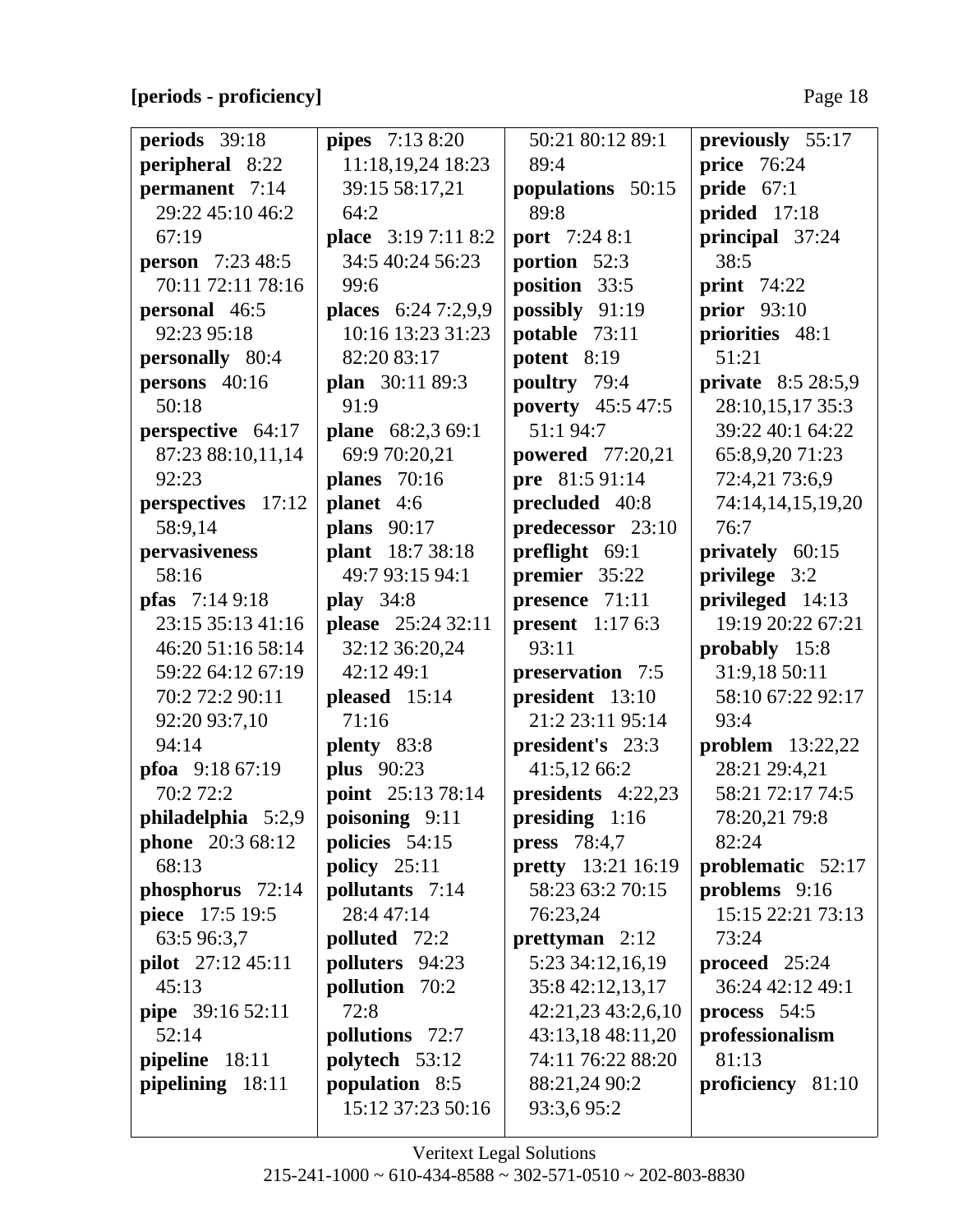#### [program - really]

| program $11:6,12$         | 30:9 33:15 40:11        | pudding $4:14$           | 61:15 72:9 97:17          |
|---------------------------|-------------------------|--------------------------|---------------------------|
| 11:14 23:7 27:12          | 41:8 57:13 58:3         | pull 61:2                | 97:21 98:1                |
| 29:22 45:8,11,11          | 73:11,18 76:18          | purchase 11:14           | raised $61:12$            |
| 45:13,17 46:2             | 81:17 89:11 97:10       | 94:5                     | raising $61:9$            |
| 53:17 54:3 58:24          | 97:11                   | pursuant 1:13            | ran $21:1,3,5$            |
| 59:1,2,3 61:20,22         | provided 11:10          | 99:5                     | ranging 18:22             |
| 61:23 80:16,21            | 19:4 20:18 36:17        | pushing 60:2             | <b>ranking</b> 3:4 12:14  |
| 81:3,24 82:2,11           | 38:15 39:19 47:19       | put 18:23 21:14          | 14:13 22:1 23:20          |
| 84:1,11,21 85:4,9         | 54:13 85:19 95:11       | 63:6 66:3 69:20          | 26:3,22 42:14             |
| 85:15,17 86:9             | provider 91:6           | 72:15 82:10 92:5         | 43:3 55:7                 |
| 90:22                     | providers 34:23         | 95:8                     | ranks $61:2$              |
| program's 45:24           | 34:23,24 89:6           | <b>putting</b> 3:7 20:16 | rapidly 29:2              |
| programs 18:21            | 90:23                   | 60:22,24                 | rashida 30:5              |
| 29:20 39:4 45:15          | provides 10:14          | $\mathbf{q}$             | <b>rate</b> 47:5 62:1     |
| 47:20 53:12 55:1          | 11:3,17 18:21           | quality 23:18            | 65:11 94:7                |
| 74:4,17 75:4,19           | 21:20 33:14 37:24       | 27:17 38:15 39:18        | <b>rates</b> 50:24 61:9   |
| 76:3 81:6,20              | 74:16                   | 40:647:18                | 61:12,15                  |
| 83:15                     | providing 3:8           | question 31:20           | ratify $5:10$             |
| <b>project</b> 2:13 34:13 | 41:24 50:10 76:2        | 58:13 71:5,8             | raw $45:3$                |
| 38:1 40:1,11,13           | 90:22 95:7              | 72:18 74:7,12            | rcap 43:21 74:17          |
| 43:8,20 54:6              | province 3:22           | 75:23 77:1 81:23         | 75:20                     |
| 90:14                     | provision $27:11$       | 86:19 88:22 91:13        | reached $52:11$           |
| projects 10:15            | 76:3                    | 91:18 92:15              | read $5:8$                |
| 11:8 35:1,11              | provisions 51:11        | questions $2:14$         | <b>ready</b> 17:14 68:20  |
| 40:14,16 41:15,21         | <b>psc</b> 60:16        | 36:23 58:6 83:8          | 82:11                     |
| 43:24 44:13 53:24         | <b>public</b> 1:10 2:12 | 86:17 92:13 93:16        | reagan $13:10$            |
| 54:4 79:1                 | 3:4 8:8 10:20,24        | 93:21 97:3,5,9           | <b>real</b> 12:2 30:21    |
| promote 33:16             | 28:13,19,22 29:3,5      | quick 81:22,23           | 71:17 72:17 81:23         |
| 65:5                      | 30:17 33:4,15           | 92:15                    | reality $29:15$           |
| promoting $65:18$         | 36:9 37:3,10,10         | quickly 9:23 80:13       | realization 15:7          |
| <b>protect</b> 33:16,17   | 38:4,19 39:1,5,21       | quite 6:2 54:2           | realize 91:8              |
| protecting 51:16          | 40:2 42:3 44:3          | quiz 85:23               | <b>really</b> 15:14 17:18 |
| 87:7                      | 47:1 49:11 50:9         | quote 31:18 48:2         | 20:2,18 21:5,22           |
| protection 25:12          | 50:13,17,20 51:16       | r                        | 23:24 25:7 26:24          |
| 27:13 37:11               | 60:10,18 64:11,17       |                          | 31:24 32:9 41:3           |
| <b>proud</b> 5:4 29:23    | 64:24 65:1,2            | $r$ 1:15 2:5 99:1        | 54:22 57:5 59:13          |
| 80:17 81:19 85:15         |                         |                          |                           |
|                           | 71:24 72:3 76:2         | <b>race</b> 30:15        | 59:14 65:7 67:5           |
| 86:2,6,10 98:3            | 76:16,18,20 80:3        | radhika 59:24            | 67:13 72:18 82:18         |
| prouder 30:7              | 81:14 85:23 87:8        | <b>rain</b> 89:10        | 83:16,19,20 84:1          |
| provide 21:20             | 87:23 88:10,17          | raise 5:21,23 7:21       | 87:23 88:10,14            |
| 27:16 28:16,20            | 99:20                   | 7:22 20:7 34:5           | 91:8,9,13 92:4            |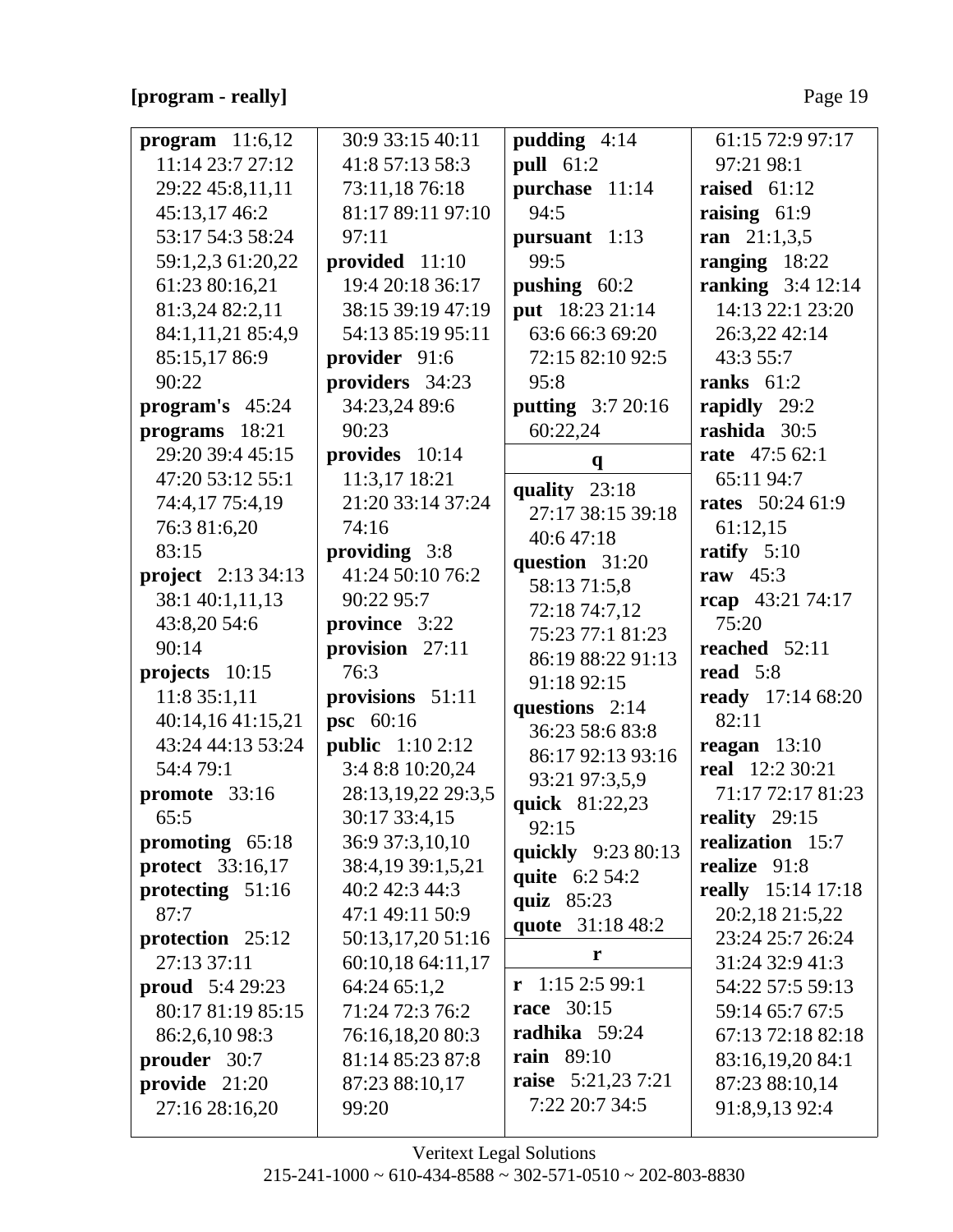# **[really - retention]** Page 20

 $\overline{\mathsf{L}}$ 

| 95:11,18 96:15             | refusal $69:3$             | remote $28:11$                    | research 82:9        |
|----------------------------|----------------------------|-----------------------------------|----------------------|
| 97:11                      | regardless 30:15           | removal $11:18,23$                | resident 66:19       |
| <b>reasons</b> 20:15 56:9  | regional 43:20             | 38:24                             | residents $28:3,5,8$ |
| reassurance 76:24          | regionalization            | remove 38:21                      | 28:10,21 38:15       |
| <b>recall</b> 13:5 35:7    | 65:18                      | 15:11<br>renew                    | 39:5 43:22 45:4      |
| 57:20                      | regionalize $67:2,9$       | repair 78:9                       | 47:4 65:12           |
| received 13:14             | regular 30:12 65:9         | repay $13:2014:1,4$               | resides $47:3$       |
| 51:24 52:1                 | regulates 37:11            | <b>repeat</b> 16:17,17            | resilience 86:19     |
| recognition 81:14          | regulations 50:3,5         | repercussions                     | 89:2,12 90:5,22      |
| recognize 22:2             | 80:691:1                   | 88:8                              | 91:1                 |
| 23:10                      | rehabilitation             | <b>replace</b> 9:13 38:13         | resiliency 17:24     |
| recollection 10:8          | 65:19 76:2                 | 39:15 94:9                        | 87:2,6               |
| 56:24                      | rehoboth $36:2,3,4$        | replaced 39:6                     | resilient 86:21      |
| recommendations            | 36:4,8                     | 66:12,12,15 94:11                 | 88:1                 |
| 65:5                       | <b>relate</b> 96:22        | replacement 11:18                 | resistance 90:7      |
| recommended                | related $92:20$            | 11:19,24 47:6                     | resolve 73:23        |
| 28:16                      | relates $25:16$            | 94:18                             | resolved 47:1        |
| reconciliation             | 87:15 88:1,8               | reply $97:6$                      | resource 18:5        |
| 46:3 96:4                  | relations 21:13            | reporting 90:15                   | 41:21                |
| <b>record</b> 58:20        | releases 40:5              | representative                    | resources $9:8,13$   |
| 96:21 97:3 99:10           | <b>reliable</b> 6:20 18:17 | 2:10 15:16 24:13                  | 39:15 76:5 92:22     |
| recorded 99:7              | 22:13 28:20 30:11          | 24:17 26:1 30:3,4                 | respect $76:10$      |
| records $68:17$            | 30:16 31:5 39:1            | 32:4 37:5 45:18                   | 82:17 87:7           |
| recovering $6:9,13$        | 68:18                      | 45:19 64:19                       | respond 58:20        |
| 27:23                      | relief 30:9                | representatives                   | response 89:3        |
| <b>recovery</b> $52:562:1$ | religious 46:4             | 20:21 24:7 30:5,8                 | 90:17                |
| recreation 36:13           | rely 8:5 17:16             | represents 12:4                   | responses 2:14       |
| recruit 82:3               | 28:15 72:21 73:6           | 24:6                              | 97:8                 |
| rectify $73:13$            | 74:9                       | republican $19:21$ responsibility |                      |
| <b>reduce</b> 39:17        | remaining 39:17            | 95:5                              | 12:11 18:18          |
| <b>reduced</b> 44:16,19    | remains $4:853:8$          | requested $44:21$                 | responsible 55:12    |
| reducing $51:18$           | remarkable 22:3            | requests $46:6,13$                | 80:4                 |
| reelection 79:14           | remarks $19:16$            | 46:15,16                          | rest $22:1695:11$    |
| 79:18                      | remediate 39:8             | require $41:484:8$                | 98:4                 |
| reeling 88:6               | remediation 41:16          | 84:9                              | result $87:16,21,22$ |
| referendum $10:19$         | 47:14 59:18                | required $47:7,8$                 | resulting $45:2$     |
| 10:22                      | remember 57:21             | 89:17                             | retain $80:10$       |
| referred $37:14$           | 70:3 78:1 84:22            | requirement 89:1                  | retention 77:8       |
| 41:1                       | 91:4                       | requires 31:17                    | 79:9,21,21 81:9      |
| refugees $56:10$           | remembers 77:7             | <b>rescue</b> 52:1 69:16          | 82:18,22 83:6,7,9    |
|                            |                            | 70:23                             |                      |
|                            |                            |                                   |                      |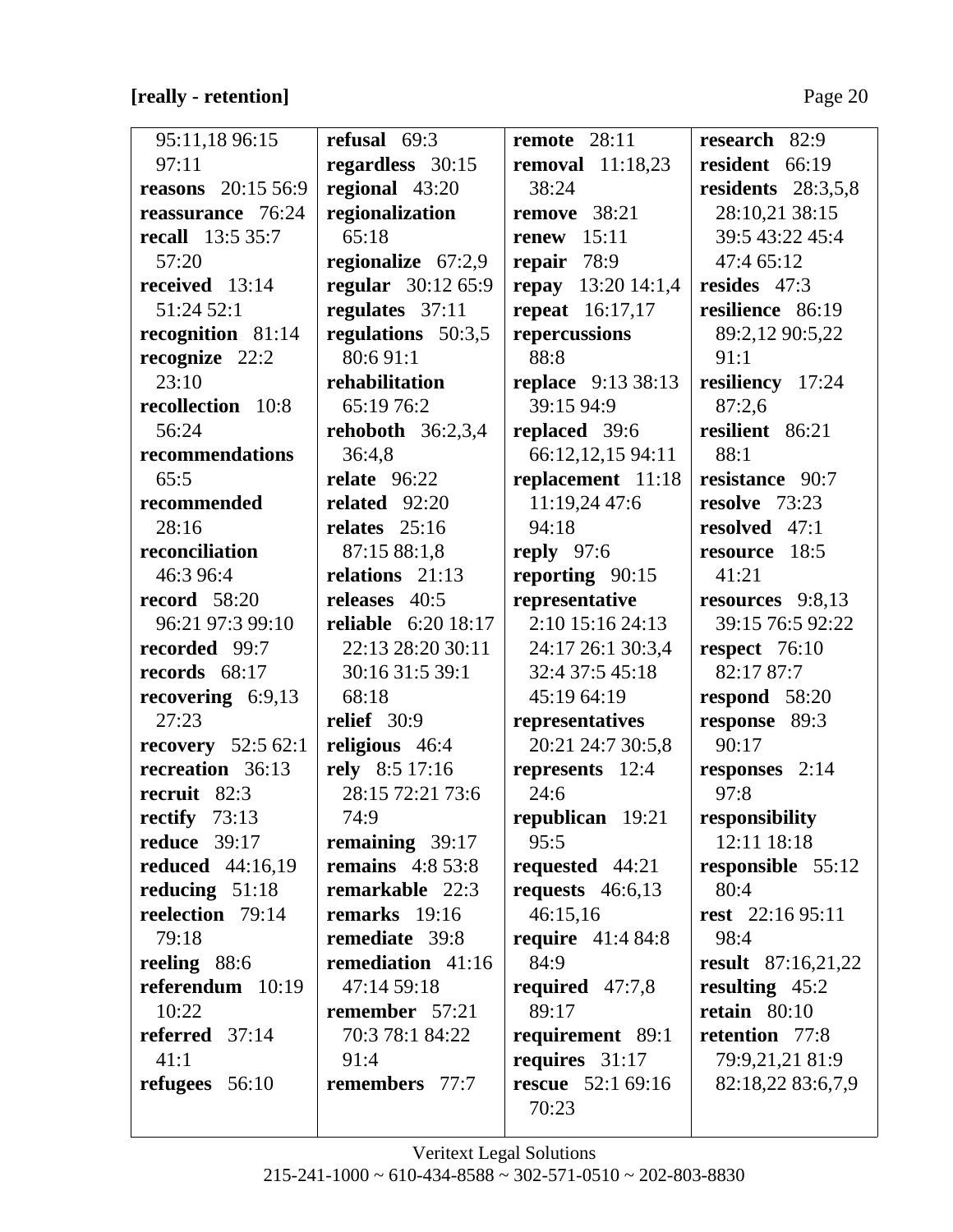# **[retired - seetha]** Page 21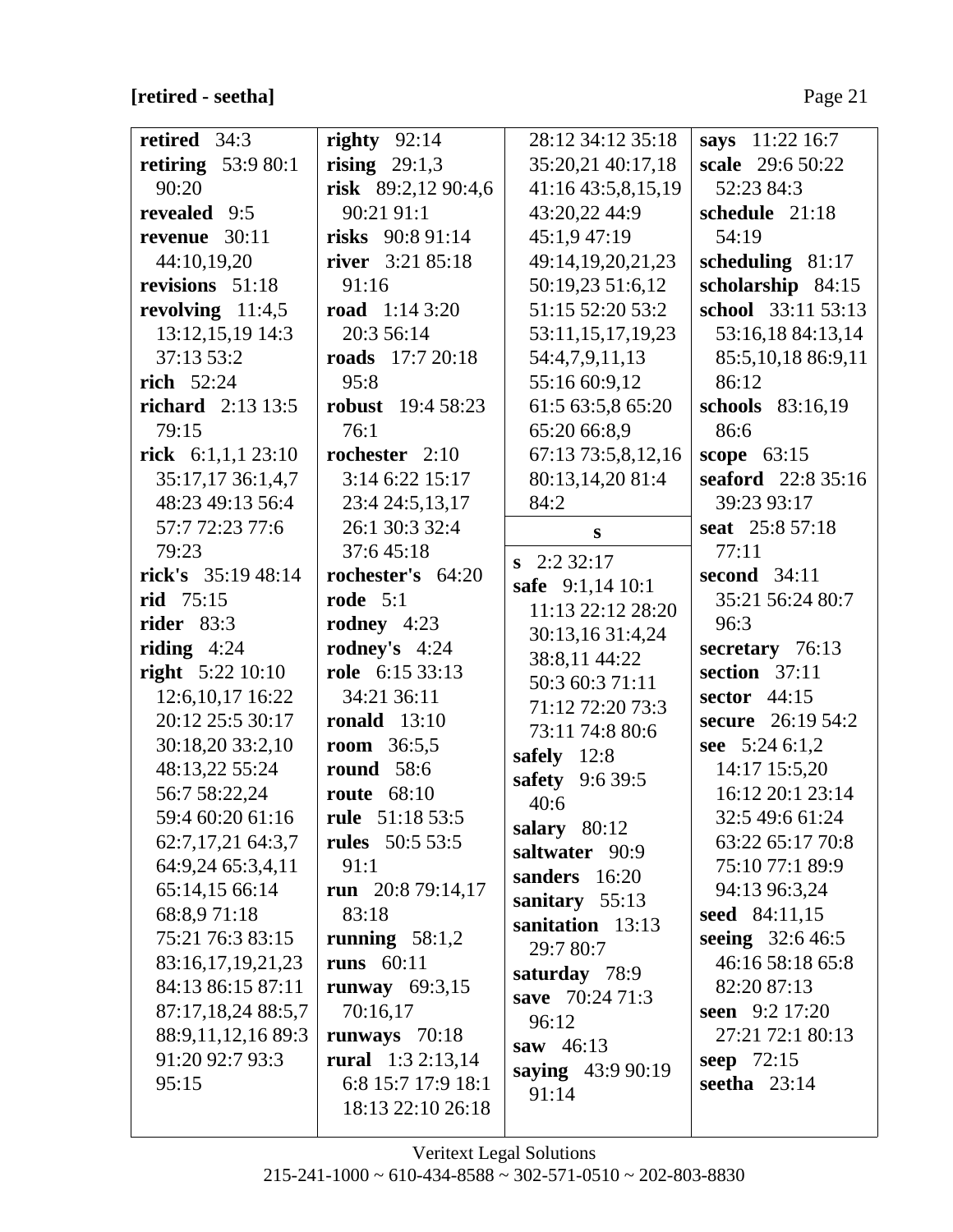# **[selbyville - smallest]** Page 22

| selbyville 36:8              | 64:9 65:15,24             | services $25:4,18$ | sick 89:16             |
|------------------------------|---------------------------|--------------------|------------------------|
| 49:8,17 51:22                | 66:7,15 67:16,16          | 26:20 27:2 29:2,7  | side 14:10,11          |
| 52:1,19 56:4,23              | 67:18 68:8 69:22          | 31:6 33:16,17      | 70:18,18 90:9          |
| 57:10                        | 69:23 71:15 73:2          | 37:9 47:19 60:12   | 94:4                   |
| selbyville's 36:12           | 73:6 74:6,12              | 65:19 76:2,13,16   | sight $28:21$          |
| sell 72:12                   | 75:21 76:6,8,23           | 97:11              | signature 99:19        |
| senate 10:7 17:4             | 77:5,7 78:24              | serving $3:2$      | signed 13:4            |
| 19:16,18 21:6,8              | 81:22 82:3,16,17          | session 15:3       | significant 10:4       |
| 22:17 26:6 27:11             | 83:5,12 84:4,23,24        | set 61:21 71:10    | 44:10 52:3             |
| 37:2 42:3 49:10              | 86:7,11,14,16,18          | sets 41:6          | similar $52:1979:8$    |
| 51:8 79:12 95:10             | 87:17,19 88:3,19          | seven $68:7$       | similarities 15:5      |
| 95:19                        | 88:23,24 90:1,3           | sewage $45:3$      | 58:10,11               |
| senate's 10:6                | 91:2,21 92:14             | sewer 44:1 55:14   | simply $94:16$         |
| <b>senator</b> $2:5,6,7,3:1$ | 93:5 94:24 95:3,4         | share $16:11$      | sincerely 45:23        |
| $3:3,12,13$ 6:16,21          | 95:14 96:1 97:15          | sharing $54:18$    | 51:23                  |
| 6:22,22 10:3,10,11           | 97:23,24                  | she'll $5:19$      | $\sin$ 33:1            |
| 12:4,15 14:5,13,15           | senators 1:17             | shelby 79:16       | site 4:8 50:10 54:5    |
| 14:15,16,22 15:20            | 14:17 15:20 45:6          | shelley 2:6 3:17   | 69:19                  |
| 16:7,10 19:9,15              | 45:19,21 97:2             | 7:20 95:13         | sits $24:9$            |
| 20:10,12 21:14,15            | send 97:5                 | shelley's 6:11     | sitting 31:8 56:4      |
| 21:17,24 23:12,24            | senior $19:18$            | shelter $45:16$    | situation 94:22        |
| 24:2,16,19,22,24             | <b>sense</b> 96:13        | ship $94:5$        | $\sin$ 35:5 47:9 71:21 |
| 25:1,3,5 26:3,3,5,8          | sent $5:9$                | shop $57:17$       | 94:12                  |
| 26:13,13 27:3                | septic 35:3 66:11         | shopping $56:11$   | size $94:17$           |
| 30:2 31:1,2,7,9              | 75:6,7,7                  | shops 78:8,9       | small $1:26:79:7$      |
| 32:5,21,23 33:2,8            | sercap 35:9 43:7,9        | short 69:16 89:12  | 11:6,11 18:1,13        |
| 33:10,13,22,24               | 43:12,13,14 47:15         | 89:14 92:9         | 22:10 26:18 27:24      |
| 34:7,11,17,20 35:9           | 74:18 75:20               | shorter 8:23       | 28:2 35:23 41:16       |
| 37:3,3,4 42:9,15             | serve 19:20 25:2,7        | shorthand 99:7     | 43:5,15 44:4,5,18      |
| 42:19,22,24 43:3,9           | 36:11 37:8 44:3,4         | show $5:1857:2$    | 44:23 45:13 47:20      |
| 43:11,17 45:7                | 50:15,16,18 80:2          | 74:21              | 49:17,20,22 50:19      |
| 48:8, 13, 15, 16, 17         | 98:3                      | showed<br>12:16    | 51:1,6 52:7,20         |
| 48:19,21 49:3,4,5            | served 24:20 25:6         | 89:13              | 53:2 63:3 66:22        |
| 49:15 51:7,8                 | 34:14 35:10 43:21         | shower $92:2,3$    | 66:23 67:1 77:19       |
| 54:16,19,24 55:4,6           | 55:12                     | shown $22:3$       | 79:10 80:6,9 81:9      |
| 55:23 56:1 57:14             | serves $21:9,12$          | shows $57:13$      | 82:18,21 92:22         |
| 58:3,5,8 59:1,6,13           | 43:14                     | shut 44:10 46:17   | smaller 44:6 52:21     |
| 59:20 60:17,20,22            | <b>service</b> 9:14 15:18 | 69:9               | 89:9,22 92:8           |
| 61:16 62:3,8,11,12           | 35:23 38:13,14,24         | shutoff $46:9$     | smallest 9:10          |
| 62:14,16,17,19,21            | 39:6 44:1 50:21           | shutting 69:8      | 43:23                  |
| 63:17,20,24 64:3,7           | 60:10,15,18 73:19         |                    |                        |
|                              |                           |                    |                        |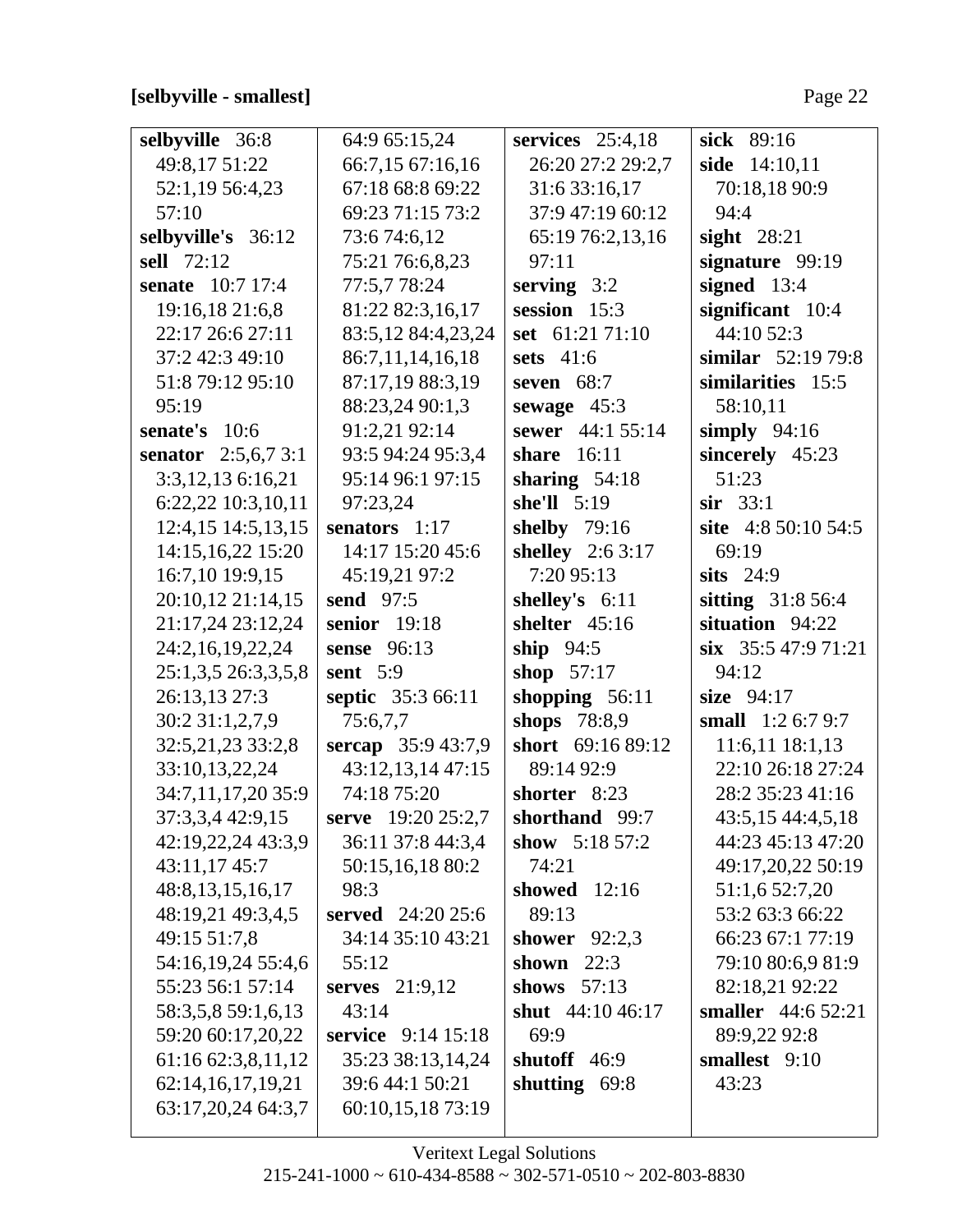# **[smell - suffered]** Page 23

| <b>smell</b> 15:1 75:10 | specifically $11:3$       | 24:6 27:22 31:13    | storage 39:2 52:5     |
|-------------------------|---------------------------|---------------------|-----------------------|
| 91:23                   | 37:21 41:18               | 33:18 34:4,12,14    | storms $87:11,13$     |
| smelled 4:13            | speed 69:3                | 35:16,23 36:18      | 87:14,22 88:2         |
| smelling $92:1,3$       | spend 11:23 92:17         | 37:13,16 38:20      | stormwater 43:16      |
| smells $75:12$          | spending $55:2$           | 39:4,24 40:11       | story 32:19 91:3      |
| <b>smoke</b> 70:8       | spent 25:17 68:19         | 43:7 46:24 50:9     | strained 18:14        |
| social 37:9 76:12       | spill $91:5$              | 51:7 52:9,20 53:2   | stream $30:11$        |
| 76:16                   | spilled 91:10             | 53:23 59:1,2,3      | streams $12:21$       |
| solely $47:3$           | spoken 55:8               | 62:7,22 63:1,4      | 13:2                  |
| solid 36:12             | sponsored 77:16           | 64:22 65:21 66:8    | street 68:1           |
| solutions 19:6          | spot $86:1$               | 66:19,22 74:18      | streets $36:13$       |
| 22:16,21 23:15,19       | sprayed 70:24             | 76:7 77:16,23       | strengthen 59:18      |
| solve 27:6 52:23        | spread 84:3               | 78:22 80:5 84:19    | stressors $87:5,6,10$ |
| solvent 38:22           | spring 39:23 80:19        | 88:4 94:2 96:10     | strong 10:8 26:22     |
| somebody 32:11          | springier $14:18$         | 96:17 97:10         | stronger $55:10$      |
| 91:16                   | staff $3:7$ 14:7 19:9     | state's 25:22 53:12 | structure 60:8,9      |
| soon $23:232:6$         | 19:9,22 20:8              | 54:7                | struggle $65:13$      |
| 66:2 86:4               | 21:22 22:20 33:15         | statement 86:20     | struggling $27:24$    |
| sophisticated           | 34:22 51:5 68:12          | statements 2:4      | 29:15 30:9            |
| 81:18                   | 76:9 89:4 97:16           | 99:6,10             | students 53:13,18     |
| sorry 42:21 43:10       | stage $56:21,23$          | states $6:158:1$    | 84:12 85:9,14,19      |
| 48:12 62:14,22          | 57:1,8,19,24              | 11:7 13:7,15,16,17  | 85:21 86:3            |
| sort $61:2$             | stages 57:20,21           | 14:18,20 20:20      | studying $63:10$      |
| sound $85:13$           | stakeholders              | 21:6 24:6 27:20     | stuff $21:1957:11$    |
| sounds $15:2$           | 96:22                     | 35:4 44:18 58:11    | 57:12 60:21 61:23     |
| source 35:14            | standards 28:16           | 95:15 96:10,18      | 63:12 64:5 71:16      |
| 38:23 51:19 65:2        | 67:20 71:10               | 98:4                | 73:13,1974:1          |
| south 1:14 10:17        | start 21:15 26:12         | statewide 11:8      | subcontractor         |
| 49:18 68:13 78:2        | 78:15 83:19,20            | 25:15 57:20,21      | 63:8                  |
| southeast 2:12          | 85:10 87:3                | stationed 70:4      | subject $81:2$        |
| 34:12 43:8,19           | <b>started</b> 6:22 19:22 | stations $55:14$    | submit 96:21 97:3     |
| 47:17                   | 33:10 78:15 85:11         | stature 8:23        | subsidies 52:24       |
| southern $39:10$        | 86:9                      | stays $24:14$       | 65:23                 |
| 68:9 72:9 90:11         | starting $82:11$          | steal $20:1$        | subsidy $40:12$       |
| southernmost            | 86:10                     | step $14:19\,27:16$ | substantial 11:18     |
| 7:20 77:12              | state $2:6,7,8,11,12$     | stephanie $23:11$   | success $53:15$       |
| southwestern            | 4:17,19,225:11            | 23:12               | successes 38:9        |
| 35:15                   | 6:7,18 11:4,5 12:4        | stepped $20:11$     | sudden $69:11$        |
| speak $26:17$           | 13:11,12 15:7,9           | steps $10:4$        | suffered 41:9         |
| speaking $3:15$         | 16:12 17:8 18:4           | stolen $20:1$       | 44:22                 |
|                         | 18:15 19:12 23:11         |                     |                       |
|                         |                           |                     |                       |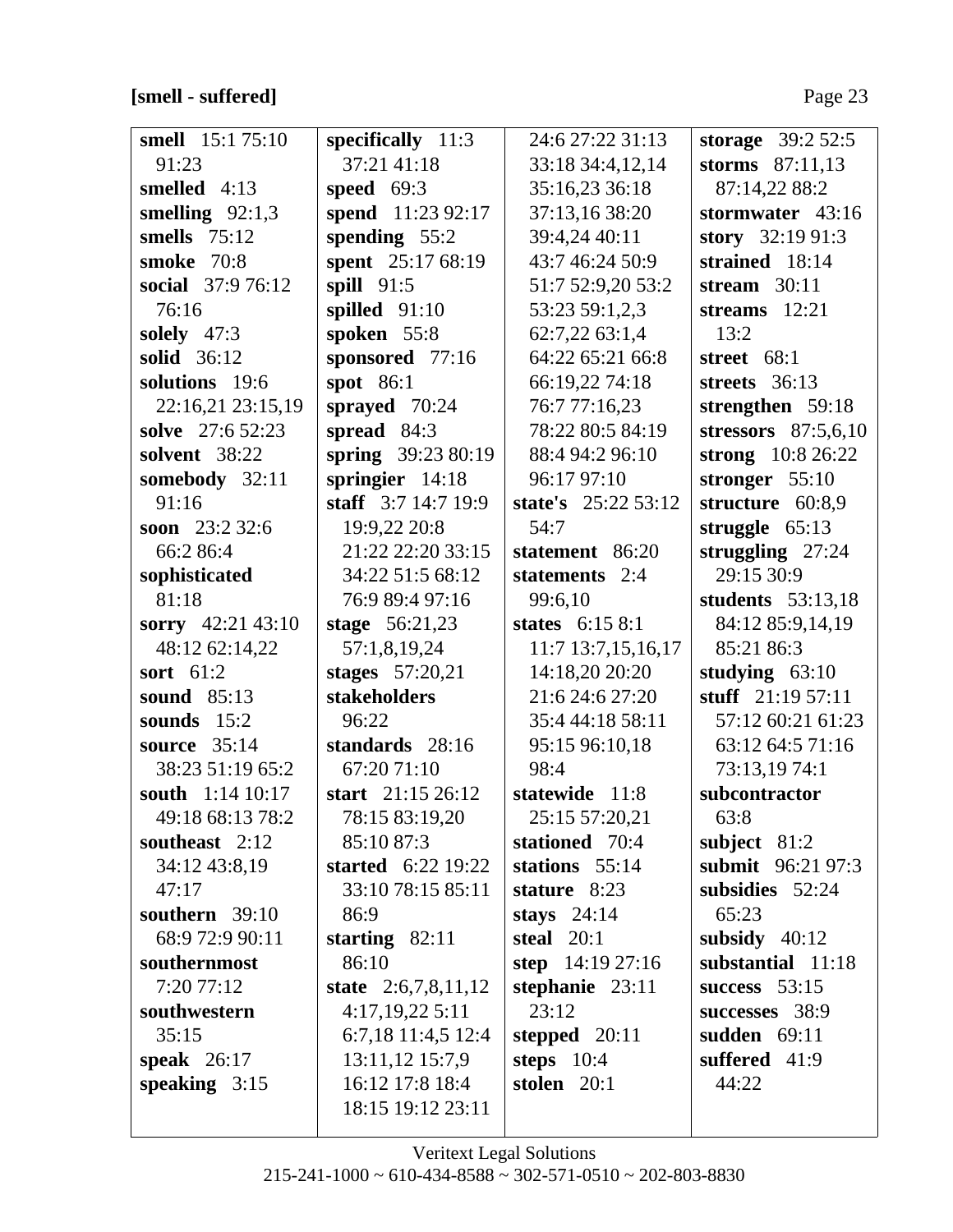$\overline{\mathsf{L}}$ 

| suffering 44:9      | 90:6 93:14,18,24   | tank $75:791:15$       | terrific 3:5              |
|---------------------|--------------------|------------------------|---------------------------|
| sufficient 9:8      | 94:4               | tanks $91:19$          | test 64:4 73:15           |
| summers 57:2        | system's $87:6$    | taps 7:8 11:2 12:8     | 87:5                      |
| summoned 69:18      | systematic 80:22   | targeting $10:15$      | <b>testify</b> 47:23 54:9 |
| supervision 99:8    | 81:6               | 51:13                  | testifying $48:14$        |
| supplemented        | systems $9:7,9$    | targets $11:15$        | testimony 55:18           |
| 37:16               | 11:14 12:24 13:7   | task 11:23 47:7        | 97:8                      |
| supplies $51:20$    | 13:8 15:11,11      | tastes $75:12$         | <b>testing</b> 58:24 59:3 |
| supplying 80:6      | 17:17,18,24 18:23  | tax 56:11              | 59:18 65:6 76:19          |
| support $18:14$     | 29:3 30:11,23      | taxiing $69:2$         | 89:17 94:12,18            |
| 35:12,22 37:17      | 37:11,19 43:4      | tce 38:22              | tests $9:4$               |
| 38:2 41:4,12,16     | 44:3,18,22,23 45:2 | team 51:3 55:14        | <b>thank</b> $3:65:22$    |
| 51:10 64:23 65:16   | 45:13 46:18 50:9   | 76:11 93:8 97:18       | 14:14,15,16,16            |
| 76:5,788:17         | 50:13,14,18 60:9   | 97:19 98:2             | 16:13 17:10 19:8          |
| supports 17:17      | 60:10 66:4,11,17   | tech 77:13,16          | 19:9, 14, 15 21:15        |
| 37:19 41:19         | 72:6 80:9,16       | 78:22 84:9             | 21:16,24 22:2             |
| sure 10:12 11:1     | 81:15 83:4 87:15   | technical $34:22,24$   | 23:4,21 24:1,2,2,2        |
| 14:6,7 41:7 42:15   | 88:16 89:9 90:12   | 35:22 43:13 50:10      | 26:1,21 27:6 31:1         |
| 48:16,24 54:23      | 90:24 92:9         | 51:3,13 53:3 54:5      | 31:1,6 32:3,4,6,13        |
| 66:10 69:5 77:7     | t                  | 55:9,15 67:10          | 33:18 36:15,20            |
| 78:1 79:4,5 86:23   | t $2:2,299:1,1$    | 74:16 75:19 89:5       | 37:1,3,4,5 42:2,8,9       |
| 88:23 90:13,14,16   | table $32:11$      | 90:22 92:11            | 42:13,22,23 43:2          |
| 90:24 91:9 92:4     | tackling $25:19$   | technically 46:24      | 43:17,18 45:6,18          |
| surface 40:5 72:16  | tagline $24:11$    | technician 78:17       | 45:21 47:22 48:7          |
| surgeon $48:3,8,17$ | take 9:20 17:20    | technologies 41:24     | 49:1,4 51:7,23            |
| surprised 66:7      | 21:4 56:23 57:6    | 50:681:18              | 54:8,15,21 55:5,6         |
| sussex 7:19 8:3     | 58:6 66:22 72:23   | technology 67:7        | 55:7,7,19,22,23           |
| 10:17 28:2,9        | 77:24 83:4 84:14   | telecommunicati        | 58:4,8,8,11 59:20         |
| 77:12               | 86:17 92:2,16,18   | 25:11                  | 67:15,16,17 74:6          |
| sustainability      | taken 63:13 69:15  | <b>tell</b> 15:19 34:9 | 74:11 75:21 77:5          |
| 51:15               | 99:5               | 92:19                  | 82:16 88:19,21            |
| sustainable 19:1    | talk 17:13 49:12   | temporary $44:21$      | 90:2 91:2 92:12           |
| system $8:14,22$    | 93:4               | ten $24:2038:7$        | 93:2,8 94:24,24           |
| 10:21,24 13:11      | talked 16:15 60:23 | 78:3 80:2 85:19        | 95:2 96:15,16,16          |
| 28:13,20,23 36:10   | 64:12,12,21 85:18  | <b>tenth</b> 56:16     | 97:7,13,15,16,20          |
| 37:18 39:16,21      | 86:19              | <b>term</b> 88:18      | 98:1,5                    |
| 40:1,2,9,10 47:2,2  | talking 15:24 66:1 | terms $6:12$ 15:10     | thanking $26:12$          |
| 47:11 50:8 55:12    | 66:5,1792:17       | 17:21 57:1 60:2        | <b>thanks</b> 34:9 42:10  |
| 60:24 61:6 66:20    | 95:22              | 71:4 86:21 87:1        | 54:16                     |
| 71:24 76:1,20       | tall $6:18$        | terrible $12:11$       | thereof $99:12$           |
| 80:24 81:18 88:9    |                    |                        |                           |
|                     |                    |                        |                           |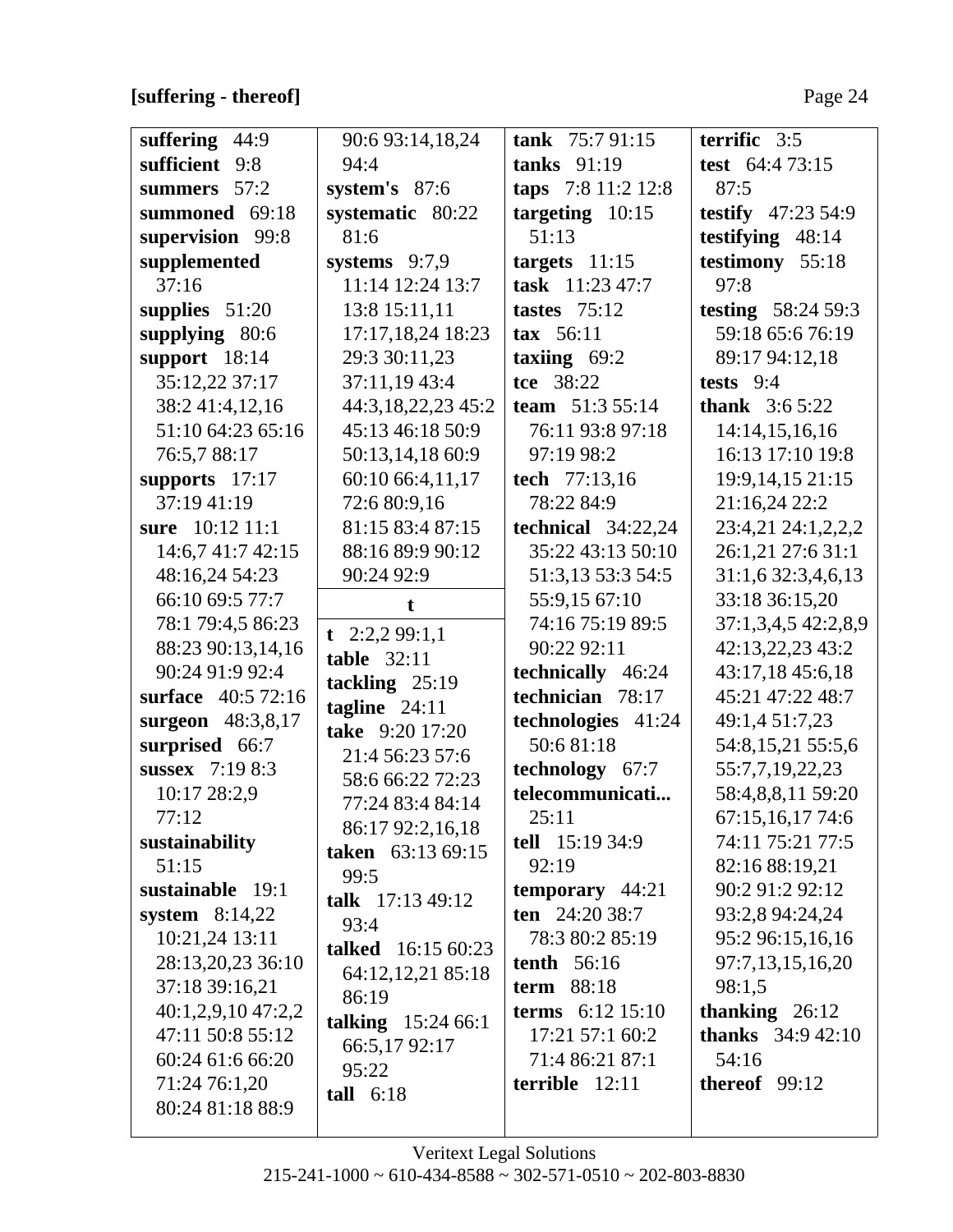## [thing - unable]

| thing $6:472:3,12$          | threshold 9:6          | 49:17 51:22 62:9          | tried $69:13$             |
|-----------------------------|------------------------|---------------------------|---------------------------|
| 84:20 87:12                 | thrilled $5:1521:1$    | 63:10 78:3 93:23          | tries $61:2$              |
| things 4:16 14:24           | 21:2,17                | <b>towns</b> $28:146:23$  | trillion $44:14$          |
| 17:20 21:5 22:7             | thursday 20:2          | 60:13 90:7,8              | 51:24                     |
| 25:10 56:5,8,12             | thyroid 39:12          | toxic $7:149:17$          | trips $85:21$             |
| 65:6,18,21 69:4             | tie $5:322:7$          | trade $25:11$             | troubling 53:8            |
| 85:3 87:11                  | time $4:2,4$ 12:23     | traditional 40:7          | trucks 70:23 77:18        |
| think $4:76:313:4$          | 13:21 15:17,21         | traffic 68:10 70:19       | 77:18                     |
| 13:9 14:6,24 15:6           | 18:6 20:23,24          | train $17:14,15,16$       | trudging $14:19$          |
| 15:17 18:9,10,19            | 24:1 25:17 27:22       | 20:4 53:13 77:17          | true 27:8 84:7,7          |
| 20:15 26:7,9,15             | 50:12 51:5 69:16       | 80:10                     | 99:10                     |
| 27:3 32:7 34:15             | 70:3 76:11 85:10       | <b>trained</b> 51:4 53:14 | truly $23:726:4$          |
| 48:24 49:6 56:15            | 85:20 93:8,19          | 77:20,24 78:11            | trust $12:12$             |
| 57:1,2,4,17 64:19           | 99:5                   | training $35:21,22$       | truth $75:14$             |
| 64:20 65:18 67:12           | <b>times</b> $4:76:23$ | 50:3 53:3,6,17            | try $7:469:1471:3$        |
| 68:5, 5, 17, 21 70: 21      | 26:23 68:5 94:13       | 55:10 77:8 80:23          | 95:15                     |
| 71:20 72:10,11              | tireless 23:21         | 81:1,7                    | trying $61:864:1$         |
| 74:2 75:3,12,14,18          | tlaib $30:6$           | transcribed 99:8          | turn $12:14$ 14:12        |
| 76:1,17 77:2                | <b>today</b> $5:136:5$ | transcript 99:9           | turning $69:8$            |
| 79:14 84:6 85:11            | 16:2,8,9 17:11         | transcription 99:9        | turns 78:19               |
| 87:1,5,10,12,22             | 21:19 23:13 25:13      | transferrable             | tv $82:7$                 |
| 88:13 89:5,10               | 25:23 31:3 44:17       | 84:18                     | twice 68:3,4              |
| 91:2,18 92:5,7              | 47:23 49:9 53:16       | transportation            | two $5:17$ 13:11,15       |
| 95:17,20                    | 54:17 55:20 96:14      | 25:4                      | 14:3 15:20 19:18          |
| thinking $17:15$            | today's $96:23$        | trapping $45:5$           | 22:20 26:13 27:4          |
| third $35:17$               | <b>token</b> 65:12     | travel $49:22$            | 31:9 35:13 44:18          |
| thirsty $31:19$             | told 62:18 79:16       | traveled $17:19$          | 48:23 58:11 60:6          |
| <b>thomas</b> $1:152:5$     | 93:10                  | 50:8                      | 67:24 69:12 70:17         |
| thought $87:20$             | $tom \t3:2$            | travis $97:21$            | 82:19 84:9,15             |
| thoughts 54:18              | toolbox 19:6           | treatment $3:107:3$       | 85:1,6 86:4 92:16         |
| 79:22 83:6 93:2             | tools 76:4 87:24       | 12:24 13:7,14             | type $89:1290:6,7$        |
| thousands $9:20,21$         | top $68:2170:21$       | 14:11 18:7 22:14          | typically $37:23$         |
| 9:22                        | total $50:17$          | 35:1 38:17,18,20          | $\mathbf{u}$              |
| <b>threat</b> $41:23\,45:4$ | tough $48:23$          | 39:1,8,19,20 47:11        | <b>u.s.</b> 2:5,6,7 27:12 |
| threatened 71:4             | <b>tour</b> 78:8       | 49:7 51:2 52:15           | 42:3 47:17 48:3           |
| <b>three</b> 5:7,12 6:11    | tourists 56:9          | 55:12 65:3 95:7           | $uh$ 84:23                |
| 10:18,18,22 32:10           | tours $85:24$          | <b>trend</b> $52:16,17$   | ultimately 95:5           |
| 34:23 47:8,8                | town $35:10,14,15$     | trends 53:8               | umbrella 46:20            |
| 50:14 60:13 68:4            | 36:2,7,10 38:12        | tribal $43:5,22$          | <b>unable</b> $28:13$     |
| 78:20 85:1 86:3             | 39:7,14,18 44:20       | trichloroethylene         | 44:11 80:10               |
| 94:11                       | 46:22,23 47:3,4        | 38:21                     |                           |
|                             |                        |                           |                           |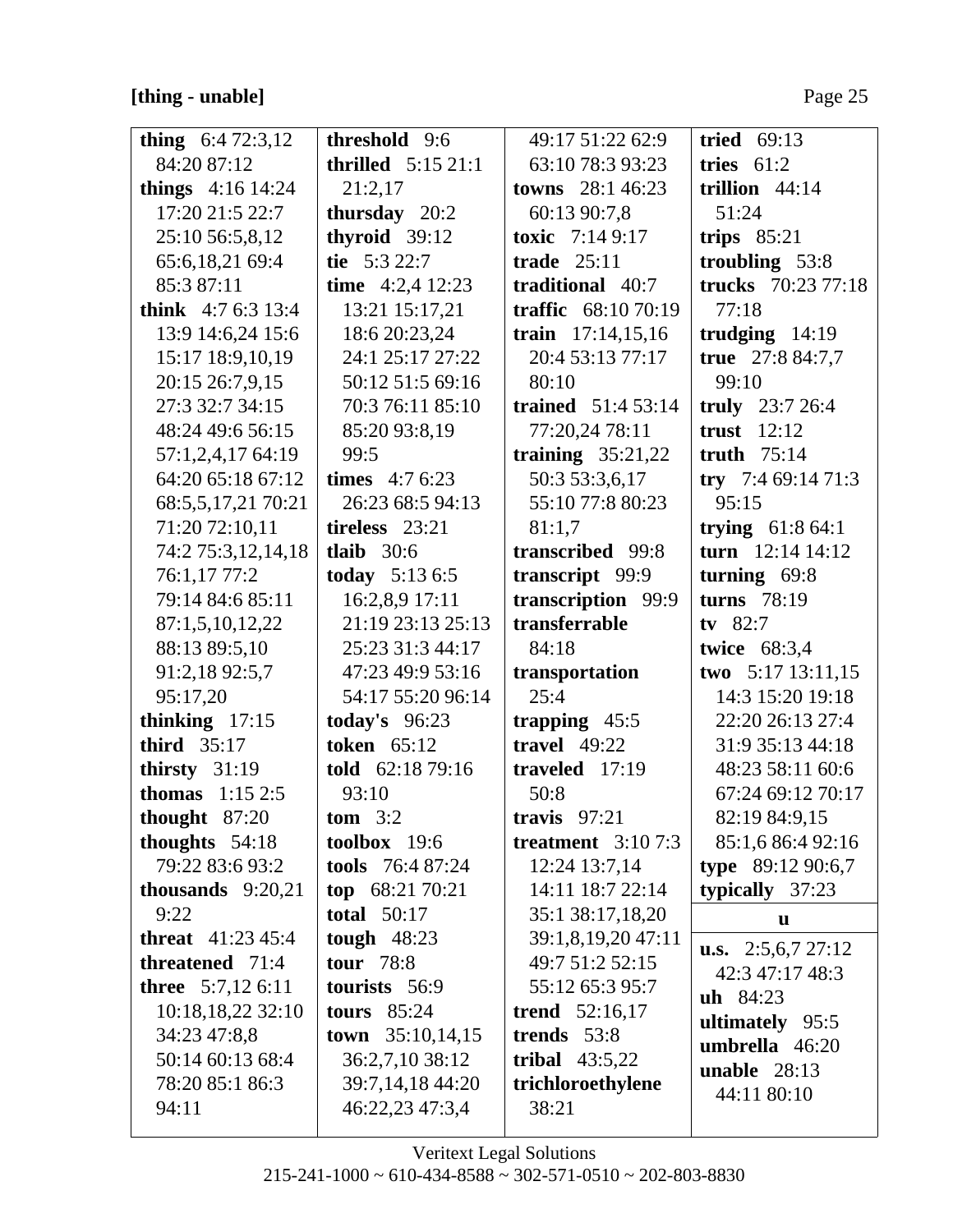## **[unanimous - water]** Page 26

| unanimous 16:18          | urgency 96:13            | visited $13:24$   | 43:16 45:2 50:1      |
|--------------------------|--------------------------|-------------------|----------------------|
| 96:20,23                 | <b>urgent</b> 52:6 55:9  | visually $75:1$   | 50:20 51:9 52:4      |
| unanimously 5:10         | 80:17                    | voice 54:10       | 52:18 53:7 55:12     |
| 20:16,1795:9             | usda 44:21 61:3          | vote 5:3 16:18,21 | 61:22 79:24 80:15    |
| undergraduate            | use 28:6,8 52:12         | 95:20             | 80:24 81:7,15        |
| 31:11                    | 71:23                    | voted $5:10$      | 86:5 95:7            |
| underinvestment          | uses $37:15$             | vulnerable 9:15   | water 1:4 2:14 3:9   |
| 41:10                    | usually $20:13$          | 89:21             | 6:6,207:6,8,9,10     |
| underscore 96:14         | utilities 8:8 13:17      | W                 | 7:13 8:6,11,18,19    |
| understand 60:8          | 50:15 61:22 79:10        |                   | $9:1,4,8,14$ 10:2,5  |
| 74:20 75:7 83:21         | 81:7 82:18,21            | wage 81:17        | 10:15,21,24 11:2,4   |
| 90:24                    | utility $27:14\,29:15$   | wait $11:1$       | 11:5,8,13 12:6,12    |
| understanding            | 45:12 46:7 65:1          | waiting 95:24     | 12:20,21 13:1,3,8    |
| 53:4 89:20               | 97:11                    | 96:12             | 13:13,13 14:10       |
| understands 25:15        | utilized 39:24           | wake 15:1         | 16:16,23 17:2,6,17   |
| unfortunately            |                          | want $3:66:247:1$ | 17:21 18:2,8,12,17   |
| 17:23 52:21 80:8         | $\mathbf{v}$             | 12:15 15:19 16:13 | 18:20 19:1 20:16     |
| unique 1:2 18:15         | 77:18<br>vans            | 19:9 26:12,21     | 22:13,23 23:7,19     |
| 26:17                    | variety 11:7 33:15       | 32:12 36:14 42:15 | 23:22 25:12,16       |
| <b>united</b> $4:106:15$ | 44:19 56:9 96:21         | 42:24 45:6 54:21  | 26:19 27:9,14,15     |
| 14:20 20:20 21:6         | vast 7:10 80:8           | 56:3 58:15 61:15  | 27:17 28:1,6,13,15   |
| 24:6 27:20 95:15         | vehicle 78:5             | 61:18 64:16 82:8  | 28:19,19,20,22,24    |
| units $73:17$            | <b>vehicles</b> 77:20,21 | 82:8 83:9,13,14   | 29:1,3,6,11,19,23    |
| universally 46:18        | 77:24                    | 90:16 92:18 93:7  | 30:10,13,16,22,23    |
| university 56:21         | venues $57:22$           | 96:14,15,20 97:7  | 31:5,23 33:18        |
| unprecedented            | verbatim 17:3            | 97:15             | 34:24 35:6,14,18     |
| 29:6                     | <b>veto</b> 13:5         | wanted 4:1 28:12  | 35:20,21,23 36:1,2   |
| unpredictability         | vets 82:11,12            | 34:5 78:5,6       | 36:9,12 37:12,13     |
| 87:14                    | vicious $45:5$           | wants $92:3$      | 37:18,19,24 38:6,8   |
| updates $52:4$           | vikki $2:125:23,23$      | warmly $36:14$    | 38:11,13,15,16,23    |
| upgrade $38:16$          | 5:24 23:9 34:12          | warned $69:17$    | 39:2,8,15,17,18,19   |
| 39:21                    | 34:13 42:12 43:6         | warning $69:5,7$  | 39:21 40:2,6         |
| upgraded 39:7            | 74:7 75:22 92:15         | waste 36:12 47:10 | 41:11,14,15,18,20    |
| upgrades $27:15$         | virginia $2:73:6$        | wastewater 1:5    | 42:4,7 43:4,16       |
| 30:12 39:19              | 6:129:2412:3             | 3:10 7:2 10:5     | 44:1,3,14 45:4,17    |
| upgrading $41:22$        | 13:24 15:4,10            | 12:24 13:7,13     | 46:8, 10, 14, 15, 16 |
| 49:24                    | 20:4 22:8 31:16          | 14:10 16:16 17:6  | 46:18 47:13 48:3     |
|                          | 31:22 60:11 61:10        | 18:20 22:13,23    | 48:5,6 49:12,14,19   |
| upscaled 81:13           | 91:4 96:1,9              | 26:20 27:10,14,15 |                      |
| upset $62:20$            | visit $14:21$ 27:24      | 27:19 29:2,11,23  | 49:22 50:1,2,3,8,9   |
| $urge 46:1$              | 34:4                     | 30:10,22 31:5     | 50:13,14,15,17,20    |
|                          |                          | 35:1 41:14,19     | 51:2,9,12,16,19,19   |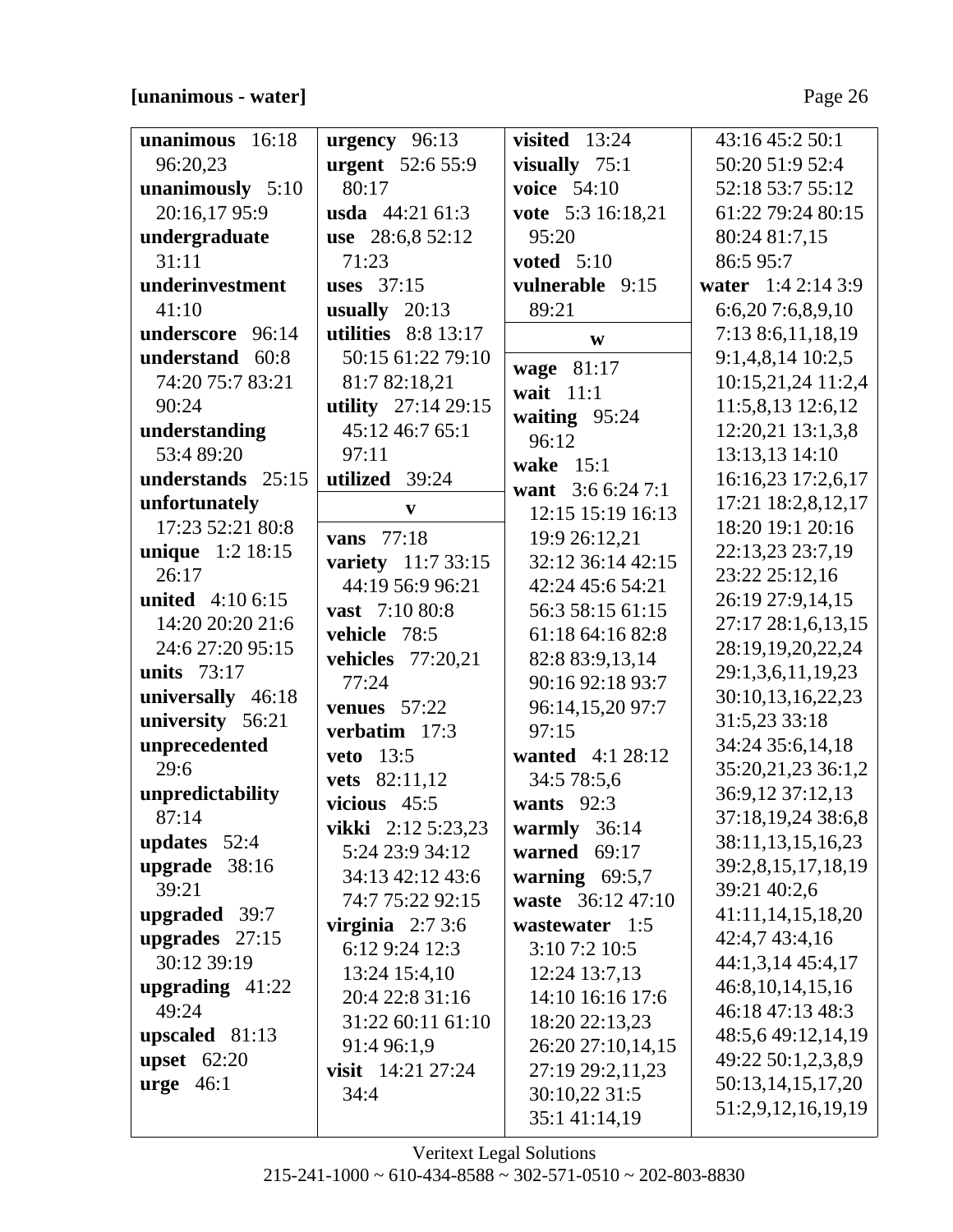# [water - yeah]

| 51:20 52:3,8,9,18  | week 4:13 17:14      | willingness<br>16:14 | worker 77:8,8        |
|--------------------|----------------------|----------------------|----------------------|
| 52:23 53:7,11,14   | 19:20 59:24 66:6     | wilmington 7:24      | 79:9 81:14 82:22     |
| 53:15,17,19,20,22  | 77:10 85:17 86:1     | 56:20 88:4,7,13      | 83:6                 |
| 53:23 54:4,14      | 86:10                | wingman $3:13$       | workers 77:24        |
| 61:19,21 63:7,9,14 | weeks 56:14 85:20    | 24:3                 | 81:9,10              |
| 64:13,24 65:2,4,13 | weight $40:24$       | wisdom $95:1$        | workforce 19:1       |
| 67:19,20 70:2      | welcome 3:16 5:22    | wish $85:2$          | 22:11 51:19 53:8     |
| 71:5,12,19,22,24   | 14:14 19:15 21:23    | withstand 86:22      | 55:10 67:9 79:5,5    |
| 72:3,16,20,22 73:3 | 36:14,14 49:2        | witness 24:5 34:11   | 79:6,21 80:11,21     |
| 73:5,7,8,11,12,13  | 53:16 54:2 57:12     | 35:17 99:14          | 81:8,12 83:7,9       |
| 73:14,15,16 74:9   | welcoming 19:8       | witnesses $2:93:16$  | 90:20                |
| 74:10 75:8,11,13   | wellhead 75:2        | 5:18 17:10 26:11     | workhorses 98:3      |
| 76:10,19,20 80:5,5 | wells 8:5 12:22      | 26:12 32:8,10,15     | working 21:10,11     |
| 80:7,9,13,14,15,20 | 13:1 28:5,9,10,15    | 36:22 55:8 83:6      | 25:17 26:5 34:3      |
| 80:24 81:7,9,10,12 | 28:17 35:6,8,13      | 84:20 97:5,6         | 41:3 42:4 47:23      |
| 81:15 83:3 84:2    | 39:22 65:8 71:23     | witnessing $52:13$   | 49:15 53:23 59:12    |
| 86:5 87:6,15 88:9  | 72:21 73:6 74:9      | woman $5:18$         | 59:17 73:21 78:1     |
| 89:19 90:6,12      | went 67:10 70:10     | <b>won</b> $4:721:5$ | 81:20 85:10 87:23    |
| 91:5,11,23 92:1,3  | 78:8                 | wonder 68:11 85:8    | 90:4,24              |
| 93:11 95:6,22      | west 2:7 3:6 6:12    | wondered 18:10       | works 1:10 3:4       |
| water's $7:1$      | 9:24 12:3 13:24      | wonderful 3:8        | 36:9 37:3 42:3       |
| waterways $45:3$   | 15:4,9 20:4 22:8     | 15:3                 | 47:15 49:11 73:8     |
| way 3:12,17 22:4   | 31:16,22 60:11       | word 36:3,4 43:1     | 85:23 98:2           |
| 22:15 43:14 56:19  | 61:10 91:4 96:1,9    | 66:21 82:13          | world 17:19,22       |
| 56:20 66:11 67:5   | wherewithal 14:9     | words $95:1$         | 27:6 68:16,17,21     |
| 67:13 68:9 76:6    | whip 24:7,8,9        | work 9:12 16:14      | 72:13                |
| ways 15:8 44:19    | white $5:7$          | 21:22 22:4,18        | worry 71:13          |
| 67:11 73:23 74:24  | who've $55:8$        | 26:6,23,24 27:4,9    | 14:24<br>worse       |
| 96:5               | wholeheartedly       | 36:16 38:7 42:6      | write $95:6$         |
| we've $4:3$ 12:23  | 75:24                | 45:19,24 54:23       | written 20:20        |
| 18:7 20:1 56:8,16  | wholly $17:2$        | 63:8 64:1 70:5       | 48:11                |
| 56:16 57:8 63:5    | wicker $45:20$       | 73:14,23 77:20       | wrong $12:11\,30:21$ |
| 66:1,10 78:21      | wide 18:2            | 78:11,12,24 80:17    | 62:15 69:9           |
| 79:9 80:13 81:6,8  | widespread 39:9      | 80:23 81:16 82:5     | wrote $85:17$        |
| 81:11 82:1 85:4    | wife 6:2 20:23,24    | 86:6 90:12 92:20     | y                    |
| 85:12 90:4,23      | 21:1                 | 93:15 95:4 96:16     | <b>yale</b> 31:11    |
| 96:8,11            | wildlife $56:10$     | 96:18 97:9           | yards $45:3$         |
| wealth $29:16$     | william $3:21$ 12:16 | <b>worked</b> 13:21  | yeah 61:17 63:22     |
| 40:18              | 21:16 53:16 86:9     | 19:23 20:8 22:19     | 76:21 77:5,5 83:4    |
| weather 86:22,24   | 86:11                | 22:20 27:4           | 83:12 86:18 87:19    |
|                    |                      |                      | 87:20,21 93:5        |